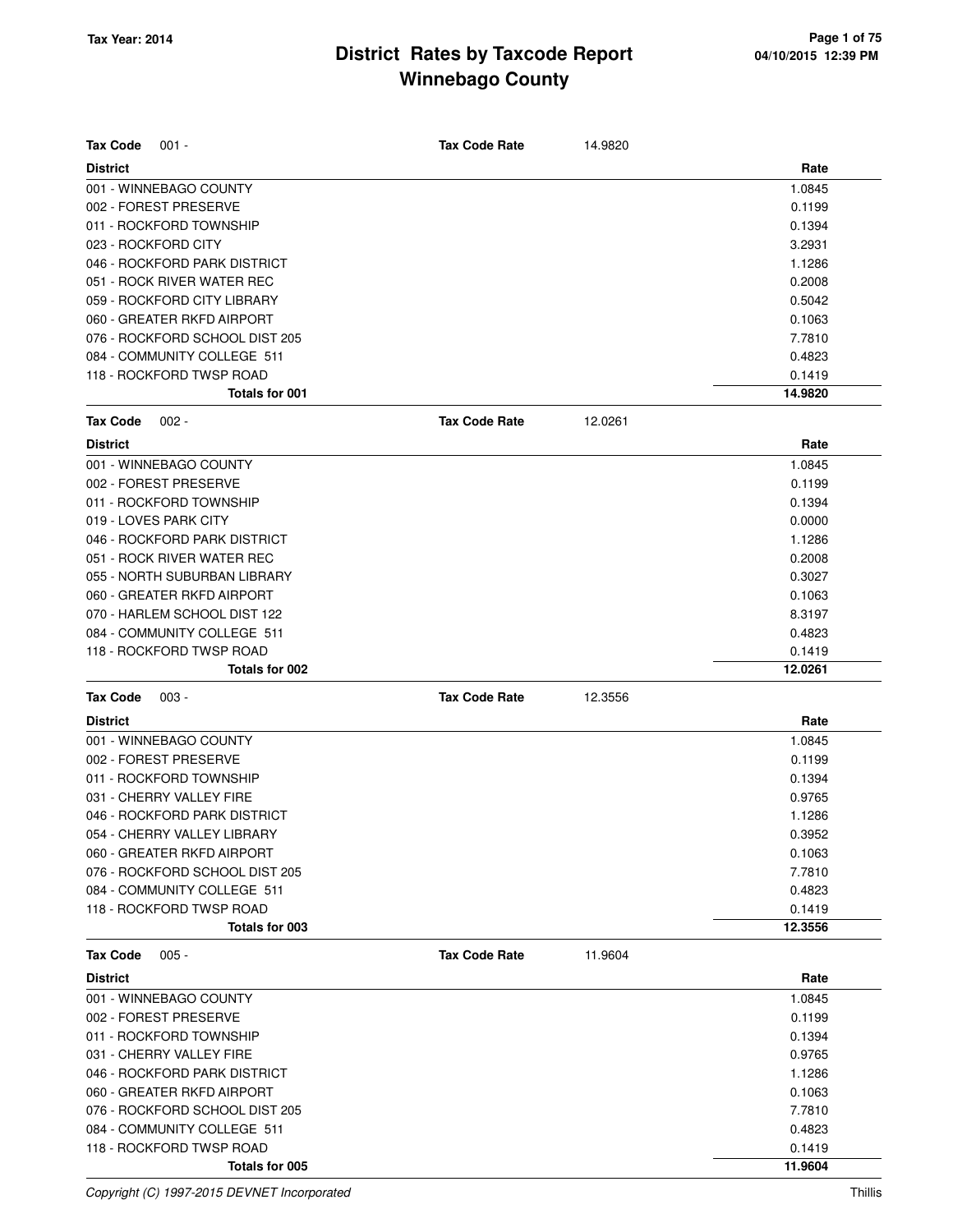| <b>Tax Code</b><br>$006 -$     | <b>Tax Code Rate</b> | 11.9072 |         |
|--------------------------------|----------------------|---------|---------|
| <b>District</b>                |                      |         | Rate    |
| 001 - WINNEBAGO COUNTY         |                      |         | 1.0845  |
| 002 - FOREST PRESERVE          |                      |         | 0.1199  |
| 006 - HARLEM TOWNSHIP          |                      |         | 0.1138  |
| 019 - LOVES PARK CITY          |                      |         | 0.0000  |
| 046 - ROCKFORD PARK DISTRICT   |                      |         | 1.1286  |
| 051 - ROCK RIVER WATER REC     |                      |         | 0.2008  |
| 055 - NORTH SUBURBAN LIBRARY   |                      |         | 0.3027  |
| 060 - GREATER RKFD AIRPORT     |                      |         | 0.1063  |
| 070 - HARLEM SCHOOL DIST 122   |                      |         | 8.3197  |
| 084 - COMMUNITY COLLEGE 511    |                      |         | 0.4823  |
| 113 - HARLEM TWSP ROAD         |                      |         | 0.0486  |
| Totals for 006                 |                      |         | 11.9072 |
| <b>Tax Code</b><br>$007 -$     | <b>Tax Code Rate</b> | 11.7064 |         |
| <b>District</b>                |                      |         | Rate    |
| 001 - WINNEBAGO COUNTY         |                      |         | 1.0845  |
| 002 - FOREST PRESERVE          |                      |         | 0.1199  |
| 006 - HARLEM TOWNSHIP          |                      |         | 0.1138  |
| 019 - LOVES PARK CITY          |                      |         | 0.0000  |
| 046 - ROCKFORD PARK DISTRICT   |                      |         | 1.1286  |
| 055 - NORTH SUBURBAN LIBRARY   |                      |         | 0.3027  |
| 060 - GREATER RKFD AIRPORT     |                      |         | 0.1063  |
| 070 - HARLEM SCHOOL DIST 122   |                      |         | 8.3197  |
| 084 - COMMUNITY COLLEGE 511    |                      |         | 0.4823  |
| 113 - HARLEM TWSP ROAD         |                      |         | 0.0486  |
| Totals for 007                 |                      |         | 11.7064 |
| <b>Tax Code</b><br>$008 -$     | <b>Tax Code Rate</b> | 11.4874 |         |
| <b>District</b>                |                      |         | Rate    |
| 001 - WINNEBAGO COUNTY         |                      |         | 1.0845  |
| 002 - FOREST PRESERVE          |                      |         | 0.1199  |
| 011 - ROCKFORD TOWNSHIP        |                      |         | 0.1394  |
| 019 - LOVES PARK CITY          |                      |         | 0.0000  |
| 046 - ROCKFORD PARK DISTRICT   |                      |         | 1.1286  |
| 051 - ROCK RIVER WATER REC     |                      |         | 0.2008  |
| 055 - NORTH SUBURBAN LIBRARY   |                      |         | 0.3027  |
| 060 - GREATER RKFD AIRPORT     |                      |         | 0.1063  |
| 076 - ROCKFORD SCHOOL DIST 205 |                      |         | 7.7810  |
| 084 - COMMUNITY COLLEGE 511    |                      |         | 0.4823  |
| 118 - ROCKFORD TWSP ROAD       |                      |         | 0.1419  |
| Totals for 008                 |                      |         | 11.4874 |
| <b>Tax Code</b><br>$010 -$     | <b>Tax Code Rate</b> | 12.4716 |         |
| <b>District</b>                |                      |         | Rate    |
| 001 - WINNEBAGO COUNTY         |                      |         | 1.0845  |
| 002 - FOREST PRESERVE          |                      |         | 0.1199  |
| 011 - ROCKFORD TOWNSHIP        |                      |         | 0.1394  |
| 037 - NORTH PARK FIRE          |                      |         | 0.4455  |
| 046 - ROCKFORD PARK DISTRICT   |                      |         |         |
|                                |                      |         | 1.1286  |
| 051 - ROCK RIVER WATER REC     |                      |         | 0.2008  |
| 055 - NORTH SUBURBAN LIBRARY   |                      |         | 0.3027  |
| 060 - GREATER RKFD AIRPORT     |                      |         | 0.1063  |

084 - COMMUNITY COLLEGE 511 **0.4823** 

Copyright (C) 1997-2015 DEVNET Incorporated Thillis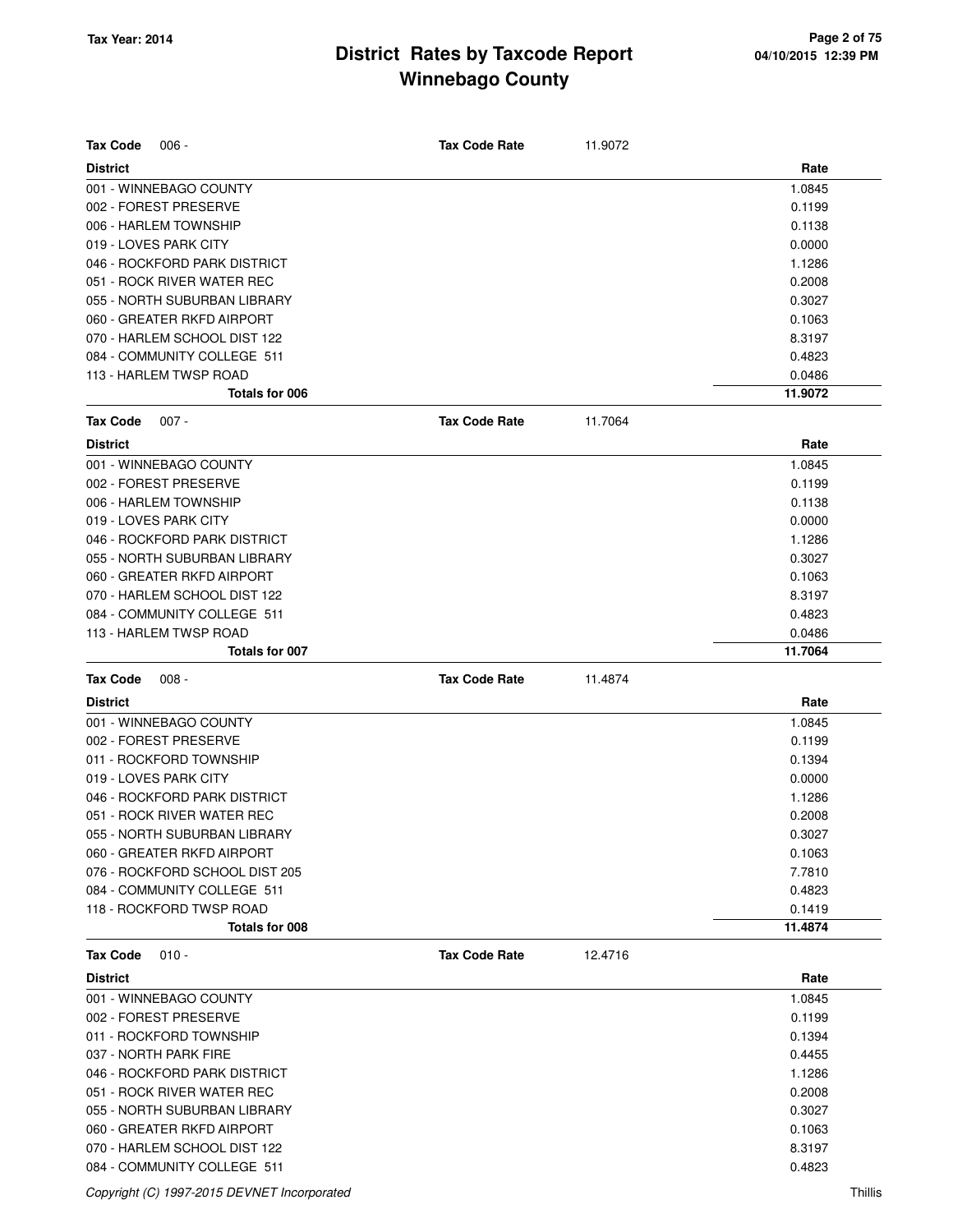| <b>Tax Code</b><br>$010 -$                  | <b>Tax Code Rate</b> | 12.4716 |         |
|---------------------------------------------|----------------------|---------|---------|
| <b>District</b>                             |                      |         | Rate    |
| 118 - ROCKFORD TWSP ROAD                    |                      |         | 0.1419  |
| Totals for 010                              |                      |         | 12.4716 |
| <b>Tax Code</b><br>$012 -$                  | <b>Tax Code Rate</b> | 10.0391 |         |
|                                             |                      |         |         |
| <b>District</b>                             |                      |         | Rate    |
| 001 - WINNEBAGO COUNTY                      |                      |         | 1.0845  |
| 002 - FOREST PRESERVE                       |                      |         | 0.1199  |
| 006 - HARLEM TOWNSHIP                       |                      |         | 0.1138  |
| 019 - LOVES PARK CITY                       |                      |         | 0.0000  |
| 055 - NORTH SUBURBAN LIBRARY                |                      |         | 0.3027  |
| 060 - GREATER RKFD AIRPORT                  |                      |         | 0.1063  |
| 076 - ROCKFORD SCHOOL DIST 205              |                      |         | 7.7810  |
| 084 - COMMUNITY COLLEGE 511                 |                      |         | 0.4823  |
| 113 - HARLEM TWSP ROAD                      |                      |         | 0.0486  |
| Totals for 012                              |                      |         | 10.0391 |
| <b>Tax Code</b><br>$013 -$                  | <b>Tax Code Rate</b> | 11.6302 |         |
| <b>District</b>                             |                      |         | Rate    |
| 001 - WINNEBAGO COUNTY                      |                      |         | 1.0845  |
| 002 - FOREST PRESERVE                       |                      |         | 0.1199  |
| 011 - ROCKFORD TOWNSHIP                     |                      |         | 0.1394  |
| 037 - NORTH PARK FIRE                       |                      |         | 0.4455  |
| 046 - ROCKFORD PARK DISTRICT                |                      |         | 1.1286  |
| 051 - ROCK RIVER WATER REC                  |                      |         | 0.2008  |
| 060 - GREATER RKFD AIRPORT                  |                      |         | 0.1063  |
| 076 - ROCKFORD SCHOOL DIST 205              |                      |         | 7.7810  |
| 084 - COMMUNITY COLLEGE 511                 |                      |         | 0.4823  |
| 118 - ROCKFORD TWSP ROAD                    |                      |         | 0.1419  |
| Totals for 013                              |                      |         | 11.6302 |
| <b>Tax Code</b><br>014 - SOUTH ROCKFORD TIF | <b>Tax Code Rate</b> | 14.9820 |         |
| <b>District</b>                             |                      |         | Rate    |
| 001 - WINNEBAGO COUNTY                      |                      |         | 1.0845  |
| 002 - FOREST PRESERVE                       |                      |         | 0.1199  |
| 011 - ROCKFORD TOWNSHIP                     |                      |         | 0.1394  |
| 023 - ROCKFORD CITY                         |                      |         | 3.2931  |
| 046 - ROCKFORD PARK DISTRICT                |                      |         | 1.1286  |
| 051 - ROCK RIVER WATER REC                  |                      |         | 0.2008  |
| 059 - ROCKFORD CITY LIBRARY                 |                      |         | 0.5042  |
| 060 - GREATER RKFD AIRPORT                  |                      |         | 0.1063  |
| 076 - ROCKFORD SCHOOL DIST 205              |                      |         | 7.7810  |
| 084 - COMMUNITY COLLEGE 511                 |                      |         | 0.4823  |
| 104 - SOUTH ROCKFORD TIF                    |                      |         | 0.0000  |
| 118 - ROCKFORD TWSP ROAD                    |                      |         | 0.1419  |
| Totals for 014                              |                      |         | 14.9820 |
| <b>Tax Code</b><br>$016 -$                  | <b>Tax Code Rate</b> | 11.1847 |         |
| <b>District</b>                             |                      |         | Rate    |
| 001 - WINNEBAGO COUNTY                      |                      |         | 1.0845  |
| 002 - FOREST PRESERVE                       |                      |         | 0.1199  |
| 011 - ROCKFORD TOWNSHIP                     |                      |         | 0.1394  |
| 046 - ROCKFORD PARK DISTRICT                |                      |         | 1.1286  |
| 051 - ROCK RIVER WATER REC                  |                      |         | 0.2008  |
| 060 - GREATER RKFD AIRPORT                  |                      |         | 0.1063  |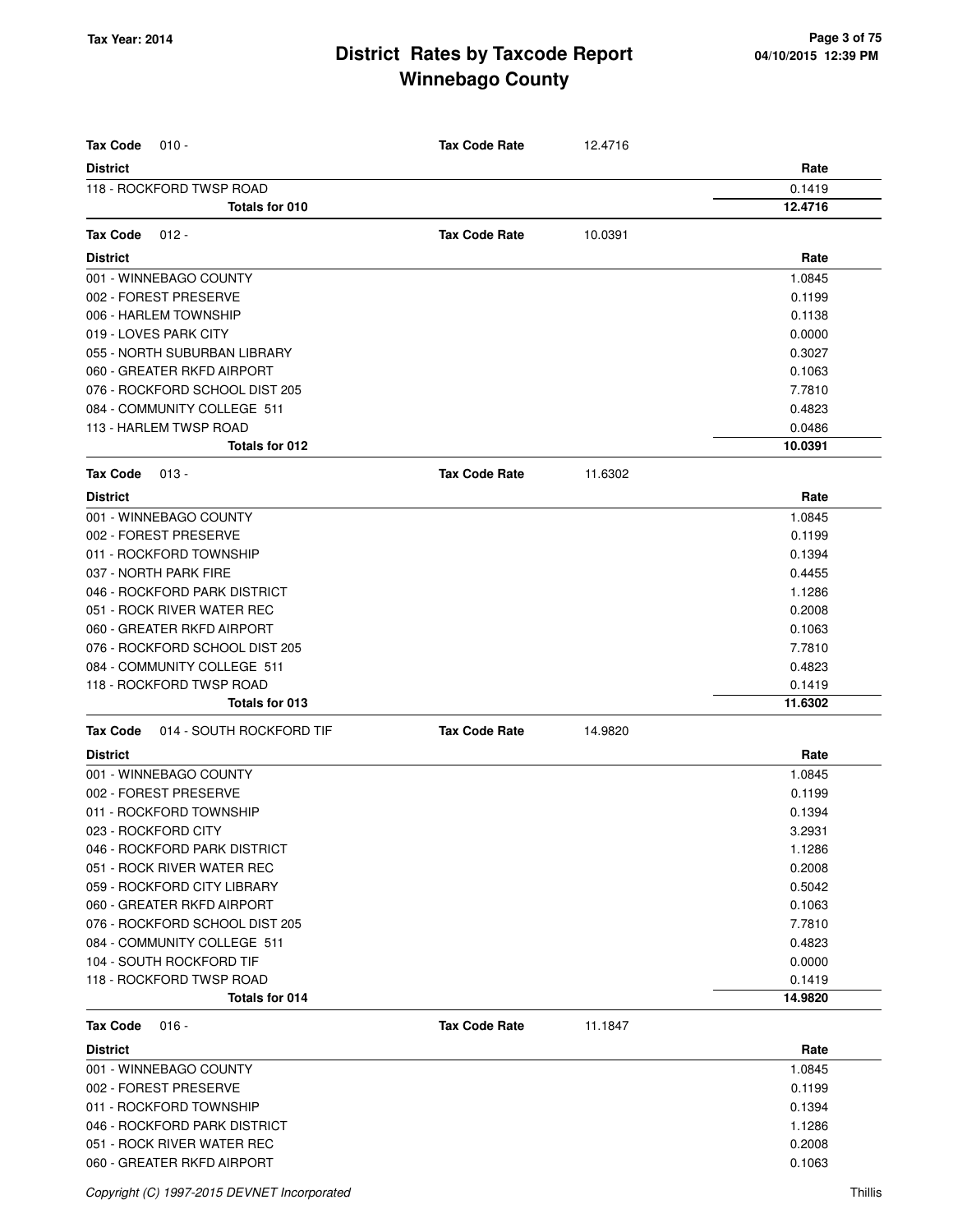| <b>Tax Code</b><br>$016 -$     | <b>Tax Code Rate</b> | 11.1847 |         |
|--------------------------------|----------------------|---------|---------|
| <b>District</b>                |                      |         | Rate    |
| 076 - ROCKFORD SCHOOL DIST 205 |                      |         | 7.7810  |
| 084 - COMMUNITY COLLEGE 511    |                      |         | 0.4823  |
| 118 - ROCKFORD TWSP ROAD       |                      |         | 0.1419  |
| <b>Totals for 016</b>          |                      |         | 11.1847 |
| Tax Code<br>$017 -$            | <b>Tax Code Rate</b> | 12.5564 |         |
| <b>District</b>                |                      |         | Rate    |
| 001 - WINNEBAGO COUNTY         |                      |         | 1.0845  |
| 002 - FOREST PRESERVE          |                      |         | 0.1199  |
| 011 - ROCKFORD TOWNSHIP        |                      |         | 0.1394  |
| 031 - CHERRY VALLEY FIRE       |                      |         | 0.9765  |
| 046 - ROCKFORD PARK DISTRICT   |                      |         | 1.1286  |
| 051 - ROCK RIVER WATER REC     |                      |         | 0.2008  |
| 054 - CHERRY VALLEY LIBRARY    |                      |         | 0.3952  |
| 060 - GREATER RKFD AIRPORT     |                      |         | 0.1063  |
| 076 - ROCKFORD SCHOOL DIST 205 |                      |         | 7.7810  |
| 084 - COMMUNITY COLLEGE 511    |                      |         | 0.4823  |
| 118 - ROCKFORD TWSP ROAD       |                      |         | 0.1419  |
| <b>Totals for 017</b>          |                      |         | 12.5564 |
| <b>Tax Code</b><br>$018 -$     | <b>Tax Code Rate</b> | 12.1612 |         |
| <b>District</b>                |                      |         | Rate    |
| 001 - WINNEBAGO COUNTY         |                      |         | 1.0845  |
| 002 - FOREST PRESERVE          |                      |         | 0.1199  |
| 011 - ROCKFORD TOWNSHIP        |                      |         | 0.1394  |
| 031 - CHERRY VALLEY FIRE       |                      |         | 0.9765  |
| 046 - ROCKFORD PARK DISTRICT   |                      |         | 1.1286  |
| 051 - ROCK RIVER WATER REC     |                      |         | 0.2008  |
| 060 - GREATER RKFD AIRPORT     |                      |         | 0.1063  |
| 076 - ROCKFORD SCHOOL DIST 205 |                      |         | 7.7810  |
| 084 - COMMUNITY COLLEGE 511    |                      |         | 0.4823  |
| 118 - ROCKFORD TWSP ROAD       |                      |         | 0.1419  |
| Totals for 018                 |                      |         | 12.1612 |
| Tax Code<br>$019 -$            | <b>Tax Code Rate</b> | 11.4037 |         |
| <b>District</b>                |                      |         | Rate    |
| 001 - WINNEBAGO COUNTY         |                      |         | 1.0845  |
| 002 - FOREST PRESERVE          |                      |         | 0.1199  |
| 006 - HARLEM TOWNSHIP          |                      |         | 0.1138  |
| 019 - LOVES PARK CITY          |                      |         | 0.0000  |
| 046 - ROCKFORD PARK DISTRICT   |                      |         | 1.1286  |
| 060 - GREATER RKFD AIRPORT     |                      |         | 0.1063  |
| 070 - HARLEM SCHOOL DIST 122   |                      |         | 8.3197  |
| 084 - COMMUNITY COLLEGE 511    |                      |         | 0.4823  |
| 113 - HARLEM TWSP ROAD         |                      |         | 0.0486  |
| Totals for 019                 |                      |         | 11.4037 |
| <b>Tax Code</b><br>$020 -$     | <b>Tax Code Rate</b> | 11.1677 |         |
| <b>District</b>                |                      |         | Rate    |
| 001 - WINNEBAGO COUNTY         |                      |         | 1.0845  |
| 002 - FOREST PRESERVE          |                      |         | 0.1199  |
| 006 - HARLEM TOWNSHIP          |                      |         | 0.1138  |
| 019 - LOVES PARK CITY          |                      |         | 0.0000  |
| 046 - ROCKFORD PARK DISTRICT   |                      |         | 1.1286  |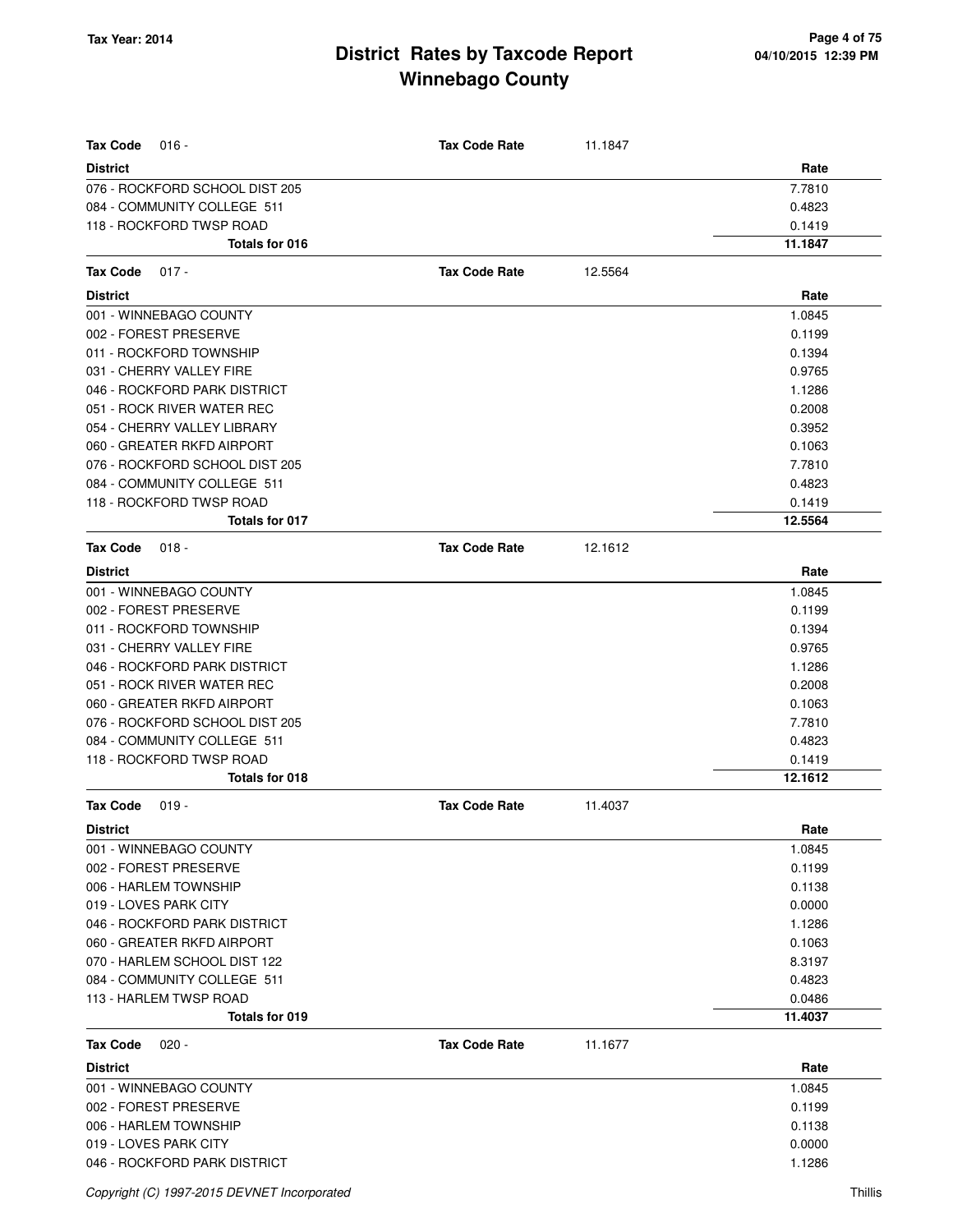| <b>Tax Code</b><br>$020 -$            | <b>Tax Code Rate</b> | 11.1677 |         |
|---------------------------------------|----------------------|---------|---------|
| <b>District</b>                       |                      |         | Rate    |
| 055 - NORTH SUBURBAN LIBRARY          |                      |         | 0.3027  |
| 060 - GREATER RKFD AIRPORT            |                      |         | 0.1063  |
| 076 - ROCKFORD SCHOOL DIST 205        |                      |         | 7.7810  |
| 084 - COMMUNITY COLLEGE 511           |                      |         | 0.4823  |
| 113 - HARLEM TWSP ROAD                |                      |         | 0.0486  |
| Totals for 020                        |                      |         | 11.1677 |
| <b>Tax Code</b><br>$021 -$            | <b>Tax Code Rate</b> | 15.5207 |         |
| <b>District</b>                       |                      |         | Rate    |
| 001 - WINNEBAGO COUNTY                |                      |         | 1.0845  |
| 002 - FOREST PRESERVE                 |                      |         | 0.1199  |
| 011 - ROCKFORD TOWNSHIP               |                      |         | 0.1394  |
| 023 - ROCKFORD CITY                   |                      |         | 3.2931  |
| 046 - ROCKFORD PARK DISTRICT          |                      |         | 1.1286  |
| 051 - ROCK RIVER WATER REC            |                      |         | 0.2008  |
| 059 - ROCKFORD CITY LIBRARY           |                      |         | 0.5042  |
| 060 - GREATER RKFD AIRPORT            |                      |         | 0.1063  |
| 070 - HARLEM SCHOOL DIST 122          |                      |         | 8.3197  |
| 084 - COMMUNITY COLLEGE 511           |                      |         | 0.4823  |
| 118 - ROCKFORD TWSP ROAD              |                      |         | 0.1419  |
| Totals for 021                        |                      |         | 15.5207 |
| <b>Tax Code</b><br>$026 -$            | <b>Tax Code Rate</b> | 11.3685 |         |
| <b>District</b>                       |                      |         | Rate    |
| 001 - WINNEBAGO COUNTY                |                      |         | 1.0845  |
| 002 - FOREST PRESERVE                 |                      |         | 0.1199  |
| 006 - HARLEM TOWNSHIP                 |                      |         | 0.1138  |
| 019 - LOVES PARK CITY                 |                      |         | 0.0000  |
| 046 - ROCKFORD PARK DISTRICT          |                      |         | 1.1286  |
| 051 - ROCK RIVER WATER REC            |                      |         | 0.2008  |
| 055 - NORTH SUBURBAN LIBRARY          |                      |         | 0.3027  |
| 060 - GREATER RKFD AIRPORT            |                      |         | 0.1063  |
| 076 - ROCKFORD SCHOOL DIST 205        |                      |         | 7.7810  |
| 084 - COMMUNITY COLLEGE 511           |                      |         | 0.4823  |
| 113 - HARLEM TWSP ROAD                |                      |         | 0.0486  |
| Totals for 026                        |                      |         | 11.3685 |
| <b>Tax Code</b><br>027 - EASTSIDE TIF | <b>Tax Code Rate</b> | 14.9820 |         |
| <b>District</b>                       |                      |         | Rate    |
| 001 - WINNEBAGO COUNTY                |                      |         | 1.0845  |
| 002 - FOREST PRESERVE                 |                      |         | 0.1199  |
| 011 - ROCKFORD TOWNSHIP               |                      |         | 0.1394  |
| 023 - ROCKFORD CITY                   |                      |         | 3.2931  |
| 046 - ROCKFORD PARK DISTRICT          |                      |         | 1.1286  |
| 051 - ROCK RIVER WATER REC            |                      |         | 0.2008  |
| 059 - ROCKFORD CITY LIBRARY           |                      |         | 0.5042  |
| 060 - GREATER RKFD AIRPORT            |                      |         | 0.1063  |
| 076 - ROCKFORD SCHOOL DIST 205        |                      |         | 7.7810  |
| 084 - COMMUNITY COLLEGE 511           |                      |         | 0.4823  |
| 090 - EASTSIDE TIF                    |                      |         | 0.0000  |
| 118 - ROCKFORD TWSP ROAD              |                      |         | 0.1419  |
| Totals for 027                        |                      |         | 14.9820 |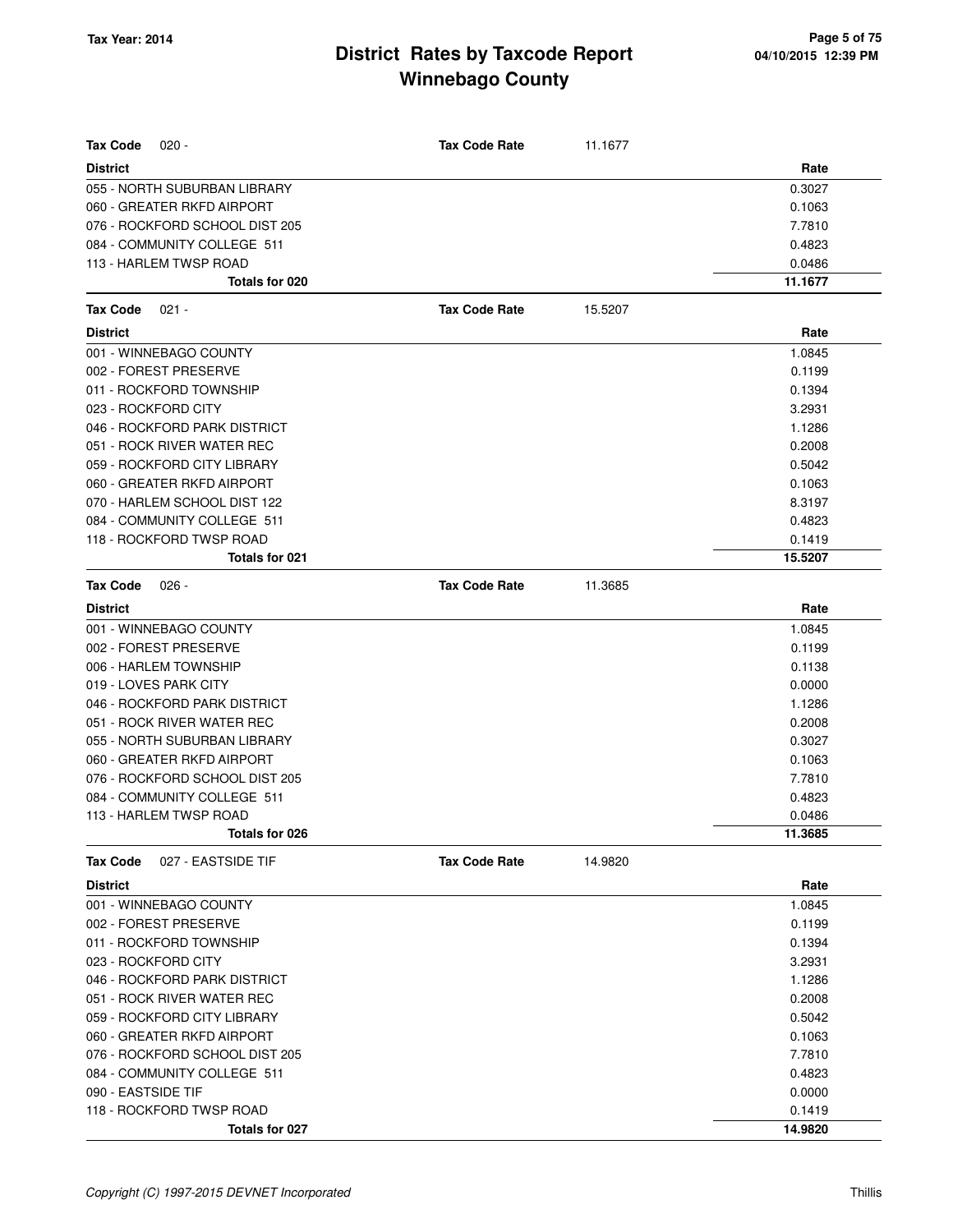| <b>Tax Code</b><br>028 - WESTSIDE TIF       | <b>Tax Code Rate</b> | 14.9820 |         |
|---------------------------------------------|----------------------|---------|---------|
| <b>District</b>                             |                      |         | Rate    |
| 001 - WINNEBAGO COUNTY                      |                      |         | 1.0845  |
| 002 - FOREST PRESERVE                       |                      |         | 0.1199  |
| 011 - ROCKFORD TOWNSHIP                     |                      |         | 0.1394  |
| 023 - ROCKFORD CITY                         |                      |         | 3.2931  |
| 046 - ROCKFORD PARK DISTRICT                |                      |         | 1.1286  |
| 051 - ROCK RIVER WATER REC                  |                      |         | 0.2008  |
| 059 - ROCKFORD CITY LIBRARY                 |                      |         | 0.5042  |
| 060 - GREATER RKFD AIRPORT                  |                      |         | 0.1063  |
| 076 - ROCKFORD SCHOOL DIST 205              |                      |         | 7.7810  |
| 084 - COMMUNITY COLLEGE 511                 |                      |         | 0.4823  |
| 091 - WESTSIDE TIF                          |                      |         | 0.0000  |
| 118 - ROCKFORD TWSP ROAD                    |                      |         | 0.1419  |
| Totals for 028                              |                      |         | 14.9820 |
| <b>Tax Code</b><br>$030 -$                  | <b>Tax Code Rate</b> | 11.1847 |         |
| <b>District</b>                             |                      |         | Rate    |
| 001 - WINNEBAGO COUNTY                      |                      |         | 1.0845  |
| 002 - FOREST PRESERVE                       |                      |         | 0.1199  |
| 011 - ROCKFORD TOWNSHIP                     |                      |         | 0.1394  |
| 019 - LOVES PARK CITY                       |                      |         | 0.0000  |
| 046 - ROCKFORD PARK DISTRICT                |                      |         | 1.1286  |
| 051 - ROCK RIVER WATER REC                  |                      |         | 0.2008  |
| 060 - GREATER RKFD AIRPORT                  |                      |         | 0.1063  |
| 076 - ROCKFORD SCHOOL DIST 205              |                      |         | 7.7810  |
| 084 - COMMUNITY COLLEGE 511                 |                      |         | 0.4823  |
| 118 - ROCKFORD TWSP ROAD                    |                      |         | 0.1419  |
| <b>Totals for 030</b>                       |                      |         | 11.1847 |
| <b>Tax Code</b><br>$031 -$                  | <b>Tax Code Rate</b> | 11.4294 |         |
| <b>District</b>                             |                      |         | Rate    |
| 001 - WINNEBAGO COUNTY                      |                      |         | 1.0845  |
| 002 - FOREST PRESERVE                       |                      |         | 0.1199  |
| 011 - ROCKFORD TOWNSHIP                     |                      |         | 0.1394  |
| 037 - NORTH PARK FIRE                       |                      |         | 0.4455  |
| 046 - ROCKFORD PARK DISTRICT                |                      |         | 1.1286  |
| 060 - GREATER RKFD AIRPORT                  |                      |         | 0.1063  |
| 076 - ROCKFORD SCHOOL DIST 205              |                      |         | 7.7810  |
| 084 - COMMUNITY COLLEGE 511                 |                      |         | 0.4823  |
| 118 - ROCKFORD TWSP ROAD                    |                      |         | 0.1419  |
| Totals for 031                              |                      |         | 11.4294 |
| <b>Tax Code</b><br>033 -                    | <b>Tax Code Rate</b> | 14.9820 |         |
| <b>District</b>                             |                      |         | Rate    |
| 001 - WINNEBAGO COUNTY                      |                      |         | 1.0845  |
| 002 - FOREST PRESERVE                       |                      |         | 0.1199  |
| 011 - ROCKFORD TOWNSHIP                     |                      |         | 0.1394  |
| 023 - ROCKFORD CITY                         |                      |         | 3.2931  |
| 046 - ROCKFORD PARK DISTRICT                |                      |         | 1.1286  |
| 051 - ROCK RIVER WATER REC                  |                      |         | 0.2008  |
| 059 - ROCKFORD CITY LIBRARY                 |                      |         | 0.5042  |
| 060 - GREATER RKFD AIRPORT                  |                      |         | 0.1063  |
| 076 - ROCKFORD SCHOOL DIST 205              |                      |         | 7.7810  |
| 084 - COMMUNITY COLLEGE 511                 |                      |         | 0.4823  |
| 091 - WESTSIDE TIF                          |                      |         | 0.0000  |
| Copyright (C) 1997-2015 DEVNET Incorporated |                      |         | Thillis |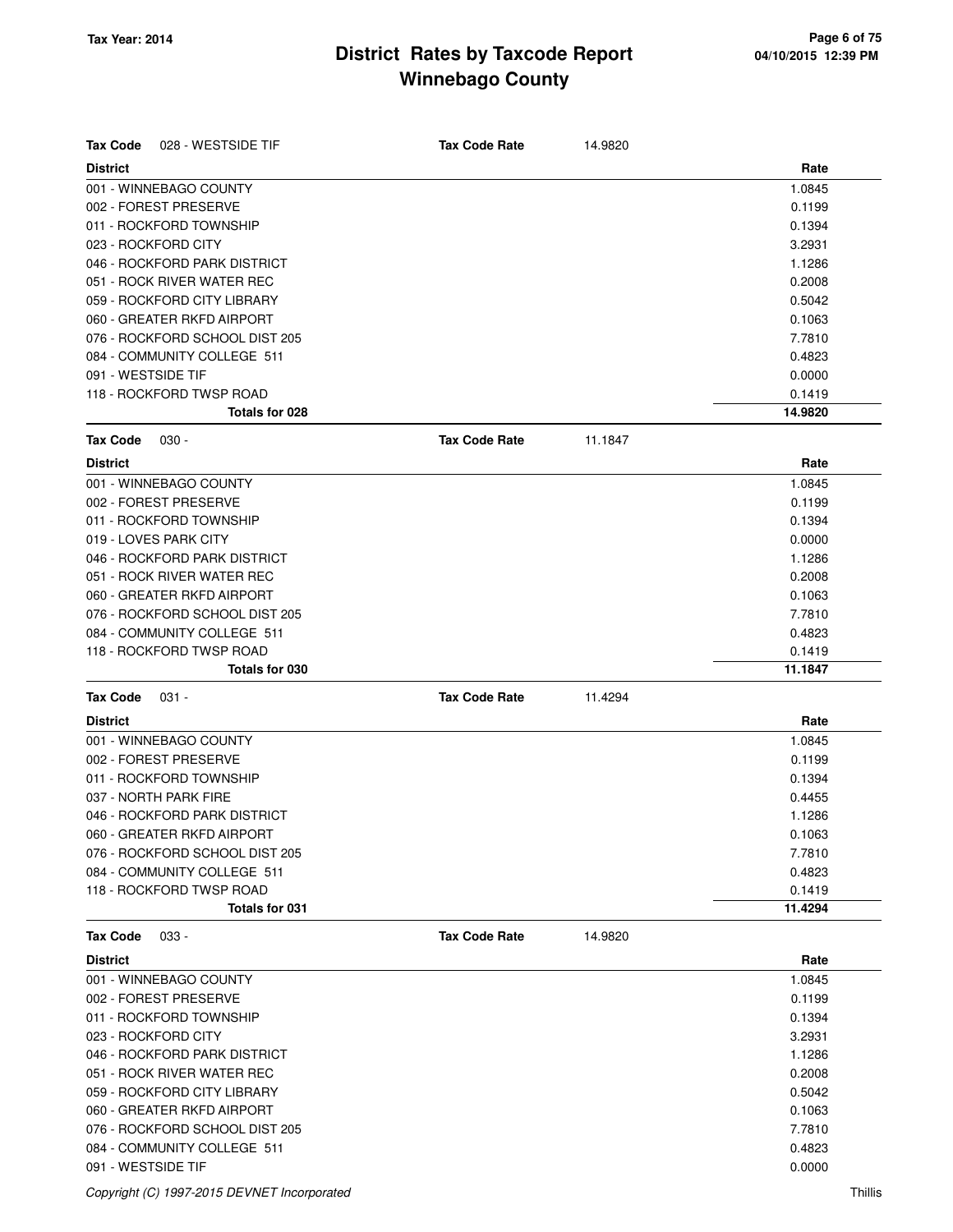| <b>Tax Code</b><br>$033 -$              | <b>Tax Code Rate</b> | 14.9820 |         |
|-----------------------------------------|----------------------|---------|---------|
| <b>District</b>                         |                      |         | Rate    |
| 118 - ROCKFORD TWSP ROAD                |                      |         | 0.1419  |
| Totals for 033                          |                      |         | 14.9820 |
|                                         |                      |         |         |
| <b>Tax Code</b><br>034 - SEVENTH ST TIF | <b>Tax Code Rate</b> | 14.9820 |         |
| <b>District</b>                         |                      |         | Rate    |
| 001 - WINNEBAGO COUNTY                  |                      |         | 1.0845  |
| 002 - FOREST PRESERVE                   |                      |         | 0.1199  |
| 011 - ROCKFORD TOWNSHIP                 |                      |         | 0.1394  |
| 023 - ROCKFORD CITY                     |                      |         | 3.2931  |
| 046 - ROCKFORD PARK DISTRICT            |                      |         | 1.1286  |
| 051 - ROCK RIVER WATER REC              |                      |         | 0.2008  |
| 059 - ROCKFORD CITY LIBRARY             |                      |         | 0.5042  |
| 060 - GREATER RKFD AIRPORT              |                      |         | 0.1063  |
| 076 - ROCKFORD SCHOOL DIST 205          |                      |         | 7.7810  |
| 084 - COMMUNITY COLLEGE 511             |                      |         | 0.4823  |
| 092 - SEVENTH ST TIF                    |                      |         | 0.0000  |
| 118 - ROCKFORD TWSP ROAD                |                      |         | 0.1419  |
| Totals for 034                          |                      |         | 14.9820 |
| <b>Tax Code</b><br>$035 -$              | <b>Tax Code Rate</b> | 11.8253 |         |
| <b>District</b>                         |                      |         | Rate    |
| 001 - WINNEBAGO COUNTY                  |                      |         | 1.0845  |
| 002 - FOREST PRESERVE                   |                      |         | 0.1199  |
| 011 - ROCKFORD TOWNSHIP                 |                      |         | 0.1394  |
| 019 - LOVES PARK CITY                   |                      |         | 0.0000  |
| 046 - ROCKFORD PARK DISTRICT            |                      |         | 1.1286  |
| 055 - NORTH SUBURBAN LIBRARY            |                      |         | 0.3027  |
| 060 - GREATER RKFD AIRPORT              |                      |         | 0.1063  |
| 070 - HARLEM SCHOOL DIST 122            |                      |         | 8.3197  |
| 084 - COMMUNITY COLLEGE 511             |                      |         | 0.4823  |
| 118 - ROCKFORD TWSP ROAD                |                      |         | 0.1419  |
| Totals for 035                          |                      |         | 11.8253 |
| <b>Tax Code</b><br>$036 -$              | <b>Tax Code Rate</b> | 14.7812 |         |
| <b>District</b>                         |                      |         | Rate    |
| 001 - WINNEBAGO COUNTY                  |                      |         | 1.0845  |
| 002 - FOREST PRESERVE                   |                      |         | 0.1199  |
| 011 - ROCKFORD TOWNSHIP                 |                      |         | 0.1394  |
| 023 - ROCKFORD CITY                     |                      |         | 3.2931  |
| 046 - ROCKFORD PARK DISTRICT            |                      |         | 1.1286  |
| 059 - ROCKFORD CITY LIBRARY             |                      |         | 0.5042  |
| 060 - GREATER RKFD AIRPORT              |                      |         | 0.1063  |
| 076 - ROCKFORD SCHOOL DIST 205          |                      |         | 7.7810  |
| 084 - COMMUNITY COLLEGE 511             |                      |         | 0.4823  |
| 118 - ROCKFORD TWSP ROAD                |                      |         | 0.1419  |
| Totals for 036                          |                      |         | 14.7812 |
| <b>Tax Code</b><br>$038 -$              | <b>Tax Code Rate</b> | 14.9820 |         |
| <b>District</b>                         |                      |         | Rate    |
| 001 - WINNEBAGO COUNTY                  |                      |         | 1.0845  |
| 002 - FOREST PRESERVE                   |                      |         | 0.1199  |
| 011 - ROCKFORD TOWNSHIP                 |                      |         | 0.1394  |
| 023 - ROCKFORD CITY                     |                      |         | 3.2931  |
| 046 - ROCKFORD PARK DISTRICT            |                      |         | 1.1286  |
|                                         |                      |         |         |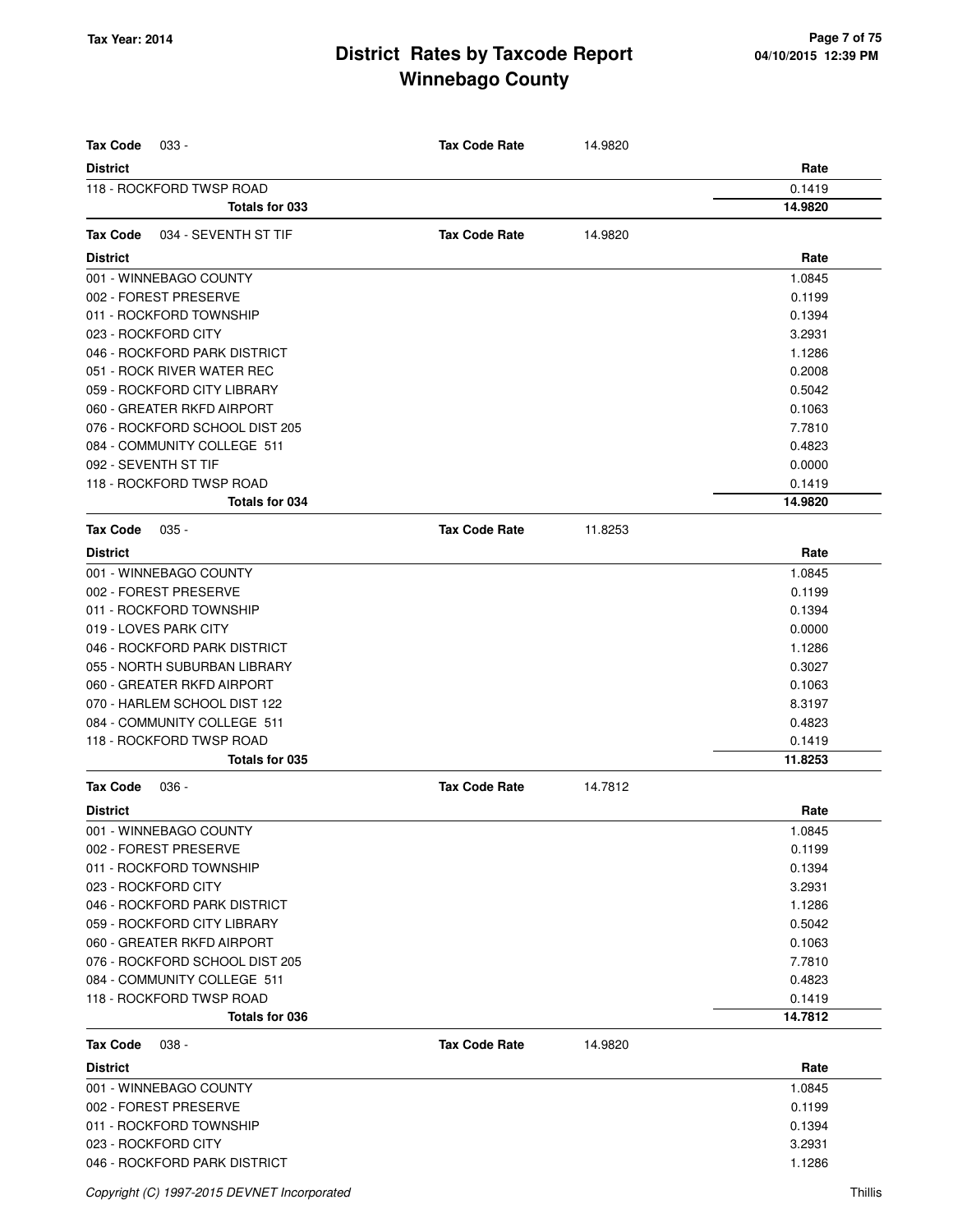| Tax Code<br>$038 -$              | <b>Tax Code Rate</b> | 14.9820 |         |
|----------------------------------|----------------------|---------|---------|
| <b>District</b>                  |                      |         | Rate    |
| 051 - ROCK RIVER WATER REC       |                      |         | 0.2008  |
| 059 - ROCKFORD CITY LIBRARY      |                      |         | 0.5042  |
| 060 - GREATER RKFD AIRPORT       |                      |         | 0.1063  |
| 076 - ROCKFORD SCHOOL DIST 205   |                      |         | 7.7810  |
| 084 - COMMUNITY COLLEGE 511      |                      |         | 0.4823  |
| 091 - WESTSIDE TIF               |                      |         | 0.0000  |
| 118 - ROCKFORD TWSP ROAD         |                      |         | 0.1419  |
| Totals for 038                   |                      |         | 14.9820 |
| Tax Code<br>039 - SEVENTH ST TIF | <b>Tax Code Rate</b> | 14.9820 |         |
| <b>District</b>                  |                      |         | Rate    |
| 001 - WINNEBAGO COUNTY           |                      |         | 1.0845  |
| 002 - FOREST PRESERVE            |                      |         | 0.1199  |
| 011 - ROCKFORD TOWNSHIP          |                      |         | 0.1394  |
| 023 - ROCKFORD CITY              |                      |         | 3.2931  |
| 046 - ROCKFORD PARK DISTRICT     |                      |         | 1.1286  |
| 051 - ROCK RIVER WATER REC       |                      |         | 0.2008  |
| 059 - ROCKFORD CITY LIBRARY      |                      |         | 0.5042  |
| 060 - GREATER RKFD AIRPORT       |                      |         | 0.1063  |
| 076 - ROCKFORD SCHOOL DIST 205   |                      |         | 7.7810  |
| 084 - COMMUNITY COLLEGE 511      |                      |         | 0.4823  |
| 092 - SEVENTH ST TIF             |                      |         | 0.0000  |
| 118 - ROCKFORD TWSP ROAD         |                      |         | 0.1419  |
| Totals for 039                   |                      |         | 14.9820 |
| <b>Tax Code</b><br>040 -         | <b>Tax Code Rate</b> | 11.7321 |         |
| <b>District</b>                  |                      |         | Rate    |
| 001 - WINNEBAGO COUNTY           |                      |         | 1.0845  |
| 002 - FOREST PRESERVE            |                      |         | 0.1199  |
| 011 - ROCKFORD TOWNSHIP          |                      |         | 0.1394  |
| 037 - NORTH PARK FIRE            |                      |         | 0.4455  |
| 046 - ROCKFORD PARK DISTRICT     |                      |         | 1.1286  |
| 055 - NORTH SUBURBAN LIBRARY     |                      |         | 0.3027  |
| 060 - GREATER RKFD AIRPORT       |                      |         | 0.1063  |
| 076 - ROCKFORD SCHOOL DIST 205   |                      |         | 7.7810  |
| 084 - COMMUNITY COLLEGE 511      |                      |         | 0.4823  |
| 118 - ROCKFORD TWSP ROAD         |                      |         | 0.1419  |
| Totals for 040                   |                      |         | 11.7321 |
| <b>Tax Code</b><br>042 -         | <b>Tax Code Rate</b> | 11.8140 |         |
| <b>District</b>                  |                      |         | Rate    |
| 001 - WINNEBAGO COUNTY           |                      |         | 1.0845  |
| 002 - FOREST PRESERVE            |                      |         | 0.1199  |
| 006 - HARLEM TOWNSHIP            |                      |         | 0.1138  |
| 037 - NORTH PARK FIRE            |                      |         | 0.4455  |
| 046 - ROCKFORD PARK DISTRICT     |                      |         | 1.1286  |
| 051 - ROCK RIVER WATER REC       |                      |         | 0.2008  |
| 055 - NORTH SUBURBAN LIBRARY     |                      |         | 0.3027  |
| 060 - GREATER RKFD AIRPORT       |                      |         | 0.1063  |
| 076 - ROCKFORD SCHOOL DIST 205   |                      |         | 7.7810  |
| 084 - COMMUNITY COLLEGE 511      |                      |         | 0.4823  |
| 113 - HARLEM TWSP ROAD           |                      |         | 0.0486  |
| Totals for 042                   |                      |         | 11.8140 |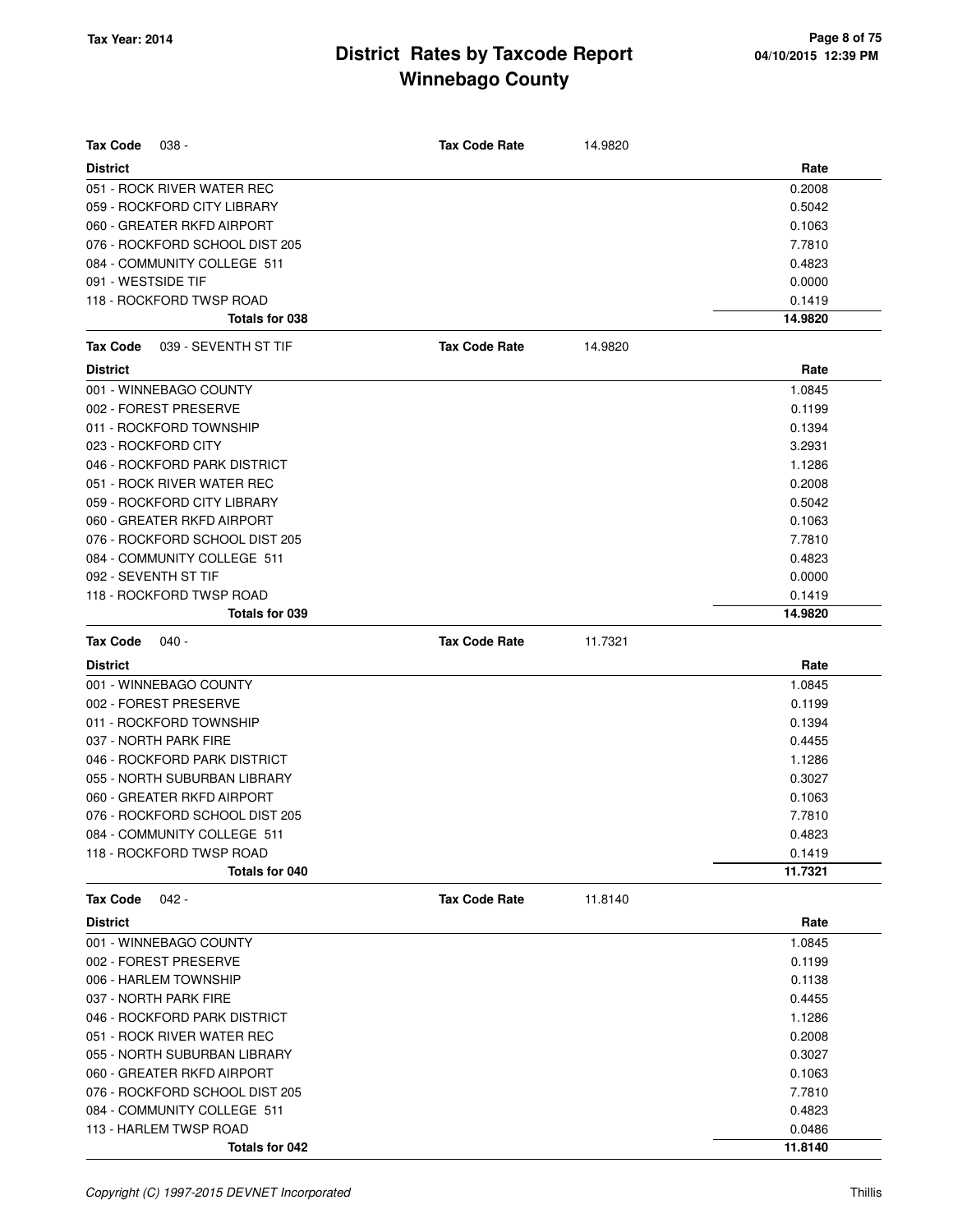| <b>Tax Code</b>       | 044 -                          | <b>Tax Code Rate</b> | 11.2866 |         |
|-----------------------|--------------------------------|----------------------|---------|---------|
| <b>District</b>       |                                |                      |         | Rate    |
|                       | 001 - WINNEBAGO COUNTY         |                      |         | 1.0845  |
| 002 - FOREST PRESERVE |                                |                      |         | 0.1199  |
|                       | 011 - ROCKFORD TOWNSHIP        |                      |         | 0.1394  |
| 019 - LOVES PARK CITY |                                |                      |         | 0.0000  |
|                       | 046 - ROCKFORD PARK DISTRICT   |                      |         | 1.1286  |
|                       | 055 - NORTH SUBURBAN LIBRARY   |                      |         | 0.3027  |
|                       | 060 - GREATER RKFD AIRPORT     |                      |         | 0.1063  |
|                       | 076 - ROCKFORD SCHOOL DIST 205 |                      |         | 7.7810  |
|                       | 084 - COMMUNITY COLLEGE 511    |                      |         | 0.4823  |
|                       | 118 - ROCKFORD TWSP ROAD       |                      |         | 0.1419  |
|                       | Totals for 044                 |                      |         | 11.2866 |
| <b>Tax Code</b>       | $045 -$                        | <b>Tax Code Rate</b> | 10.2399 |         |
| <b>District</b>       |                                |                      |         | Rate    |
|                       | 001 - WINNEBAGO COUNTY         |                      |         | 1.0845  |
| 002 - FOREST PRESERVE |                                |                      |         | 0.1199  |
| 006 - HARLEM TOWNSHIP |                                |                      |         | 0.1138  |
| 019 - LOVES PARK CITY |                                |                      |         | 0.0000  |
|                       | 051 - ROCK RIVER WATER REC     |                      |         | 0.2008  |
|                       | 055 - NORTH SUBURBAN LIBRARY   |                      |         | 0.3027  |
|                       | 060 - GREATER RKFD AIRPORT     |                      |         | 0.1063  |
|                       | 076 - ROCKFORD SCHOOL DIST 205 |                      |         | 7.7810  |
|                       | 084 - COMMUNITY COLLEGE 511    |                      |         | 0.4823  |
|                       | 113 - HARLEM TWSP ROAD         |                      |         | 0.0486  |
|                       | Totals for 045                 |                      |         | 10.2399 |
| <b>Tax Code</b>       | 046                            | <b>Tax Code Rate</b> | 14.7501 |         |
| <b>District</b>       |                                |                      |         | Rate    |
|                       | 001 - WINNEBAGO COUNTY         |                      |         | 1.0845  |
| 002 - FOREST PRESERVE |                                |                      |         | 0.1199  |
| 009 - OWEN TOWNSHIP   |                                |                      |         | 0.1484  |
| 023 - ROCKFORD CITY   |                                |                      |         | 3.2931  |
|                       | 046 - ROCKFORD PARK DISTRICT   |                      |         | 1.1286  |
|                       | 059 - ROCKFORD CITY LIBRARY    |                      |         | 0.5042  |
|                       | 076 - ROCKFORD SCHOOL DIST 205 |                      |         |         |
|                       |                                |                      |         | 7.7810  |
|                       | 084 - COMMUNITY COLLEGE 511    |                      |         | 0.4823  |
| 116 - OWEN TWSP ROAD  |                                |                      |         | 0.2081  |
|                       | Totals for 046                 |                      |         | 14.7501 |
| <b>Tax Code</b>       | 047 - LINCOLNWOOD TIF          | <b>Tax Code Rate</b> | 14.9820 |         |
| <b>District</b>       |                                |                      |         | Rate    |
|                       | 001 - WINNEBAGO COUNTY         |                      |         | 1.0845  |
| 002 - FOREST PRESERVE |                                |                      |         | 0.1199  |
|                       | 011 - ROCKFORD TOWNSHIP        |                      |         | 0.1394  |
| 023 - ROCKFORD CITY   |                                |                      |         | 3.2931  |
|                       | 046 - ROCKFORD PARK DISTRICT   |                      |         | 1.1286  |
|                       | 051 - ROCK RIVER WATER REC     |                      |         | 0.2008  |
|                       | 059 - ROCKFORD CITY LIBRARY    |                      |         | 0.5042  |
|                       | 060 - GREATER RKFD AIRPORT     |                      |         | 0.1063  |
|                       | 076 - ROCKFORD SCHOOL DIST 205 |                      |         | 7.7810  |
|                       | 084 - COMMUNITY COLLEGE 511    |                      |         | 0.4823  |
| 105 - LINCOLNWOOD TIF |                                |                      |         | 0.0000  |
|                       | 118 - ROCKFORD TWSP ROAD       |                      |         | 0.1419  |

Copyright (C) 1997-2015 DEVNET Incorporated Thillis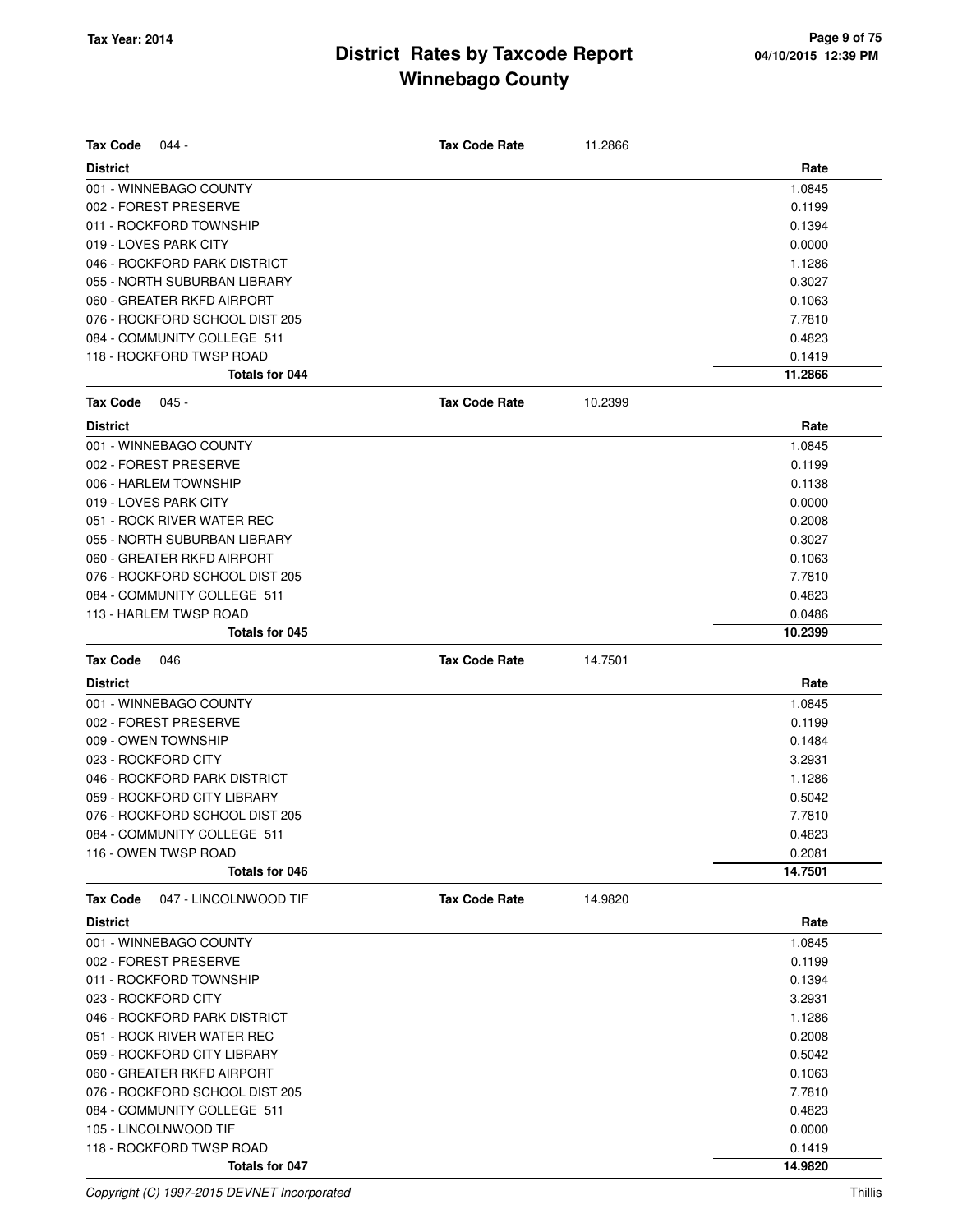| <b>Tax Code</b><br>048 - SPRINGFIELD CORNERS TIF | <b>Tax Code Rate</b> | 14.9820 |         |
|--------------------------------------------------|----------------------|---------|---------|
| <b>District</b>                                  |                      |         | Rate    |
| 001 - WINNEBAGO COUNTY                           |                      |         | 1.0845  |
| 002 - FOREST PRESERVE                            |                      |         | 0.1199  |
| 011 - ROCKFORD TOWNSHIP                          |                      |         | 0.1394  |
| 023 - ROCKFORD CITY                              |                      |         | 3.2931  |
| 046 - ROCKFORD PARK DISTRICT                     |                      |         | 1.1286  |
| 051 - ROCK RIVER WATER REC                       |                      |         | 0.2008  |
| 059 - ROCKFORD CITY LIBRARY                      |                      |         | 0.5042  |
| 060 - GREATER RKFD AIRPORT                       |                      |         | 0.1063  |
| 076 - ROCKFORD SCHOOL DIST 205                   |                      |         | 7.7810  |
| 084 - COMMUNITY COLLEGE 511                      |                      |         | 0.4823  |
| 107 - SPRINGFIELD CORNERS TIF                    |                      |         | 0.0000  |
| 118 - ROCKFORD TWSP ROAD                         |                      |         | 0.1419  |
| Totals for 048                                   |                      |         | 14.9820 |
| <b>Tax Code</b><br>049 -                         | <b>Tax Code Rate</b> | 12.2257 |         |
| <b>District</b>                                  |                      |         | Rate    |
| 001 - WINNEBAGO COUNTY                           |                      |         | 1.0845  |
| 002 - FOREST PRESERVE                            |                      |         | 0.1199  |
| 006 - HARLEM TOWNSHIP                            |                      |         | 0.1138  |
| 025 - ROSCOE VILLAGE                             |                      |         | 0.6728  |
| 035 - HARLEM-ROSCOE FIRE                         |                      |         | 0.7743  |
| 051 - ROCK RIVER WATER REC                       |                      |         | 0.2008  |
| 055 - NORTH SUBURBAN LIBRARY                     |                      |         | 0.3027  |
| 060 - GREATER RKFD AIRPORT                       |                      |         | 0.1063  |
| 070 - HARLEM SCHOOL DIST 122                     |                      |         | 8.3197  |
| 084 - COMMUNITY COLLEGE 511                      |                      |         | 0.4823  |
| 113 - HARLEM TWSP ROAD                           |                      |         | 0.0486  |
| Totals for 049                                   |                      |         | 12.2257 |
| <b>Tax Code</b><br>$050 -$                       | <b>Tax Code Rate</b> | 11.6350 |         |
| <b>District</b>                                  |                      |         | Rate    |
| 001 - WINNEBAGO COUNTY                           |                      |         | 1.0845  |
| 002 - FOREST PRESERVE                            |                      |         | 0.1199  |
| 011 - ROCKFORD TOWNSHIP                          |                      |         | 0.1394  |
| 038 - NORTHWEST FIRE                             |                      |         | 0.4503  |
| 046 - ROCKFORD PARK DISTRICT                     |                      |         | 1.1286  |
| 051 - ROCK RIVER WATER REC                       |                      |         | 0.2008  |
| 060 - GREATER RKFD AIRPORT                       |                      |         | 0.1063  |
| 076 - ROCKFORD SCHOOL DIST 205                   |                      |         | 7.7810  |
| 084 - COMMUNITY COLLEGE 511                      |                      |         | 0.4823  |
| 118 - ROCKFORD TWSP ROAD                         |                      |         | 0.1419  |
| Totals for 050                                   |                      |         | 11.6350 |
| <b>Tax Code</b><br>$051 -$                       | <b>Tax Code Rate</b> | 11.4342 |         |
| <b>District</b>                                  |                      |         | Rate    |
| 001 - WINNEBAGO COUNTY                           |                      |         | 1.0845  |
| 002 - FOREST PRESERVE                            |                      |         | 0.1199  |
| 011 - ROCKFORD TOWNSHIP                          |                      |         | 0.1394  |
| 038 - NORTHWEST FIRE                             |                      |         | 0.4503  |
| 046 - ROCKFORD PARK DISTRICT                     |                      |         | 1.1286  |
| 060 - GREATER RKFD AIRPORT                       |                      |         | 0.1063  |
| 076 - ROCKFORD SCHOOL DIST 205                   |                      |         | 7.7810  |
| 084 - COMMUNITY COLLEGE 511                      |                      |         | 0.4823  |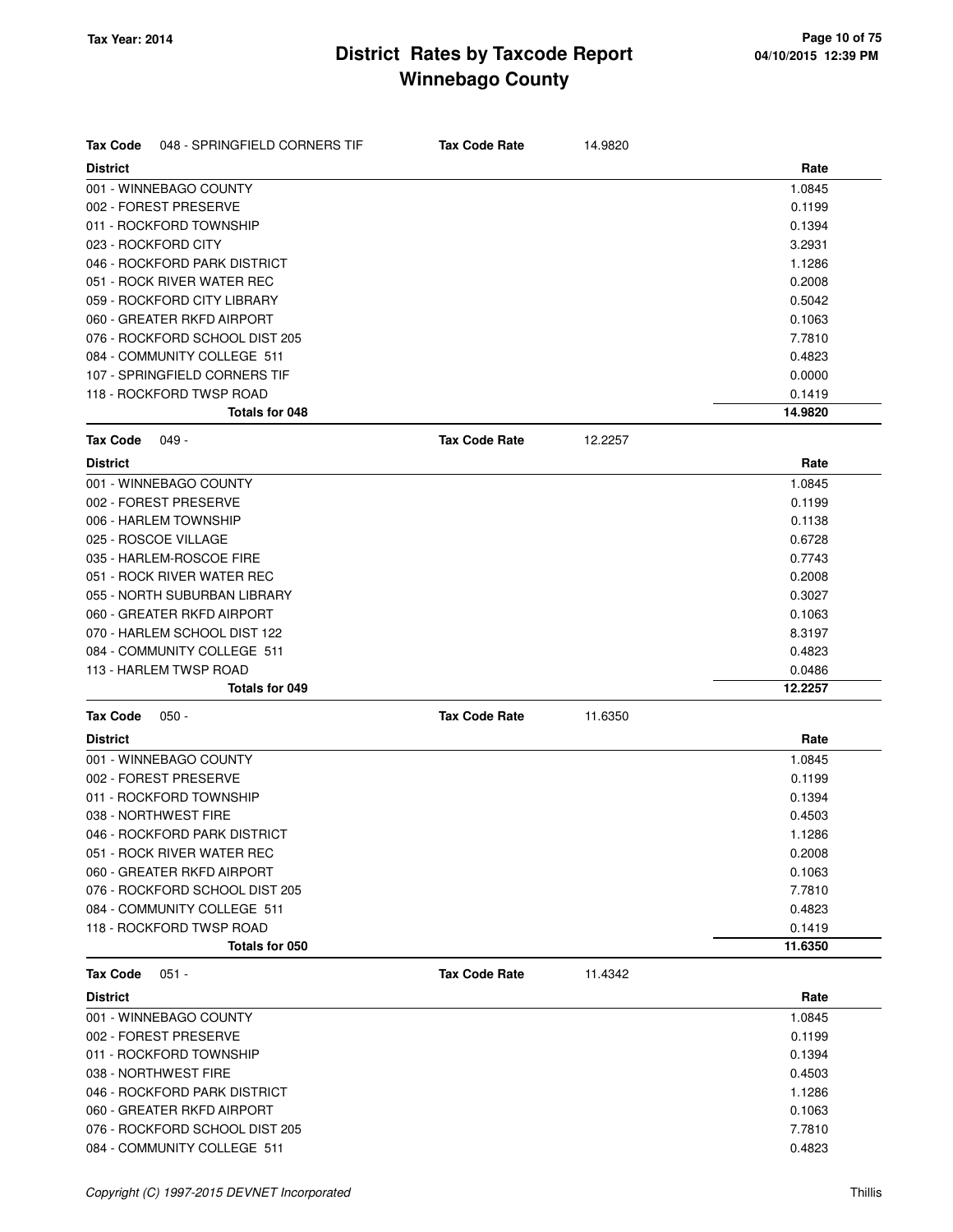| <b>Tax Code</b><br>$051 -$                | <b>Tax Code Rate</b> | 11.4342 |         |
|-------------------------------------------|----------------------|---------|---------|
| <b>District</b>                           |                      |         | Rate    |
| 118 - ROCKFORD TWSP ROAD                  |                      |         | 0.1419  |
| <b>Totals for 051</b>                     |                      |         | 11.4342 |
| <b>Tax Code</b><br>$052 -$                | <b>Tax Code Rate</b> | 11.0457 |         |
|                                           |                      |         | Rate    |
| <b>District</b><br>001 - WINNEBAGO COUNTY |                      |         | 1.0845  |
| 002 - FOREST PRESERVE                     |                      |         | 0.1199  |
| 011 - ROCKFORD TOWNSHIP                   |                      |         | 0.1394  |
| 038 - NORTHWEST FIRE                      |                      |         | 0.4503  |
| 046 - ROCKFORD PARK DISTRICT              |                      |         | 1.1286  |
| 058 - WINNEBAGO LIBRARY                   |                      |         | 0.2099  |
| 060 - GREATER RKFD AIRPORT                |                      |         | 0.1063  |
| 082 - WINNEBAGO UNIT SD #323              |                      |         | 7.1826  |
| 084 - COMMUNITY COLLEGE 511               |                      |         | 0.4823  |
| 118 - ROCKFORD TWSP ROAD                  |                      |         | 0.1419  |
| Totals for 052                            |                      |         | 11.0457 |
| <b>Tax Code</b><br>$053 -$                | <b>Tax Code Rate</b> | 12.0149 |         |
| <b>District</b>                           |                      |         | Rate    |
| 001 - WINNEBAGO COUNTY                    |                      |         | 1.0845  |
| 002 - FOREST PRESERVE                     |                      |         | 0.1199  |
| 011 - ROCKFORD TOWNSHIP                   |                      |         | 0.1394  |
| 036 - NEW MILFORD FIRE                    |                      |         | 0.8302  |
| 046 - ROCKFORD PARK DISTRICT              |                      |         | 1.1286  |
| 051 - ROCK RIVER WATER REC                |                      |         | 0.2008  |
| 060 - GREATER RKFD AIRPORT                |                      |         | 0.1063  |
| 076 - ROCKFORD SCHOOL DIST 205            |                      |         | 7.7810  |
| 084 - COMMUNITY COLLEGE 511               |                      |         | 0.4823  |
| 118 - ROCKFORD TWSP ROAD                  |                      |         | 0.1419  |
| Totals for 053                            |                      |         | 12.0149 |
| <b>Tax Code</b><br>056 - COUNTRY OAKS SSA | <b>Tax Code Rate</b> | 14.9820 |         |
| <b>District</b>                           |                      |         | Rate    |
| 001 - WINNEBAGO COUNTY                    |                      |         | 1.0845  |
| 002 - FOREST PRESERVE                     |                      |         | 0.1199  |
| 011 - ROCKFORD TOWNSHIP                   |                      |         | 0.1394  |
| 023 - ROCKFORD CITY                       |                      |         | 3.2931  |
| 046 - ROCKFORD PARK DISTRICT              |                      |         | 1.1286  |
| 051 - ROCK RIVER WATER REC                |                      |         | 0.2008  |
| 059 - ROCKFORD CITY LIBRARY               |                      |         | 0.5042  |
| 060 - GREATER RKFD AIRPORT                |                      |         | 0.1063  |
| 076 - ROCKFORD SCHOOL DIST 205            |                      |         | 7.7810  |
| 084 - COMMUNITY COLLEGE 511               |                      |         | 0.4823  |
| 109 - COUNTRY OAKS SSA                    |                      |         | 0.0000  |
| 118 - ROCKFORD TWSP ROAD                  |                      |         | 0.1419  |
| Totals for 056                            |                      |         | 14.9820 |
| <b>Tax Code</b><br>$057 -$                | <b>Tax Code Rate</b> | 11.7452 |         |
| <b>District</b>                           |                      |         | Rate    |
| 001 - WINNEBAGO COUNTY                    |                      |         | 1.0845  |
| 002 - FOREST PRESERVE                     |                      |         | 0.1199  |
| 011 - ROCKFORD TOWNSHIP                   |                      |         | 0.1394  |
| 043 - WEST SUBURBAN FIRE                  |                      |         | 0.5605  |
| 046 - ROCKFORD PARK DISTRICT              |                      |         | 1.1286  |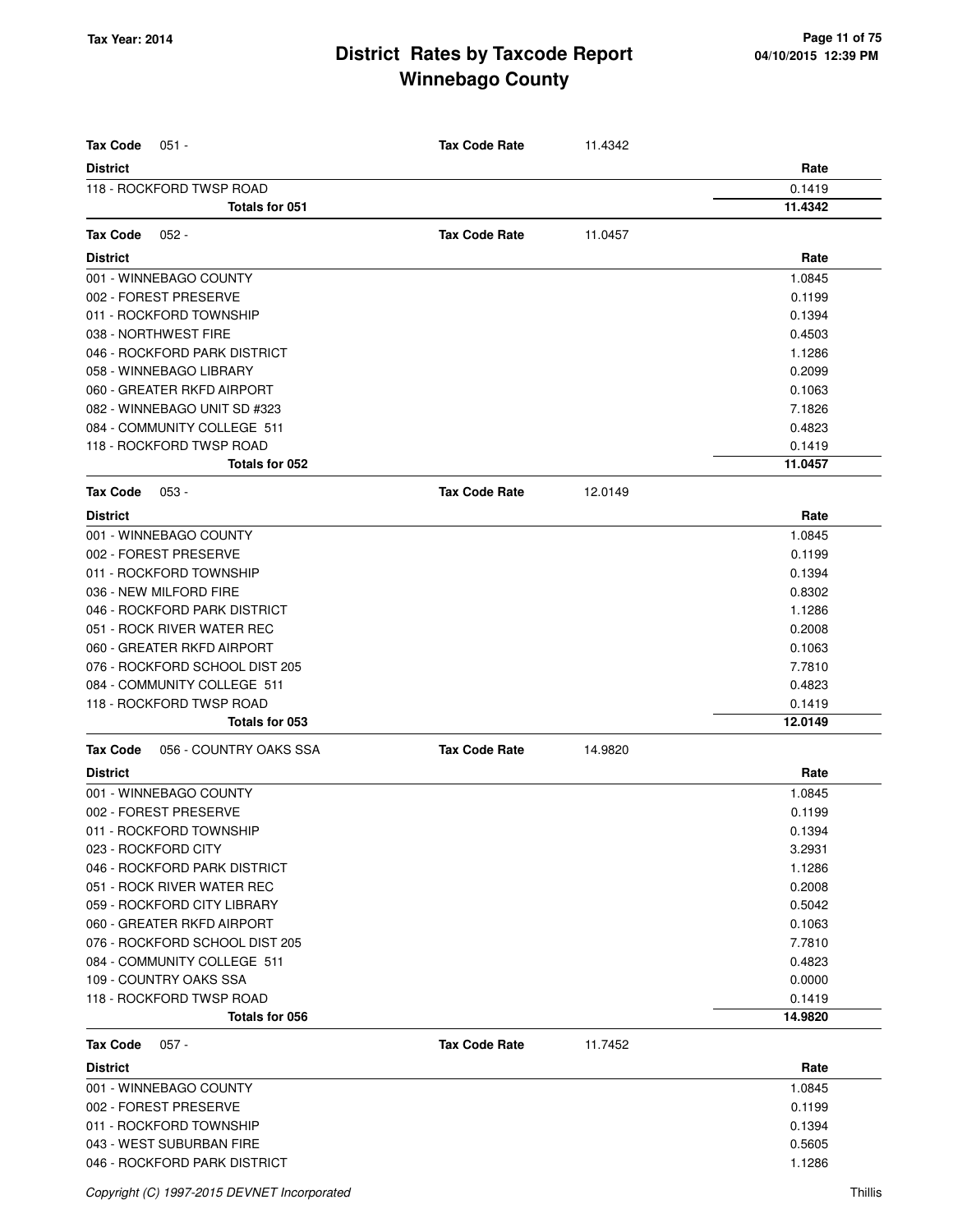| Rate<br><b>District</b><br>0.2008<br>051 - ROCK RIVER WATER REC<br>060 - GREATER RKFD AIRPORT<br>0.1063<br>076 - ROCKFORD SCHOOL DIST 205<br>7.7810<br>084 - COMMUNITY COLLEGE 511<br>0.4823<br>118 - ROCKFORD TWSP ROAD<br>0.1419<br>Totals for 057<br>11.7452<br><b>Tax Code</b><br>$058 -$<br><b>Tax Code Rate</b><br>11.5444<br><b>District</b><br>Rate<br>001 - WINNEBAGO COUNTY<br>1.0845<br>002 - FOREST PRESERVE<br>0.1199<br>011 - ROCKFORD TOWNSHIP<br>0.1394<br>043 - WEST SUBURBAN FIRE<br>0.5605<br>046 - ROCKFORD PARK DISTRICT<br>1.1286<br>060 - GREATER RKFD AIRPORT<br>0.1063<br>076 - ROCKFORD SCHOOL DIST 205<br>7.7810<br>084 - COMMUNITY COLLEGE 511<br>0.4823<br>118 - ROCKFORD TWSP ROAD<br>0.1419<br>11.5444<br>Totals for 058<br><b>Tax Code Rate</b><br>12.5581<br>Tax Code<br>059 -<br>Rate<br><b>District</b><br>001 - WINNEBAGO COUNTY<br>1.0845<br>002 - FOREST PRESERVE<br>0.1199<br>011 - ROCKFORD TOWNSHIP<br>0.1394<br>043 - WEST SUBURBAN FIRE<br>0.5605<br>046 - ROCKFORD PARK DISTRICT<br>1.1286<br>051 - ROCK RIVER WATER REC<br>0.2008<br>060 - GREATER RKFD AIRPORT<br>0.1063<br>065 - WASHINGTON PARK STREET LIGHT<br>0.8129<br>076 - ROCKFORD SCHOOL DIST 205<br>7.7810<br>084 - COMMUNITY COLLEGE 511<br>0.4823<br>118 - ROCKFORD TWSP ROAD<br>0.1419<br><b>Totals for 059</b><br>12.5581<br>Tax Code<br>060 -<br><b>Tax Code Rate</b><br>11.5852<br>Rate<br><b>District</b><br>1.0845<br>001 - WINNEBAGO COUNTY<br>0.1199<br>002 - FOREST PRESERVE<br>011 - ROCKFORD TOWNSHIP<br>0.1394<br>043 - WEST SUBURBAN FIRE<br>0.5605<br>046 - ROCKFORD PARK DISTRICT<br>1.1286<br>060 - GREATER RKFD AIRPORT<br>0.1063<br>062 - RKFD - WINN DRAINAGE<br>0.0408<br>076 - ROCKFORD SCHOOL DIST 205<br>7.7810<br>084 - COMMUNITY COLLEGE 511<br>0.4823<br>118 - ROCKFORD TWSP ROAD<br>0.1419<br>11.5852<br>Totals for 060<br><b>Tax Code</b><br><b>Tax Code Rate</b><br>11.9329<br>$061 -$<br>Rate<br><b>District</b><br>001 - WINNEBAGO COUNTY<br>1.0845<br>002 - FOREST PRESERVE<br>0.1199<br>011 - ROCKFORD TOWNSHIP<br>0.1394 | <b>Tax Code</b><br>$057 -$ | <b>Tax Code Rate</b> | 11.7452 |  |
|----------------------------------------------------------------------------------------------------------------------------------------------------------------------------------------------------------------------------------------------------------------------------------------------------------------------------------------------------------------------------------------------------------------------------------------------------------------------------------------------------------------------------------------------------------------------------------------------------------------------------------------------------------------------------------------------------------------------------------------------------------------------------------------------------------------------------------------------------------------------------------------------------------------------------------------------------------------------------------------------------------------------------------------------------------------------------------------------------------------------------------------------------------------------------------------------------------------------------------------------------------------------------------------------------------------------------------------------------------------------------------------------------------------------------------------------------------------------------------------------------------------------------------------------------------------------------------------------------------------------------------------------------------------------------------------------------------------------------------------------------------------------------------------------------------------------------------------------------------------------------------------------------------------------------------------------------------------------------------------------------------------------------------------------------------------------|----------------------------|----------------------|---------|--|
|                                                                                                                                                                                                                                                                                                                                                                                                                                                                                                                                                                                                                                                                                                                                                                                                                                                                                                                                                                                                                                                                                                                                                                                                                                                                                                                                                                                                                                                                                                                                                                                                                                                                                                                                                                                                                                                                                                                                                                                                                                                                      |                            |                      |         |  |
|                                                                                                                                                                                                                                                                                                                                                                                                                                                                                                                                                                                                                                                                                                                                                                                                                                                                                                                                                                                                                                                                                                                                                                                                                                                                                                                                                                                                                                                                                                                                                                                                                                                                                                                                                                                                                                                                                                                                                                                                                                                                      |                            |                      |         |  |
|                                                                                                                                                                                                                                                                                                                                                                                                                                                                                                                                                                                                                                                                                                                                                                                                                                                                                                                                                                                                                                                                                                                                                                                                                                                                                                                                                                                                                                                                                                                                                                                                                                                                                                                                                                                                                                                                                                                                                                                                                                                                      |                            |                      |         |  |
|                                                                                                                                                                                                                                                                                                                                                                                                                                                                                                                                                                                                                                                                                                                                                                                                                                                                                                                                                                                                                                                                                                                                                                                                                                                                                                                                                                                                                                                                                                                                                                                                                                                                                                                                                                                                                                                                                                                                                                                                                                                                      |                            |                      |         |  |
|                                                                                                                                                                                                                                                                                                                                                                                                                                                                                                                                                                                                                                                                                                                                                                                                                                                                                                                                                                                                                                                                                                                                                                                                                                                                                                                                                                                                                                                                                                                                                                                                                                                                                                                                                                                                                                                                                                                                                                                                                                                                      |                            |                      |         |  |
|                                                                                                                                                                                                                                                                                                                                                                                                                                                                                                                                                                                                                                                                                                                                                                                                                                                                                                                                                                                                                                                                                                                                                                                                                                                                                                                                                                                                                                                                                                                                                                                                                                                                                                                                                                                                                                                                                                                                                                                                                                                                      |                            |                      |         |  |
|                                                                                                                                                                                                                                                                                                                                                                                                                                                                                                                                                                                                                                                                                                                                                                                                                                                                                                                                                                                                                                                                                                                                                                                                                                                                                                                                                                                                                                                                                                                                                                                                                                                                                                                                                                                                                                                                                                                                                                                                                                                                      |                            |                      |         |  |
|                                                                                                                                                                                                                                                                                                                                                                                                                                                                                                                                                                                                                                                                                                                                                                                                                                                                                                                                                                                                                                                                                                                                                                                                                                                                                                                                                                                                                                                                                                                                                                                                                                                                                                                                                                                                                                                                                                                                                                                                                                                                      |                            |                      |         |  |
|                                                                                                                                                                                                                                                                                                                                                                                                                                                                                                                                                                                                                                                                                                                                                                                                                                                                                                                                                                                                                                                                                                                                                                                                                                                                                                                                                                                                                                                                                                                                                                                                                                                                                                                                                                                                                                                                                                                                                                                                                                                                      |                            |                      |         |  |
|                                                                                                                                                                                                                                                                                                                                                                                                                                                                                                                                                                                                                                                                                                                                                                                                                                                                                                                                                                                                                                                                                                                                                                                                                                                                                                                                                                                                                                                                                                                                                                                                                                                                                                                                                                                                                                                                                                                                                                                                                                                                      |                            |                      |         |  |
|                                                                                                                                                                                                                                                                                                                                                                                                                                                                                                                                                                                                                                                                                                                                                                                                                                                                                                                                                                                                                                                                                                                                                                                                                                                                                                                                                                                                                                                                                                                                                                                                                                                                                                                                                                                                                                                                                                                                                                                                                                                                      |                            |                      |         |  |
|                                                                                                                                                                                                                                                                                                                                                                                                                                                                                                                                                                                                                                                                                                                                                                                                                                                                                                                                                                                                                                                                                                                                                                                                                                                                                                                                                                                                                                                                                                                                                                                                                                                                                                                                                                                                                                                                                                                                                                                                                                                                      |                            |                      |         |  |
|                                                                                                                                                                                                                                                                                                                                                                                                                                                                                                                                                                                                                                                                                                                                                                                                                                                                                                                                                                                                                                                                                                                                                                                                                                                                                                                                                                                                                                                                                                                                                                                                                                                                                                                                                                                                                                                                                                                                                                                                                                                                      |                            |                      |         |  |
|                                                                                                                                                                                                                                                                                                                                                                                                                                                                                                                                                                                                                                                                                                                                                                                                                                                                                                                                                                                                                                                                                                                                                                                                                                                                                                                                                                                                                                                                                                                                                                                                                                                                                                                                                                                                                                                                                                                                                                                                                                                                      |                            |                      |         |  |
|                                                                                                                                                                                                                                                                                                                                                                                                                                                                                                                                                                                                                                                                                                                                                                                                                                                                                                                                                                                                                                                                                                                                                                                                                                                                                                                                                                                                                                                                                                                                                                                                                                                                                                                                                                                                                                                                                                                                                                                                                                                                      |                            |                      |         |  |
|                                                                                                                                                                                                                                                                                                                                                                                                                                                                                                                                                                                                                                                                                                                                                                                                                                                                                                                                                                                                                                                                                                                                                                                                                                                                                                                                                                                                                                                                                                                                                                                                                                                                                                                                                                                                                                                                                                                                                                                                                                                                      |                            |                      |         |  |
|                                                                                                                                                                                                                                                                                                                                                                                                                                                                                                                                                                                                                                                                                                                                                                                                                                                                                                                                                                                                                                                                                                                                                                                                                                                                                                                                                                                                                                                                                                                                                                                                                                                                                                                                                                                                                                                                                                                                                                                                                                                                      |                            |                      |         |  |
|                                                                                                                                                                                                                                                                                                                                                                                                                                                                                                                                                                                                                                                                                                                                                                                                                                                                                                                                                                                                                                                                                                                                                                                                                                                                                                                                                                                                                                                                                                                                                                                                                                                                                                                                                                                                                                                                                                                                                                                                                                                                      |                            |                      |         |  |
|                                                                                                                                                                                                                                                                                                                                                                                                                                                                                                                                                                                                                                                                                                                                                                                                                                                                                                                                                                                                                                                                                                                                                                                                                                                                                                                                                                                                                                                                                                                                                                                                                                                                                                                                                                                                                                                                                                                                                                                                                                                                      |                            |                      |         |  |
|                                                                                                                                                                                                                                                                                                                                                                                                                                                                                                                                                                                                                                                                                                                                                                                                                                                                                                                                                                                                                                                                                                                                                                                                                                                                                                                                                                                                                                                                                                                                                                                                                                                                                                                                                                                                                                                                                                                                                                                                                                                                      |                            |                      |         |  |
|                                                                                                                                                                                                                                                                                                                                                                                                                                                                                                                                                                                                                                                                                                                                                                                                                                                                                                                                                                                                                                                                                                                                                                                                                                                                                                                                                                                                                                                                                                                                                                                                                                                                                                                                                                                                                                                                                                                                                                                                                                                                      |                            |                      |         |  |
|                                                                                                                                                                                                                                                                                                                                                                                                                                                                                                                                                                                                                                                                                                                                                                                                                                                                                                                                                                                                                                                                                                                                                                                                                                                                                                                                                                                                                                                                                                                                                                                                                                                                                                                                                                                                                                                                                                                                                                                                                                                                      |                            |                      |         |  |
|                                                                                                                                                                                                                                                                                                                                                                                                                                                                                                                                                                                                                                                                                                                                                                                                                                                                                                                                                                                                                                                                                                                                                                                                                                                                                                                                                                                                                                                                                                                                                                                                                                                                                                                                                                                                                                                                                                                                                                                                                                                                      |                            |                      |         |  |
|                                                                                                                                                                                                                                                                                                                                                                                                                                                                                                                                                                                                                                                                                                                                                                                                                                                                                                                                                                                                                                                                                                                                                                                                                                                                                                                                                                                                                                                                                                                                                                                                                                                                                                                                                                                                                                                                                                                                                                                                                                                                      |                            |                      |         |  |
|                                                                                                                                                                                                                                                                                                                                                                                                                                                                                                                                                                                                                                                                                                                                                                                                                                                                                                                                                                                                                                                                                                                                                                                                                                                                                                                                                                                                                                                                                                                                                                                                                                                                                                                                                                                                                                                                                                                                                                                                                                                                      |                            |                      |         |  |
|                                                                                                                                                                                                                                                                                                                                                                                                                                                                                                                                                                                                                                                                                                                                                                                                                                                                                                                                                                                                                                                                                                                                                                                                                                                                                                                                                                                                                                                                                                                                                                                                                                                                                                                                                                                                                                                                                                                                                                                                                                                                      |                            |                      |         |  |
|                                                                                                                                                                                                                                                                                                                                                                                                                                                                                                                                                                                                                                                                                                                                                                                                                                                                                                                                                                                                                                                                                                                                                                                                                                                                                                                                                                                                                                                                                                                                                                                                                                                                                                                                                                                                                                                                                                                                                                                                                                                                      |                            |                      |         |  |
|                                                                                                                                                                                                                                                                                                                                                                                                                                                                                                                                                                                                                                                                                                                                                                                                                                                                                                                                                                                                                                                                                                                                                                                                                                                                                                                                                                                                                                                                                                                                                                                                                                                                                                                                                                                                                                                                                                                                                                                                                                                                      |                            |                      |         |  |
|                                                                                                                                                                                                                                                                                                                                                                                                                                                                                                                                                                                                                                                                                                                                                                                                                                                                                                                                                                                                                                                                                                                                                                                                                                                                                                                                                                                                                                                                                                                                                                                                                                                                                                                                                                                                                                                                                                                                                                                                                                                                      |                            |                      |         |  |
|                                                                                                                                                                                                                                                                                                                                                                                                                                                                                                                                                                                                                                                                                                                                                                                                                                                                                                                                                                                                                                                                                                                                                                                                                                                                                                                                                                                                                                                                                                                                                                                                                                                                                                                                                                                                                                                                                                                                                                                                                                                                      |                            |                      |         |  |
|                                                                                                                                                                                                                                                                                                                                                                                                                                                                                                                                                                                                                                                                                                                                                                                                                                                                                                                                                                                                                                                                                                                                                                                                                                                                                                                                                                                                                                                                                                                                                                                                                                                                                                                                                                                                                                                                                                                                                                                                                                                                      |                            |                      |         |  |
|                                                                                                                                                                                                                                                                                                                                                                                                                                                                                                                                                                                                                                                                                                                                                                                                                                                                                                                                                                                                                                                                                                                                                                                                                                                                                                                                                                                                                                                                                                                                                                                                                                                                                                                                                                                                                                                                                                                                                                                                                                                                      |                            |                      |         |  |
|                                                                                                                                                                                                                                                                                                                                                                                                                                                                                                                                                                                                                                                                                                                                                                                                                                                                                                                                                                                                                                                                                                                                                                                                                                                                                                                                                                                                                                                                                                                                                                                                                                                                                                                                                                                                                                                                                                                                                                                                                                                                      |                            |                      |         |  |
|                                                                                                                                                                                                                                                                                                                                                                                                                                                                                                                                                                                                                                                                                                                                                                                                                                                                                                                                                                                                                                                                                                                                                                                                                                                                                                                                                                                                                                                                                                                                                                                                                                                                                                                                                                                                                                                                                                                                                                                                                                                                      |                            |                      |         |  |
|                                                                                                                                                                                                                                                                                                                                                                                                                                                                                                                                                                                                                                                                                                                                                                                                                                                                                                                                                                                                                                                                                                                                                                                                                                                                                                                                                                                                                                                                                                                                                                                                                                                                                                                                                                                                                                                                                                                                                                                                                                                                      |                            |                      |         |  |
|                                                                                                                                                                                                                                                                                                                                                                                                                                                                                                                                                                                                                                                                                                                                                                                                                                                                                                                                                                                                                                                                                                                                                                                                                                                                                                                                                                                                                                                                                                                                                                                                                                                                                                                                                                                                                                                                                                                                                                                                                                                                      |                            |                      |         |  |
|                                                                                                                                                                                                                                                                                                                                                                                                                                                                                                                                                                                                                                                                                                                                                                                                                                                                                                                                                                                                                                                                                                                                                                                                                                                                                                                                                                                                                                                                                                                                                                                                                                                                                                                                                                                                                                                                                                                                                                                                                                                                      |                            |                      |         |  |
|                                                                                                                                                                                                                                                                                                                                                                                                                                                                                                                                                                                                                                                                                                                                                                                                                                                                                                                                                                                                                                                                                                                                                                                                                                                                                                                                                                                                                                                                                                                                                                                                                                                                                                                                                                                                                                                                                                                                                                                                                                                                      |                            |                      |         |  |
|                                                                                                                                                                                                                                                                                                                                                                                                                                                                                                                                                                                                                                                                                                                                                                                                                                                                                                                                                                                                                                                                                                                                                                                                                                                                                                                                                                                                                                                                                                                                                                                                                                                                                                                                                                                                                                                                                                                                                                                                                                                                      |                            |                      |         |  |
|                                                                                                                                                                                                                                                                                                                                                                                                                                                                                                                                                                                                                                                                                                                                                                                                                                                                                                                                                                                                                                                                                                                                                                                                                                                                                                                                                                                                                                                                                                                                                                                                                                                                                                                                                                                                                                                                                                                                                                                                                                                                      |                            |                      |         |  |
|                                                                                                                                                                                                                                                                                                                                                                                                                                                                                                                                                                                                                                                                                                                                                                                                                                                                                                                                                                                                                                                                                                                                                                                                                                                                                                                                                                                                                                                                                                                                                                                                                                                                                                                                                                                                                                                                                                                                                                                                                                                                      |                            |                      |         |  |
|                                                                                                                                                                                                                                                                                                                                                                                                                                                                                                                                                                                                                                                                                                                                                                                                                                                                                                                                                                                                                                                                                                                                                                                                                                                                                                                                                                                                                                                                                                                                                                                                                                                                                                                                                                                                                                                                                                                                                                                                                                                                      |                            |                      |         |  |
|                                                                                                                                                                                                                                                                                                                                                                                                                                                                                                                                                                                                                                                                                                                                                                                                                                                                                                                                                                                                                                                                                                                                                                                                                                                                                                                                                                                                                                                                                                                                                                                                                                                                                                                                                                                                                                                                                                                                                                                                                                                                      |                            |                      |         |  |
|                                                                                                                                                                                                                                                                                                                                                                                                                                                                                                                                                                                                                                                                                                                                                                                                                                                                                                                                                                                                                                                                                                                                                                                                                                                                                                                                                                                                                                                                                                                                                                                                                                                                                                                                                                                                                                                                                                                                                                                                                                                                      |                            |                      |         |  |
|                                                                                                                                                                                                                                                                                                                                                                                                                                                                                                                                                                                                                                                                                                                                                                                                                                                                                                                                                                                                                                                                                                                                                                                                                                                                                                                                                                                                                                                                                                                                                                                                                                                                                                                                                                                                                                                                                                                                                                                                                                                                      |                            |                      |         |  |
|                                                                                                                                                                                                                                                                                                                                                                                                                                                                                                                                                                                                                                                                                                                                                                                                                                                                                                                                                                                                                                                                                                                                                                                                                                                                                                                                                                                                                                                                                                                                                                                                                                                                                                                                                                                                                                                                                                                                                                                                                                                                      |                            |                      |         |  |
|                                                                                                                                                                                                                                                                                                                                                                                                                                                                                                                                                                                                                                                                                                                                                                                                                                                                                                                                                                                                                                                                                                                                                                                                                                                                                                                                                                                                                                                                                                                                                                                                                                                                                                                                                                                                                                                                                                                                                                                                                                                                      |                            |                      |         |  |
|                                                                                                                                                                                                                                                                                                                                                                                                                                                                                                                                                                                                                                                                                                                                                                                                                                                                                                                                                                                                                                                                                                                                                                                                                                                                                                                                                                                                                                                                                                                                                                                                                                                                                                                                                                                                                                                                                                                                                                                                                                                                      |                            |                      |         |  |
|                                                                                                                                                                                                                                                                                                                                                                                                                                                                                                                                                                                                                                                                                                                                                                                                                                                                                                                                                                                                                                                                                                                                                                                                                                                                                                                                                                                                                                                                                                                                                                                                                                                                                                                                                                                                                                                                                                                                                                                                                                                                      |                            |                      |         |  |
|                                                                                                                                                                                                                                                                                                                                                                                                                                                                                                                                                                                                                                                                                                                                                                                                                                                                                                                                                                                                                                                                                                                                                                                                                                                                                                                                                                                                                                                                                                                                                                                                                                                                                                                                                                                                                                                                                                                                                                                                                                                                      |                            |                      |         |  |
|                                                                                                                                                                                                                                                                                                                                                                                                                                                                                                                                                                                                                                                                                                                                                                                                                                                                                                                                                                                                                                                                                                                                                                                                                                                                                                                                                                                                                                                                                                                                                                                                                                                                                                                                                                                                                                                                                                                                                                                                                                                                      |                            |                      |         |  |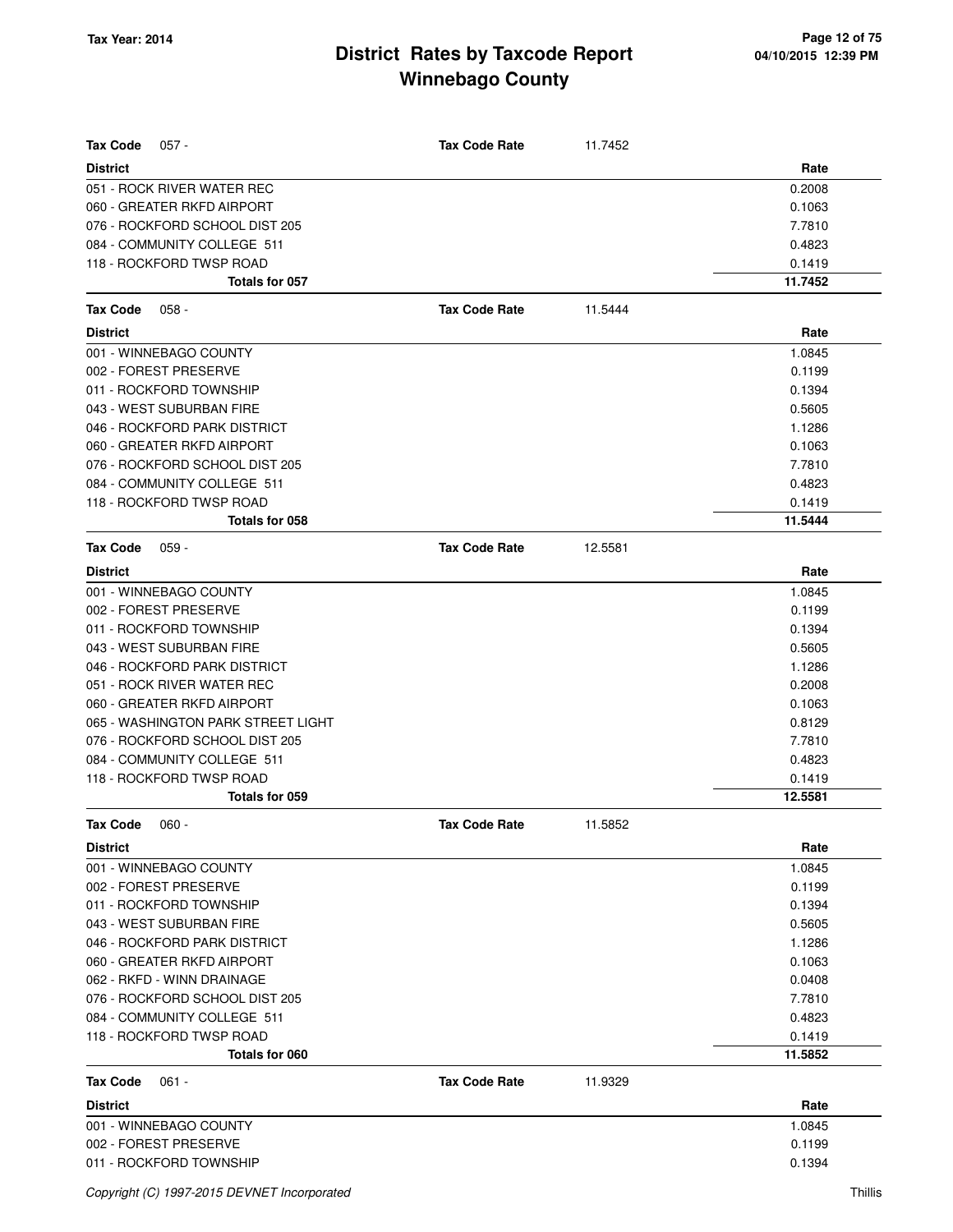| Tax Code<br>$061 -$            | <b>Tax Code Rate</b> | 11.9329 |         |
|--------------------------------|----------------------|---------|---------|
| <b>District</b>                |                      |         | Rate    |
| 037 - NORTH PARK FIRE          |                      |         | 0.4455  |
| 046 - ROCKFORD PARK DISTRICT   |                      |         | 1.1286  |
| 051 - ROCK RIVER WATER REC     |                      |         | 0.2008  |
| 055 - NORTH SUBURBAN LIBRARY   |                      |         | 0.3027  |
| 060 - GREATER RKFD AIRPORT     |                      |         | 0.1063  |
| 076 - ROCKFORD SCHOOL DIST 205 |                      |         | 7.7810  |
| 084 - COMMUNITY COLLEGE 511    |                      |         | 0.4823  |
| 118 - ROCKFORD TWSP ROAD       |                      |         | 0.1419  |
| <b>Totals for 061</b>          |                      |         | 11.9329 |
| <b>Tax Code</b><br>$062 -$     | <b>Tax Code Rate</b> | 11.7860 |         |
| <b>District</b>                |                      |         | Rate    |
| 001 - WINNEBAGO COUNTY         |                      |         | 1.0845  |
| 002 - FOREST PRESERVE          |                      |         | 0.1199  |
| 011 - ROCKFORD TOWNSHIP        |                      |         | 0.1394  |
| 043 - WEST SUBURBAN FIRE       |                      |         | 0.5605  |
| 046 - ROCKFORD PARK DISTRICT   |                      |         | 1.1286  |
| 051 - ROCK RIVER WATER REC     |                      |         | 0.2008  |
| 060 - GREATER RKFD AIRPORT     |                      |         | 0.1063  |
| 062 - RKFD - WINN DRAINAGE     |                      |         | 0.0408  |
| 076 - ROCKFORD SCHOOL DIST 205 |                      |         | 7.7810  |
| 084 - COMMUNITY COLLEGE 511    |                      |         | 0.4823  |
| 118 - ROCKFORD TWSP ROAD       |                      |         | 0.1419  |
| Totals for 062                 |                      |         | 11.7860 |
|                                |                      |         |         |
| <b>Tax Code</b><br>$063 -$     | <b>Tax Code Rate</b> | 11.1559 |         |
| <b>District</b>                |                      |         | Rate    |
| 001 - WINNEBAGO COUNTY         |                      |         | 1.0845  |
| 002 - FOREST PRESERVE          |                      |         | 0.1199  |
| 011 - ROCKFORD TOWNSHIP        |                      |         | 0.1394  |
| 043 - WEST SUBURBAN FIRE       |                      |         | 0.5605  |
| 046 - ROCKFORD PARK DISTRICT   |                      |         | 1.1286  |
| 058 - WINNEBAGO LIBRARY        |                      |         | 0.2099  |
| 060 - GREATER RKFD AIRPORT     |                      |         | 0.1063  |
| 082 - WINNEBAGO UNIT SD #323   |                      |         | 7.1826  |
| 084 - COMMUNITY COLLEGE 511    |                      |         | 0.4823  |
| 118 - ROCKFORD TWSP ROAD       |                      |         | 0.1419  |
| Totals for 063                 |                      |         | 11.1559 |
| <b>Tax Code</b><br>$064 -$     | <b>Tax Code Rate</b> | 11.4380 |         |
| <b>District</b>                |                      |         | Rate    |
| 001 - WINNEBAGO COUNTY         |                      |         | 1.0845  |
| 002 - FOREST PRESERVE          |                      |         | 0.1199  |
| 011 - ROCKFORD TOWNSHIP        |                      |         | 0.1394  |
| 030 - BLACKHAWK FIRE           |                      |         | 0.4541  |
| 046 - ROCKFORD PARK DISTRICT   |                      |         | 1.1286  |
| 060 - GREATER RKFD AIRPORT     |                      |         | 0.1063  |
| 076 - ROCKFORD SCHOOL DIST 205 |                      |         | 7.7810  |
| 084 - COMMUNITY COLLEGE 511    |                      |         | 0.4823  |
| 118 - ROCKFORD TWSP ROAD       |                      |         | 0.1419  |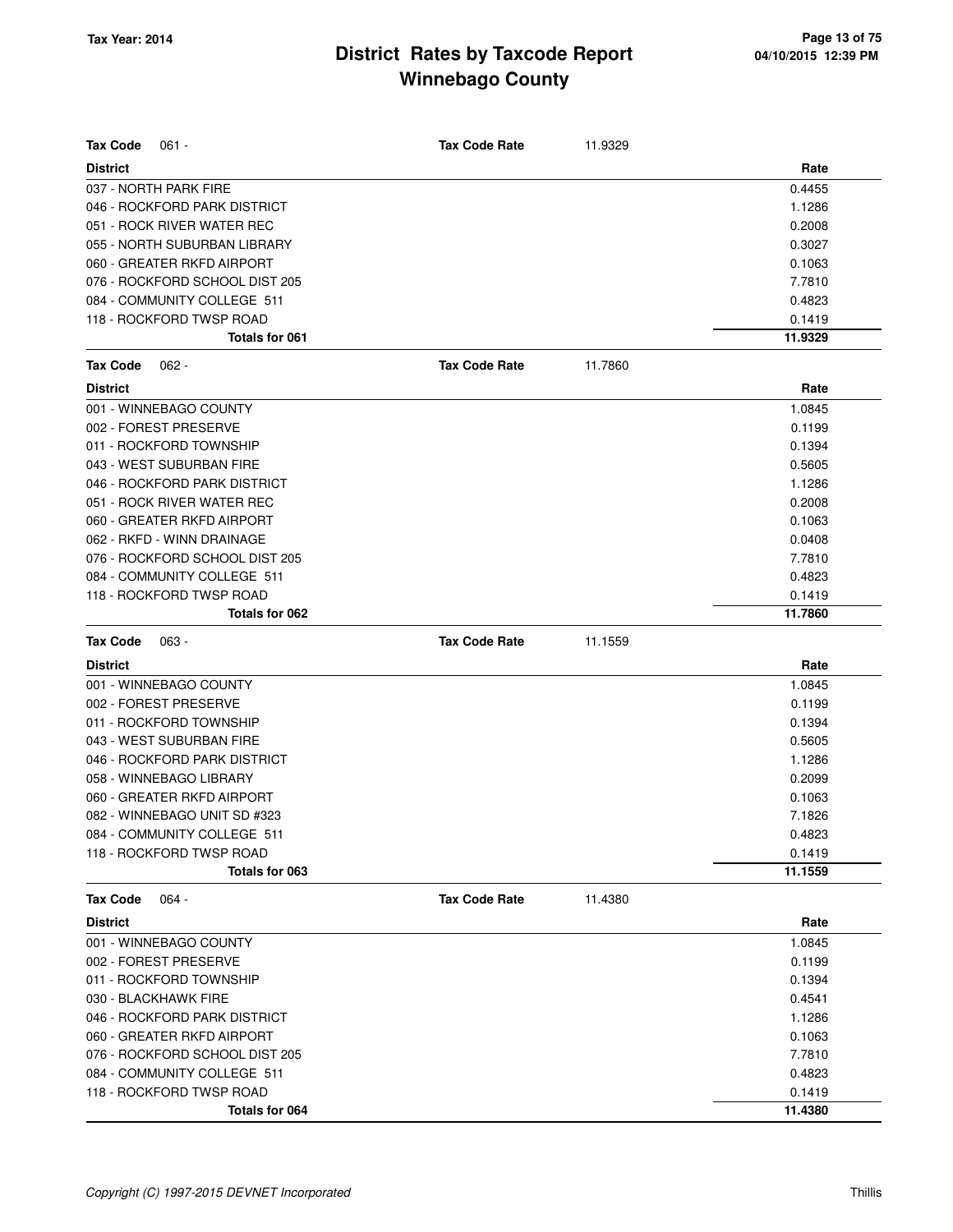| <b>Tax Code</b><br>$066 -$                            |                                 | <b>Tax Code Rate</b> | 11.6388 |                  |
|-------------------------------------------------------|---------------------------------|----------------------|---------|------------------|
| <b>District</b>                                       |                                 |                      |         | Rate             |
| 001 - WINNEBAGO COUNTY                                |                                 |                      |         | 1.0845           |
| 002 - FOREST PRESERVE                                 |                                 |                      |         | 0.1199           |
| 011 - ROCKFORD TOWNSHIP                               |                                 |                      |         | 0.1394           |
| 030 - BLACKHAWK FIRE                                  |                                 |                      |         | 0.4541           |
|                                                       | 046 - ROCKFORD PARK DISTRICT    |                      |         | 1.1286           |
| 051 - ROCK RIVER WATER REC                            |                                 |                      |         | 0.2008           |
| 060 - GREATER RKFD AIRPORT                            |                                 |                      |         | 0.1063           |
|                                                       | 076 - ROCKFORD SCHOOL DIST 205  |                      |         | 7.7810           |
| 084 - COMMUNITY COLLEGE 511                           |                                 |                      |         | 0.4823           |
| 118 - ROCKFORD TWSP ROAD                              |                                 |                      |         | 0.1419           |
|                                                       | Totals for 066                  |                      |         | 11.6388          |
| <b>Tax Code</b><br>068                                |                                 | <b>Tax Code Rate</b> | 11.1579 |                  |
| <b>District</b>                                       |                                 |                      |         | Rate             |
| 001 - WINNEBAGO COUNTY                                |                                 |                      |         | 1.0845           |
| 002 - FOREST PRESERVE                                 |                                 |                      |         | 0.1199           |
| 013 - ROSCOE TOWNSHIP                                 |                                 |                      |         | 0.1501           |
| 025 - ROSCOE VILLAGE                                  |                                 |                      |         | 0.6728           |
| 035 - HARLEM-ROSCOE FIRE                              |                                 |                      |         | 0.7743           |
| 051 - ROCK RIVER WATER REC                            |                                 |                      |         | 0.2008           |
|                                                       | 055 - NORTH SUBURBAN LIBRARY    |                      |         | 0.3027           |
|                                                       | 072 - PRAIRIE HILL SCH DIST 133 |                      |         | 4.5689           |
|                                                       | 077 - HONONEGAH HIGH SD #207    |                      |         | 2.6168           |
| 084 - COMMUNITY COLLEGE 511                           |                                 |                      |         | 0.4823           |
| 120 - ROSCOE TWSP ROAD                                |                                 |                      |         | 0.1848           |
|                                                       | Totals for 068                  |                      |         | 11.1579          |
|                                                       |                                 | <b>Tax Code Rate</b> | 11.2503 |                  |
| <b>Tax Code</b><br>$069 -$                            |                                 |                      |         |                  |
| <b>District</b>                                       |                                 |                      |         | Rate             |
| 001 - WINNEBAGO COUNTY                                |                                 |                      |         | 1.0845           |
| 002 - FOREST PRESERVE                                 |                                 |                      |         | 0.1199           |
| 011 - ROCKFORD TOWNSHIP                               |                                 |                      |         | 0.1394           |
| 030 - BLACKHAWK FIRE                                  |                                 |                      |         | 0.4541           |
|                                                       | 046 - ROCKFORD PARK DISTRICT    |                      |         | 1.1286           |
| 051 - ROCK RIVER WATER REC                            |                                 |                      |         | 0.2008           |
|                                                       |                                 |                      |         |                  |
| 058 - WINNEBAGO LIBRARY<br>060 - GREATER RKFD AIRPORT |                                 |                      |         | 0.2099           |
| 082 - WINNEBAGO UNIT SD #323                          |                                 |                      |         | 0.1063           |
| 084 - COMMUNITY COLLEGE 511                           |                                 |                      |         | 7.1826           |
| 118 - ROCKFORD TWSP ROAD                              |                                 |                      |         | 0.4823<br>0.1419 |
|                                                       | Totals for 069                  |                      |         | 11.2503          |
| <b>Tax Code</b>                                       | 070 - Harvest Hills SSA         | <b>Tax Code Rate</b> | 11.4874 |                  |
| <b>District</b>                                       |                                 |                      |         | Rate             |
| 001 - WINNEBAGO COUNTY                                |                                 |                      |         | 1.0845           |
| 002 - FOREST PRESERVE                                 |                                 |                      |         | 0.1199           |
| 011 - ROCKFORD TOWNSHIP                               |                                 |                      |         | 0.1394           |
| 019 - LOVES PARK CITY                                 |                                 |                      |         | 0.0000           |
|                                                       | 046 - ROCKFORD PARK DISTRICT    |                      |         | 1.1286           |
| 051 - ROCK RIVER WATER REC                            |                                 |                      |         | 0.2008           |
|                                                       | 055 - NORTH SUBURBAN LIBRARY    |                      |         | 0.3027           |
| 060 - GREATER RKFD AIRPORT                            |                                 |                      |         | 0.1063           |
|                                                       | 076 - ROCKFORD SCHOOL DIST 205  |                      |         | 7.7810           |

Copyright (C) 1997-2015 DEVNET Incorporated Thillis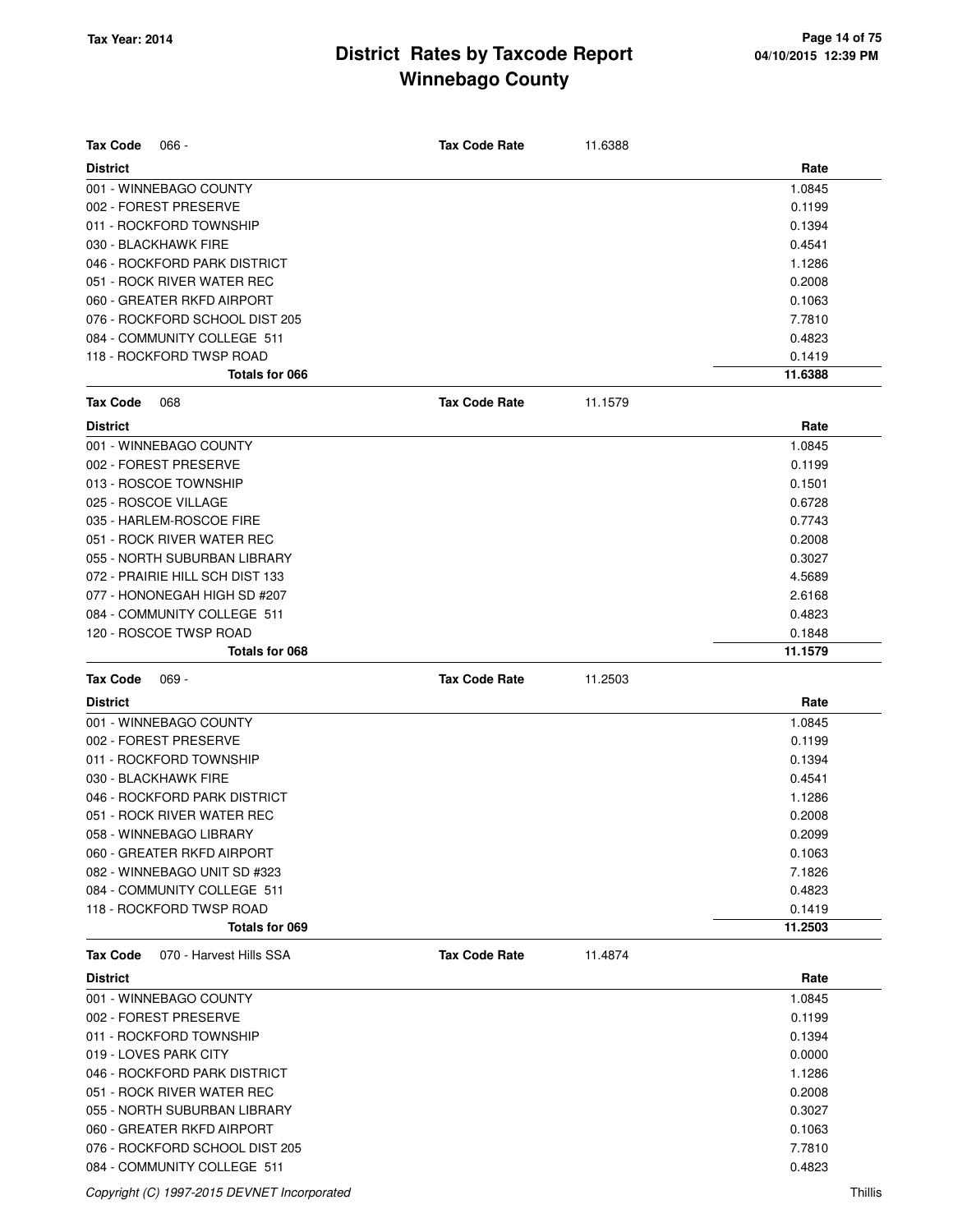| <b>Tax Code</b><br>070 - Harvest Hills SSA              | <b>Tax Code Rate</b> | 11.4874 |                  |
|---------------------------------------------------------|----------------------|---------|------------------|
| <b>District</b>                                         |                      |         | Rate             |
| 118 - ROCKFORD TWSP ROAD                                |                      |         | 0.1419           |
| 136 - HARVEST HILLS SSA                                 |                      |         | 0.0000           |
| Totals for 070                                          |                      |         | 11.4874          |
| Tax Code<br>$071 -$                                     | <b>Tax Code Rate</b> | 11.0495 |                  |
| <b>District</b>                                         |                      |         | Rate             |
| 001 - WINNEBAGO COUNTY                                  |                      |         | 1.0845           |
| 002 - FOREST PRESERVE                                   |                      |         | 0.1199           |
| 011 - ROCKFORD TOWNSHIP                                 |                      |         | 0.1394           |
| 030 - BLACKHAWK FIRE                                    |                      |         | 0.4541           |
| 046 - ROCKFORD PARK DISTRICT                            |                      |         | 1.1286           |
| 058 - WINNEBAGO LIBRARY                                 |                      |         | 0.2099           |
| 060 - GREATER RKFD AIRPORT                              |                      |         | 0.1063           |
| 082 - WINNEBAGO UNIT SD #323                            |                      |         | 7.1826           |
| 084 - COMMUNITY COLLEGE 511                             |                      |         | 0.4823           |
| 118 - ROCKFORD TWSP ROAD                                |                      |         | 0.1419           |
| Totals for 071                                          |                      |         | 11.0495          |
| <b>Tax Code</b><br>072                                  | <b>Tax Code Rate</b> | 11.2270 |                  |
| <b>District</b>                                         |                      |         | Rate             |
| 001 - WINNEBAGO COUNTY                                  |                      |         | 1.0845           |
| 002 - FOREST PRESERVE                                   |                      |         | 0.1199           |
| 011 - ROCKFORD TOWNSHIP                                 |                      |         | 0.1394           |
| 017 - CHERRY VALLEY VILLAGE                             |                      |         | 0.0000           |
| 031 - CHERRY VALLEY FIRE                                |                      |         | 0.9765           |
| 054 - CHERRY VALLEY LIBRARY                             |                      |         | 0.3952           |
| 060 - GREATER RKFD AIRPORT                              |                      |         | 0.1063           |
| 076 - ROCKFORD SCHOOL DIST 205                          |                      |         | 7.7810           |
| 084 - COMMUNITY COLLEGE 511                             |                      |         | 0.4823           |
| 118 - ROCKFORD TWSP ROAD                                |                      |         | 0.1419           |
| Totals for 072                                          |                      |         | 11.2270          |
| <b>Tax Code</b><br>073 -                                | <b>Tax Code Rate</b> | 11.1967 |                  |
| <b>District</b>                                         |                      |         | Rate             |
| 001 - WINNEBAGO COUNTY                                  |                      |         | 1.0845           |
| 002 - FOREST PRESERVE                                   |                      |         | 0.1199           |
| 011 - ROCKFORD TOWNSHIP                                 |                      |         | 0.1394           |
| 043 - WEST SUBURBAN FIRE                                |                      |         | 0.5605           |
| 046 - ROCKFORD PARK DISTRICT<br>058 - WINNEBAGO LIBRARY |                      |         | 1.1286<br>0.2099 |
| 060 - GREATER RKFD AIRPORT                              |                      |         | 0.1063           |
| 062 - RKFD - WINN DRAINAGE                              |                      |         | 0.0408           |
| 082 - WINNEBAGO UNIT SD #323                            |                      |         | 7.1826           |
| 084 - COMMUNITY COLLEGE 511                             |                      |         | 0.4823           |
| 118 - ROCKFORD TWSP ROAD                                |                      |         | 0.1419           |
| Totals for 073                                          |                      |         | 11.1967          |
| <b>Tax Code</b><br>076 - Harvest Hills SSA              | <b>Tax Code Rate</b> | 11.2866 |                  |
| <b>District</b>                                         |                      |         | Rate             |
| 001 - WINNEBAGO COUNTY                                  |                      |         | 1.0845           |
| 002 - FOREST PRESERVE                                   |                      |         | 0.1199           |
| 011 - ROCKFORD TOWNSHIP                                 |                      |         | 0.1394           |
| 019 - LOVES PARK CITY                                   |                      |         | 0.0000           |
| 046 - ROCKFORD PARK DISTRICT                            |                      |         | 1.1286           |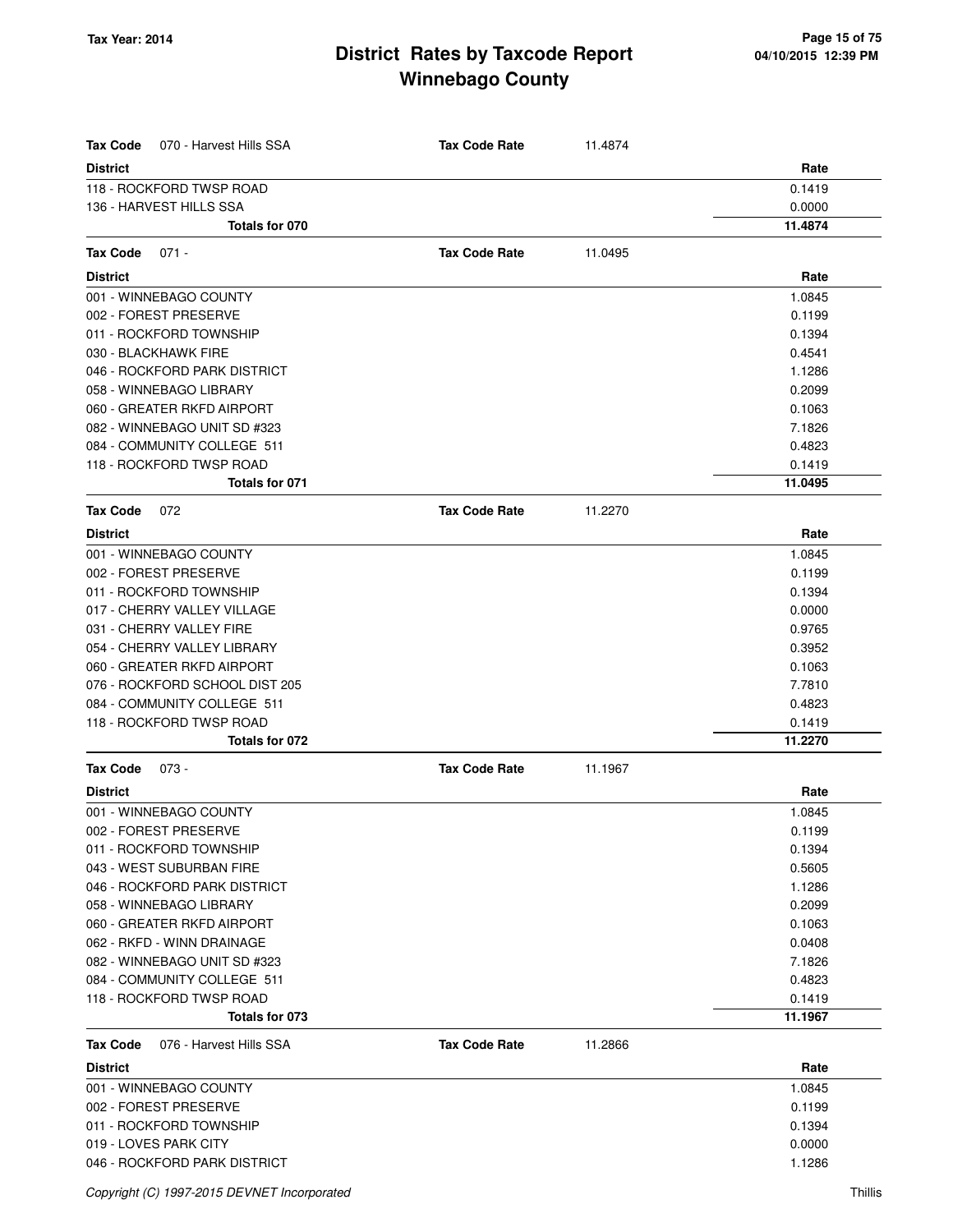| <b>Tax Code</b><br>076 - Harvest Hills SSA | <b>Tax Code Rate</b> | 11.2866 |         |
|--------------------------------------------|----------------------|---------|---------|
| <b>District</b>                            |                      |         | Rate    |
| 055 - NORTH SUBURBAN LIBRARY               |                      |         | 0.3027  |
| 060 - GREATER RKFD AIRPORT                 |                      |         | 0.1063  |
| 076 - ROCKFORD SCHOOL DIST 205             |                      |         | 7.7810  |
| 084 - COMMUNITY COLLEGE 511                |                      |         | 0.4823  |
| 118 - ROCKFORD TWSP ROAD                   |                      |         | 0.1419  |
| 136 - HARVEST HILLS SSA                    |                      |         | 0.0000  |
| Totals for 076                             |                      |         | 11.2866 |
| Tax Code<br>077 - Harvest Hills SSA        | <b>Tax Code Rate</b> | 11.1847 |         |
| <b>District</b>                            |                      |         | Rate    |
| 001 - WINNEBAGO COUNTY                     |                      |         | 1.0845  |
| 002 - FOREST PRESERVE                      |                      |         | 0.1199  |
| 011 - ROCKFORD TOWNSHIP                    |                      |         | 0.1394  |
| 019 - LOVES PARK CITY                      |                      |         | 0.0000  |
| 046 - ROCKFORD PARK DISTRICT               |                      |         | 1.1286  |
| 051 - ROCK RIVER WATER REC                 |                      |         | 0.2008  |
| 060 - GREATER RKFD AIRPORT                 |                      |         | 0.1063  |
| 076 - ROCKFORD SCHOOL DIST 205             |                      |         | 7.7810  |
| 084 - COMMUNITY COLLEGE 511                |                      |         | 0.4823  |
| 118 - ROCKFORD TWSP ROAD                   |                      |         | 0.1419  |
| 136 - HARVEST HILLS SSA                    |                      |         | 0.0000  |
| Totals for 077                             |                      |         | 11.1847 |
| <b>Tax Code</b><br>078                     | <b>Tax Code Rate</b> | 11.0658 |         |
| <b>District</b>                            |                      |         | Rate    |
| 001 - WINNEBAGO COUNTY                     |                      |         | 1.0845  |
| 002 - FOREST PRESERVE                      |                      |         | 0.1199  |
| 006 - HARLEM TOWNSHIP                      |                      |         | 0.1138  |
| 019 - LOVES PARK CITY                      |                      |         | 0.0000  |
| 046 - ROCKFORD PARK DISTRICT               |                      |         | 1.1286  |
| 051 - ROCK RIVER WATER REC                 |                      |         | 0.2008  |
| 060 - GREATER RKFD AIRPORT                 |                      |         | 0.1063  |
| 076 - ROCKFORD SCHOOL DIST 205             |                      |         | 7.7810  |
| 084 - COMMUNITY COLLEGE 511                |                      |         | 0.4823  |
| 113 - HARLEM TWSP ROAD                     |                      |         | 0.0486  |
| Totals for 078                             |                      |         | 11.0658 |
| <b>Tax Code</b><br>082 - WESTSIDE TIF #2   | <b>Tax Code Rate</b> | 14.9820 |         |
| <b>District</b>                            |                      |         | Rate    |
| 001 - WINNEBAGO COUNTY                     |                      |         | 1.0845  |
| 002 - FOREST PRESERVE                      |                      |         | 0.1199  |
| 011 - ROCKFORD TOWNSHIP                    |                      |         | 0.1394  |
| 023 - ROCKFORD CITY                        |                      |         | 3.2931  |
| 046 - ROCKFORD PARK DISTRICT               |                      |         | 1.1286  |
| 051 - ROCK RIVER WATER REC                 |                      |         | 0.2008  |
| 059 - ROCKFORD CITY LIBRARY                |                      |         | 0.5042  |
| 060 - GREATER RKFD AIRPORT                 |                      |         | 0.1063  |
| 063 - WESTSIDE TIF #2                      |                      |         | 0.0000  |
| 076 - ROCKFORD SCHOOL DIST 205             |                      |         | 7.7810  |
| 084 - COMMUNITY COLLEGE 511                |                      |         | 0.4823  |
| 118 - ROCKFORD TWSP ROAD                   |                      |         | 0.1419  |
| Totals for 082                             |                      |         | 14.9820 |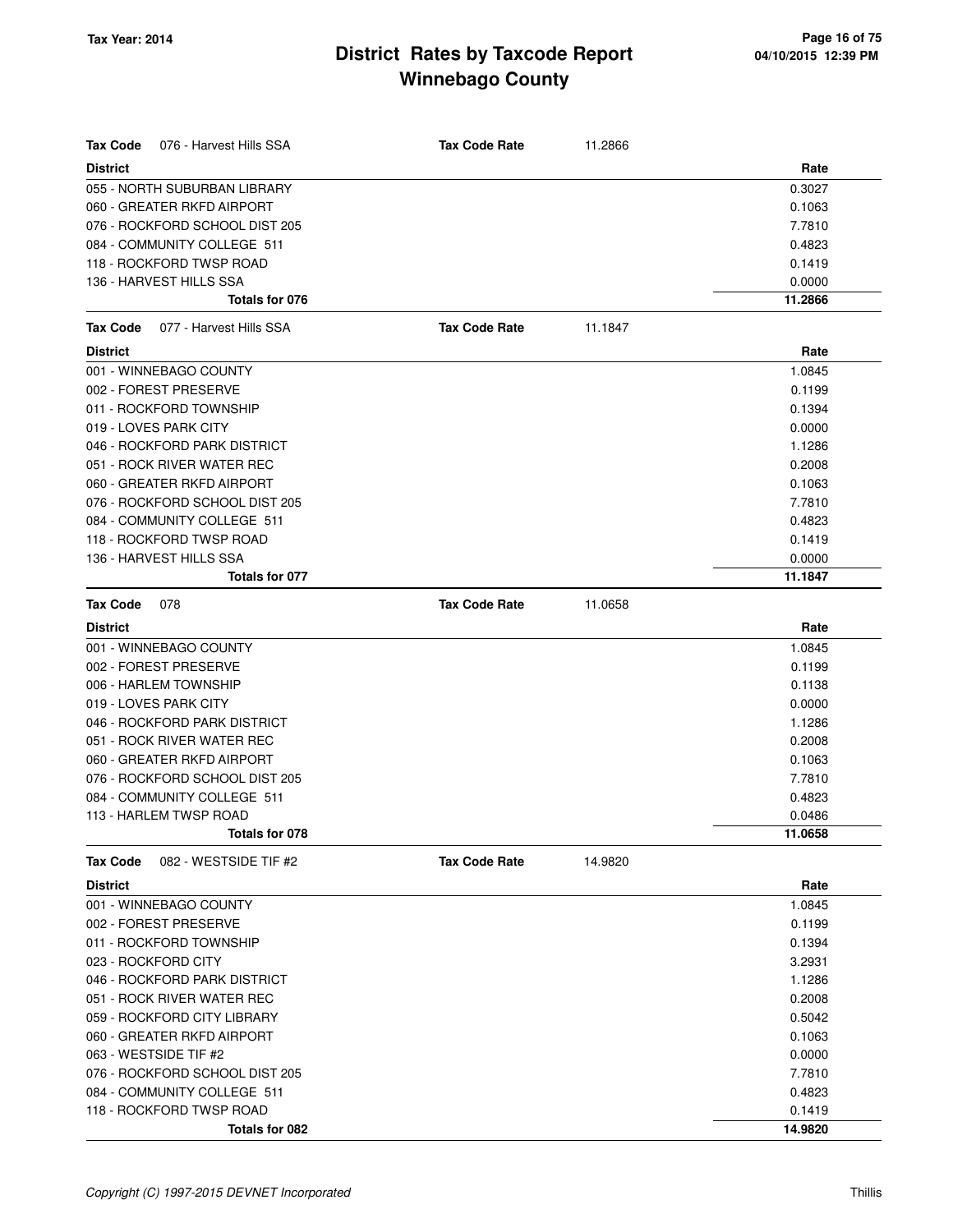| <b>Tax Code</b><br>083 -                          | <b>Tax Code Rate</b> | 11.7452 |         |
|---------------------------------------------------|----------------------|---------|---------|
| <b>District</b>                                   |                      |         | Rate    |
| 001 - WINNEBAGO COUNTY                            |                      |         | 1.0845  |
| 002 - FOREST PRESERVE                             |                      |         | 0.1199  |
| 011 - ROCKFORD TOWNSHIP                           |                      |         | 0.1394  |
| 043 - WEST SUBURBAN FIRE                          |                      |         | 0.5605  |
| 046 - ROCKFORD PARK DISTRICT                      |                      |         | 1.1286  |
| 051 - ROCK RIVER WATER REC                        |                      |         | 0.2008  |
| 060 - GREATER RKFD AIRPORT                        |                      |         | 0.1063  |
| 064 - LINCOLN-ACRES STREET LIGHT                  |                      |         | 0.0000  |
| 076 - ROCKFORD SCHOOL DIST 205                    |                      |         | 7.7810  |
| 084 - COMMUNITY COLLEGE 511                       |                      |         | 0.4823  |
| 118 - ROCKFORD TWSP ROAD                          |                      |         | 0.1419  |
| Totals for 083                                    |                      |         | 11.7452 |
| <b>Tax Code</b><br>084 -                          | <b>Tax Code Rate</b> | 11.0708 |         |
| <b>District</b>                                   |                      |         | Rate    |
| 001 - WINNEBAGO COUNTY                            |                      |         | 1.0845  |
| 002 - FOREST PRESERVE                             |                      |         | 0.1199  |
| 011 - ROCKFORD TOWNSHIP                           |                      |         | 0.1394  |
| 040 - ROCK RIVER FIRE                             |                      |         | 0.0869  |
| 046 - ROCKFORD PARK DISTRICT                      |                      |         | 1.1286  |
| 060 - GREATER RKFD AIRPORT                        |                      |         | 0.1063  |
| 076 - ROCKFORD SCHOOL DIST 205                    |                      |         | 7.7810  |
| 084 - COMMUNITY COLLEGE 511                       |                      |         | 0.4823  |
| 118 - ROCKFORD TWSP ROAD                          |                      |         | 0.1419  |
| Totals for 084                                    |                      |         | 11.0708 |
| 085 - WEST STATE & CENTRAL TIF<br><b>Tax Code</b> | <b>Tax Code Rate</b> | 14.9820 |         |
| <b>District</b>                                   |                      |         | Rate    |
| 001 - WINNEBAGO COUNTY                            |                      |         | 1.0845  |
| 002 - FOREST PRESERVE                             |                      |         | 0.1199  |
| 011 - ROCKFORD TOWNSHIP                           |                      |         | 0.1394  |
| 023 - ROCKFORD CITY                               |                      |         | 3.2931  |
| 046 - ROCKFORD PARK DISTRICT                      |                      |         | 1.1286  |
| 051 - ROCK RIVER WATER REC                        |                      |         | 0.2008  |
| 059 - ROCKFORD CITY LIBRARY                       |                      |         | 0.5042  |
| 060 - GREATER RKFD AIRPORT                        |                      |         | 0.1063  |
| 067 - WEST STATE & CENTRAL TIF                    |                      |         | 0.0000  |
| 076 - ROCKFORD SCHOOL DIST 205                    |                      |         | 7.7810  |
| 084 - COMMUNITY COLLEGE 511                       |                      |         | 0.4823  |
| 118 - ROCKFORD TWSP ROAD                          |                      |         | 0.1419  |
| Totals for 085                                    |                      |         | 14.9820 |
| <b>Tax Code</b><br>086 - NORTH MAIN & AUBURN TIF  | <b>Tax Code Rate</b> | 14.8757 |         |
| <b>District</b>                                   |                      |         | Rate    |
| 001 - WINNEBAGO COUNTY                            |                      |         | 1.0845  |
| 002 - FOREST PRESERVE                             |                      |         | 0.1199  |
| 011 - ROCKFORD TOWNSHIP                           |                      |         | 0.1394  |
| 023 - ROCKFORD CITY                               |                      |         | 3.2931  |
| 046 - ROCKFORD PARK DISTRICT                      |                      |         | 1.1286  |
| 051 - ROCK RIVER WATER REC                        |                      |         | 0.2008  |
| 059 - ROCKFORD CITY LIBRARY                       |                      |         | 0.5042  |
| 076 - ROCKFORD SCHOOL DIST 205                    |                      |         | 7.7810  |
| 084 - COMMUNITY COLLEGE 511                       |                      |         | 0.4823  |
| 088 - NORTH MAIN & AUBURN TIF                     |                      |         | 0.0000  |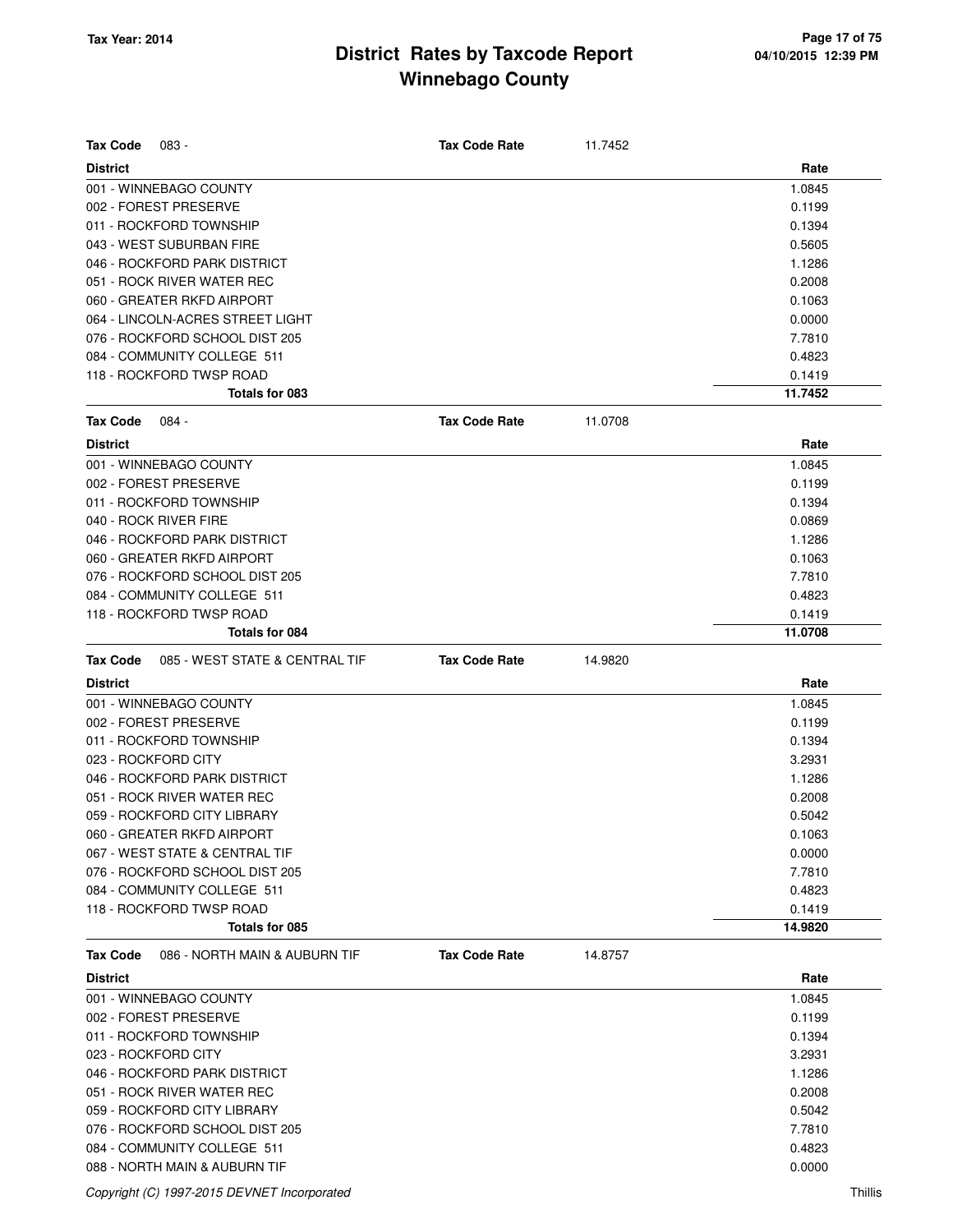| <b>Tax Code</b><br>086 - NORTH MAIN & AUBURN TIF | <b>Tax Code Rate</b> | 14.8757 |         |
|--------------------------------------------------|----------------------|---------|---------|
| <b>District</b>                                  |                      |         | Rate    |
| 118 - ROCKFORD TWSP ROAD                         |                      |         | 0.1419  |
| Totals for 086                                   |                      |         | 14.8757 |
| <b>Tax Code</b><br>$090 -$                       | <b>Tax Code Rate</b> | 10.5420 |         |
| <b>District</b>                                  |                      |         | Rate    |
| 001 - WINNEBAGO COUNTY                           |                      |         | 1.0845  |
| 002 - FOREST PRESERVE                            |                      |         | 0.1199  |
| 011 - ROCKFORD TOWNSHIP                          |                      |         | 0.1394  |
| 042 - STILLMAN FIRE                              |                      |         | 0.6867  |
| 060 - GREATER RKFD AIRPORT                       |                      |         | 0.1063  |
| 076 - ROCKFORD SCHOOL DIST 205                   |                      |         | 7.7810  |
| 084 - COMMUNITY COLLEGE 511                      |                      |         | 0.4823  |
| 118 - ROCKFORD TWSP ROAD                         |                      |         | 0.1419  |
| Totals for 090                                   |                      |         | 10.5420 |
| Tax Code<br>$091 -$                              | <b>Tax Code Rate</b> | 8.7496  |         |
| <b>District</b>                                  |                      |         | Rate    |
| 001 - WINNEBAGO COUNTY                           |                      |         | 1.0845  |
| 002 - FOREST PRESERVE                            |                      |         | 0.1199  |
| 011 - ROCKFORD TOWNSHIP                          |                      |         | 0.1394  |
| 042 - STILLMAN FIRE                              |                      |         | 0.6867  |
| 060 - GREATER RKFD AIRPORT                       |                      |         | 0.1063  |
| 078 - MERIDIAN SCHOOL DIST 223                   |                      |         | 5.9886  |
| 084 - COMMUNITY COLLEGE 511                      |                      |         | 0.4823  |
| 118 - ROCKFORD TWSP ROAD                         |                      |         | 0.1419  |
| <b>Totals for 091</b>                            |                      |         | 8.7496  |
| <b>Tax Code</b><br>$092 -$                       | <b>Tax Code Rate</b> | 10.6855 |         |
| <b>District</b>                                  |                      |         | Rate    |
| 001 - WINNEBAGO COUNTY                           |                      |         | 1.0845  |
| 002 - FOREST PRESERVE                            |                      |         | 0.1199  |
| 011 - ROCKFORD TOWNSHIP                          |                      |         | 0.1394  |
| 036 - NEW MILFORD FIRE                           |                      |         | 0.8302  |
| 060 - GREATER RKFD AIRPORT                       |                      |         | 0.1063  |
| 076 - ROCKFORD SCHOOL DIST 205                   |                      |         | 7.7810  |
| 084 - COMMUNITY COLLEGE 511                      |                      |         | 0.4823  |
| 118 - ROCKFORD TWSP ROAD                         |                      |         | 0.1419  |
| Totals for 092                                   |                      |         | 10.6855 |
| Tax Code<br>093 -                                | <b>Tax Code Rate</b> | 8.8931  |         |
| <b>District</b>                                  |                      |         | Rate    |
| 001 - WINNEBAGO COUNTY                           |                      |         | 1.0845  |
| 002 - FOREST PRESERVE                            |                      |         | 0.1199  |
| 011 - ROCKFORD TOWNSHIP                          |                      |         | 0.1394  |
| 036 - NEW MILFORD FIRE                           |                      |         | 0.8302  |
| 060 - GREATER RKFD AIRPORT                       |                      |         | 0.1063  |
| 078 - MERIDIAN SCHOOL DIST 223                   |                      |         | 5.9886  |
| 084 - COMMUNITY COLLEGE 511                      |                      |         | 0.4823  |
| 118 - ROCKFORD TWSP ROAD                         |                      |         | 0.1419  |
| Totals for 093                                   |                      |         | 8.8931  |
| Tax Code<br>$095 -$                              | <b>Tax Code Rate</b> | 11.0807 |         |
| <b>District</b>                                  |                      |         | Rate    |
| 001 - WINNEBAGO COUNTY                           |                      |         | 1.0845  |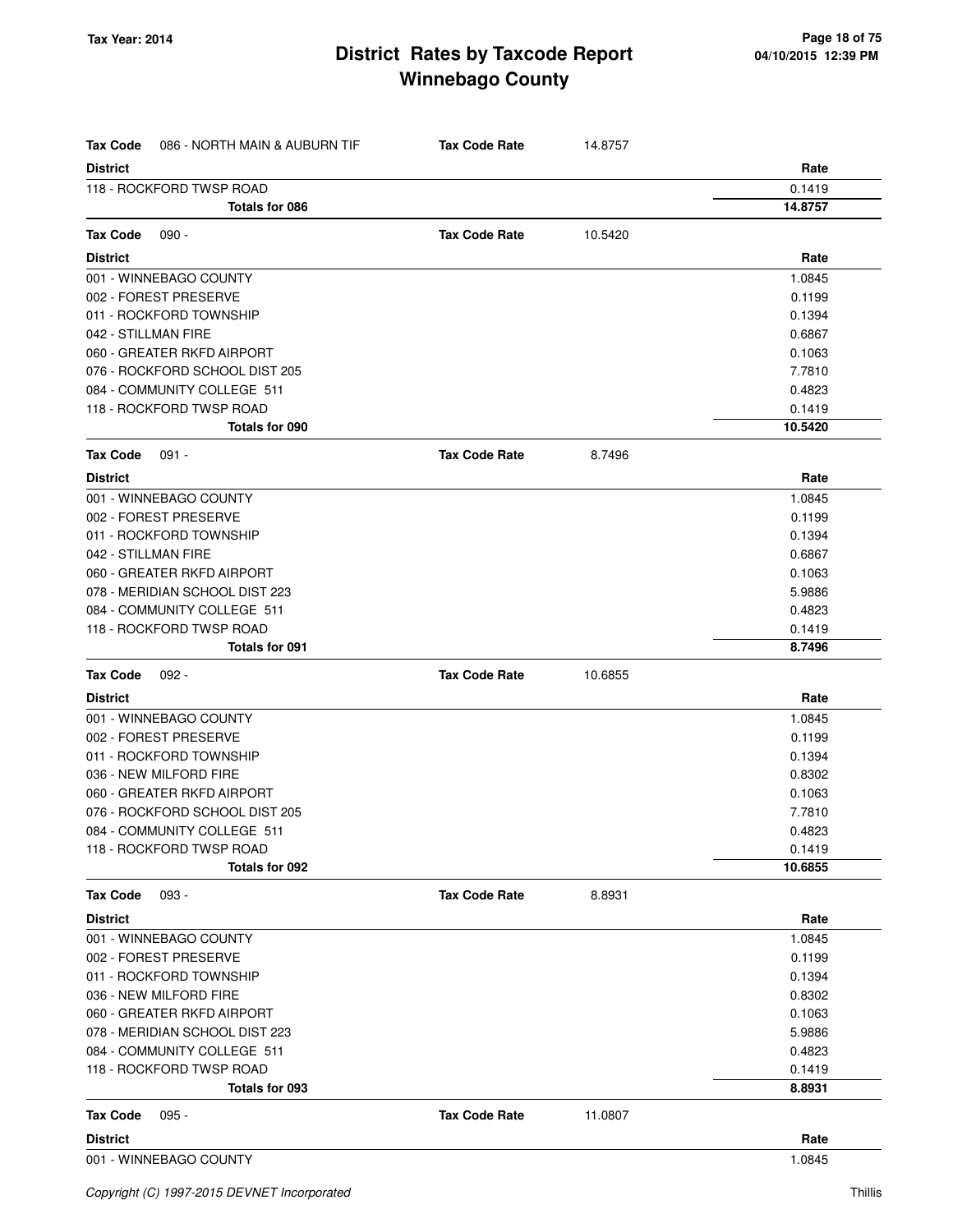| <b>Tax Code</b><br>$095 -$     | <b>Tax Code Rate</b> | 11.0807 |         |
|--------------------------------|----------------------|---------|---------|
| <b>District</b>                |                      |         | Rate    |
| 002 - FOREST PRESERVE          |                      |         | 0.1199  |
| 011 - ROCKFORD TOWNSHIP        |                      |         | 0.1394  |
| 036 - NEW MILFORD FIRE         |                      |         | 0.8302  |
| 054 - CHERRY VALLEY LIBRARY    |                      |         | 0.3952  |
| 060 - GREATER RKFD AIRPORT     |                      |         | 0.1063  |
| 076 - ROCKFORD SCHOOL DIST 205 |                      |         | 7.7810  |
| 084 - COMMUNITY COLLEGE 511    |                      |         | 0.4823  |
| 118 - ROCKFORD TWSP ROAD       |                      |         | 0.1419  |
| Totals for 095                 |                      |         | 11.0807 |
| <b>Tax Code</b><br>096         | <b>Tax Code Rate</b> | 12.2093 |         |
| <b>District</b>                |                      |         | Rate    |
| 001 - WINNEBAGO COUNTY         |                      |         | 1.0845  |
| 002 - FOREST PRESERVE          |                      |         | 0.1199  |
| 011 - ROCKFORD TOWNSHIP        |                      |         | 0.1394  |
| 036 - NEW MILFORD FIRE         |                      |         | 0.8302  |
| 046 - ROCKFORD PARK DISTRICT   |                      |         | 1.1286  |
| 054 - CHERRY VALLEY LIBRARY    |                      |         | 0.3952  |
| 060 - GREATER RKFD AIRPORT     |                      |         | 0.1063  |
| 076 - ROCKFORD SCHOOL DIST 205 |                      |         | 7.7810  |
| 084 - COMMUNITY COLLEGE 511    |                      |         | 0.4823  |
| 118 - ROCKFORD TWSP ROAD       |                      |         | 0.1419  |
| Totals for 096                 |                      |         | 12.2093 |
| <b>Tax Code</b><br>$099 -$     | <b>Tax Code Rate</b> | 11.8141 |         |
| <b>District</b>                |                      |         | Rate    |
| 001 - WINNEBAGO COUNTY         |                      |         | 1.0845  |
| 002 - FOREST PRESERVE          |                      |         | 0.1199  |
| 011 - ROCKFORD TOWNSHIP        |                      |         | 0.1394  |
| 036 - NEW MILFORD FIRE         |                      |         | 0.8302  |
| 046 - ROCKFORD PARK DISTRICT   |                      |         | 1.1286  |
| 060 - GREATER RKFD AIRPORT     |                      |         | 0.1063  |
| 076 - ROCKFORD SCHOOL DIST 205 |                      |         | 7.7810  |
| 084 - COMMUNITY COLLEGE 511    |                      |         | 0.4823  |
| 118 - ROCKFORD TWSP ROAD       |                      |         | 0.1419  |
| Totals for 099                 |                      |         | 11.8141 |
| $104 -$<br><b>Tax Code</b>     | <b>Tax Code Rate</b> | 11.2716 |         |
| <b>District</b>                |                      |         | Rate    |
| 001 - WINNEBAGO COUNTY         |                      |         | 1.0845  |
| 002 - FOREST PRESERVE          |                      |         | 0.1199  |
| 011 - ROCKFORD TOWNSHIP        |                      |         | 0.1394  |
| 040 - ROCK RIVER FIRE          |                      |         | 0.0869  |
| 046 - ROCKFORD PARK DISTRICT   |                      |         | 1.1286  |
| 051 - ROCK RIVER WATER REC     |                      |         | 0.2008  |
| 060 - GREATER RKFD AIRPORT     |                      |         | 0.1063  |
| 076 - ROCKFORD SCHOOL DIST 205 |                      |         | 7.7810  |
| 084 - COMMUNITY COLLEGE 511    |                      |         | 0.4823  |
| 118 - ROCKFORD TWSP ROAD       |                      |         | 0.1419  |
| Totals for 104                 |                      |         | 11.2716 |
| <b>Tax Code</b><br>108 -       | <b>Tax Code Rate</b> | 10.8134 |         |
| <b>District</b>                |                      |         | Rate    |
| 001 - WINNEBAGO COUNTY         |                      |         | 1.0845  |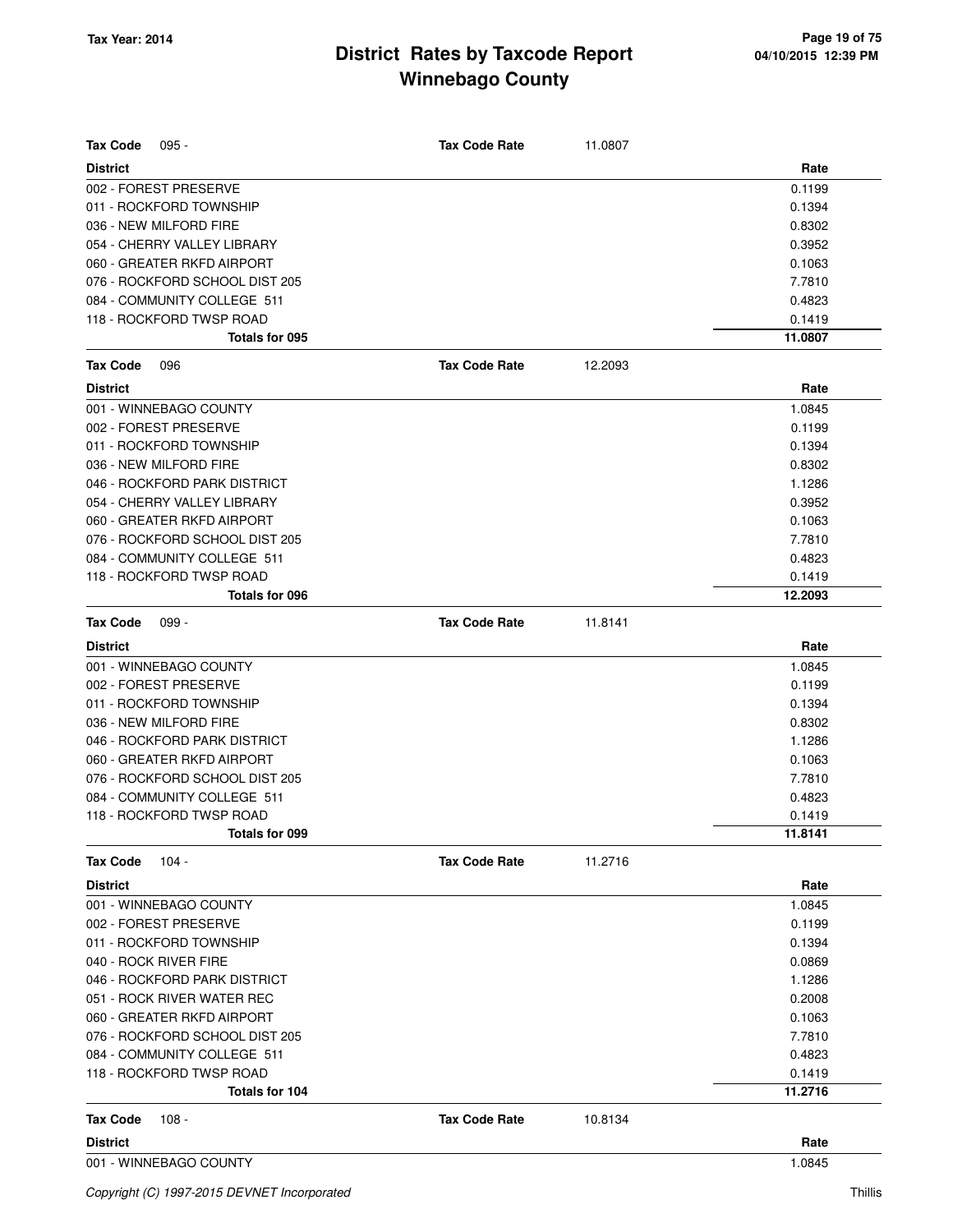| <b>Tax Code</b><br>$108 -$     | <b>Tax Code Rate</b> | 10.8134 |         |
|--------------------------------|----------------------|---------|---------|
| <b>District</b>                |                      |         | Rate    |
| 002 - FOREST PRESERVE          |                      |         | 0.1199  |
| 006 - HARLEM TOWNSHIP          |                      |         | 0.1138  |
| 020 - MACHESNEY PARK VILLAGE   |                      |         | 0.0000  |
| 035 - HARLEM-ROSCOE FIRE       |                      |         | 0.7743  |
| 055 - NORTH SUBURBAN LIBRARY   |                      |         | 0.3027  |
| 060 - GREATER RKFD AIRPORT     |                      |         | 0.1063  |
| 076 - ROCKFORD SCHOOL DIST 205 |                      |         | 7.7810  |
| 084 - COMMUNITY COLLEGE 511    |                      |         | 0.4823  |
| 113 - HARLEM TWSP ROAD         |                      |         | 0.0486  |
| <b>Totals for 108</b>          |                      |         | 10.8134 |
| <b>Tax Code</b><br>109 -       | <b>Tax Code Rate</b> | 11.0142 |         |
| <b>District</b>                |                      |         | Rate    |
| 001 - WINNEBAGO COUNTY         |                      |         | 1.0845  |
| 002 - FOREST PRESERVE          |                      |         | 0.1199  |
| 006 - HARLEM TOWNSHIP          |                      |         | 0.1138  |
| 020 - MACHESNEY PARK VILLAGE   |                      |         | 0.0000  |
| 035 - HARLEM-ROSCOE FIRE       |                      |         | 0.7743  |
| 051 - ROCK RIVER WATER REC     |                      |         | 0.2008  |
| 055 - NORTH SUBURBAN LIBRARY   |                      |         | 0.3027  |
| 060 - GREATER RKFD AIRPORT     |                      |         | 0.1063  |
| 076 - ROCKFORD SCHOOL DIST 205 |                      |         | 7.7810  |
| 084 - COMMUNITY COLLEGE 511    |                      |         | 0.4823  |
| 113 - HARLEM TWSP ROAD         |                      |         | 0.0486  |
| <b>Totals for 109</b>          |                      |         | 11.0142 |
| <b>Tax Code</b><br>$110 -$     | <b>Tax Code Rate</b> | 11.5540 |         |
| <b>District</b>                |                      |         | Rate    |
| 001 - WINNEBAGO COUNTY         |                      |         | 1.0845  |
| 002 - FOREST PRESERVE          |                      |         | 0.1199  |
| 004 - CHERRY VALLEY TOWNSHIP   |                      |         | 0.1382  |
| 031 - CHERRY VALLEY FIRE       |                      |         | 0.9765  |
| 051 - ROCK RIVER WATER REC     |                      |         | 0.2008  |
| 054 - CHERRY VALLEY LIBRARY    |                      |         | 0.3952  |
| 060 - GREATER RKFD AIRPORT     |                      |         | 0.1063  |
| 076 - ROCKFORD SCHOOL DIST 205 |                      |         | 7.7810  |
| 084 - COMMUNITY COLLEGE 511    |                      |         | 0.4823  |
| 111 - CHERRY VALLEY TWSP ROAD  |                      |         | 0.2693  |
| Totals for 110                 |                      |         | 11.5540 |
| <b>Tax Code</b><br>$111 -$     | <b>Tax Code Rate</b> | 11.1588 |         |
| <b>District</b>                |                      |         | Rate    |
| 001 - WINNEBAGO COUNTY         |                      |         | 1.0845  |
| 002 - FOREST PRESERVE          |                      |         | 0.1199  |
| 004 - CHERRY VALLEY TOWNSHIP   |                      |         | 0.1382  |
| 031 - CHERRY VALLEY FIRE       |                      |         | 0.9765  |
| 051 - ROCK RIVER WATER REC     |                      |         | 0.2008  |
| 060 - GREATER RKFD AIRPORT     |                      |         | 0.1063  |
| 076 - ROCKFORD SCHOOL DIST 205 |                      |         | 7.7810  |
| 084 - COMMUNITY COLLEGE 511    |                      |         | 0.4823  |
| 111 - CHERRY VALLEY TWSP ROAD  |                      |         | 0.2693  |
| Totals for 111                 |                      |         | 11.1588 |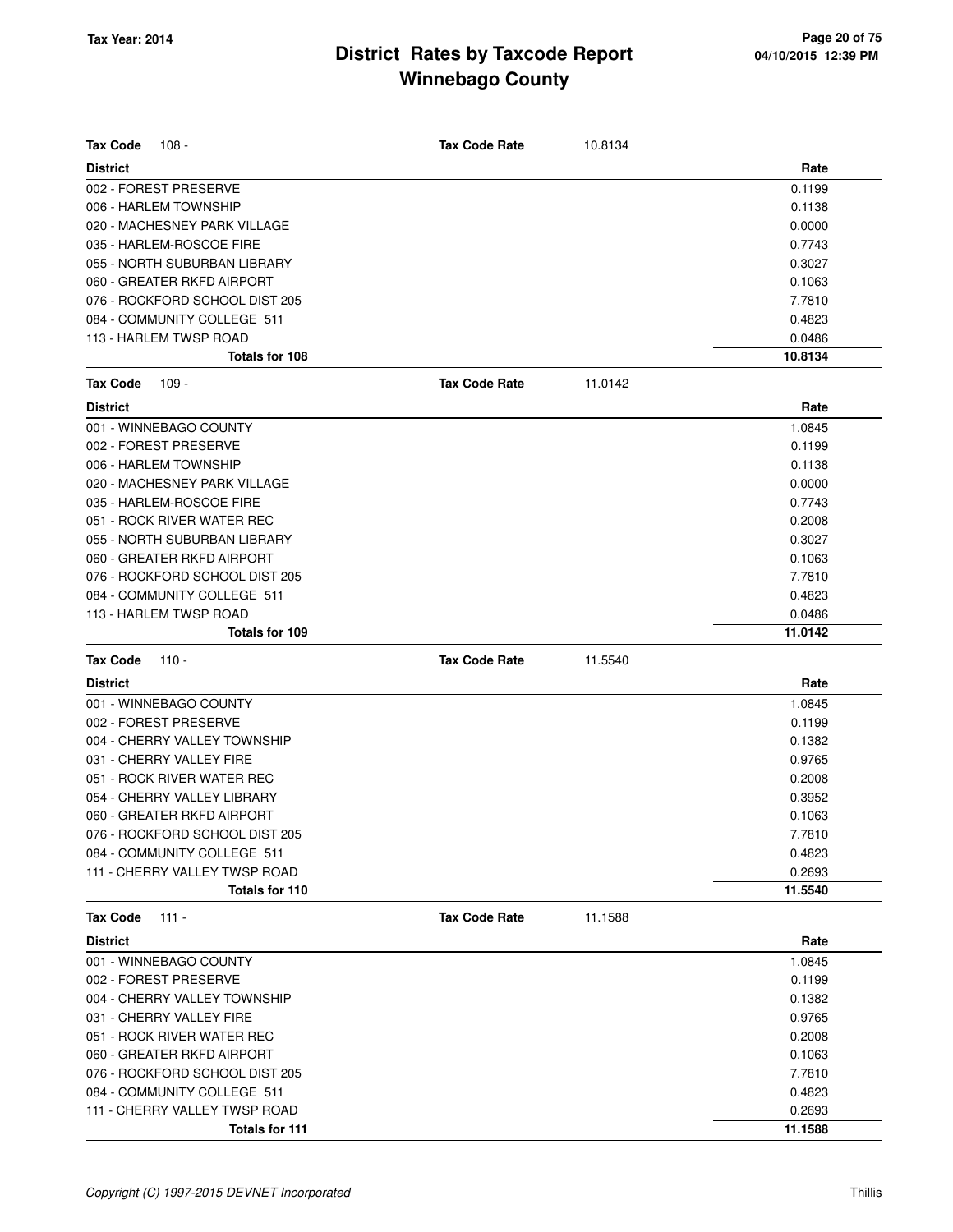| <b>Tax Code</b><br>112 -       | <b>Tax Code Rate</b> | 13.9796 |         |
|--------------------------------|----------------------|---------|---------|
| <b>District</b>                |                      |         | Rate    |
| 001 - WINNEBAGO COUNTY         |                      |         | 1.0845  |
| 002 - FOREST PRESERVE          |                      |         | 0.1199  |
| 004 - CHERRY VALLEY TOWNSHIP   |                      |         | 0.1382  |
| 023 - ROCKFORD CITY            |                      |         | 3.2931  |
| 051 - ROCK RIVER WATER REC     |                      |         | 0.2008  |
| 059 - ROCKFORD CITY LIBRARY    |                      |         | 0.5042  |
| 060 - GREATER RKFD AIRPORT     |                      |         | 0.1063  |
| 076 - ROCKFORD SCHOOL DIST 205 |                      |         | 7.7810  |
| 084 - COMMUNITY COLLEGE 511    |                      |         | 0.4823  |
| 111 - CHERRY VALLEY TWSP ROAD  |                      |         | 0.2693  |
| Totals for 112                 |                      |         | 13.9796 |
| <b>Tax Code</b><br>$113 -$     | <b>Tax Code Rate</b> | 12.6826 |         |
| <b>District</b>                |                      |         | Rate    |
| 001 - WINNEBAGO COUNTY         |                      |         | 1.0845  |
| 002 - FOREST PRESERVE          |                      |         | 0.1199  |
| 004 - CHERRY VALLEY TOWNSHIP   |                      |         | 0.1382  |
| 031 - CHERRY VALLEY FIRE       |                      |         | 0.9765  |
| 046 - ROCKFORD PARK DISTRICT   |                      |         | 1.1286  |
| 051 - ROCK RIVER WATER REC     |                      |         | 0.2008  |
| 054 - CHERRY VALLEY LIBRARY    |                      |         | 0.3952  |
| 060 - GREATER RKFD AIRPORT     |                      |         | 0.1063  |
| 076 - ROCKFORD SCHOOL DIST 205 |                      |         | 7.7810  |
| 084 - COMMUNITY COLLEGE 511    |                      |         | 0.4823  |
| 111 - CHERRY VALLEY TWSP ROAD  |                      |         | 0.2693  |
| Totals for 113                 |                      |         | 12.6826 |
| <b>Tax Code</b><br>114 -       | <b>Tax Code Rate</b> | 11.3532 |         |
| <b>District</b>                |                      |         | Rate    |
| 001 - WINNEBAGO COUNTY         |                      |         | 1.0845  |
| 002 - FOREST PRESERVE          |                      |         | 0.1199  |
| 004 - CHERRY VALLEY TOWNSHIP   |                      |         | 0.1382  |
| 031 - CHERRY VALLEY FIRE       |                      |         | 0.9765  |
| 054 - CHERRY VALLEY LIBRARY    |                      |         | 0.3952  |
| 060 - GREATER RKFD AIRPORT     |                      |         | 0.1063  |
| 076 - ROCKFORD SCHOOL DIST 205 |                      |         | 7.7810  |
| 084 - COMMUNITY COLLEGE 511    |                      |         | 0.4823  |
| 111 - CHERRY VALLEY TWSP ROAD  |                      |         | 0.2693  |
| Totals for 114                 |                      |         | 11.3532 |
| <b>Tax Code</b><br>$115 -$     | <b>Tax Code Rate</b> | 10.9580 |         |
| <b>District</b>                |                      |         | Rate    |
| 001 - WINNEBAGO COUNTY         |                      |         | 1.0845  |
| 002 - FOREST PRESERVE          |                      |         | 0.1199  |
| 004 - CHERRY VALLEY TOWNSHIP   |                      |         | 0.1382  |
| 031 - CHERRY VALLEY FIRE       |                      |         | 0.9765  |
| 060 - GREATER RKFD AIRPORT     |                      |         | 0.1063  |
| 076 - ROCKFORD SCHOOL DIST 205 |                      |         | 7.7810  |
| 084 - COMMUNITY COLLEGE 511    |                      |         | 0.4823  |
| 111 - CHERRY VALLEY TWSP ROAD  |                      |         | 0.2693  |
| Totals for 115                 |                      |         | 10.9580 |
|                                |                      |         |         |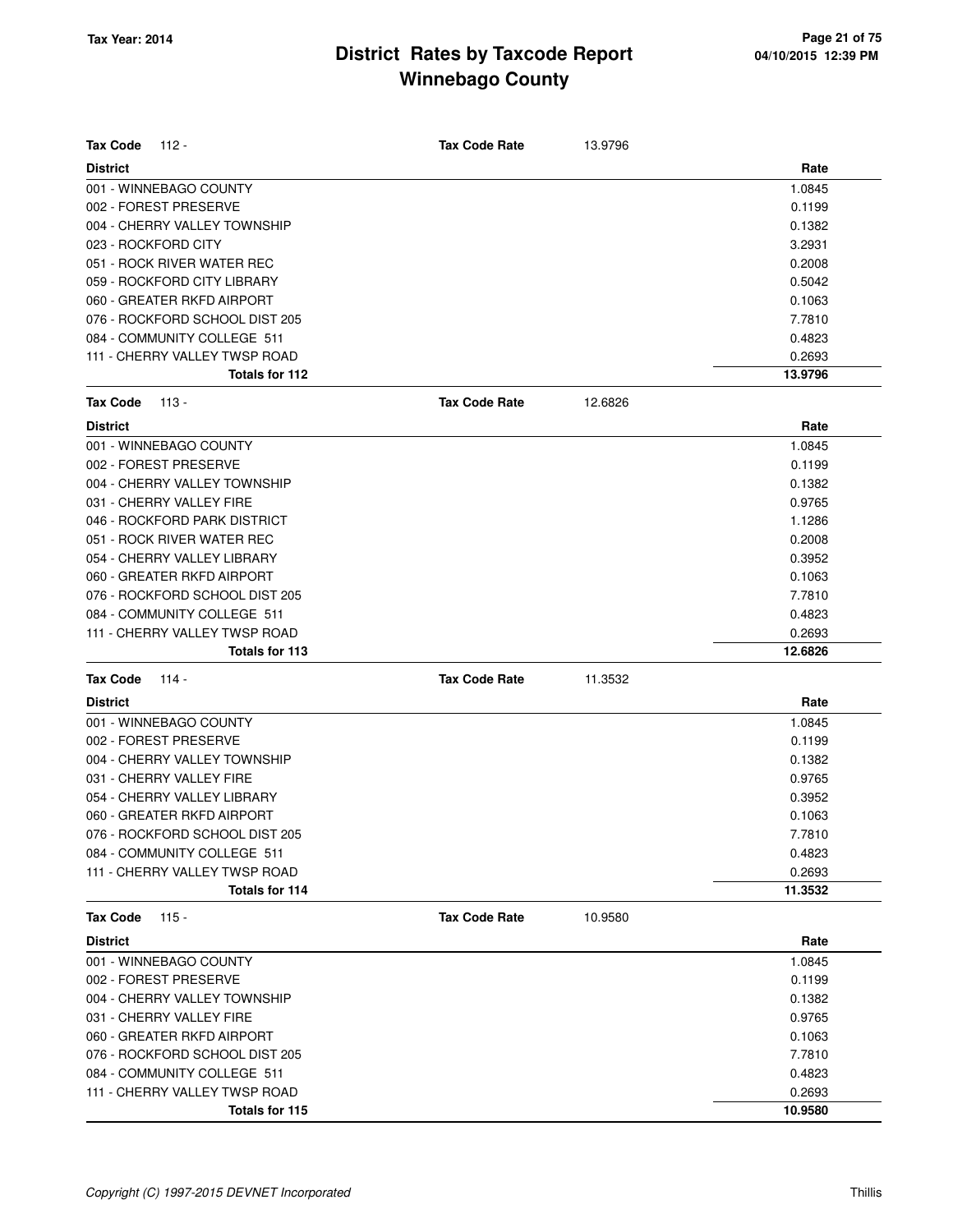| <b>Tax Code</b><br>116 -                         | <b>Tax Code Rate</b> | 13.7788 |         |
|--------------------------------------------------|----------------------|---------|---------|
| <b>District</b>                                  |                      |         | Rate    |
| 001 - WINNEBAGO COUNTY                           |                      |         | 1.0845  |
| 002 - FOREST PRESERVE                            |                      |         | 0.1199  |
| 004 - CHERRY VALLEY TOWNSHIP                     |                      |         | 0.1382  |
| 023 - ROCKFORD CITY                              |                      |         | 3.2931  |
| 059 - ROCKFORD CITY LIBRARY                      |                      |         | 0.5042  |
| 060 - GREATER RKFD AIRPORT                       |                      |         | 0.1063  |
| 076 - ROCKFORD SCHOOL DIST 205                   |                      |         | 7.7810  |
| 084 - COMMUNITY COLLEGE 511                      |                      |         | 0.4823  |
| 111 - CHERRY VALLEY TWSP ROAD                    |                      |         | 0.2693  |
| Totals for 116                                   |                      |         | 13.7788 |
| 117 - EAST STATE & ALPINE TIF<br><b>Tax Code</b> | <b>Tax Code Rate</b> | 14.9820 |         |
| <b>District</b>                                  |                      |         | Rate    |
| 001 - WINNEBAGO COUNTY                           |                      |         | 1.0845  |
| 002 - FOREST PRESERVE                            |                      |         | 0.1199  |
| 011 - ROCKFORD TOWNSHIP                          |                      |         | 0.1394  |
| 023 - ROCKFORD CITY                              |                      |         | 3.2931  |
| 046 - ROCKFORD PARK DISTRICT                     |                      |         | 1.1286  |
| 051 - ROCK RIVER WATER REC                       |                      |         | 0.2008  |
| 059 - ROCKFORD CITY LIBRARY                      |                      |         | 0.5042  |
| 060 - GREATER RKFD AIRPORT                       |                      |         | 0.1063  |
| 066 - EAST STATE & ALPINE TIF                    |                      |         | 0.0000  |
| 076 - ROCKFORD SCHOOL DIST 205                   |                      |         | 7.7810  |
| 084 - COMMUNITY COLLEGE 511                      |                      |         | 0.4823  |
| 118 - ROCKFORD TWSP ROAD                         |                      |         | 0.1419  |
| Totals for 117                                   |                      |         | 14.9820 |
| <b>Tax Code</b><br>118 -                         | <b>Tax Code Rate</b> | 11.5529 |         |
| <b>District</b>                                  |                      |         | Rate    |
| 001 - WINNEBAGO COUNTY                           |                      |         | 1.0845  |
| 002 - FOREST PRESERVE                            |                      |         | 0.1199  |
| 006 - HARLEM TOWNSHIP                            |                      |         | 0.1138  |
| 020 - MACHESNEY PARK VILLAGE                     |                      |         | 0.0000  |
| 035 - HARLEM-ROSCOE FIRE                         |                      |         | 0.7743  |
| 051 - ROCK RIVER WATER REC                       |                      |         | 0.2008  |
| 055 - NORTH SUBURBAN LIBRARY                     |                      |         | 0.3027  |
| 060 - GREATER RKFD AIRPORT                       |                      |         | 0.1063  |
| 070 - HARLEM SCHOOL DIST 122                     |                      |         | 8.3197  |
| 084 - COMMUNITY COLLEGE 511                      |                      |         | 0.4823  |
| 098 - MACHESNEY PARK TIF                         |                      |         | 0.0000  |
| 113 - HARLEM TWSP ROAD                           |                      |         | 0.0486  |
| Totals for 118                                   |                      |         | 11.5529 |
| <b>Tax Code</b><br>$119 -$                       | <b>Tax Code Rate</b> | 11.5540 |         |
| <b>District</b>                                  |                      |         | Rate    |
| 001 - WINNEBAGO COUNTY                           |                      |         | 1.0845  |
| 002 - FOREST PRESERVE                            |                      |         | 0.1199  |
| 004 - CHERRY VALLEY TOWNSHIP                     |                      |         | 0.1382  |
| 017 - CHERRY VALLEY VILLAGE                      |                      |         | 0.0000  |
| 031 - CHERRY VALLEY FIRE                         |                      |         | 0.9765  |
| 051 - ROCK RIVER WATER REC                       |                      |         | 0.2008  |
| 054 - CHERRY VALLEY LIBRARY                      |                      |         | 0.3952  |
| 060 - GREATER RKFD AIRPORT                       |                      |         | 0.1063  |
|                                                  |                      |         | 7.7810  |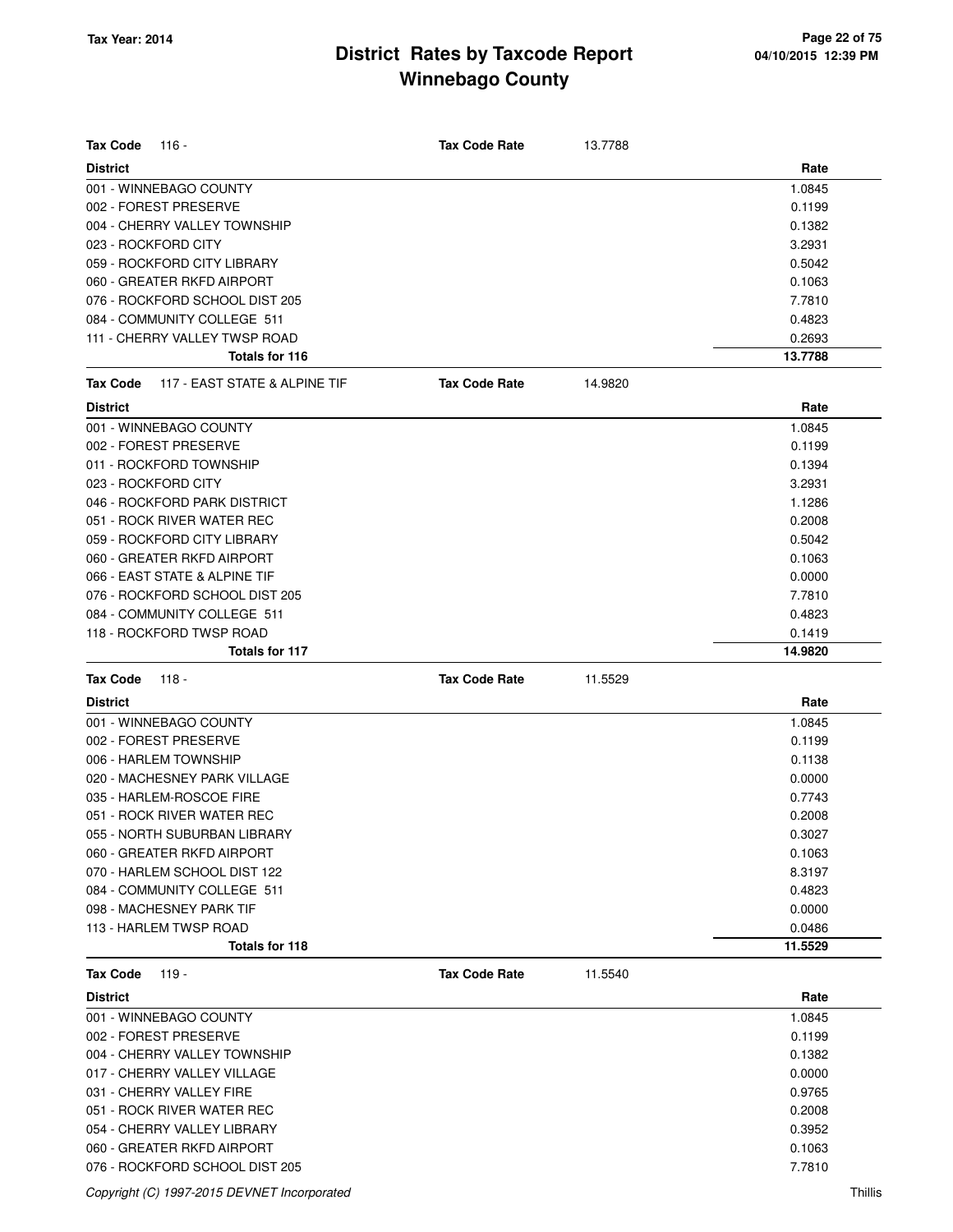| <b>Tax Code</b><br>119 -                  | <b>Tax Code Rate</b> | 11.5540 |                |
|-------------------------------------------|----------------------|---------|----------------|
| <b>District</b>                           |                      |         | Rate           |
| 084 - COMMUNITY COLLEGE 511               |                      |         | 0.4823         |
| 111 - CHERRY VALLEY TWSP ROAD             |                      |         | 0.2693         |
| Totals for 119                            |                      |         | 11.5540        |
| <b>Tax Code</b><br>$120 -$                | <b>Tax Code Rate</b> | 11.3532 |                |
| <b>District</b>                           |                      |         | Rate           |
| 001 - WINNEBAGO COUNTY                    |                      |         | 1.0845         |
| 002 - FOREST PRESERVE                     |                      |         | 0.1199         |
| 004 - CHERRY VALLEY TOWNSHIP              |                      |         | 0.1382         |
| 017 - CHERRY VALLEY VILLAGE               |                      |         | 0.0000         |
| 031 - CHERRY VALLEY FIRE                  |                      |         | 0.9765         |
| 054 - CHERRY VALLEY LIBRARY               |                      |         | 0.3952         |
| 060 - GREATER RKFD AIRPORT                |                      |         | 0.1063         |
| 076 - ROCKFORD SCHOOL DIST 205            |                      |         | 7.7810         |
| 084 - COMMUNITY COLLEGE 511               |                      |         | 0.4823         |
| 111 - CHERRY VALLEY TWSP ROAD             |                      |         | 0.2693         |
| Totals for 120                            |                      |         | 11.3532        |
| <b>Tax Code</b><br>122 -                  | <b>Tax Code Rate</b> | 9.8050  |                |
|                                           |                      |         |                |
| <b>District</b><br>001 - WINNEBAGO COUNTY |                      |         | Rate<br>1.0845 |
| 002 - FOREST PRESERVE                     |                      |         | 0.1199         |
| 004 - CHERRY VALLEY TOWNSHIP              |                      |         | 0.1382         |
| 031 - CHERRY VALLEY FIRE                  |                      |         | 0.9765         |
| 054 - CHERRY VALLEY LIBRARY               |                      |         | 0.3952         |
| 060 - GREATER RKFD AIRPORT                |                      |         | 0.1063         |
| 083 - HIAWATHA SCHOOL DIST 426            |                      |         | 6.0032         |
| 085 - COMMUNITY COLLEGE 523               |                      |         | 0.7119         |
| 111 - CHERRY VALLEY TWSP ROAD             |                      |         | 0.2693         |
| <b>Totals for 122</b>                     |                      |         | 9.8050         |
| <b>Tax Code</b><br>123 -                  | <b>Tax Code Rate</b> | 13.8534 |                |
| <b>District</b>                           |                      |         | Rate           |
| 001 - WINNEBAGO COUNTY                    |                      |         | 1.0845         |
| 002 - FOREST PRESERVE                     |                      |         | 0.1199         |
| 011 - ROCKFORD TOWNSHIP                   |                      |         | 0.1394         |
| 023 - ROCKFORD CITY                       |                      |         | 3.2931         |
| 051 - ROCK RIVER WATER REC                |                      |         | 0.2008         |
| 059 - ROCKFORD CITY LIBRARY               |                      |         | 0.5042         |
| 060 - GREATER RKFD AIRPORT                |                      |         | 0.1063         |
| 076 - ROCKFORD SCHOOL DIST 205            |                      |         | 7.7810         |
| 084 - COMMUNITY COLLEGE 511               |                      |         | 0.4823         |
| 118 - ROCKFORD TWSP ROAD                  |                      |         | 0.1419         |
| Totals for 123                            |                      |         | 13.8534        |
| <b>Tax Code</b><br>124 -                  | <b>Tax Code Rate</b> | 12.6826 |                |
| <b>District</b>                           |                      |         | Rate           |
| 001 - WINNEBAGO COUNTY                    |                      |         | 1.0845         |
| 002 - FOREST PRESERVE                     |                      |         | 0.1199         |
| 004 - CHERRY VALLEY TOWNSHIP              |                      |         | 0.1382         |
| 017 - CHERRY VALLEY VILLAGE               |                      |         | 0.0000         |
| 031 - CHERRY VALLEY FIRE                  |                      |         | 0.9765         |
| 046 - ROCKFORD PARK DISTRICT              |                      |         | 1.1286         |
| 051 - ROCK RIVER WATER REC                |                      |         | 0.2008         |
|                                           |                      |         |                |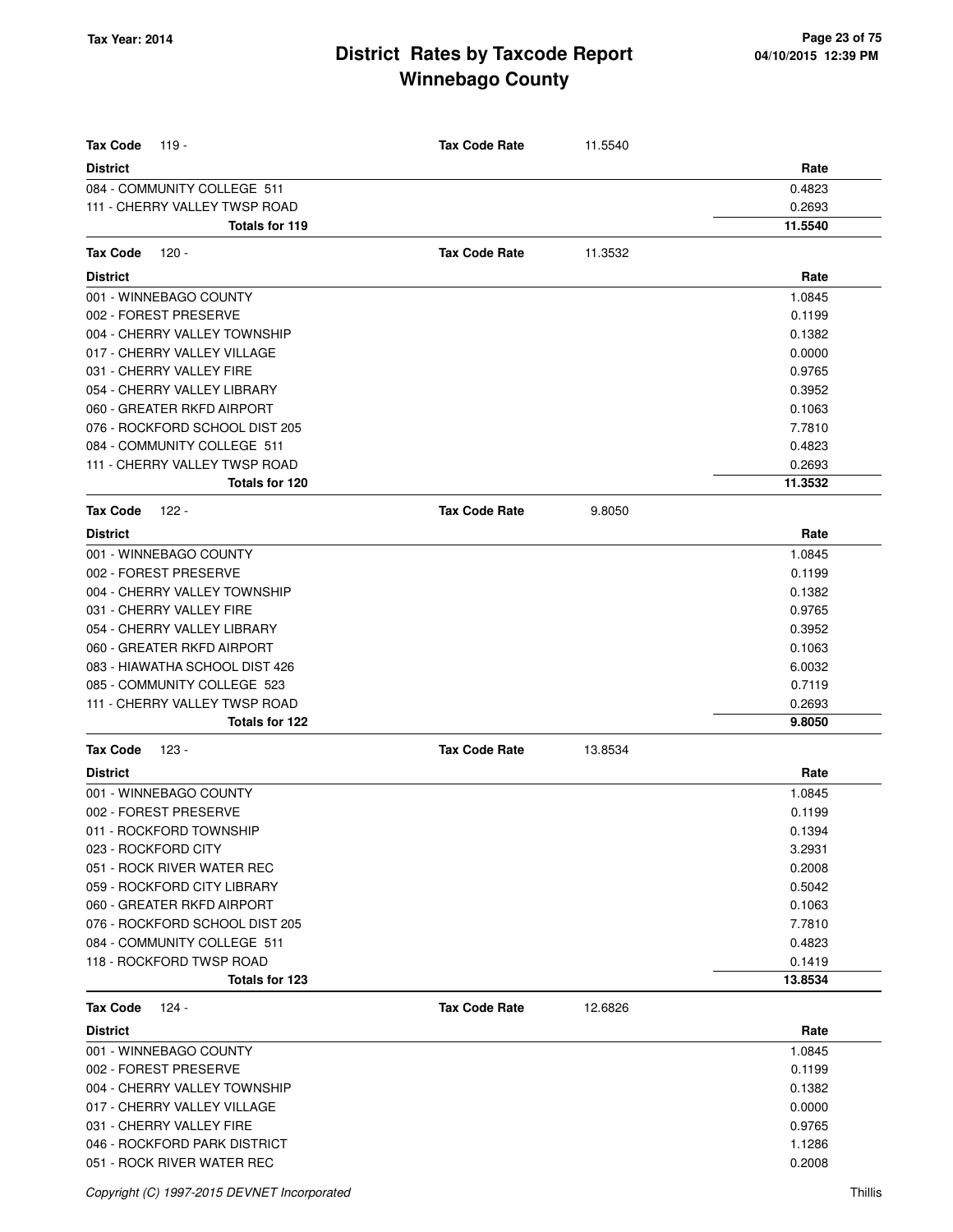| <b>Tax Code</b><br>124 -                       | <b>Tax Code Rate</b> | 12.6826 |         |
|------------------------------------------------|----------------------|---------|---------|
| <b>District</b>                                |                      |         | Rate    |
| 054 - CHERRY VALLEY LIBRARY                    |                      |         | 0.3952  |
| 060 - GREATER RKFD AIRPORT                     |                      |         | 0.1063  |
| 076 - ROCKFORD SCHOOL DIST 205                 |                      |         | 7.7810  |
| 084 - COMMUNITY COLLEGE 511                    |                      |         | 0.4823  |
| 111 - CHERRY VALLEY TWSP ROAD                  |                      |         | 0.2693  |
| Totals for 124                                 |                      |         | 12.6826 |
| <b>Tax Code</b><br>125 -                       | <b>Tax Code Rate</b> | 12.4818 |         |
| <b>District</b>                                |                      |         | Rate    |
| 001 - WINNEBAGO COUNTY                         |                      |         | 1.0845  |
| 002 - FOREST PRESERVE                          |                      |         | 0.1199  |
| 004 - CHERRY VALLEY TOWNSHIP                   |                      |         | 0.1382  |
| 017 - CHERRY VALLEY VILLAGE                    |                      |         | 0.0000  |
| 031 - CHERRY VALLEY FIRE                       |                      |         | 0.9765  |
| 046 - ROCKFORD PARK DISTRICT                   |                      |         | 1.1286  |
| 054 - CHERRY VALLEY LIBRARY                    |                      |         | 0.3952  |
| 060 - GREATER RKFD AIRPORT                     |                      |         | 0.1063  |
| 076 - ROCKFORD SCHOOL DIST 205                 |                      |         | 7.7810  |
| 084 - COMMUNITY COLLEGE 511                    |                      |         | 0.4823  |
| 111 - CHERRY VALLEY TWSP ROAD                  |                      |         | 0.2693  |
| Totals for 125                                 |                      |         | 12.4818 |
| 126 - PRESTON & CENTRAL TIF<br><b>Tax Code</b> | <b>Tax Code Rate</b> | 14.9820 |         |
| <b>District</b>                                |                      |         | Rate    |
| 001 - WINNEBAGO COUNTY                         |                      |         | 1.0845  |
| 002 - FOREST PRESERVE                          |                      |         | 0.1199  |
| 011 - ROCKFORD TOWNSHIP                        |                      |         | 0.1394  |
| 023 - ROCKFORD CITY                            |                      |         | 3.2931  |
| 046 - ROCKFORD PARK DISTRICT                   |                      |         | 1.1286  |
| 051 - ROCK RIVER WATER REC                     |                      |         | 0.2008  |
| 052 - PRESTON & CENTRAL TIF                    |                      |         | 0.0000  |
| 059 - ROCKFORD CITY LIBRARY                    |                      |         | 0.5042  |
| 060 - GREATER RKFD AIRPORT                     |                      |         | 0.1063  |
| 076 - ROCKFORD SCHOOL DIST 205                 |                      |         | 7.7810  |
| 084 - COMMUNITY COLLEGE 511                    |                      |         | 0.4823  |
| 118 - ROCKFORD TWSP ROAD                       |                      |         | 0.1419  |
| Totals for 126                                 |                      |         | 14.9820 |
| <b>Tax Code</b><br>127 -                       | <b>Tax Code Rate</b> | 15.1082 |         |
| <b>District</b>                                |                      |         | Rate    |
| 001 - WINNEBAGO COUNTY                         |                      |         | 1.0845  |
| 002 - FOREST PRESERVE                          |                      |         | 0.1199  |
| 004 - CHERRY VALLEY TOWNSHIP                   |                      |         | 0.1382  |
| 023 - ROCKFORD CITY                            |                      |         | 3.2931  |
| 046 - ROCKFORD PARK DISTRICT                   |                      |         | 1.1286  |
| 051 - ROCK RIVER WATER REC                     |                      |         | 0.2008  |
| 059 - ROCKFORD CITY LIBRARY                    |                      |         | 0.5042  |
| 060 - GREATER RKFD AIRPORT                     |                      |         | 0.1063  |
| 076 - ROCKFORD SCHOOL DIST 205                 |                      |         | 7.7810  |
| 084 - COMMUNITY COLLEGE 511                    |                      |         | 0.4823  |
| 111 - CHERRY VALLEY TWSP ROAD                  |                      |         | 0.2693  |
| Totals for 127                                 |                      |         | 15.1082 |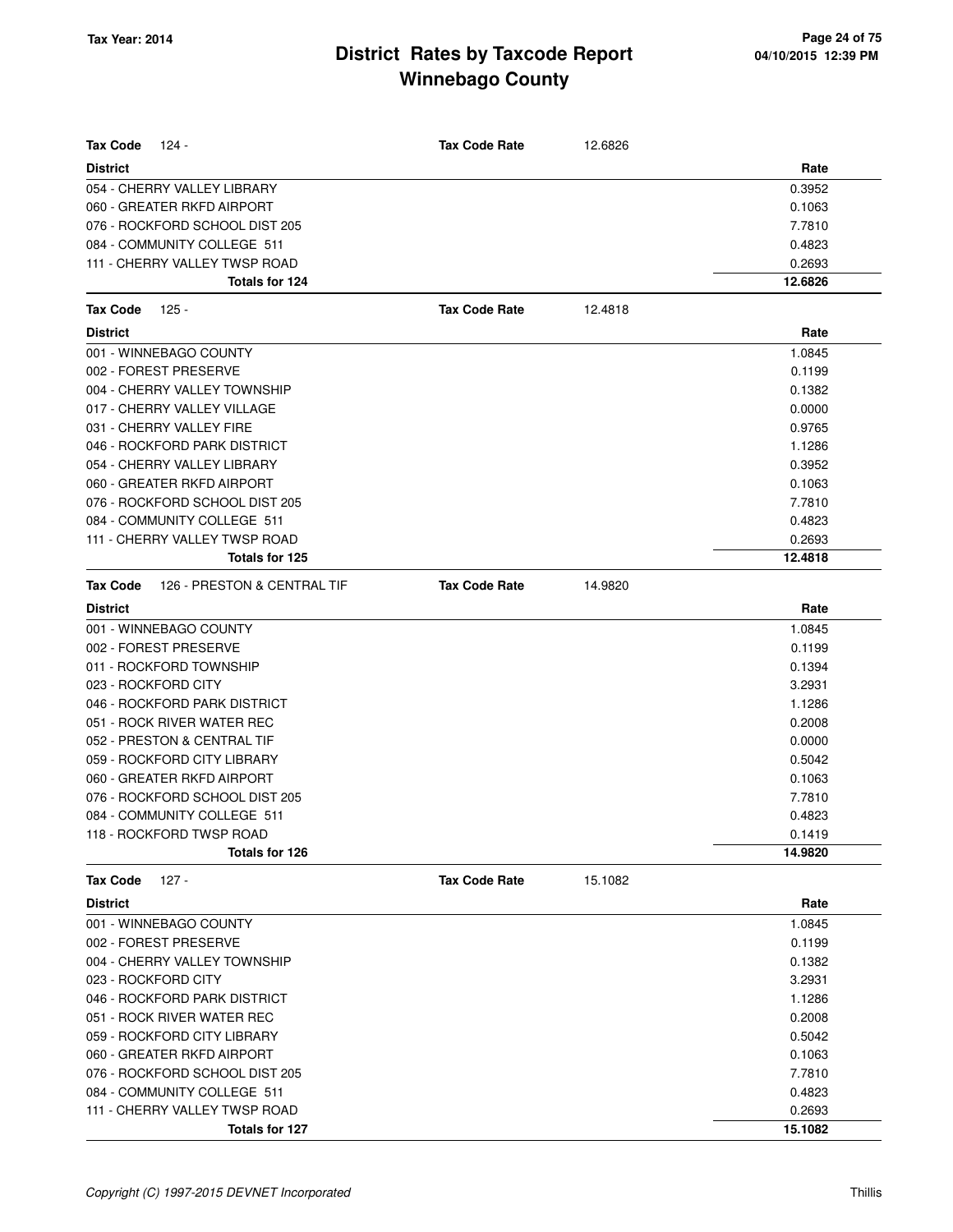| <b>Tax Code</b><br>128 -       | <b>Tax Code Rate</b> | 12.0866 |         |
|--------------------------------|----------------------|---------|---------|
| <b>District</b>                |                      |         | Rate    |
| 001 - WINNEBAGO COUNTY         |                      |         | 1.0845  |
| 002 - FOREST PRESERVE          |                      |         | 0.1199  |
| 004 - CHERRY VALLEY TOWNSHIP   |                      |         | 0.1382  |
| 031 - CHERRY VALLEY FIRE       |                      |         | 0.9765  |
| 046 - ROCKFORD PARK DISTRICT   |                      |         | 1.1286  |
| 060 - GREATER RKFD AIRPORT     |                      |         | 0.1063  |
| 076 - ROCKFORD SCHOOL DIST 205 |                      |         | 7.7810  |
| 084 - COMMUNITY COLLEGE 511    |                      |         | 0.4823  |
| 111 - CHERRY VALLEY TWSP ROAD  |                      |         | 0.2693  |
| Totals for 128                 |                      |         | 12.0866 |
| <b>Tax Code</b><br>129 -       | <b>Tax Code Rate</b> | 12.4818 |         |
| <b>District</b>                |                      |         | Rate    |
| 001 - WINNEBAGO COUNTY         |                      |         | 1.0845  |
| 002 - FOREST PRESERVE          |                      |         | 0.1199  |
| 004 - CHERRY VALLEY TOWNSHIP   |                      |         | 0.1382  |
| 031 - CHERRY VALLEY FIRE       |                      |         | 0.9765  |
| 046 - ROCKFORD PARK DISTRICT   |                      |         | 1.1286  |
| 054 - CHERRY VALLEY LIBRARY    |                      |         | 0.3952  |
| 060 - GREATER RKFD AIRPORT     |                      |         | 0.1063  |
| 076 - ROCKFORD SCHOOL DIST 205 |                      |         | 7.7810  |
| 084 - COMMUNITY COLLEGE 511    |                      |         | 0.4823  |
| 111 - CHERRY VALLEY TWSP ROAD  |                      |         | 0.2693  |
| Totals for 129                 |                      |         | 12.4818 |
|                                |                      |         |         |
| <b>Tax Code</b><br>130 -       | <b>Tax Code Rate</b> | 11.4862 |         |
| <b>District</b>                |                      |         | Rate    |
| 001 - WINNEBAGO COUNTY         |                      |         | 1.0845  |
| 002 - FOREST PRESERVE          |                      |         | 0.1199  |
| 006 - HARLEM TOWNSHIP          |                      |         | 0.1138  |
| 025 - ROSCOE VILLAGE           |                      |         | 0.6728  |
| 035 - HARLEM-ROSCOE FIRE       |                      |         | 0.7743  |
| 055 - NORTH SUBURBAN LIBRARY   |                      |         | 0.3027  |
| 060 - GREATER RKFD AIRPORT     |                      |         | 0.1063  |
| 076 - ROCKFORD SCHOOL DIST 205 |                      |         | 7.7810  |
| 084 - COMMUNITY COLLEGE 511    |                      |         | 0.4823  |
| 113 - HARLEM TWSP ROAD         |                      |         | 0.0486  |
| Totals for 130                 |                      |         | 11.4862 |
| <b>Tax Code</b><br>131 -       | <b>Tax Code Rate</b> | 13.6526 |         |
| <b>District</b>                |                      |         | Rate    |
| 001 - WINNEBAGO COUNTY         |                      |         | 1.0845  |
| 002 - FOREST PRESERVE          |                      |         | 0.1199  |
| 011 - ROCKFORD TOWNSHIP        |                      |         | 0.1394  |
| 023 - ROCKFORD CITY            |                      |         | 3.2931  |
| 059 - ROCKFORD CITY LIBRARY    |                      |         | 0.5042  |
| 060 - GREATER RKFD AIRPORT     |                      |         | 0.1063  |
| 076 - ROCKFORD SCHOOL DIST 205 |                      |         | 7.7810  |
| 084 - COMMUNITY COLLEGE 511    |                      |         | 0.4823  |
| 118 - ROCKFORD TWSP ROAD       |                      |         | 0.1419  |
| Totals for 131                 |                      |         | 13.6526 |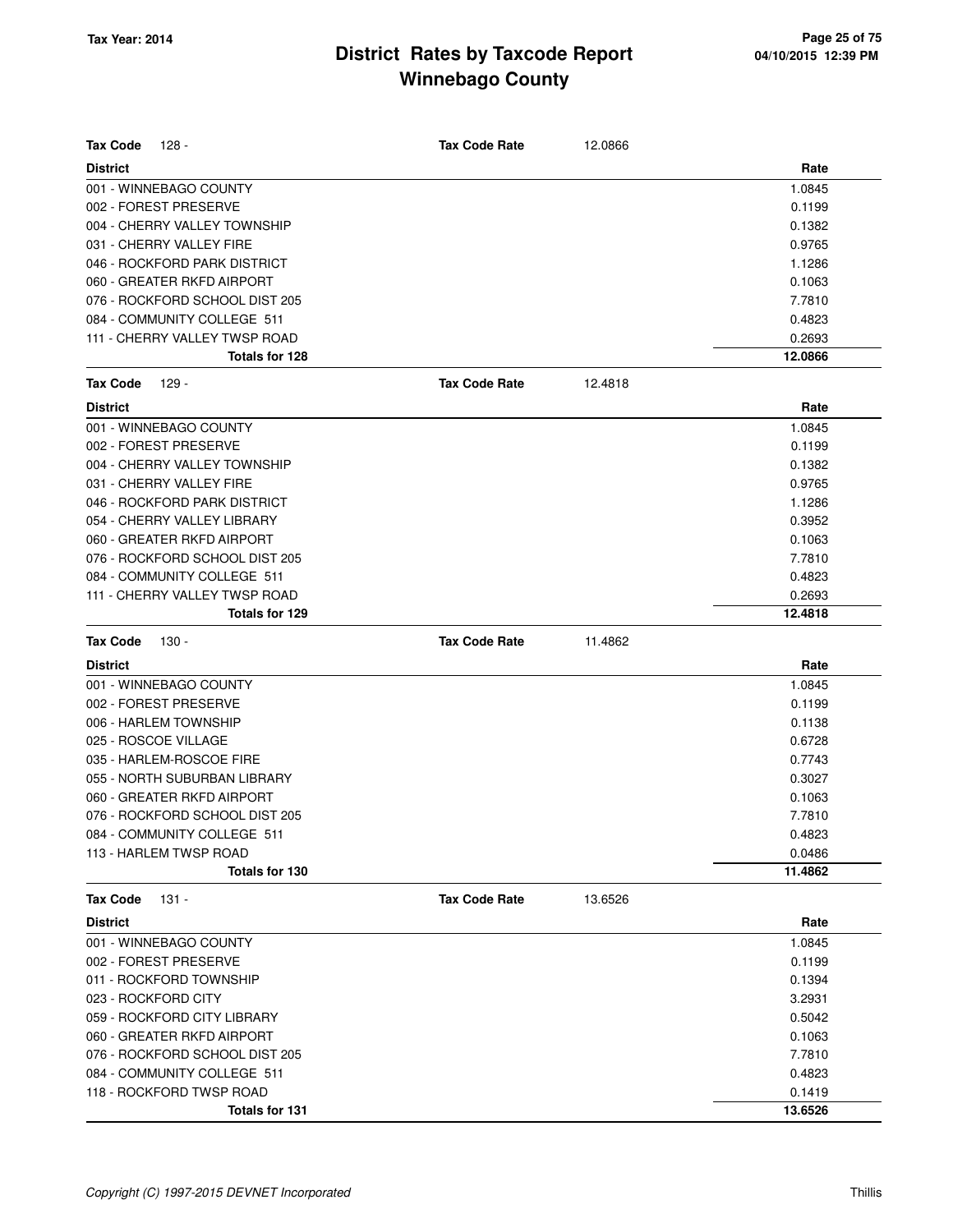| <b>District</b><br>Rate<br>001 - WINNEBAGO COUNTY<br>1.0845<br>002 - FOREST PRESERVE<br>0.1199<br>006 - HARLEM TOWNSHIP<br>0.1138<br>020 - MACHESNEY PARK VILLAGE<br>0.0000<br>035 - HARLEM-ROSCOE FIRE<br>0.7743<br>051 - ROCK RIVER WATER REC<br>0.2008<br>055 - NORTH SUBURBAN LIBRARY<br>0.3027<br>060 - GREATER RKFD AIRPORT<br>0.1063<br>070 - HARLEM SCHOOL DIST 122<br>8.3197<br>084 - COMMUNITY COLLEGE 511<br>0.4823<br>113 - HARLEM TWSP ROAD<br>0.0486<br>Totals for 133<br>11.5529<br><b>Tax Code Rate</b><br><b>Tax Code</b><br>134 -<br>10.5778<br><b>District</b><br>Rate<br>001 - WINNEBAGO COUNTY<br>1.0845<br>002 - FOREST PRESERVE<br>0.1199<br>006 - HARLEM TOWNSHIP<br>0.1138<br>019 - LOVES PARK CITY<br>0.0000<br>055 - NORTH SUBURBAN LIBRARY<br>0.3027<br>060 - GREATER RKFD AIRPORT<br>0.1063<br>070 - HARLEM SCHOOL DIST 122<br>8.3197<br>084 - COMMUNITY COLLEGE 511<br>0.4823<br>113 - HARLEM TWSP ROAD<br>0.0486<br>Totals for 134<br>10.5778<br><b>Tax Code</b><br><b>Tax Code Rate</b><br>10.8134<br>135 -<br><b>District</b><br>Rate<br>001 - WINNEBAGO COUNTY<br>1.0845<br>002 - FOREST PRESERVE<br>0.1199<br>006 - HARLEM TOWNSHIP<br>0.1138<br>035 - HARLEM-ROSCOE FIRE<br>0.7743<br>055 - NORTH SUBURBAN LIBRARY<br>0.3027<br>060 - GREATER RKFD AIRPORT<br>0.1063<br>076 - ROCKFORD SCHOOL DIST 205<br>7.7810<br>084 - COMMUNITY COLLEGE 511<br>0.4823<br>113 - HARLEM TWSP ROAD<br>0.0486<br>Totals for 135<br>10.8134<br><b>Tax Code Rate</b><br><b>Tax Code</b><br>136 -<br>9.3304<br>Rate<br><b>District</b> |
|---------------------------------------------------------------------------------------------------------------------------------------------------------------------------------------------------------------------------------------------------------------------------------------------------------------------------------------------------------------------------------------------------------------------------------------------------------------------------------------------------------------------------------------------------------------------------------------------------------------------------------------------------------------------------------------------------------------------------------------------------------------------------------------------------------------------------------------------------------------------------------------------------------------------------------------------------------------------------------------------------------------------------------------------------------------------------------------------------------------------------------------------------------------------------------------------------------------------------------------------------------------------------------------------------------------------------------------------------------------------------------------------------------------------------------------------------------------------------------------------------------------------------------------------------------|
|                                                                                                                                                                                                                                                                                                                                                                                                                                                                                                                                                                                                                                                                                                                                                                                                                                                                                                                                                                                                                                                                                                                                                                                                                                                                                                                                                                                                                                                                                                                                                         |
|                                                                                                                                                                                                                                                                                                                                                                                                                                                                                                                                                                                                                                                                                                                                                                                                                                                                                                                                                                                                                                                                                                                                                                                                                                                                                                                                                                                                                                                                                                                                                         |
|                                                                                                                                                                                                                                                                                                                                                                                                                                                                                                                                                                                                                                                                                                                                                                                                                                                                                                                                                                                                                                                                                                                                                                                                                                                                                                                                                                                                                                                                                                                                                         |
|                                                                                                                                                                                                                                                                                                                                                                                                                                                                                                                                                                                                                                                                                                                                                                                                                                                                                                                                                                                                                                                                                                                                                                                                                                                                                                                                                                                                                                                                                                                                                         |
|                                                                                                                                                                                                                                                                                                                                                                                                                                                                                                                                                                                                                                                                                                                                                                                                                                                                                                                                                                                                                                                                                                                                                                                                                                                                                                                                                                                                                                                                                                                                                         |
|                                                                                                                                                                                                                                                                                                                                                                                                                                                                                                                                                                                                                                                                                                                                                                                                                                                                                                                                                                                                                                                                                                                                                                                                                                                                                                                                                                                                                                                                                                                                                         |
|                                                                                                                                                                                                                                                                                                                                                                                                                                                                                                                                                                                                                                                                                                                                                                                                                                                                                                                                                                                                                                                                                                                                                                                                                                                                                                                                                                                                                                                                                                                                                         |
|                                                                                                                                                                                                                                                                                                                                                                                                                                                                                                                                                                                                                                                                                                                                                                                                                                                                                                                                                                                                                                                                                                                                                                                                                                                                                                                                                                                                                                                                                                                                                         |
|                                                                                                                                                                                                                                                                                                                                                                                                                                                                                                                                                                                                                                                                                                                                                                                                                                                                                                                                                                                                                                                                                                                                                                                                                                                                                                                                                                                                                                                                                                                                                         |
|                                                                                                                                                                                                                                                                                                                                                                                                                                                                                                                                                                                                                                                                                                                                                                                                                                                                                                                                                                                                                                                                                                                                                                                                                                                                                                                                                                                                                                                                                                                                                         |
|                                                                                                                                                                                                                                                                                                                                                                                                                                                                                                                                                                                                                                                                                                                                                                                                                                                                                                                                                                                                                                                                                                                                                                                                                                                                                                                                                                                                                                                                                                                                                         |
|                                                                                                                                                                                                                                                                                                                                                                                                                                                                                                                                                                                                                                                                                                                                                                                                                                                                                                                                                                                                                                                                                                                                                                                                                                                                                                                                                                                                                                                                                                                                                         |
|                                                                                                                                                                                                                                                                                                                                                                                                                                                                                                                                                                                                                                                                                                                                                                                                                                                                                                                                                                                                                                                                                                                                                                                                                                                                                                                                                                                                                                                                                                                                                         |
|                                                                                                                                                                                                                                                                                                                                                                                                                                                                                                                                                                                                                                                                                                                                                                                                                                                                                                                                                                                                                                                                                                                                                                                                                                                                                                                                                                                                                                                                                                                                                         |
|                                                                                                                                                                                                                                                                                                                                                                                                                                                                                                                                                                                                                                                                                                                                                                                                                                                                                                                                                                                                                                                                                                                                                                                                                                                                                                                                                                                                                                                                                                                                                         |
|                                                                                                                                                                                                                                                                                                                                                                                                                                                                                                                                                                                                                                                                                                                                                                                                                                                                                                                                                                                                                                                                                                                                                                                                                                                                                                                                                                                                                                                                                                                                                         |
|                                                                                                                                                                                                                                                                                                                                                                                                                                                                                                                                                                                                                                                                                                                                                                                                                                                                                                                                                                                                                                                                                                                                                                                                                                                                                                                                                                                                                                                                                                                                                         |
|                                                                                                                                                                                                                                                                                                                                                                                                                                                                                                                                                                                                                                                                                                                                                                                                                                                                                                                                                                                                                                                                                                                                                                                                                                                                                                                                                                                                                                                                                                                                                         |
|                                                                                                                                                                                                                                                                                                                                                                                                                                                                                                                                                                                                                                                                                                                                                                                                                                                                                                                                                                                                                                                                                                                                                                                                                                                                                                                                                                                                                                                                                                                                                         |
|                                                                                                                                                                                                                                                                                                                                                                                                                                                                                                                                                                                                                                                                                                                                                                                                                                                                                                                                                                                                                                                                                                                                                                                                                                                                                                                                                                                                                                                                                                                                                         |
|                                                                                                                                                                                                                                                                                                                                                                                                                                                                                                                                                                                                                                                                                                                                                                                                                                                                                                                                                                                                                                                                                                                                                                                                                                                                                                                                                                                                                                                                                                                                                         |
|                                                                                                                                                                                                                                                                                                                                                                                                                                                                                                                                                                                                                                                                                                                                                                                                                                                                                                                                                                                                                                                                                                                                                                                                                                                                                                                                                                                                                                                                                                                                                         |
|                                                                                                                                                                                                                                                                                                                                                                                                                                                                                                                                                                                                                                                                                                                                                                                                                                                                                                                                                                                                                                                                                                                                                                                                                                                                                                                                                                                                                                                                                                                                                         |
|                                                                                                                                                                                                                                                                                                                                                                                                                                                                                                                                                                                                                                                                                                                                                                                                                                                                                                                                                                                                                                                                                                                                                                                                                                                                                                                                                                                                                                                                                                                                                         |
|                                                                                                                                                                                                                                                                                                                                                                                                                                                                                                                                                                                                                                                                                                                                                                                                                                                                                                                                                                                                                                                                                                                                                                                                                                                                                                                                                                                                                                                                                                                                                         |
|                                                                                                                                                                                                                                                                                                                                                                                                                                                                                                                                                                                                                                                                                                                                                                                                                                                                                                                                                                                                                                                                                                                                                                                                                                                                                                                                                                                                                                                                                                                                                         |
|                                                                                                                                                                                                                                                                                                                                                                                                                                                                                                                                                                                                                                                                                                                                                                                                                                                                                                                                                                                                                                                                                                                                                                                                                                                                                                                                                                                                                                                                                                                                                         |
|                                                                                                                                                                                                                                                                                                                                                                                                                                                                                                                                                                                                                                                                                                                                                                                                                                                                                                                                                                                                                                                                                                                                                                                                                                                                                                                                                                                                                                                                                                                                                         |
|                                                                                                                                                                                                                                                                                                                                                                                                                                                                                                                                                                                                                                                                                                                                                                                                                                                                                                                                                                                                                                                                                                                                                                                                                                                                                                                                                                                                                                                                                                                                                         |
|                                                                                                                                                                                                                                                                                                                                                                                                                                                                                                                                                                                                                                                                                                                                                                                                                                                                                                                                                                                                                                                                                                                                                                                                                                                                                                                                                                                                                                                                                                                                                         |
|                                                                                                                                                                                                                                                                                                                                                                                                                                                                                                                                                                                                                                                                                                                                                                                                                                                                                                                                                                                                                                                                                                                                                                                                                                                                                                                                                                                                                                                                                                                                                         |
|                                                                                                                                                                                                                                                                                                                                                                                                                                                                                                                                                                                                                                                                                                                                                                                                                                                                                                                                                                                                                                                                                                                                                                                                                                                                                                                                                                                                                                                                                                                                                         |
|                                                                                                                                                                                                                                                                                                                                                                                                                                                                                                                                                                                                                                                                                                                                                                                                                                                                                                                                                                                                                                                                                                                                                                                                                                                                                                                                                                                                                                                                                                                                                         |
|                                                                                                                                                                                                                                                                                                                                                                                                                                                                                                                                                                                                                                                                                                                                                                                                                                                                                                                                                                                                                                                                                                                                                                                                                                                                                                                                                                                                                                                                                                                                                         |
|                                                                                                                                                                                                                                                                                                                                                                                                                                                                                                                                                                                                                                                                                                                                                                                                                                                                                                                                                                                                                                                                                                                                                                                                                                                                                                                                                                                                                                                                                                                                                         |
|                                                                                                                                                                                                                                                                                                                                                                                                                                                                                                                                                                                                                                                                                                                                                                                                                                                                                                                                                                                                                                                                                                                                                                                                                                                                                                                                                                                                                                                                                                                                                         |
|                                                                                                                                                                                                                                                                                                                                                                                                                                                                                                                                                                                                                                                                                                                                                                                                                                                                                                                                                                                                                                                                                                                                                                                                                                                                                                                                                                                                                                                                                                                                                         |
|                                                                                                                                                                                                                                                                                                                                                                                                                                                                                                                                                                                                                                                                                                                                                                                                                                                                                                                                                                                                                                                                                                                                                                                                                                                                                                                                                                                                                                                                                                                                                         |
|                                                                                                                                                                                                                                                                                                                                                                                                                                                                                                                                                                                                                                                                                                                                                                                                                                                                                                                                                                                                                                                                                                                                                                                                                                                                                                                                                                                                                                                                                                                                                         |
| 001 - WINNEBAGO COUNTY<br>1.0845                                                                                                                                                                                                                                                                                                                                                                                                                                                                                                                                                                                                                                                                                                                                                                                                                                                                                                                                                                                                                                                                                                                                                                                                                                                                                                                                                                                                                                                                                                                        |
| 002 - FOREST PRESERVE<br>0.1199                                                                                                                                                                                                                                                                                                                                                                                                                                                                                                                                                                                                                                                                                                                                                                                                                                                                                                                                                                                                                                                                                                                                                                                                                                                                                                                                                                                                                                                                                                                         |
| 006 - HARLEM TOWNSHIP<br>0.1138                                                                                                                                                                                                                                                                                                                                                                                                                                                                                                                                                                                                                                                                                                                                                                                                                                                                                                                                                                                                                                                                                                                                                                                                                                                                                                                                                                                                                                                                                                                         |
| 035 - HARLEM-ROSCOE FIRE<br>0.7743                                                                                                                                                                                                                                                                                                                                                                                                                                                                                                                                                                                                                                                                                                                                                                                                                                                                                                                                                                                                                                                                                                                                                                                                                                                                                                                                                                                                                                                                                                                      |
| 055 - NORTH SUBURBAN LIBRARY<br>0.3027                                                                                                                                                                                                                                                                                                                                                                                                                                                                                                                                                                                                                                                                                                                                                                                                                                                                                                                                                                                                                                                                                                                                                                                                                                                                                                                                                                                                                                                                                                                  |
| 060 - GREATER RKFD AIRPORT<br>0.1063                                                                                                                                                                                                                                                                                                                                                                                                                                                                                                                                                                                                                                                                                                                                                                                                                                                                                                                                                                                                                                                                                                                                                                                                                                                                                                                                                                                                                                                                                                                    |
| 071 - KINNIKINNICK SD #131<br>3.6812                                                                                                                                                                                                                                                                                                                                                                                                                                                                                                                                                                                                                                                                                                                                                                                                                                                                                                                                                                                                                                                                                                                                                                                                                                                                                                                                                                                                                                                                                                                    |
| 077 - HONONEGAH HIGH SD #207<br>2.6168                                                                                                                                                                                                                                                                                                                                                                                                                                                                                                                                                                                                                                                                                                                                                                                                                                                                                                                                                                                                                                                                                                                                                                                                                                                                                                                                                                                                                                                                                                                  |
| 084 - COMMUNITY COLLEGE 511<br>0.4823                                                                                                                                                                                                                                                                                                                                                                                                                                                                                                                                                                                                                                                                                                                                                                                                                                                                                                                                                                                                                                                                                                                                                                                                                                                                                                                                                                                                                                                                                                                   |
| 113 - HARLEM TWSP ROAD<br>0.0486                                                                                                                                                                                                                                                                                                                                                                                                                                                                                                                                                                                                                                                                                                                                                                                                                                                                                                                                                                                                                                                                                                                                                                                                                                                                                                                                                                                                                                                                                                                        |
| Totals for 136<br>9.3304                                                                                                                                                                                                                                                                                                                                                                                                                                                                                                                                                                                                                                                                                                                                                                                                                                                                                                                                                                                                                                                                                                                                                                                                                                                                                                                                                                                                                                                                                                                                |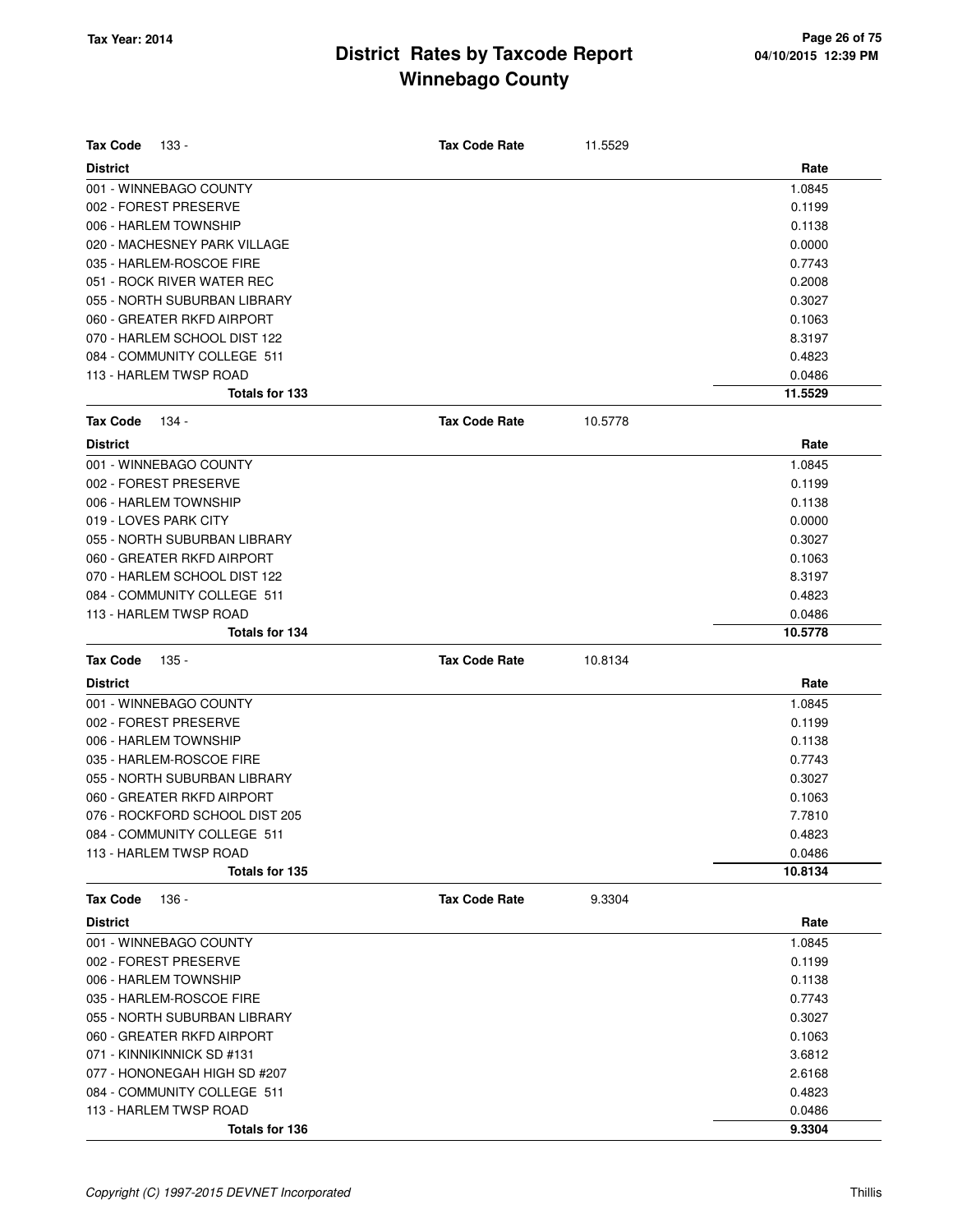| <b>Tax Code</b><br>137 -       | <b>Tax Code Rate</b> | 11.3521 |         |
|--------------------------------|----------------------|---------|---------|
| <b>District</b>                |                      |         | Rate    |
| 001 - WINNEBAGO COUNTY         |                      |         | 1.0845  |
| 002 - FOREST PRESERVE          |                      |         | 0.1199  |
| 006 - HARLEM TOWNSHIP          |                      |         | 0.1138  |
| 020 - MACHESNEY PARK VILLAGE   |                      |         | 0.0000  |
| 035 - HARLEM-ROSCOE FIRE       |                      |         | 0.7743  |
| 055 - NORTH SUBURBAN LIBRARY   |                      |         | 0.3027  |
| 060 - GREATER RKFD AIRPORT     |                      |         | 0.1063  |
| 070 - HARLEM SCHOOL DIST 122   |                      |         | 8.3197  |
| 084 - COMMUNITY COLLEGE 511    |                      |         | 0.4823  |
| 113 - HARLEM TWSP ROAD         |                      |         | 0.0486  |
| <b>Totals for 137</b>          |                      |         | 11.3521 |
| <b>Tax Code</b><br>139 -       | <b>Tax Code Rate</b> | 11.0233 |         |
| <b>District</b>                |                      |         | Rate    |
| 001 - WINNEBAGO COUNTY         |                      |         | 1.0845  |
| 002 - FOREST PRESERVE          |                      |         | 0.1199  |
| 006 - HARLEM TOWNSHIP          |                      |         | 0.1138  |
| 020 - MACHESNEY PARK VILLAGE   |                      |         | 0.0000  |
| 037 - NORTH PARK FIRE          |                      |         | 0.4455  |
| 055 - NORTH SUBURBAN LIBRARY   |                      |         | 0.3027  |
| 060 - GREATER RKFD AIRPORT     |                      |         | 0.1063  |
| 070 - HARLEM SCHOOL DIST 122   |                      |         | 8.3197  |
| 084 - COMMUNITY COLLEGE 511    |                      |         | 0.4823  |
| 113 - HARLEM TWSP ROAD         |                      |         | 0.0486  |
| <b>Totals for 139</b>          |                      |         | 11.0233 |
| <b>Tax Code</b><br>140 -       | <b>Tax Code Rate</b> | 10.1819 |         |
| <b>District</b>                |                      |         | Rate    |
| 001 - WINNEBAGO COUNTY         |                      |         | 1.0845  |
| 002 - FOREST PRESERVE          |                      |         | 0.1199  |
| 006 - HARLEM TOWNSHIP          |                      |         | 0.1138  |
| 037 - NORTH PARK FIRE          |                      |         | 0.4455  |
| 060 - GREATER RKFD AIRPORT     |                      |         | 0.1063  |
| 076 - ROCKFORD SCHOOL DIST 205 |                      |         | 7.7810  |
| 084 - COMMUNITY COLLEGE 511    |                      |         | 0.4823  |
| 113 - HARLEM TWSP ROAD         |                      |         | 0.0486  |
| Totals for 140                 |                      |         | 10.1819 |
| <b>Tax Code</b><br>$141 -$     | <b>Tax Code Rate</b> | 11.3521 |         |
| <b>District</b>                |                      |         | Rate    |
| 001 - WINNEBAGO COUNTY         |                      |         | 1.0845  |
| 002 - FOREST PRESERVE          |                      |         | 0.1199  |
| 006 - HARLEM TOWNSHIP          |                      |         | 0.1138  |
| 020 - MACHESNEY PARK VILLAGE   |                      |         | 0.0000  |
| 035 - HARLEM-ROSCOE FIRE       |                      |         | 0.7743  |
| 055 - NORTH SUBURBAN LIBRARY   |                      |         |         |
|                                |                      |         | 0.3027  |
| 060 - GREATER RKFD AIRPORT     |                      |         | 0.1063  |
| 070 - HARLEM SCHOOL DIST 122   |                      |         | 8.3197  |
| 084 - COMMUNITY COLLEGE 511    |                      |         | 0.4823  |
| 098 - MACHESNEY PARK TIF       |                      |         | 0.0000  |
| 113 - HARLEM TWSP ROAD         |                      |         | 0.0486  |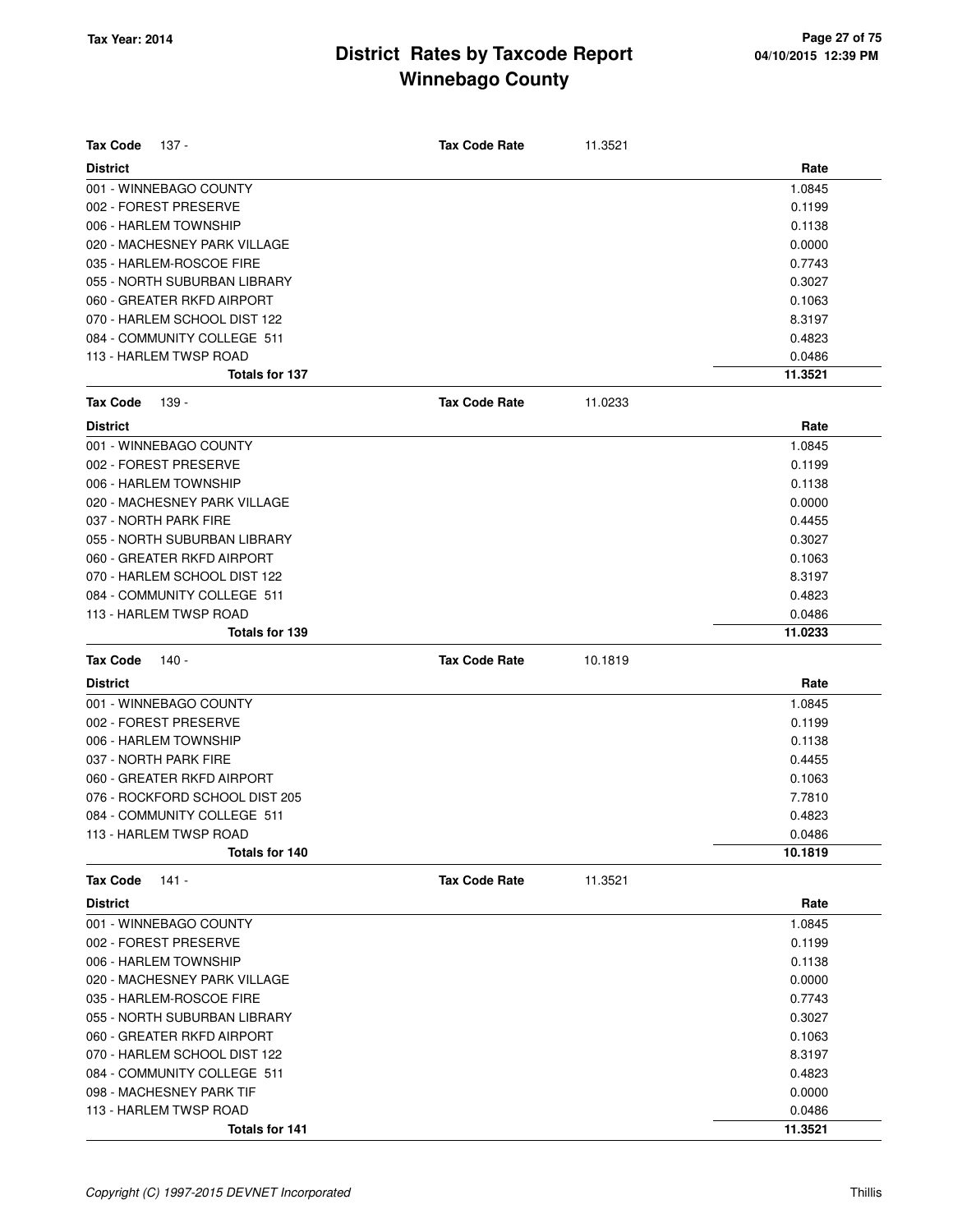| <b>Tax Code</b> | 142 -                                    | <b>Tax Code Rate</b> | 12.1519 |         |
|-----------------|------------------------------------------|----------------------|---------|---------|
| <b>District</b> |                                          |                      |         | Rate    |
|                 | 001 - WINNEBAGO COUNTY                   |                      |         | 1.0845  |
|                 | 002 - FOREST PRESERVE                    |                      |         | 0.1199  |
|                 | 006 - HARLEM TOWNSHIP                    |                      |         | 0.1138  |
|                 | 037 - NORTH PARK FIRE                    |                      |         | 0.4455  |
|                 | 046 - ROCKFORD PARK DISTRICT             |                      |         | 1.1286  |
|                 | 055 - NORTH SUBURBAN LIBRARY             |                      |         | 0.3027  |
|                 | 060 - GREATER RKFD AIRPORT               |                      |         | 0.1063  |
|                 | 070 - HARLEM SCHOOL DIST 122             |                      |         | 8.3197  |
|                 | 084 - COMMUNITY COLLEGE 511              |                      |         | 0.4823  |
|                 | 113 - HARLEM TWSP ROAD                   |                      |         | 0.0486  |
|                 | Totals for 142                           |                      |         | 12.1519 |
| <b>Tax Code</b> | 143 -                                    | <b>Tax Code Rate</b> | 10.7786 |         |
| <b>District</b> |                                          |                      |         | Rate    |
|                 | 001 - WINNEBAGO COUNTY                   |                      |         | 1.0845  |
|                 | 002 - FOREST PRESERVE                    |                      |         | 0.1199  |
|                 | 006 - HARLEM TOWNSHIP                    |                      |         | 0.1138  |
|                 | 019 - LOVES PARK CITY                    |                      |         | 0.0000  |
|                 | 051 - ROCK RIVER WATER REC               |                      |         | 0.2008  |
|                 | 055 - NORTH SUBURBAN LIBRARY             |                      |         | 0.3027  |
|                 | 060 - GREATER RKFD AIRPORT               |                      |         | 0.1063  |
|                 | 070 - HARLEM SCHOOL DIST 122             |                      |         | 8.3197  |
|                 | 084 - COMMUNITY COLLEGE 511              |                      |         | 0.4823  |
|                 | 113 - HARLEM TWSP ROAD                   |                      |         | 0.0486  |
|                 | Totals for 143                           |                      |         | 10.7786 |
|                 |                                          |                      |         |         |
| <b>Tax Code</b> | 144 -                                    | <b>Tax Code Rate</b> | 11.2241 |         |
| <b>District</b> |                                          |                      |         | Rate    |
|                 | 001 - WINNEBAGO COUNTY                   |                      |         | 1.0845  |
|                 | 002 - FOREST PRESERVE                    |                      |         | 0.1199  |
|                 | 006 - HARLEM TOWNSHIP                    |                      |         | 0.1138  |
|                 | 020 - MACHESNEY PARK VILLAGE             |                      |         | 0.0000  |
|                 | 037 - NORTH PARK FIRE                    |                      |         | 0.4455  |
|                 | 051 - ROCK RIVER WATER REC               |                      |         | 0.2008  |
|                 | 055 - NORTH SUBURBAN LIBRARY             |                      |         | 0.3027  |
|                 | 060 - GREATER RKFD AIRPORT               |                      |         | 0.1063  |
|                 | 070 - HARLEM SCHOOL DIST 122             |                      |         | 8.3197  |
|                 | 084 - COMMUNITY COLLEGE 511              |                      |         | 0.4823  |
|                 | 113 - HARLEM TWSP ROAD                   |                      |         | 0.0486  |
|                 | Totals for 144                           |                      |         | 11.2241 |
| <b>Tax Code</b> | 145 -                                    | <b>Tax Code Rate</b> | 10.4846 |         |
| <b>District</b> |                                          |                      |         | Rate    |
|                 | 001 - WINNEBAGO COUNTY                   |                      |         | 1.0845  |
|                 | 002 - FOREST PRESERVE                    |                      |         | 0.1199  |
|                 | 006 - HARLEM TOWNSHIP                    |                      |         | 0.1138  |
|                 | 037 - NORTH PARK FIRE                    |                      |         | 0.4455  |
|                 | 055 - NORTH SUBURBAN LIBRARY             |                      |         | 0.3027  |
|                 | 060 - GREATER RKFD AIRPORT               |                      |         | 0.1063  |
|                 | 076 - ROCKFORD SCHOOL DIST 205           |                      |         | 7.7810  |
|                 | 084 - COMMUNITY COLLEGE 511              |                      |         | 0.4823  |
|                 | 113 - HARLEM TWSP ROAD<br>Totals for 145 |                      |         | 0.0486  |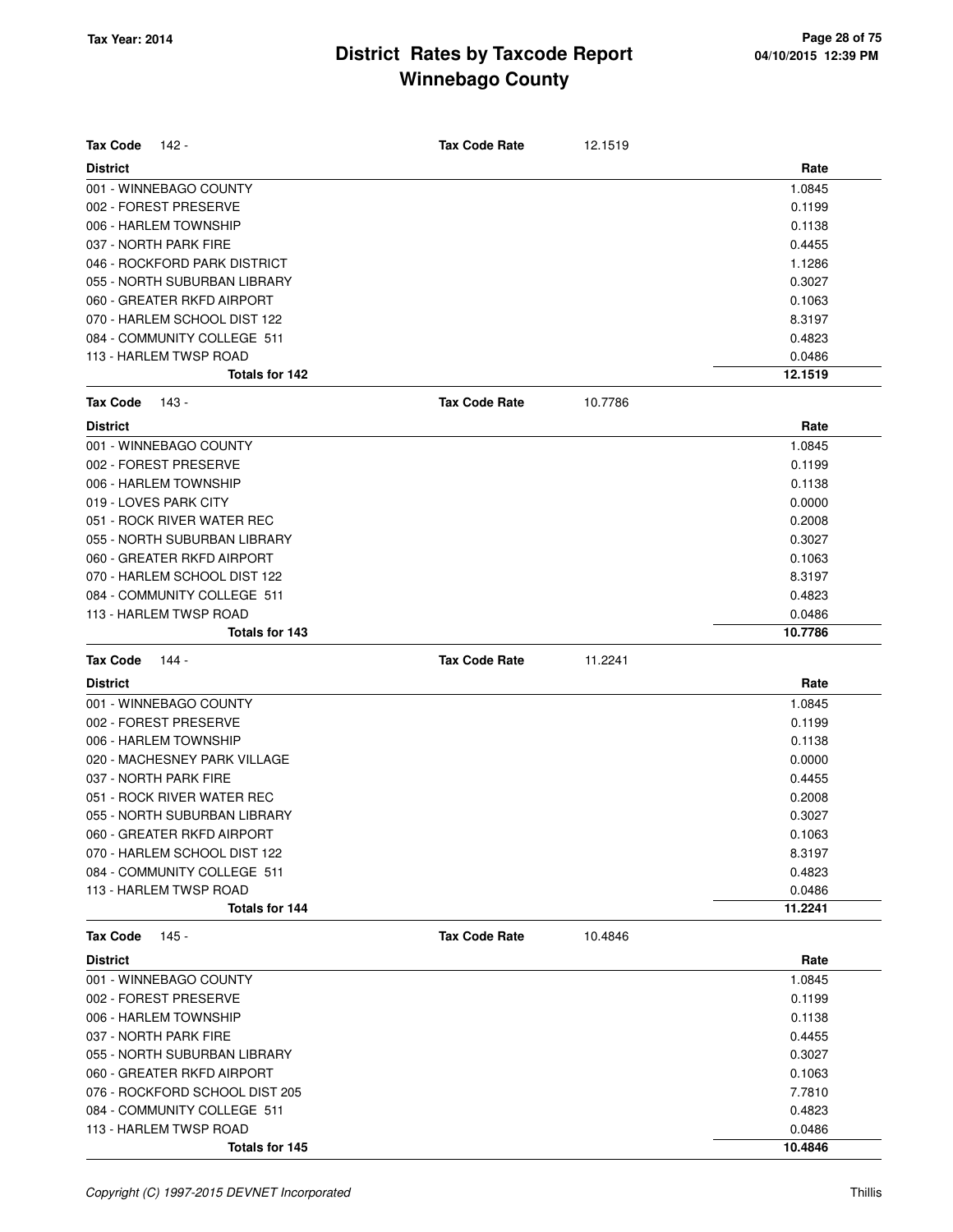| <b>Tax Code</b> | 146 -                                           | <b>Tax Code Rate</b> | 15.0572 |                   |
|-----------------|-------------------------------------------------|----------------------|---------|-------------------|
| <b>District</b> |                                                 |                      |         | Rate              |
|                 | 001 - WINNEBAGO COUNTY<br>002 - FOREST PRESERVE |                      |         | 1.0845<br>0.1199  |
|                 | 009 - OWEN TOWNSHIP                             |                      |         |                   |
|                 | 023 - ROCKFORD CITY                             |                      |         | 0.1484<br>3.2931  |
|                 | 046 - ROCKFORD PARK DISTRICT                    |                      |         | 1.1286            |
|                 | 051 - ROCK RIVER WATER REC                      |                      |         | 0.2008            |
|                 | 059 - ROCKFORD CITY LIBRARY                     |                      |         | 0.5042            |
|                 | 060 - GREATER RKFD AIRPORT                      |                      |         | 0.1063            |
|                 | 076 - ROCKFORD SCHOOL DIST 205                  |                      |         | 7.7810            |
|                 | 084 - COMMUNITY COLLEGE 511                     |                      |         | 0.4823            |
|                 | 116 - OWEN TWSP ROAD                            |                      |         | 0.2081            |
|                 | Totals for 146                                  |                      |         | 15.0572           |
| <b>Tax Code</b> | 147 -                                           | <b>Tax Code Rate</b> | 12.3527 |                   |
|                 |                                                 |                      |         |                   |
| <b>District</b> |                                                 |                      |         | Rate              |
|                 | 001 - WINNEBAGO COUNTY                          |                      |         | 1.0845            |
|                 | 002 - FOREST PRESERVE                           |                      |         | 0.1199            |
|                 | 006 - HARLEM TOWNSHIP                           |                      |         | 0.1138            |
|                 | 037 - NORTH PARK FIRE                           |                      |         | 0.4455            |
|                 | 046 - ROCKFORD PARK DISTRICT                    |                      |         | 1.1286            |
|                 | 051 - ROCK RIVER WATER REC                      |                      |         | 0.2008            |
|                 | 055 - NORTH SUBURBAN LIBRARY                    |                      |         | 0.3027            |
|                 | 060 - GREATER RKFD AIRPORT                      |                      |         | 0.1063            |
|                 | 070 - HARLEM SCHOOL DIST 122                    |                      |         | 8.3197            |
|                 | 084 - COMMUNITY COLLEGE 511                     |                      |         | 0.4823            |
|                 | 113 - HARLEM TWSP ROAD<br>Totals for 147        |                      |         | 0.0486<br>12.3527 |
|                 |                                                 |                      |         |                   |
| <b>Tax Code</b> | 149 -                                           | <b>Tax Code Rate</b> | 12.0249 |                   |
| <b>District</b> |                                                 |                      |         | Rate              |
|                 | 001 - WINNEBAGO COUNTY                          |                      |         | 1.0845            |
|                 | 002 - FOREST PRESERVE                           |                      |         | 0.1199            |
|                 | 006 - HARLEM TOWNSHIP                           |                      |         | 0.1138            |
|                 | 025 - ROSCOE VILLAGE                            |                      |         | 0.6728            |
|                 | 035 - HARLEM-ROSCOE FIRE                        |                      |         | 0.7743            |
|                 | 055 - NORTH SUBURBAN LIBRARY                    |                      |         | 0.3027            |
|                 | 060 - GREATER RKFD AIRPORT                      |                      |         | 0.1063            |
|                 | 070 - HARLEM SCHOOL DIST 122                    |                      |         | 8.3197            |
|                 | 084 - COMMUNITY COLLEGE 511                     |                      |         | 0.4823            |
|                 | 113 - HARLEM TWSP ROAD                          |                      |         | 0.0486            |
|                 | Totals for 149                                  |                      |         | 12.0249           |
| <b>Tax Code</b> | $150 -$                                         | <b>Tax Code Rate</b> | 11.5094 |                   |
| <b>District</b> |                                                 |                      |         | Rate              |
|                 | 001 - WINNEBAGO COUNTY                          |                      |         | 1.0845            |
|                 | 002 - FOREST PRESERVE                           |                      |         | 0.1199            |
|                 | 009 - OWEN TOWNSHIP                             |                      |         | 0.1484            |
|                 | 038 - NORTHWEST FIRE                            |                      |         | 0.4503            |
|                 | 046 - ROCKFORD PARK DISTRICT                    |                      |         | 1.1286            |
|                 | 060 - GREATER RKFD AIRPORT                      |                      |         | 0.1063            |
|                 | 076 - ROCKFORD SCHOOL DIST 205                  |                      |         | 7.7810            |
|                 | 084 - COMMUNITY COLLEGE 511                     |                      |         | 0.4823            |
|                 | 116 - OWEN TWSP ROAD                            |                      |         | 0.2081            |
|                 | Totals for 150                                  |                      |         | 11.5094           |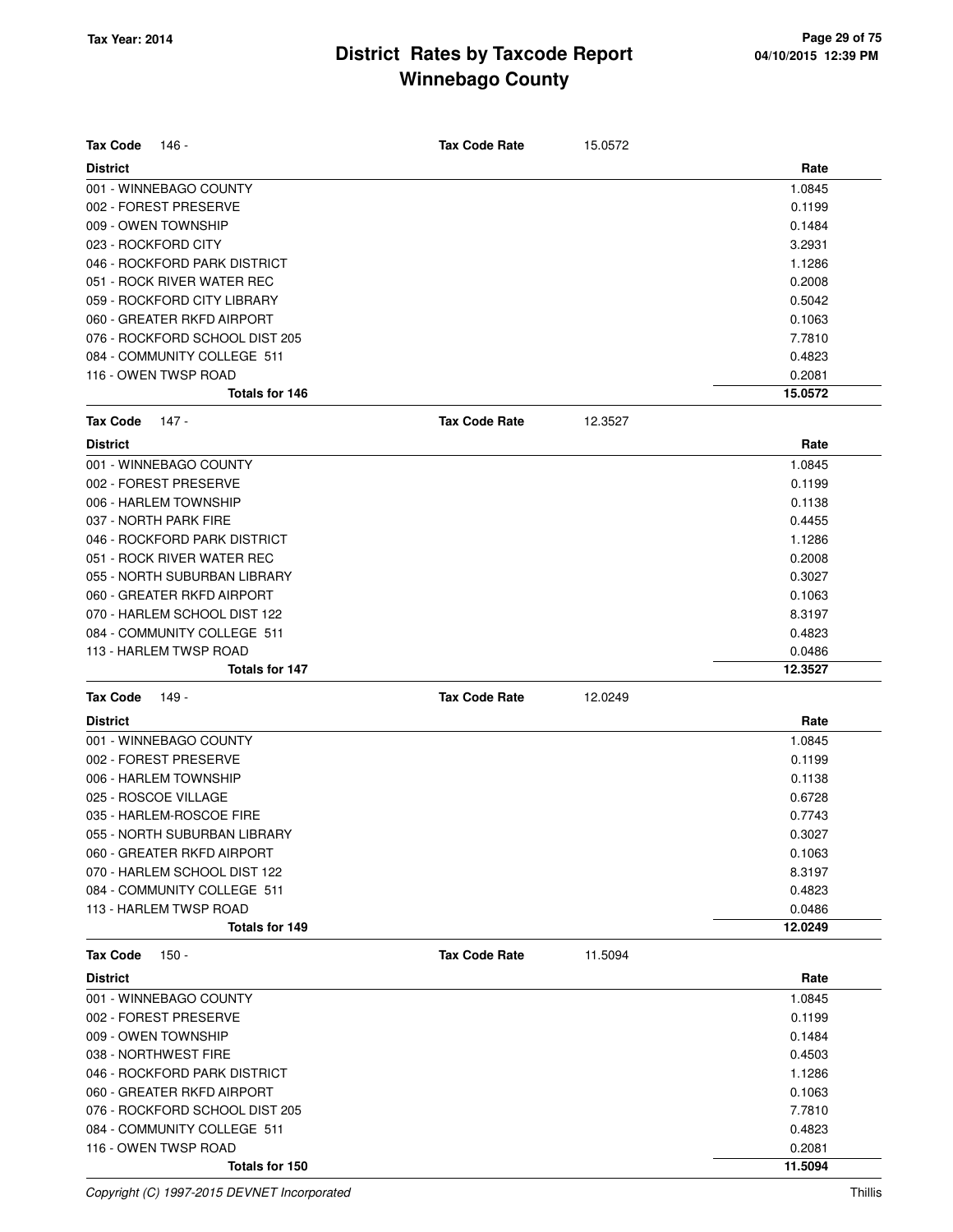| <b>Tax Code</b><br>151 -       | <b>Tax Code Rate</b> | 12.6815 |         |
|--------------------------------|----------------------|---------|---------|
| <b>District</b>                |                      |         | Rate    |
| 001 - WINNEBAGO COUNTY         |                      |         | 1.0845  |
| 002 - FOREST PRESERVE          |                      |         | 0.1199  |
| 006 - HARLEM TOWNSHIP          |                      |         | 0.1138  |
| 035 - HARLEM-ROSCOE FIRE       |                      |         | 0.7743  |
| 046 - ROCKFORD PARK DISTRICT   |                      |         | 1.1286  |
| 051 - ROCK RIVER WATER REC     |                      |         | 0.2008  |
| 055 - NORTH SUBURBAN LIBRARY   |                      |         | 0.3027  |
| 060 - GREATER RKFD AIRPORT     |                      |         | 0.1063  |
| 070 - HARLEM SCHOOL DIST 122   |                      |         | 8.3197  |
| 084 - COMMUNITY COLLEGE 511    |                      |         | 0.4823  |
| 113 - HARLEM TWSP ROAD         |                      |         | 0.0486  |
| <b>Totals for 151</b>          |                      |         | 12.6815 |
| <b>Tax Code</b><br>152 -       | <b>Tax Code Rate</b> | 12.6815 |         |
| <b>District</b>                |                      |         | Rate    |
| 001 - WINNEBAGO COUNTY         |                      |         | 1.0845  |
| 002 - FOREST PRESERVE          |                      |         | 0.1199  |
| 006 - HARLEM TOWNSHIP          |                      |         | 0.1138  |
| 020 - MACHESNEY PARK VILLAGE   |                      |         | 0.0000  |
| 035 - HARLEM-ROSCOE FIRE       |                      |         | 0.7743  |
| 046 - ROCKFORD PARK DISTRICT   |                      |         | 1.1286  |
| 051 - ROCK RIVER WATER REC     |                      |         | 0.2008  |
| 055 - NORTH SUBURBAN LIBRARY   |                      |         | 0.3027  |
| 060 - GREATER RKFD AIRPORT     |                      |         | 0.1063  |
| 070 - HARLEM SCHOOL DIST 122   |                      |         | 8.3197  |
| 084 - COMMUNITY COLLEGE 511    |                      |         | 0.4823  |
| 113 - HARLEM TWSP ROAD         |                      |         | 0.0486  |
| Totals for 152                 |                      |         | 12.6815 |
| <b>Tax Code</b><br>153 -       | <b>Tax Code Rate</b> | 11.5529 |         |
| <b>District</b>                |                      |         | Rate    |
| 001 - WINNEBAGO COUNTY         |                      |         | 1.0845  |
| 002 - FOREST PRESERVE          |                      |         | 0.1199  |
| 006 - HARLEM TOWNSHIP          |                      |         | 0.1138  |
| 035 - HARLEM-ROSCOE FIRE       |                      |         | 0.7743  |
| 051 - ROCK RIVER WATER REC     |                      |         | 0.2008  |
| 055 - NORTH SUBURBAN LIBRARY   |                      |         | 0.3027  |
| 060 - GREATER RKFD AIRPORT     |                      |         | 0.1063  |
| 070 - HARLEM SCHOOL DIST 122   |                      |         | 8.3197  |
| 084 - COMMUNITY COLLEGE 511    |                      |         | 0.4823  |
| 113 - HARLEM TWSP ROAD         |                      |         | 0.0486  |
| Totals for 153                 |                      |         | 11.5529 |
| <b>Tax Code</b><br>154 -       | <b>Tax Code Rate</b> | 14.8564 |         |
| <b>District</b>                |                      |         | Rate    |
| 001 - WINNEBAGO COUNTY         |                      |         | 1.0845  |
| 002 - FOREST PRESERVE          |                      |         | 0.1199  |
| 009 - OWEN TOWNSHIP            |                      |         | 0.1484  |
| 023 - ROCKFORD CITY            |                      |         | 3.2931  |
| 046 - ROCKFORD PARK DISTRICT   |                      |         | 1.1286  |
| 059 - ROCKFORD CITY LIBRARY    |                      |         | 0.5042  |
| 060 - GREATER RKFD AIRPORT     |                      |         | 0.1063  |
| 076 - ROCKFORD SCHOOL DIST 205 |                      |         | 7.7810  |
| 084 - COMMUNITY COLLEGE 511    |                      |         | 0.4823  |

Copyright (C) 1997-2015 DEVNET Incorporated Thillis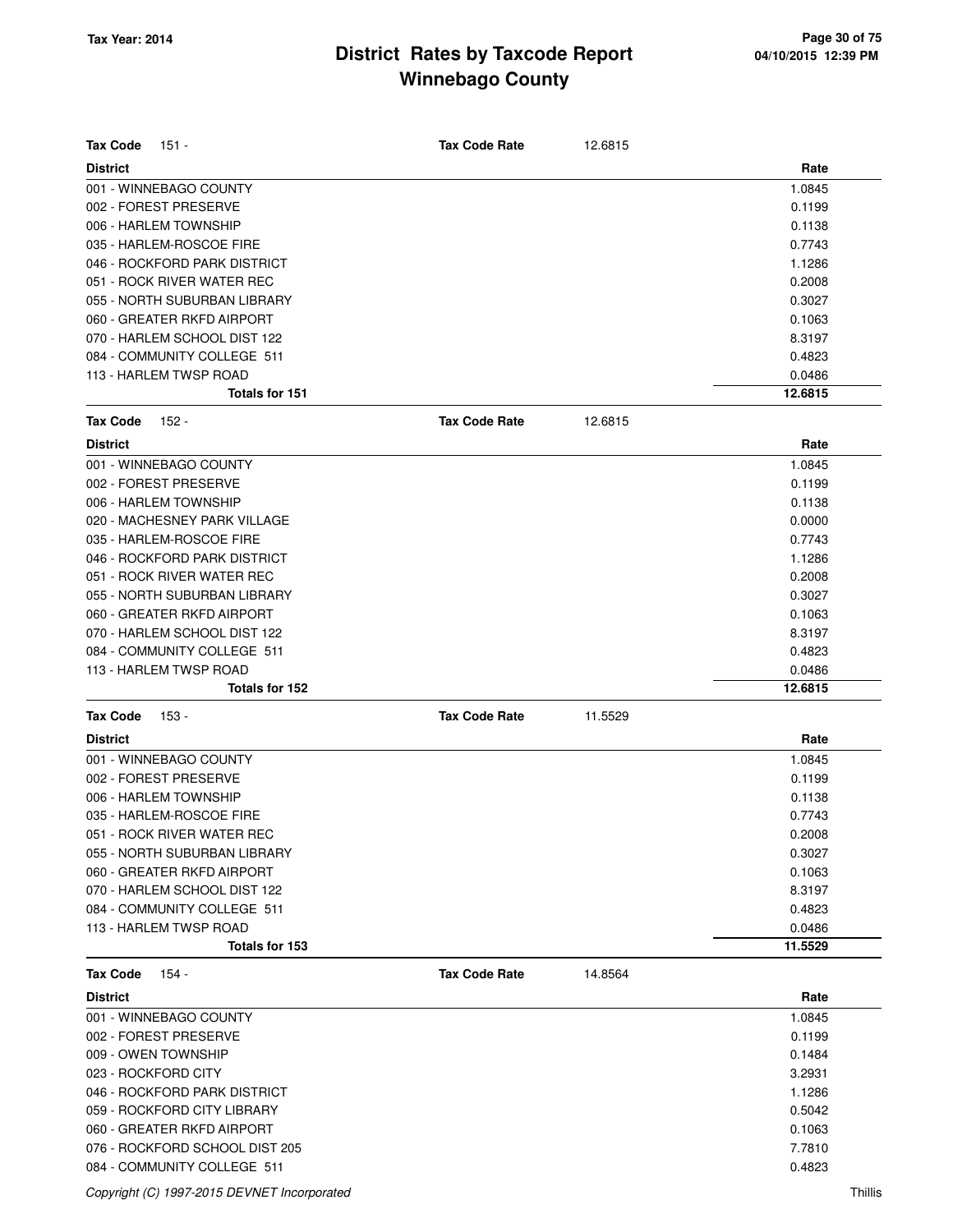| <b>Tax Code</b><br>154 -       | <b>Tax Code Rate</b> | 14.8564 |         |
|--------------------------------|----------------------|---------|---------|
| <b>District</b>                |                      |         | Rate    |
| 116 - OWEN TWSP ROAD           |                      |         | 0.2081  |
| Totals for 154                 |                      |         | 14.8564 |
| <b>Tax Code</b><br>155 -       | <b>Tax Code Rate</b> | 10.7119 |         |
| <b>District</b>                |                      |         | Rate    |
| 001 - WINNEBAGO COUNTY         |                      |         | 1.0845  |
| 002 - FOREST PRESERVE          |                      |         | 0.1199  |
| 009 - OWEN TOWNSHIP            |                      |         | 0.1484  |
| 041 - ROCKTON FIRE             |                      |         | 0.7814  |
| 060 - GREATER RKFD AIRPORT     |                      |         | 0.1063  |
| 076 - ROCKFORD SCHOOL DIST 205 |                      |         | 7.7810  |
| 084 - COMMUNITY COLLEGE 511    |                      |         | 0.4823  |
| 116 - OWEN TWSP ROAD           |                      |         | 0.2081  |
| <b>Totals for 155</b>          |                      |         | 10.7119 |
| <b>Tax Code</b><br>156 -       | <b>Tax Code Rate</b> | 10.3808 |         |
| <b>District</b>                |                      |         | Rate    |
| 001 - WINNEBAGO COUNTY         |                      |         | 1.0845  |
| 002 - FOREST PRESERVE          |                      |         | 0.1199  |
| 009 - OWEN TOWNSHIP            |                      |         | 0.1484  |
| 038 - NORTHWEST FIRE           |                      |         | 0.4503  |
| 060 - GREATER RKFD AIRPORT     |                      |         | 0.1063  |
| 076 - ROCKFORD SCHOOL DIST 205 |                      |         | 7.7810  |
| 084 - COMMUNITY COLLEGE 511    |                      |         | 0.4823  |
| 116 - OWEN TWSP ROAD           |                      |         | 0.2081  |
| Totals for 156                 |                      |         | 10.3808 |
| <b>Tax Code</b><br>157 -       | <b>Tax Code Rate</b> | 13.7278 |         |
| <b>District</b>                |                      |         | Rate    |
| 001 - WINNEBAGO COUNTY         |                      |         | 1.0845  |
| 002 - FOREST PRESERVE          |                      |         | 0.1199  |
| 009 - OWEN TOWNSHIP            |                      |         | 0.1484  |
| 023 - ROCKFORD CITY            |                      |         | 3.2931  |
| 059 - ROCKFORD CITY LIBRARY    |                      |         | 0.5042  |
| 060 - GREATER RKFD AIRPORT     |                      |         | 0.1063  |
| 076 - ROCKFORD SCHOOL DIST 205 |                      |         | 7.7810  |
| 084 - COMMUNITY COLLEGE 511    |                      |         | 0.4823  |
| 116 - OWEN TWSP ROAD           |                      |         | 0.2081  |
| Totals for 157                 |                      |         | 13.7278 |
| <b>Tax Code</b><br>158 -       | <b>Tax Code Rate</b> | 12.3527 |         |
| <b>District</b>                |                      |         | Rate    |
| 001 - WINNEBAGO COUNTY         |                      |         | 1.0845  |
| 002 - FOREST PRESERVE          |                      |         | 0.1199  |
| 006 - HARLEM TOWNSHIP          |                      |         | 0.1138  |
| 020 - MACHESNEY PARK VILLAGE   |                      |         | 0.0000  |
| 037 - NORTH PARK FIRE          |                      |         | 0.4455  |
| 046 - ROCKFORD PARK DISTRICT   |                      |         | 1.1286  |
| 051 - ROCK RIVER WATER REC     |                      |         | 0.2008  |
| 055 - NORTH SUBURBAN LIBRARY   |                      |         | 0.3027  |
| 060 - GREATER RKFD AIRPORT     |                      |         | 0.1063  |
| 070 - HARLEM SCHOOL DIST 122   |                      |         | 8.3197  |
| 084 - COMMUNITY COLLEGE 511    |                      |         | 0.4823  |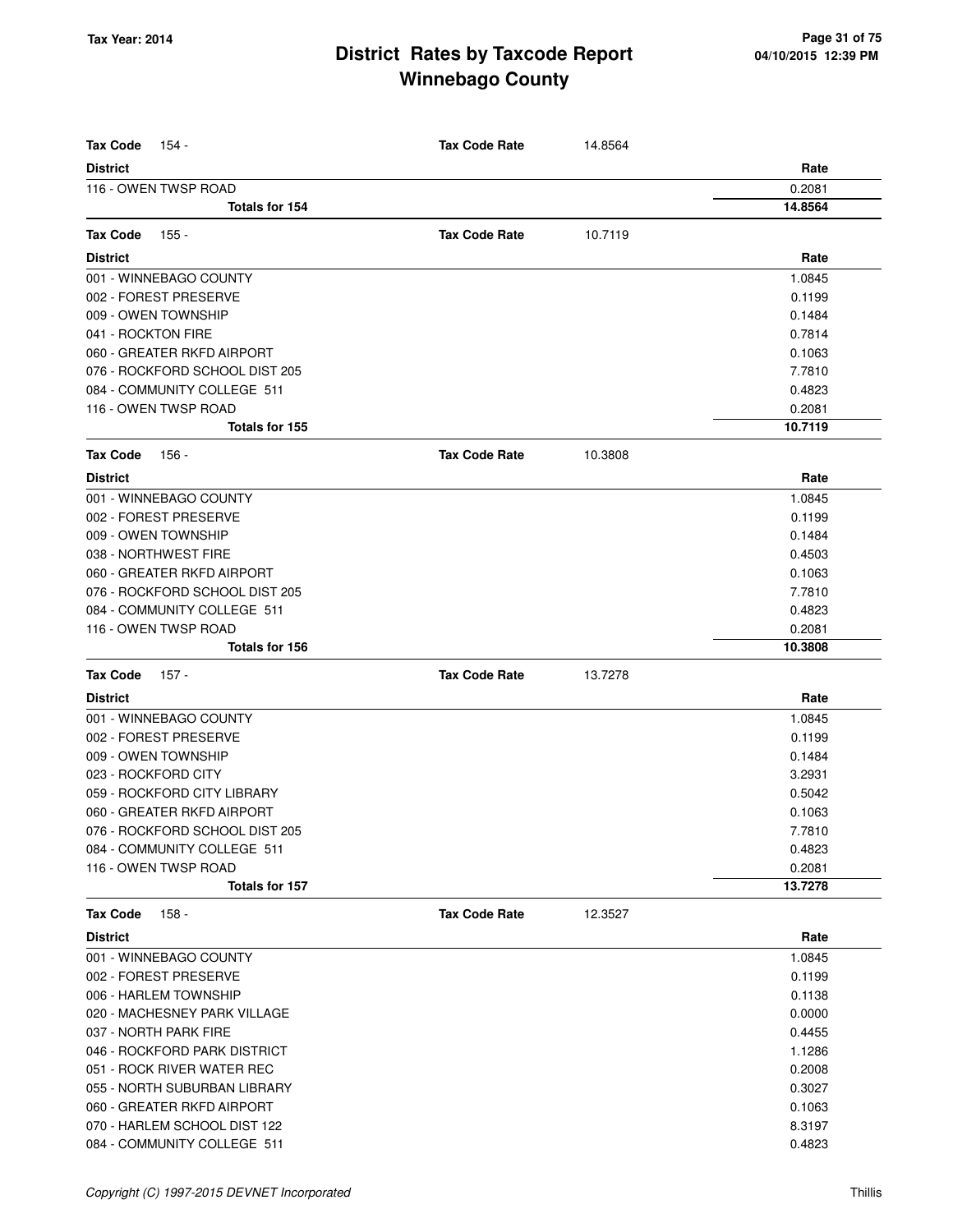| <b>Tax Code</b><br>158 -       | <b>Tax Code Rate</b> | 12.3527 |         |
|--------------------------------|----------------------|---------|---------|
| <b>District</b>                |                      |         | Rate    |
| 113 - HARLEM TWSP ROAD         |                      |         | 0.0486  |
| Totals for 158                 |                      |         | 12.3527 |
| <b>Tax Code</b><br>159 -       | <b>Tax Code Rate</b> | 11.6132 |         |
| <b>District</b>                |                      |         | Rate    |
| 001 - WINNEBAGO COUNTY         |                      |         | 1.0845  |
| 002 - FOREST PRESERVE          |                      |         | 0.1199  |
| 006 - HARLEM TOWNSHIP          |                      |         | 0.1138  |
| 037 - NORTH PARK FIRE          |                      |         | 0.4455  |
| 046 - ROCKFORD PARK DISTRICT   |                      |         | 1.1286  |
| 055 - NORTH SUBURBAN LIBRARY   |                      |         | 0.3027  |
| 060 - GREATER RKFD AIRPORT     |                      |         | 0.1063  |
| 076 - ROCKFORD SCHOOL DIST 205 |                      |         | 7.7810  |
| 084 - COMMUNITY COLLEGE 511    |                      |         | 0.4823  |
| 113 - HARLEM TWSP ROAD         |                      |         | 0.0486  |
| <b>Totals for 159</b>          |                      |         | 11.6132 |
|                                |                      |         |         |
| <b>Tax Code</b><br>$160 -$     | <b>Tax Code Rate</b> | 11.2241 |         |
| <b>District</b>                |                      |         | Rate    |
| 001 - WINNEBAGO COUNTY         |                      |         | 1.0845  |
| 002 - FOREST PRESERVE          |                      |         | 0.1199  |
| 006 - HARLEM TOWNSHIP          |                      |         | 0.1138  |
| 037 - NORTH PARK FIRE          |                      |         | 0.4455  |
| 051 - ROCK RIVER WATER REC     |                      |         | 0.2008  |
| 055 - NORTH SUBURBAN LIBRARY   |                      |         | 0.3027  |
| 060 - GREATER RKFD AIRPORT     |                      |         | 0.1063  |
| 070 - HARLEM SCHOOL DIST 122   |                      |         | 8.3197  |
| 084 - COMMUNITY COLLEGE 511    |                      |         | 0.4823  |
| 113 - HARLEM TWSP ROAD         |                      |         | 0.0486  |
| Totals for 160                 |                      |         | 11.2241 |
| <b>Tax Code</b><br>161 -       | <b>Tax Code Rate</b> | 9.0993  |         |
| <b>District</b>                |                      |         | Rate    |
| 001 - WINNEBAGO COUNTY         |                      |         | 1.0845  |
| 002 - FOREST PRESERVE          |                      |         | 0.1199  |
| 009 - OWEN TOWNSHIP            |                      |         | 0.1484  |
| 038 - NORTHWEST FIRE           |                      |         | 0.4503  |
| 060 - GREATER RKFD AIRPORT     |                      |         | 0.1063  |
| 074 - ROCKTON SCHOOL DIST 140  |                      |         | 3.8827  |
| 077 - HONONEGAH HIGH SD #207   |                      |         | 2.6168  |
| 084 - COMMUNITY COLLEGE 511    |                      |         | 0.4823  |
| 116 - OWEN TWSP ROAD           |                      |         | 0.2081  |
| <b>Totals for 161</b>          |                      |         | 9.0993  |
| <b>Tax Code</b><br>162 -       | <b>Tax Code Rate</b> | 9.9923  |         |
| <b>District</b>                |                      |         | Rate    |
| 001 - WINNEBAGO COUNTY         |                      |         | 1.0845  |
| 002 - FOREST PRESERVE          |                      |         | 0.1199  |
| 009 - OWEN TOWNSHIP            |                      |         | 0.1484  |
| 038 - NORTHWEST FIRE           |                      |         | 0.4503  |
| 058 - WINNEBAGO LIBRARY        |                      |         | 0.2099  |
| 060 - GREATER RKFD AIRPORT     |                      |         | 0.1063  |
| 082 - WINNEBAGO UNIT SD #323   |                      |         | 7.1826  |
| 084 - COMMUNITY COLLEGE 511    |                      |         | 0.4823  |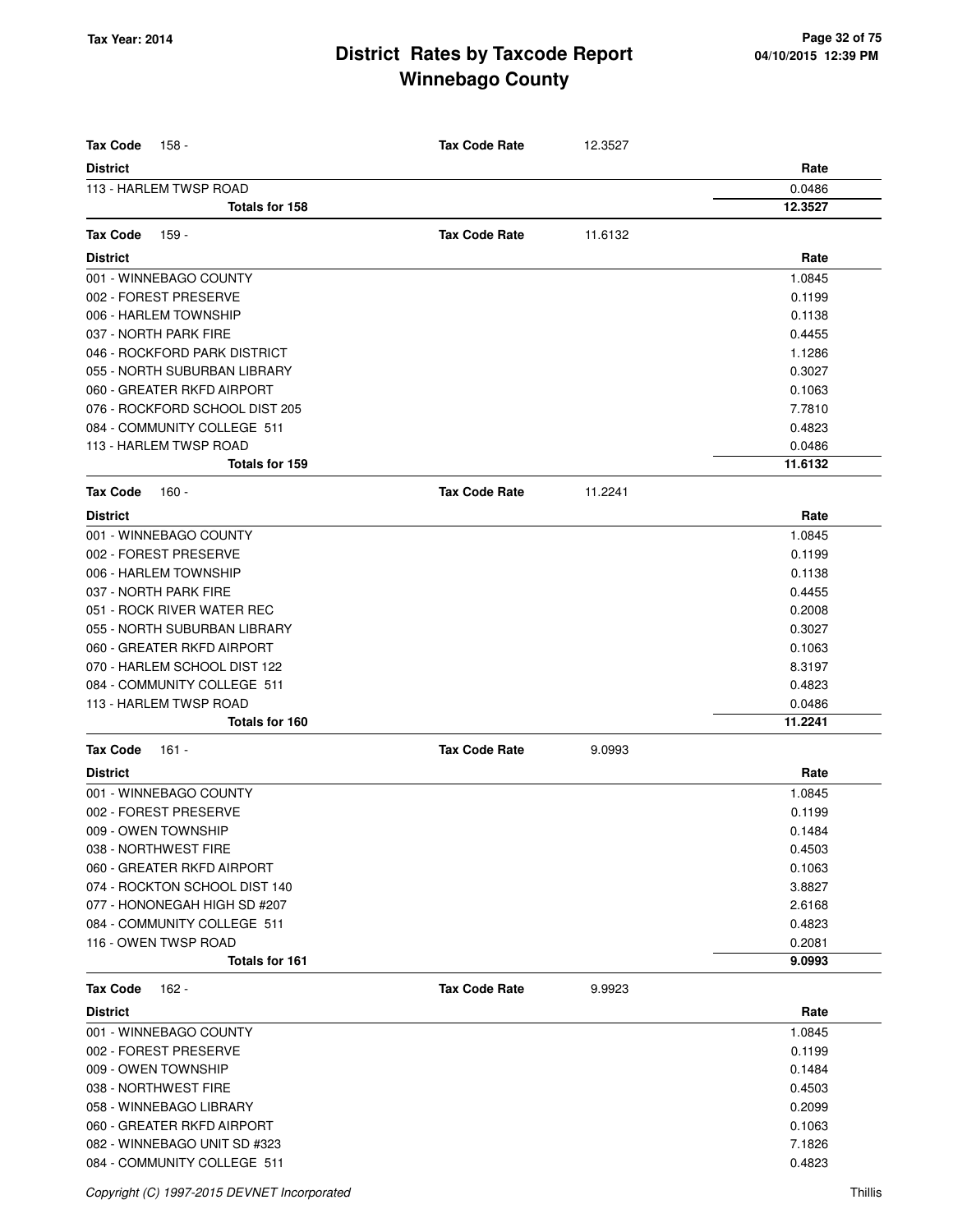| <b>Tax Code</b><br>162 -                              | <b>Tax Code Rate</b> | 9.9923  |                  |
|-------------------------------------------------------|----------------------|---------|------------------|
| <b>District</b>                                       |                      |         | Rate             |
| 116 - OWEN TWSP ROAD                                  |                      |         | 0.2081           |
| Totals for 162                                        |                      |         | 9.9923           |
| <b>Tax Code</b><br>163 -                              | <b>Tax Code Rate</b> | 11.3521 |                  |
| <b>District</b>                                       |                      |         | Rate             |
| 001 - WINNEBAGO COUNTY                                |                      |         | 1.0845           |
| 002 - FOREST PRESERVE                                 |                      |         | 0.1199           |
| 006 - HARLEM TOWNSHIP                                 |                      |         | 0.1138           |
| 035 - HARLEM-ROSCOE FIRE                              |                      |         | 0.7743           |
| 055 - NORTH SUBURBAN LIBRARY                          |                      |         | 0.3027           |
| 060 - GREATER RKFD AIRPORT                            |                      |         | 0.1063           |
| 070 - HARLEM SCHOOL DIST 122                          |                      |         | 8.3197           |
| 084 - COMMUNITY COLLEGE 511                           |                      |         | 0.4823           |
| 113 - HARLEM TWSP ROAD                                |                      |         | 0.0486           |
| Totals for 163                                        |                      |         | 11.3521          |
| <b>Tax Code</b><br>164 -                              | <b>Tax Code Rate</b> | 11.0233 |                  |
| <b>District</b>                                       |                      |         |                  |
|                                                       |                      |         | Rate             |
| 001 - WINNEBAGO COUNTY                                |                      |         | 1.0845           |
| 002 - FOREST PRESERVE                                 |                      |         | 0.1199           |
| 006 - HARLEM TOWNSHIP                                 |                      |         | 0.1138           |
| 037 - NORTH PARK FIRE<br>055 - NORTH SUBURBAN LIBRARY |                      |         | 0.4455<br>0.3027 |
| 060 - GREATER RKFD AIRPORT                            |                      |         | 0.1063           |
| 070 - HARLEM SCHOOL DIST 122                          |                      |         | 8.3197           |
| 084 - COMMUNITY COLLEGE 511                           |                      |         | 0.4823           |
| 113 - HARLEM TWSP ROAD                                |                      |         | 0.0486           |
| Totals for 164                                        |                      |         | 11.0233          |
| <b>Tax Code</b><br>165 -                              | <b>Tax Code Rate</b> | 9.4304  |                  |
| <b>District</b>                                       |                      |         | Rate             |
| 001 - WINNEBAGO COUNTY                                |                      |         | 1.0845           |
| 002 - FOREST PRESERVE                                 |                      |         | 0.1199           |
| 009 - OWEN TOWNSHIP                                   |                      |         | 0.1484           |
| 041 - ROCKTON FIRE                                    |                      |         | 0.7814           |
| 060 - GREATER RKFD AIRPORT                            |                      |         | 0.1063           |
| 074 - ROCKTON SCHOOL DIST 140                         |                      |         | 3.8827           |
| 077 - HONONEGAH HIGH SD #207                          |                      |         | 2.6168           |
| 084 - COMMUNITY COLLEGE 511                           |                      |         | 0.4823           |
| 116 - OWEN TWSP ROAD                                  |                      |         | 0.2081           |
| Totals for 165                                        |                      |         | 9.4304           |
| $167 -$<br><b>Tax Code</b>                            | <b>Tax Code Rate</b> | 10.2745 |                  |
| <b>District</b>                                       |                      |         | Rate             |
| 001 - WINNEBAGO COUNTY                                |                      |         | 1.0845           |
| 002 - FOREST PRESERVE                                 |                      |         | 0.1199           |
| 009 - OWEN TOWNSHIP                                   |                      |         | 0.1484           |
| 038 - NORTHWEST FIRE                                  |                      |         | 0.4503           |
| 076 - ROCKFORD SCHOOL DIST 205                        |                      |         | 7.7810           |
| 084 - COMMUNITY COLLEGE 511                           |                      |         | 0.4823           |
| 116 - OWEN TWSP ROAD                                  |                      |         | 0.2081           |
| Totals for 167                                        |                      |         | 10.2745          |
|                                                       |                      |         |                  |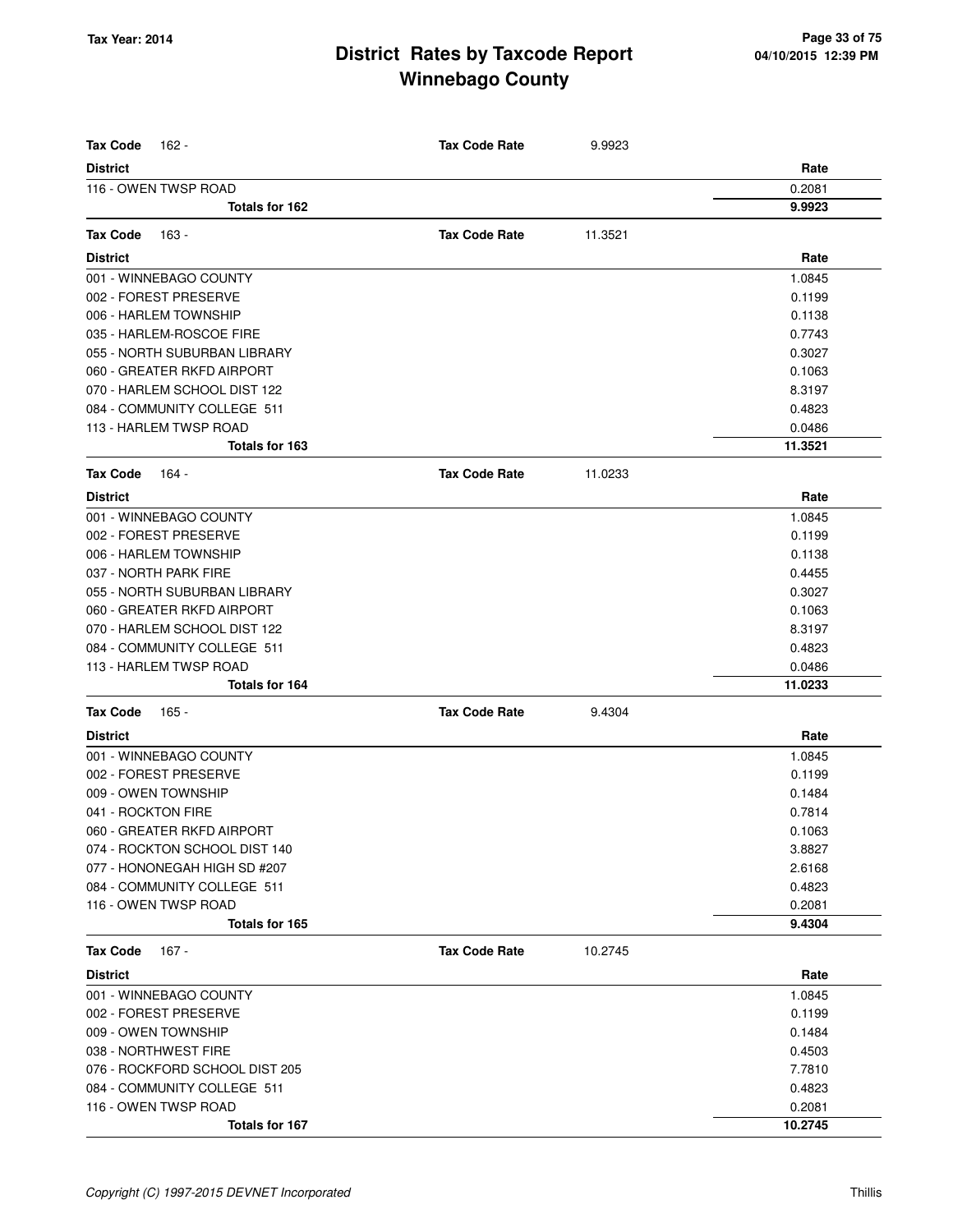| <b>Tax Code</b><br>168 -       | <b>Tax Code Rate</b> | 9.4304  |         |
|--------------------------------|----------------------|---------|---------|
| <b>District</b>                |                      |         | Rate    |
| 001 - WINNEBAGO COUNTY         |                      |         | 1.0845  |
| 002 - FOREST PRESERVE          |                      |         | 0.1199  |
| 009 - OWEN TOWNSHIP            |                      |         | 0.1484  |
| 020 - MACHESNEY PARK VILLAGE   |                      |         | 0.0000  |
| 041 - ROCKTON FIRE             |                      |         | 0.7814  |
| 060 - GREATER RKFD AIRPORT     |                      |         | 0.1063  |
| 074 - ROCKTON SCHOOL DIST 140  |                      |         | 3.8827  |
| 077 - HONONEGAH HIGH SD #207   |                      |         | 2.6168  |
| 084 - COMMUNITY COLLEGE 511    |                      |         | 0.4823  |
| 116 - OWEN TWSP ROAD           |                      |         | 0.2081  |
| Totals for 168                 |                      |         | 9.4304  |
| <b>Tax Code</b><br>169 -       | <b>Tax Code Rate</b> | 10.6835 |         |
| <b>District</b>                |                      |         | Rate    |
| 001 - WINNEBAGO COUNTY         |                      |         | 1.0845  |
| 002 - FOREST PRESERVE          |                      |         | 0.1199  |
| 009 - OWEN TOWNSHIP            |                      |         | 0.1484  |
| 038 - NORTHWEST FIRE           |                      |         | 0.4503  |
| 055 - NORTH SUBURBAN LIBRARY   |                      |         | 0.3027  |
| 060 - GREATER RKFD AIRPORT     |                      |         | 0.1063  |
| 076 - ROCKFORD SCHOOL DIST 205 |                      |         | 7.7810  |
| 084 - COMMUNITY COLLEGE 511    |                      |         | 0.4823  |
| 116 - OWEN TWSP ROAD           |                      |         | 0.2081  |
| Totals for 169                 |                      |         | 10.6835 |
| <b>Tax Code</b><br>$170 -$     | <b>Tax Code Rate</b> | 10.5816 |         |
| <b>District</b>                |                      |         | Rate    |
| 001 - WINNEBAGO COUNTY         |                      |         | 1.0845  |
| 002 - FOREST PRESERVE          |                      |         | 0.1199  |
| 009 - OWEN TOWNSHIP            |                      |         | 0.1484  |
| 038 - NORTHWEST FIRE           |                      |         | 0.4503  |
| 051 - ROCK RIVER WATER REC     |                      |         | 0.2008  |
| 060 - GREATER RKFD AIRPORT     |                      |         | 0.1063  |
| 076 - ROCKFORD SCHOOL DIST 205 |                      |         | 7.7810  |
| 084 - COMMUNITY COLLEGE 511    |                      |         | 0.4823  |
| 116 - OWEN TWSP ROAD           |                      |         | 0.2081  |
| Totals for 170                 |                      |         | 10.5816 |
| <b>Tax Code</b><br>$171 -$     | <b>Tax Code Rate</b> | 11.7102 |         |
| <b>District</b>                |                      |         | Rate    |
| 001 - WINNEBAGO COUNTY         |                      |         | 1.0845  |
| 002 - FOREST PRESERVE          |                      |         | 0.1199  |
| 009 - OWEN TOWNSHIP            |                      |         | 0.1484  |
| 038 - NORTHWEST FIRE           |                      |         | 0.4503  |
| 046 - ROCKFORD PARK DISTRICT   |                      |         | 1.1286  |
| 051 - ROCK RIVER WATER REC     |                      |         | 0.2008  |
| 060 - GREATER RKFD AIRPORT     |                      |         | 0.1063  |
| 076 - ROCKFORD SCHOOL DIST 205 |                      |         | 7.7810  |
| 084 - COMMUNITY COLLEGE 511    |                      |         | 0.4823  |
| 116 - OWEN TWSP ROAD           |                      |         | 0.2081  |
| Totals for 171                 |                      |         | 11.7102 |
|                                |                      |         |         |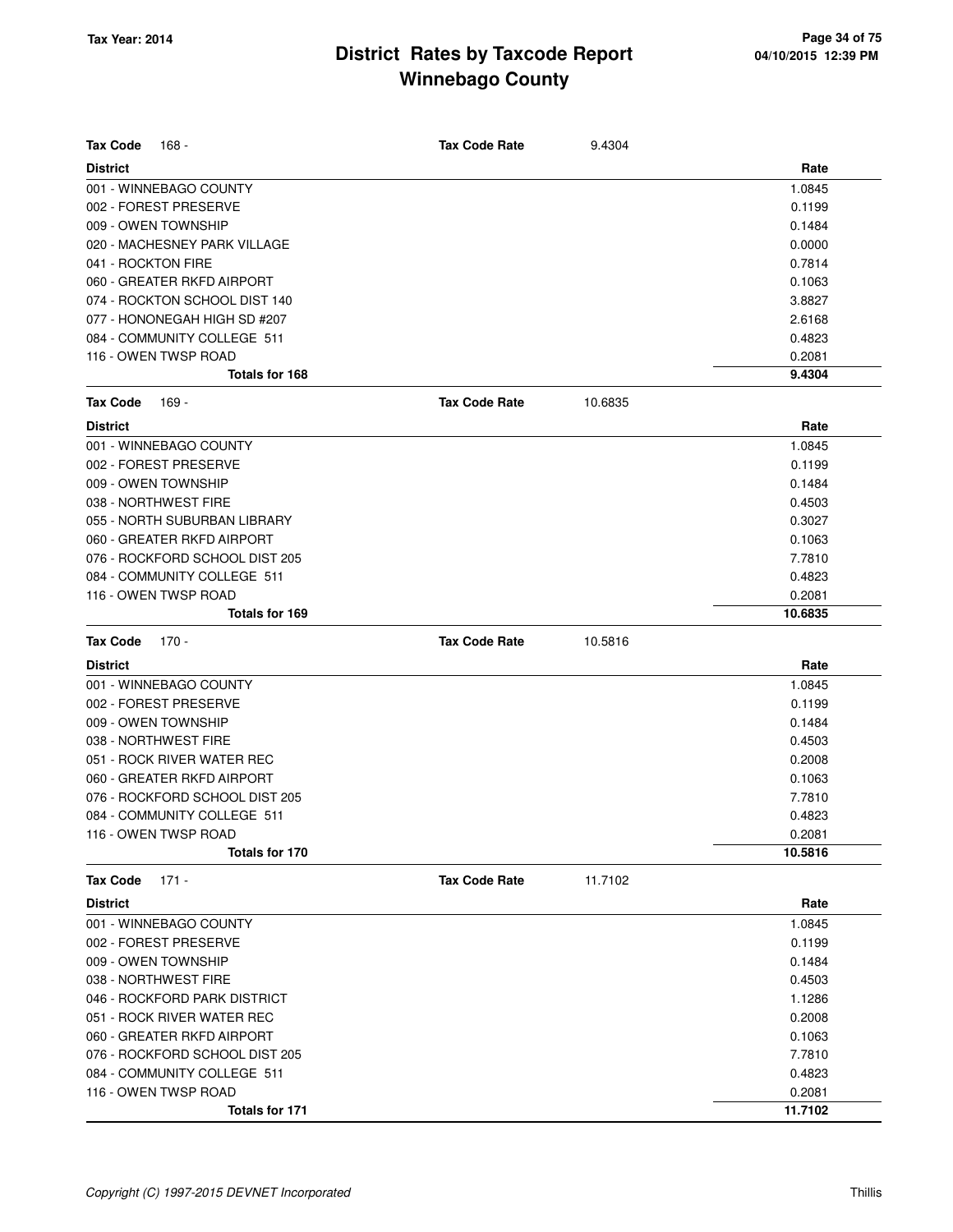| <b>Tax Code</b><br>175 -                  | <b>Tax Code Rate</b> | 10.6100 |                  |
|-------------------------------------------|----------------------|---------|------------------|
|                                           |                      |         | Rate             |
| <b>District</b><br>001 - WINNEBAGO COUNTY |                      |         | 1.0845           |
| 002 - FOREST PRESERVE                     |                      |         | 0.1199           |
| 013 - ROSCOE TOWNSHIP                     |                      |         | 0.1501           |
| 026 - SOUTH BELOIT CITY                   |                      |         | 1.1891           |
| 061 - SOUTH BELOIT CITY LIBRARY           |                      |         | 0.2136           |
| 072 - PRAIRIE HILL SCH DIST 133           |                      |         | 4.5689           |
| 077 - HONONEGAH HIGH SD #207              |                      |         | 2.6168           |
| 084 - COMMUNITY COLLEGE 511               |                      |         | 0.4823           |
| 120 - ROSCOE TWSP ROAD                    |                      |         | 0.1848           |
| Totals for 175                            |                      |         | 10.6100          |
| <b>Tax Code</b><br>176 -                  | <b>Tax Code Rate</b> | 9.5100  |                  |
| <b>District</b>                           |                      |         | Rate             |
| 001 - WINNEBAGO COUNTY                    |                      |         | 1.0845           |
| 002 - FOREST PRESERVE                     |                      |         | 0.1199           |
| 013 - ROSCOE TOWNSHIP                     |                      |         |                  |
|                                           |                      |         | 0.1501           |
| 055 - NORTH SUBURBAN LIBRARY              |                      |         | 0.3027           |
| 072 - PRAIRIE HILL SCH DIST 133           |                      |         | 4.5689           |
| 077 - HONONEGAH HIGH SD #207              |                      |         | 2.6168           |
| 084 - COMMUNITY COLLEGE 511               |                      |         | 0.4823           |
| 120 - ROSCOE TWSP ROAD<br>Totals for 176  |                      |         | 0.1848<br>9.5100 |
|                                           |                      |         |                  |
| <b>Tax Code</b><br>$177 -$                | <b>Tax Code Rate</b> | 10.6203 |                  |
| <b>District</b>                           |                      |         | Rate             |
| 001 - WINNEBAGO COUNTY                    |                      |         | 1.0845           |
| 002 - FOREST PRESERVE                     |                      |         | 0.1199           |
| 013 - ROSCOE TOWNSHIP                     |                      |         | 0.1501           |
| 026 - SOUTH BELOIT CITY                   |                      |         | 1.1891           |
| 061 - SOUTH BELOIT CITY LIBRARY           |                      |         | 0.2136           |
| 079 - SOUTH BELOIT SD #320                |                      |         | 7.1960           |
| 084 - COMMUNITY COLLEGE 511               |                      |         | 0.4823           |
| 120 - ROSCOE TWSP ROAD                    |                      |         | 0.1848           |
| Totals for 177                            |                      |         | 10.6203          |
| <b>Tax Code</b><br>$178 -$                | <b>Tax Code Rate</b> | 9.5203  |                  |
| <b>District</b>                           |                      |         | Rate             |
| 001 - WINNEBAGO COUNTY                    |                      |         | 1.0845           |
| 002 - FOREST PRESERVE                     |                      |         | 0.1199           |
| 013 - ROSCOE TOWNSHIP                     |                      |         | 0.1501           |
| 055 - NORTH SUBURBAN LIBRARY              |                      |         | 0.3027           |
| 079 - SOUTH BELOIT SD #320                |                      |         | 7.1960           |
| 084 - COMMUNITY COLLEGE 511               |                      |         | 0.4823           |
| 120 - ROSCOE TWSP ROAD                    |                      |         | 0.1848           |
| Totals for 178                            |                      |         | 9.5203           |
| <b>Tax Code</b><br>179 -                  | <b>Tax Code Rate</b> | 10.2946 |                  |
| <b>District</b>                           |                      |         | Rate             |
| 001 - WINNEBAGO COUNTY                    |                      |         | 1.0845           |
| 002 - FOREST PRESERVE                     |                      |         | 0.1199           |
| 013 - ROSCOE TOWNSHIP                     |                      |         | 0.1501           |
| 035 - HARLEM-ROSCOE FIRE                  |                      |         | 0.7743           |
| 055 - NORTH SUBURBAN LIBRARY              |                      |         | 0.3027           |
| 079 - SOUTH BELOIT SD #320                |                      |         | 7.1960           |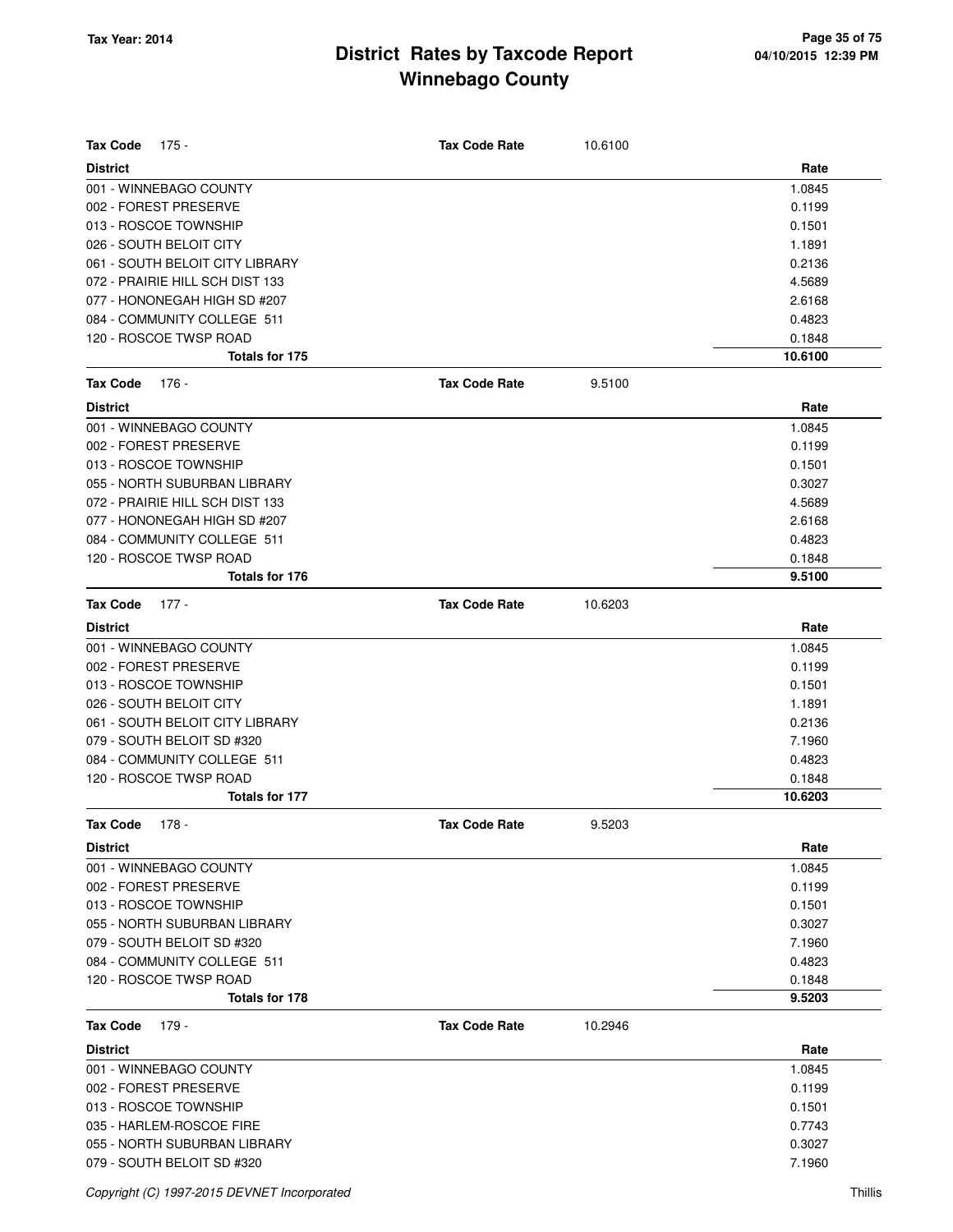| <b>Tax Code</b><br>179 -                 | <b>Tax Code Rate</b> | 10.2946 |                  |
|------------------------------------------|----------------------|---------|------------------|
| <b>District</b>                          |                      |         | Rate             |
| 084 - COMMUNITY COLLEGE 511              |                      |         | 0.4823           |
| 120 - ROSCOE TWSP ROAD                   |                      |         | 0.1848           |
| Totals for 179                           |                      |         | 10.2946          |
| <b>Tax Code</b><br>180 -                 | <b>Tax Code Rate</b> | 10.2843 |                  |
| <b>District</b>                          |                      |         | Rate             |
| 001 - WINNEBAGO COUNTY                   |                      |         | 1.0845           |
| 002 - FOREST PRESERVE                    |                      |         | 0.1199           |
| 013 - ROSCOE TOWNSHIP                    |                      |         | 0.1501           |
| 035 - HARLEM-ROSCOE FIRE                 |                      |         | 0.7743           |
| 055 - NORTH SUBURBAN LIBRARY             |                      |         | 0.3027           |
| 072 - PRAIRIE HILL SCH DIST 133          |                      |         | 4.5689           |
| 077 - HONONEGAH HIGH SD #207             |                      |         | 2.6168           |
| 084 - COMMUNITY COLLEGE 511              |                      |         | 0.4823           |
| 120 - ROSCOE TWSP ROAD                   |                      |         | 0.1848           |
| Totals for 180                           |                      |         | 10.2843          |
| <b>Tax Code</b><br>$181 -$               | <b>Tax Code Rate</b> | 9.3966  |                  |
| <b>District</b>                          |                      |         | Rate             |
| 001 - WINNEBAGO COUNTY                   |                      |         | 1.0845           |
| 002 - FOREST PRESERVE                    |                      |         | 0.1199           |
| 013 - ROSCOE TOWNSHIP                    |                      |         | 0.1501           |
| 035 - HARLEM-ROSCOE FIRE                 |                      |         | 0.7743           |
| 055 - NORTH SUBURBAN LIBRARY             |                      |         | 0.3027           |
| 071 - KINNIKINNICK SD #131               |                      |         | 3.6812           |
| 077 - HONONEGAH HIGH SD #207             |                      |         | 2.6168           |
| 084 - COMMUNITY COLLEGE 511              |                      |         | 0.4823           |
| 120 - ROSCOE TWSP ROAD                   |                      |         | 0.1848           |
| Totals for 181                           |                      |         | 9.3966           |
| <b>Tax Code</b><br>182 -                 | <b>Tax Code Rate</b> | 9.2954  |                  |
| <b>District</b>                          |                      |         | Rate             |
| 001 - WINNEBAGO COUNTY                   |                      |         | 1.0845           |
| 002 - FOREST PRESERVE                    |                      |         | 0.1199           |
| 013 - ROSCOE TOWNSHIP                    |                      |         | 0.1501           |
| 035 - HARLEM-ROSCOE FIRE                 |                      |         | 0.7743           |
| 074 - ROCKTON SCHOOL DIST 140            |                      |         | 3.8827           |
| 077 - HONONEGAH HIGH SD #207             |                      |         | 2.6168           |
| 084 - COMMUNITY COLLEGE 511              |                      |         | 0.4823           |
| 120 - ROSCOE TWSP ROAD                   |                      |         | 0.1848           |
| Totals for 182                           |                      |         | 9.2954           |
| <b>Tax Code</b><br>183 -                 | <b>Tax Code Rate</b> | 9.2954  |                  |
| <b>District</b>                          |                      |         | Rate             |
| 001 - WINNEBAGO COUNTY                   |                      |         | 1.0845           |
| 002 - FOREST PRESERVE                    |                      |         | 0.1199           |
| 013 - ROSCOE TOWNSHIP                    |                      |         | 0.1501           |
| 020 - MACHESNEY PARK VILLAGE             |                      |         | 0.0000           |
| 035 - HARLEM-ROSCOE FIRE                 |                      |         | 0.7743           |
| 074 - ROCKTON SCHOOL DIST 140            |                      |         | 3.8827           |
| 077 - HONONEGAH HIGH SD #207             |                      |         | 2.6168           |
| 084 - COMMUNITY COLLEGE 511              |                      |         | 0.4823           |
| 120 - ROSCOE TWSP ROAD<br>Totals for 183 |                      |         | 0.1848<br>9.2954 |
|                                          |                      |         |                  |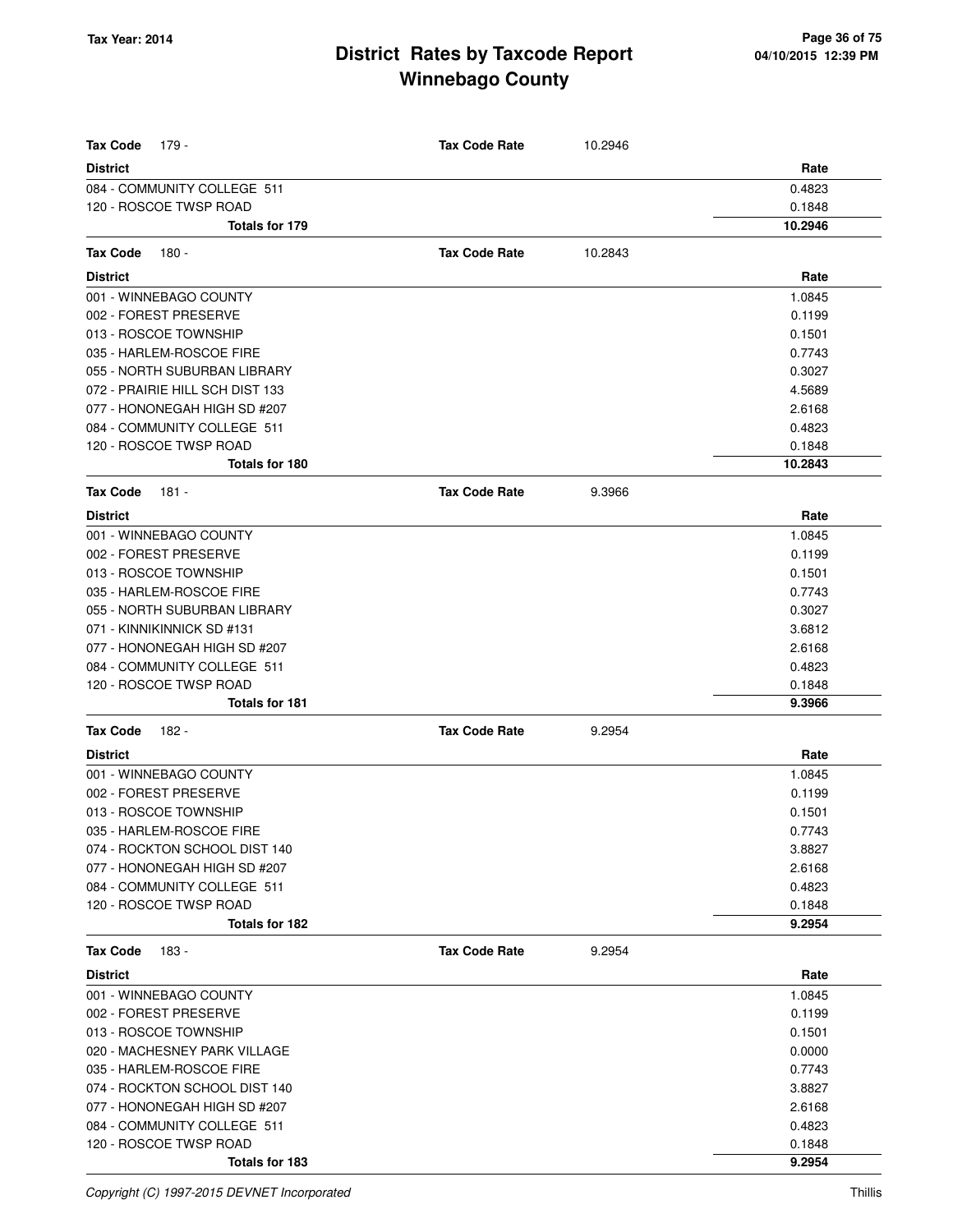| <b>Tax Code</b><br>184 -        | <b>Tax Code Rate</b> | 11.3219 |         |
|---------------------------------|----------------------|---------|---------|
| <b>District</b>                 |                      |         | Rate    |
| 001 - WINNEBAGO COUNTY          |                      |         | 1.0845  |
| 002 - FOREST PRESERVE           |                      |         | 0.1199  |
| 013 - ROSCOE TOWNSHIP           |                      |         | 0.1501  |
| 035 - HARLEM-ROSCOE FIRE        |                      |         | 0.7743  |
| 055 - NORTH SUBURBAN LIBRARY    |                      |         | 0.3027  |
| 075 - NORTH BOONE SD #200       |                      |         | 8.2233  |
| 084 - COMMUNITY COLLEGE 511     |                      |         | 0.4823  |
| 120 - ROSCOE TWSP ROAD          |                      |         | 0.1848  |
| Totals for 184                  |                      |         | 11.3219 |
| <b>Tax Code</b><br>185 -        | <b>Tax Code Rate</b> | 10.0694 |         |
| <b>District</b>                 |                      |         | Rate    |
| 001 - WINNEBAGO COUNTY          |                      |         | 1.0845  |
| 002 - FOREST PRESERVE           |                      |         | 0.1199  |
| 013 - ROSCOE TOWNSHIP           |                      |         | 0.1501  |
| 025 - ROSCOE VILLAGE            |                      |         | 0.6728  |
| 035 - HARLEM-ROSCOE FIRE        |                      |         | 0.7743  |
| 055 - NORTH SUBURBAN LIBRARY    |                      |         | 0.3027  |
| 071 - KINNIKINNICK SD #131      |                      |         | 3.6812  |
| 077 - HONONEGAH HIGH SD #207    |                      |         | 2.6168  |
| 084 - COMMUNITY COLLEGE 511     |                      |         | 0.4823  |
| 120 - ROSCOE TWSP ROAD          |                      |         | 0.1848  |
| Totals for 185                  |                      |         | 10.0694 |
| <b>Tax Code</b><br>187 -        | <b>Tax Code Rate</b> | 9.5974  |         |
| <b>District</b>                 |                      |         | Rate    |
| 001 - WINNEBAGO COUNTY          |                      |         | 1.0845  |
| 002 - FOREST PRESERVE           |                      |         | 0.1199  |
| 013 - ROSCOE TOWNSHIP           |                      |         | 0.1501  |
| 035 - HARLEM-ROSCOE FIRE        |                      |         | 0.7743  |
| 051 - ROCK RIVER WATER REC      |                      |         | 0.2008  |
| 055 - NORTH SUBURBAN LIBRARY    |                      |         | 0.3027  |
| 071 - KINNIKINNICK SD #131      |                      |         | 3.6812  |
| 077 - HONONEGAH HIGH SD #207    |                      |         | 2.6168  |
| 084 - COMMUNITY COLLEGE 511     |                      |         | 0.4823  |
| 120 - ROSCOE TWSP ROAD          |                      |         | 0.1848  |
| Totals for 187                  |                      |         | 9.5974  |
| <b>Tax Code</b><br>188          | <b>Tax Code Rate</b> | 10.4851 |         |
| <b>District</b>                 |                      |         | Rate    |
| 001 - WINNEBAGO COUNTY          |                      |         | 1.0845  |
| 002 - FOREST PRESERVE           |                      |         | 0.1199  |
| 013 - ROSCOE TOWNSHIP           |                      |         | 0.1501  |
| 035 - HARLEM-ROSCOE FIRE        |                      |         | 0.7743  |
| 051 - ROCK RIVER WATER REC      |                      |         | 0.2008  |
| 055 - NORTH SUBURBAN LIBRARY    |                      |         | 0.3027  |
| 072 - PRAIRIE HILL SCH DIST 133 |                      |         | 4.5689  |
| 077 - HONONEGAH HIGH SD #207    |                      |         | 2.6168  |
| 084 - COMMUNITY COLLEGE 511     |                      |         | 0.4823  |
| 120 - ROSCOE TWSP ROAD          |                      |         | 0.1848  |
| Totals for 188                  |                      |         | 10.4851 |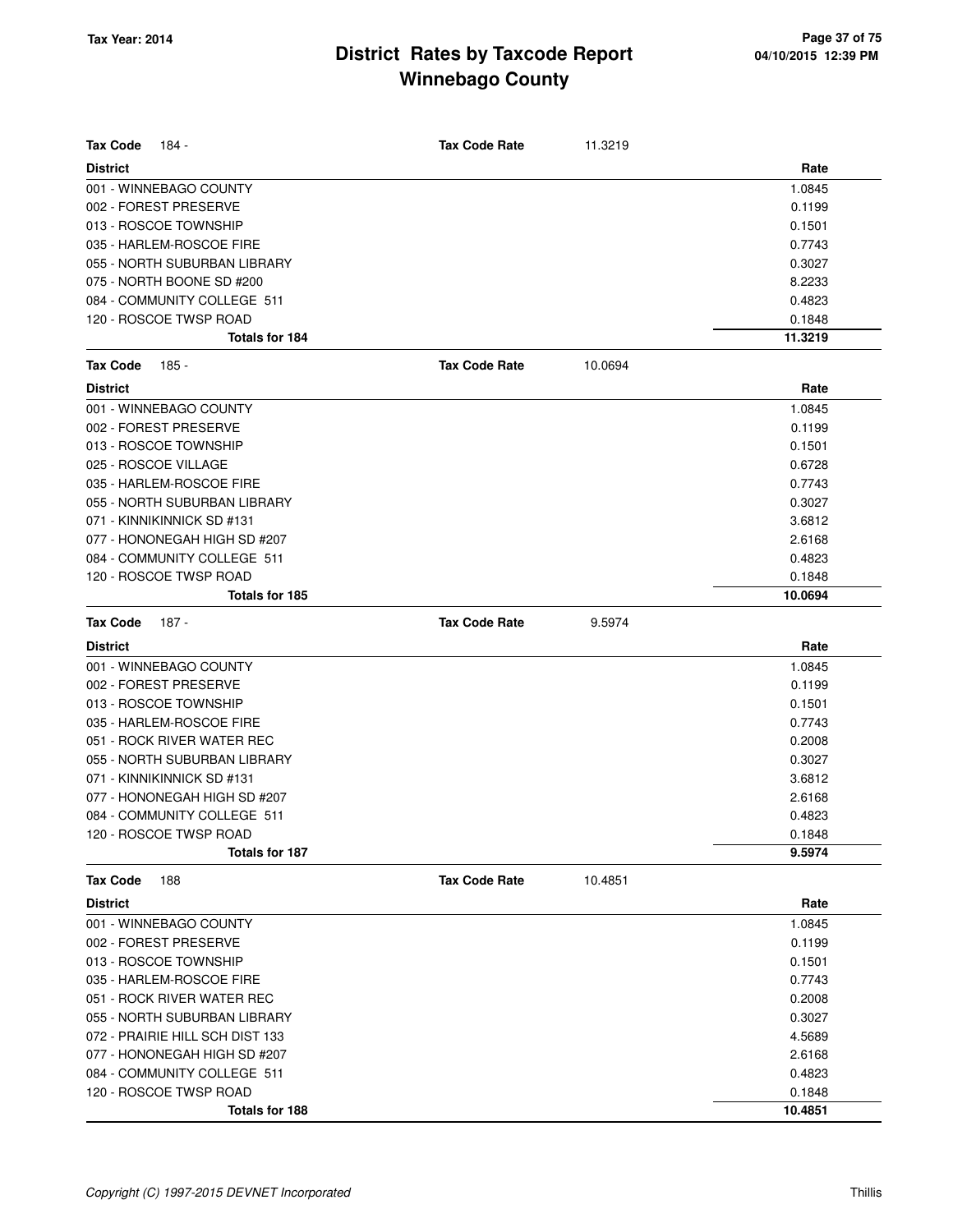| <b>Tax Code</b><br>189 -                                    | <b>Tax Code Rate</b> | 10.2702 |                  |
|-------------------------------------------------------------|----------------------|---------|------------------|
|                                                             |                      |         |                  |
| <b>District</b>                                             |                      |         | Rate             |
| 001 - WINNEBAGO COUNTY                                      |                      |         | 1.0845           |
| 002 - FOREST PRESERVE                                       |                      |         | 0.1199           |
| 013 - ROSCOE TOWNSHIP<br>025 - ROSCOE VILLAGE               |                      |         | 0.1501<br>0.6728 |
| 035 - HARLEM-ROSCOE FIRE                                    |                      |         | 0.7743           |
| 051 - ROCK RIVER WATER REC                                  |                      |         | 0.2008           |
| 055 - NORTH SUBURBAN LIBRARY                                |                      |         | 0.3027           |
| 071 - KINNIKINNICK SD #131                                  |                      |         |                  |
|                                                             |                      |         | 3.6812           |
| 077 - HONONEGAH HIGH SD #207<br>084 - COMMUNITY COLLEGE 511 |                      |         | 2.6168<br>0.4823 |
| 120 - ROSCOE TWSP ROAD                                      |                      |         | 0.1848           |
| Totals for 189                                              |                      |         | 10.2702          |
|                                                             |                      |         |                  |
| <b>Tax Code</b><br>190 -                                    | <b>Tax Code Rate</b> | 10.6484 |                  |
| <b>District</b>                                             |                      |         | Rate             |
| 001 - WINNEBAGO COUNTY                                      |                      |         | 1.0845           |
| 002 - FOREST PRESERVE                                       |                      |         | 0.1199           |
| 012 - ROCKTON TOWNSHIP                                      |                      |         | 0.2026           |
| 026 - SOUTH BELOIT CITY                                     |                      |         | 1.1891           |
| 061 - SOUTH BELOIT CITY LIBRARY                             |                      |         | 0.2136           |
| 079 - SOUTH BELOIT SD #320                                  |                      |         | 7.1960           |
| 084 - COMMUNITY COLLEGE 511                                 |                      |         | 0.4823           |
| 119 - ROCKTON TWSP ROAD                                     |                      |         | 0.1604           |
| Totals for 190                                              |                      |         | 10.6484          |
| <b>Tax Code</b><br>191 -                                    | <b>Tax Code Rate</b> | 10.2471 |                  |
| <b>District</b>                                             |                      |         | Rate             |
| 001 - WINNEBAGO COUNTY                                      |                      |         | 1.0845           |
| 002 - FOREST PRESERVE                                       |                      |         | 0.1199           |
| 012 - ROCKTON TOWNSHIP                                      |                      |         | 0.2026           |
| 041 - ROCKTON FIRE                                          |                      |         | 0.7814           |
| 057 - TALCOTT FREE LIBRARY                                  |                      |         | 0.2200           |
| 079 - SOUTH BELOIT SD #320                                  |                      |         | 7.1960           |
| 084 - COMMUNITY COLLEGE 511                                 |                      |         | 0.4823           |
| 119 - ROCKTON TWSP ROAD                                     |                      |         | 0.1604           |
| Totals for 191                                              |                      |         | 10.2471          |
| <b>Tax Code</b><br>192 -                                    | <b>Tax Code Rate</b> | 10.9571 |                  |
| <b>District</b>                                             |                      |         | Rate             |
| 001 - WINNEBAGO COUNTY                                      |                      |         | 1.0845           |
| 002 - FOREST PRESERVE                                       |                      |         | 0.1199           |
| 013 - ROSCOE TOWNSHIP                                       |                      |         | 0.1501           |
| 025 - ROSCOE VILLAGE                                        |                      |         | 0.6728           |
| 035 - HARLEM-ROSCOE FIRE                                    |                      |         | 0.7743           |
| 055 - NORTH SUBURBAN LIBRARY                                |                      |         | 0.3027           |
| 072 - PRAIRIE HILL SCH DIST 133                             |                      |         | 4.5689           |
| 077 - HONONEGAH HIGH SD #207                                |                      |         | 2.6168           |
| 084 - COMMUNITY COLLEGE 511                                 |                      |         | 0.4823           |
| 120 - ROSCOE TWSP ROAD                                      |                      |         | 0.1848           |
| Totals for 192                                              |                      |         | 10.9571          |
| <b>Tax Code</b><br>193 -                                    | <b>Tax Code Rate</b> | 9.8238  |                  |
| <b>District</b>                                             |                      |         | Rate             |
| 001 - WINNEBAGO COUNTY                                      |                      |         | 1.0845           |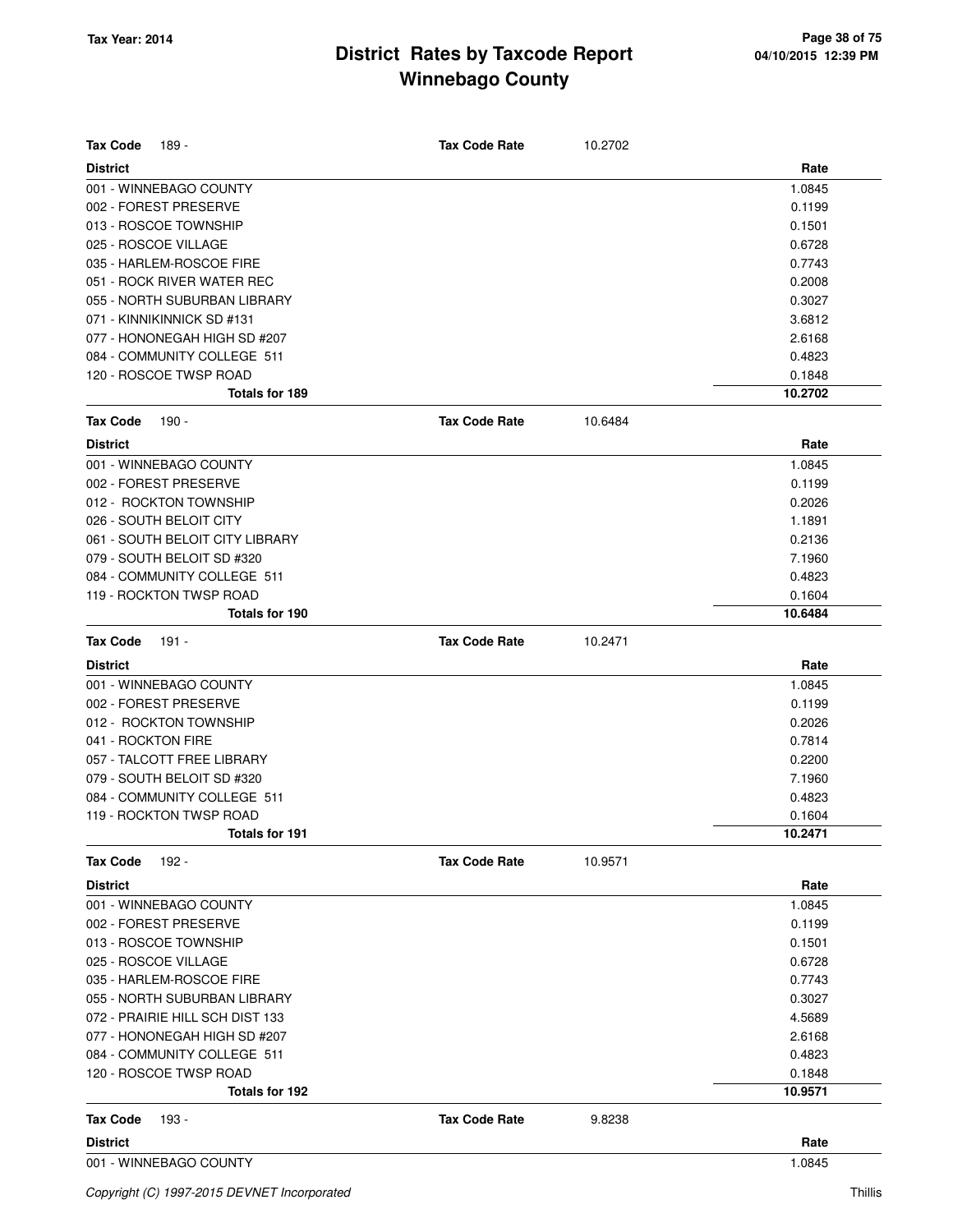| <b>Tax Code</b><br>193 -       | <b>Tax Code Rate</b> | 9.8238  |         |
|--------------------------------|----------------------|---------|---------|
| <b>District</b>                |                      |         | Rate    |
| 002 - FOREST PRESERVE          |                      |         | 0.1199  |
| 012 - ROCKTON TOWNSHIP         |                      |         | 0.2026  |
| 041 - ROCKTON FIRE             |                      |         | 0.7814  |
| 057 - TALCOTT FREE LIBRARY     |                      |         | 0.2200  |
| 073 - SHIRLAND SCHOOL DIST 134 |                      |         | 4.1559  |
| 077 - HONONEGAH HIGH SD #207   |                      |         | 2.6168  |
| 084 - COMMUNITY COLLEGE 511    |                      |         | 0.4823  |
| 119 - ROCKTON TWSP ROAD        |                      |         | 0.1604  |
| Totals for 193                 |                      |         | 9.8238  |
| <b>Tax Code</b><br>194 -       | <b>Tax Code Rate</b> | 10.6854 |         |
| <b>District</b>                |                      |         | Rate    |
| 001 - WINNEBAGO COUNTY         |                      |         | 1.0845  |
| 002 - FOREST PRESERVE          |                      |         | 0.1199  |
| 006 - HARLEM TOWNSHIP          |                      |         | 0.1138  |
| 037 - NORTH PARK FIRE          |                      |         | 0.4455  |
| 051 - ROCK RIVER WATER REC     |                      |         | 0.2008  |
| 055 - NORTH SUBURBAN LIBRARY   |                      |         | 0.3027  |
| 060 - GREATER RKFD AIRPORT     |                      |         | 0.1063  |
| 076 - ROCKFORD SCHOOL DIST 205 |                      |         | 7.7810  |
| 084 - COMMUNITY COLLEGE 511    |                      |         | 0.4823  |
| 113 - HARLEM TWSP ROAD         |                      |         | 0.0486  |
| Totals for 194                 |                      |         | 10.6854 |
| <b>Tax Code</b><br>196 -       | <b>Tax Code Rate</b> | 9.4962  |         |
| <b>District</b>                |                      |         | Rate    |
| 001 - WINNEBAGO COUNTY         |                      |         | 1.0845  |
| 002 - FOREST PRESERVE          |                      |         | 0.1199  |
| 013 - ROSCOE TOWNSHIP          |                      |         | 0.1501  |
| 035 - HARLEM-ROSCOE FIRE       |                      |         | 0.7743  |
| 051 - ROCK RIVER WATER REC     |                      |         | 0.2008  |
| 074 - ROCKTON SCHOOL DIST 140  |                      |         | 3.8827  |
| 077 - HONONEGAH HIGH SD #207   |                      |         | 2.6168  |
| 084 - COMMUNITY COLLEGE 511    |                      |         | 0.4823  |
| 120 - ROSCOE TWSP ROAD         |                      |         | 0.1848  |
| Totals for 196                 |                      |         | 9.4962  |
| 197 -<br><b>Tax Code</b>       | <b>Tax Code Rate</b> | 10.2372 |         |
| <b>District</b>                |                      |         | Rate    |
| 001 - WINNEBAGO COUNTY         |                      |         | 1.0845  |
| 002 - FOREST PRESERVE          |                      |         | 0.1199  |
| 012 - ROCKTON TOWNSHIP         |                      |         | 0.2026  |
| 024 - ROCKTON VILLAGE          |                      |         | 0.6866  |
| 041 - ROCKTON FIRE             |                      |         | 0.7814  |
| 057 - TALCOTT FREE LIBRARY     |                      |         | 0.2200  |
| 074 - ROCKTON SCHOOL DIST 140  |                      |         | 3.8827  |
| 077 - HONONEGAH HIGH SD #207   |                      |         | 2.6168  |
| 084 - COMMUNITY COLLEGE 511    |                      |         | 0.4823  |
| 119 - ROCKTON TWSP ROAD        |                      |         | 0.1604  |
| Totals for 197                 |                      |         | 10.2372 |
| <b>Tax Code</b><br>198 -       | <b>Tax Code Rate</b> | 10.0832 |         |
| <b>District</b>                |                      |         | Rate    |
| 001 - WINNEBAGO COUNTY         |                      |         | 1.0845  |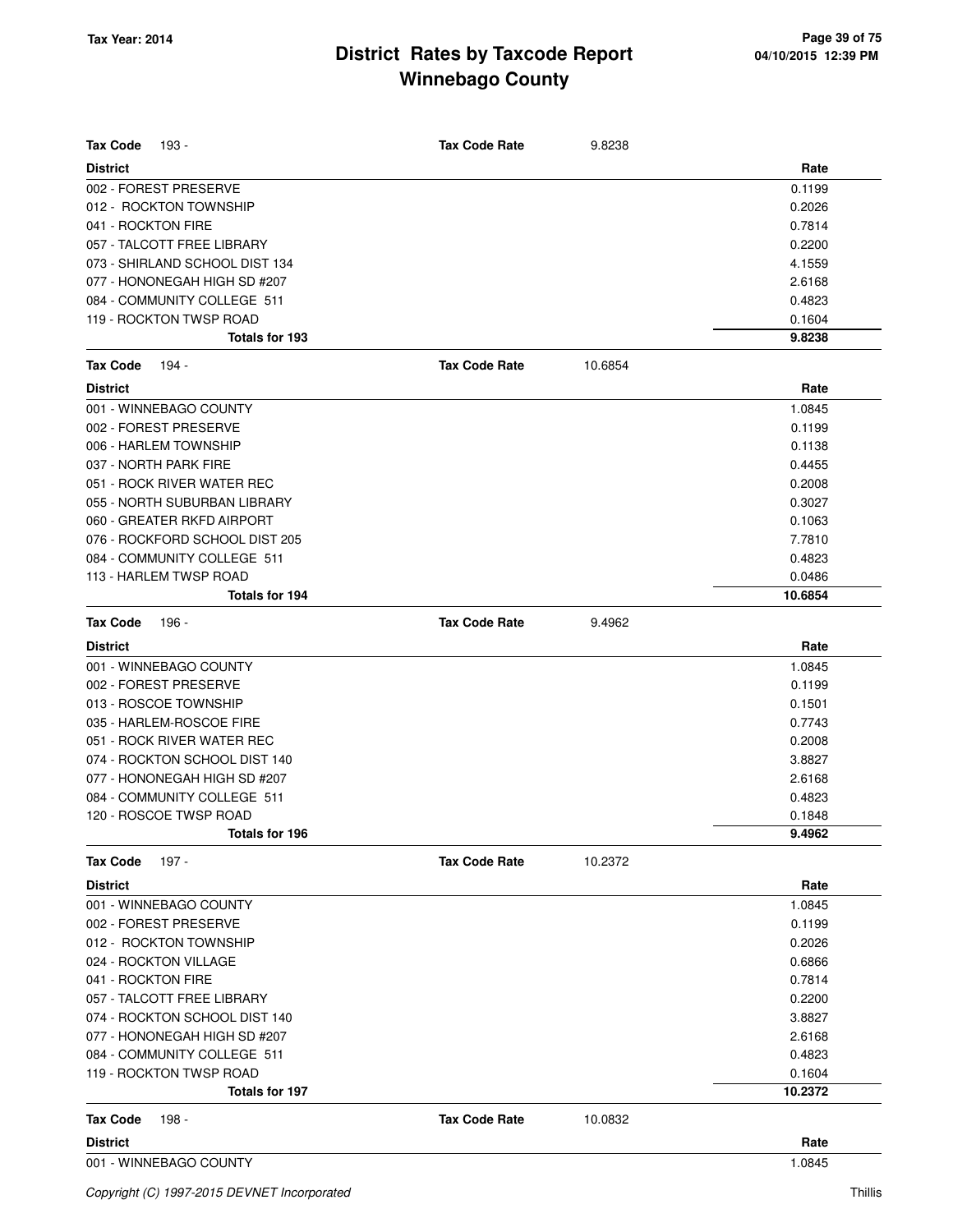| <b>Tax Code</b><br>198 -        | <b>Tax Code Rate</b> | 10.0832 |         |
|---------------------------------|----------------------|---------|---------|
| <b>District</b>                 |                      |         | Rate    |
| 002 - FOREST PRESERVE           |                      |         | 0.1199  |
| 013 - ROSCOE TOWNSHIP           |                      |         | 0.1501  |
| 024 - ROCKTON VILLAGE           |                      |         | 0.6866  |
| 035 - HARLEM-ROSCOE FIRE        |                      |         | 0.7743  |
| 055 - NORTH SUBURBAN LIBRARY    |                      |         | 0.3027  |
| 071 - KINNIKINNICK SD #131      |                      |         | 3.6812  |
| 077 - HONONEGAH HIGH SD #207    |                      |         | 2.6168  |
| 084 - COMMUNITY COLLEGE 511     |                      |         | 0.4823  |
| 120 - ROSCOE TWSP ROAD          |                      |         | 0.1848  |
| Totals for 198                  |                      |         | 10.0832 |
| <b>Tax Code</b><br>199 -        | <b>Tax Code Rate</b> | 10.2840 |         |
| <b>District</b>                 |                      |         | Rate    |
| 001 - WINNEBAGO COUNTY          |                      |         | 1.0845  |
| 002 - FOREST PRESERVE           |                      |         | 0.1199  |
| 013 - ROSCOE TOWNSHIP           |                      |         | 0.1501  |
| 024 - ROCKTON VILLAGE           |                      |         | 0.6866  |
| 035 - HARLEM-ROSCOE FIRE        |                      |         | 0.7743  |
| 051 - ROCK RIVER WATER REC      |                      |         | 0.2008  |
| 055 - NORTH SUBURBAN LIBRARY    |                      |         | 0.3027  |
| 071 - KINNIKINNICK SD #131      |                      |         | 3.6812  |
| 077 - HONONEGAH HIGH SD #207    |                      |         | 2.6168  |
| 084 - COMMUNITY COLLEGE 511     |                      |         | 0.4823  |
| 120 - ROSCOE TWSP ROAD          |                      |         | 0.1848  |
| Totals for 199                  |                      |         | 10.2840 |
|                                 |                      |         |         |
| <b>Tax Code</b><br>200          | <b>Tax Code Rate</b> | 10.6067 |         |
| <b>District</b>                 |                      |         | Rate    |
| 001 - WINNEBAGO COUNTY          |                      |         | 1.0845  |
| 002 - FOREST PRESERVE           |                      |         | 0.1199  |
| 009 - OWEN TOWNSHIP             |                      |         | 0.1484  |
| 025 - ROSCOE VILLAGE            |                      |         | 0.6728  |
| 041 - ROCKTON FIRE              |                      |         | 0.7814  |
| 051 - ROCK RIVER WATER REC      |                      |         | 0.2008  |
| 055 - NORTH SUBURBAN LIBRARY    |                      |         | 0.3027  |
| 060 - GREATER RKFD AIRPORT      |                      |         | 0.1063  |
| 074 - ROCKTON SCHOOL DIST 140   |                      |         | 3.8827  |
| 077 - HONONEGAH HIGH SD #207    |                      |         | 2.6168  |
| 084 - COMMUNITY COLLEGE 511     |                      |         | 0.4823  |
| 116 - OWEN TWSP ROAD            |                      |         | 0.2081  |
| Totals for 200                  |                      |         | 10.6067 |
| <b>Tax Code</b><br>$201 -$      | <b>Tax Code Rate</b> | 9.9519  |         |
| <b>District</b>                 |                      |         | Rate    |
| 001 - WINNEBAGO COUNTY          |                      |         | 1.0845  |
| 002 - FOREST PRESERVE           |                      |         | 0.1199  |
| 012 - ROCKTON TOWNSHIP          |                      |         | 0.2026  |
| 026 - SOUTH BELOIT CITY         |                      |         | 1.1891  |
| 061 - SOUTH BELOIT CITY LIBRARY |                      |         | 0.2136  |
| 074 - ROCKTON SCHOOL DIST 140   |                      |         | 3.8827  |
| 077 - HONONEGAH HIGH SD #207    |                      |         | 2.6168  |
| 084 - COMMUNITY COLLEGE 511     |                      |         | 0.4823  |
| 119 - ROCKTON TWSP ROAD         |                      |         | 0.1604  |

**Totals for 201 9.9519**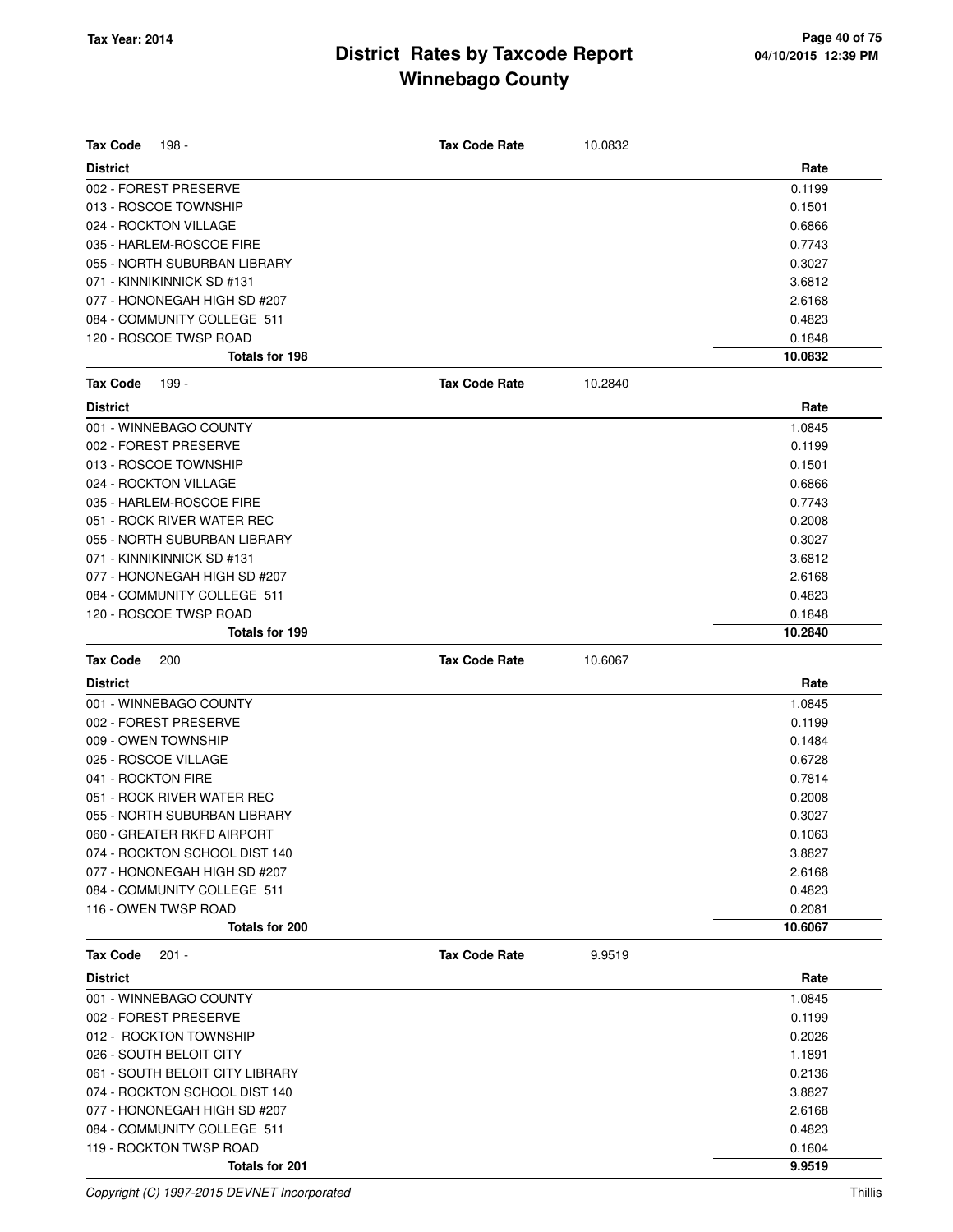| <b>Tax Code</b><br>$202 -$    | <b>Tax Code Rate</b> | 9.5506  |         |
|-------------------------------|----------------------|---------|---------|
| <b>District</b>               |                      |         | Rate    |
| 001 - WINNEBAGO COUNTY        |                      |         | 1.0845  |
| 002 - FOREST PRESERVE         |                      |         | 0.1199  |
| 012 - ROCKTON TOWNSHIP        |                      |         | 0.2026  |
| 041 - ROCKTON FIRE            |                      |         | 0.7814  |
| 057 - TALCOTT FREE LIBRARY    |                      |         | 0.2200  |
| 074 - ROCKTON SCHOOL DIST 140 |                      |         | 3.8827  |
| 077 - HONONEGAH HIGH SD #207  |                      |         | 2.6168  |
| 084 - COMMUNITY COLLEGE 511   |                      |         | 0.4823  |
| 119 - ROCKTON TWSP ROAD       |                      |         | 0.1604  |
| Totals for 202                |                      |         | 9.5506  |
| <b>Tax Code</b><br>$203 -$    | <b>Tax Code Rate</b> | 9.3491  |         |
| <b>District</b>               |                      |         | Rate    |
| 001 - WINNEBAGO COUNTY        |                      |         | 1.0845  |
| 002 - FOREST PRESERVE         |                      |         | 0.1199  |
| 012 - ROCKTON TOWNSHIP        |                      |         | 0.2026  |
| 041 - ROCKTON FIRE            |                      |         | 0.7814  |
| 057 - TALCOTT FREE LIBRARY    |                      |         | 0.2200  |
| 071 - KINNIKINNICK SD #131    |                      |         | 3.6812  |
| 077 - HONONEGAH HIGH SD #207  |                      |         | 2.6168  |
| 084 - COMMUNITY COLLEGE 511   |                      |         | 0.4823  |
| 119 - ROCKTON TWSP ROAD       |                      |         | 0.1604  |
| Totals for 203                |                      |         | 9.3491  |
| <b>Tax Code</b><br>$205 -$    | <b>Tax Code Rate</b> | 10.0219 |         |
| <b>District</b>               |                      |         | Rate    |
| 001 - WINNEBAGO COUNTY        |                      |         | 1.0845  |
| 002 - FOREST PRESERVE         |                      |         | 0.1199  |
| 012 - ROCKTON TOWNSHIP        |                      |         | 0.2026  |
| 025 - ROSCOE VILLAGE          |                      |         | 0.6728  |
| 041 - ROCKTON FIRE            |                      |         | 0.7814  |
| 057 - TALCOTT FREE LIBRARY    |                      |         | 0.2200  |
| 071 - KINNIKINNICK SD #131    |                      |         | 3.6812  |
| 077 - HONONEGAH HIGH SD #207  |                      |         | 2.6168  |
| 084 - COMMUNITY COLLEGE 511   |                      |         | 0.4823  |
| 119 - ROCKTON TWSP ROAD       |                      |         | 0.1604  |
| Totals for 205                |                      |         | 10.0219 |
| <b>Tax Code</b><br>$206 -$    | <b>Tax Code Rate</b> | 10.2227 |         |
| <b>District</b>               |                      |         | Rate    |
| 001 - WINNEBAGO COUNTY        |                      |         | 1.0845  |
| 002 - FOREST PRESERVE         |                      |         | 0.1199  |
| 012 - ROCKTON TOWNSHIP        |                      |         | 0.2026  |
| 025 - ROSCOE VILLAGE          |                      |         | 0.6728  |
| 041 - ROCKTON FIRE            |                      |         | 0.7814  |
| 051 - ROCK RIVER WATER REC    |                      |         | 0.2008  |
| 057 - TALCOTT FREE LIBRARY    |                      |         | 0.2200  |
| 071 - KINNIKINNICK SD #131    |                      |         | 3.6812  |
| 077 - HONONEGAH HIGH SD #207  |                      |         | 2.6168  |
| 084 - COMMUNITY COLLEGE 511   |                      |         | 0.4823  |
| 119 - ROCKTON TWSP ROAD       |                      |         | 0.1604  |
| Totals for 206                |                      |         | 10.2227 |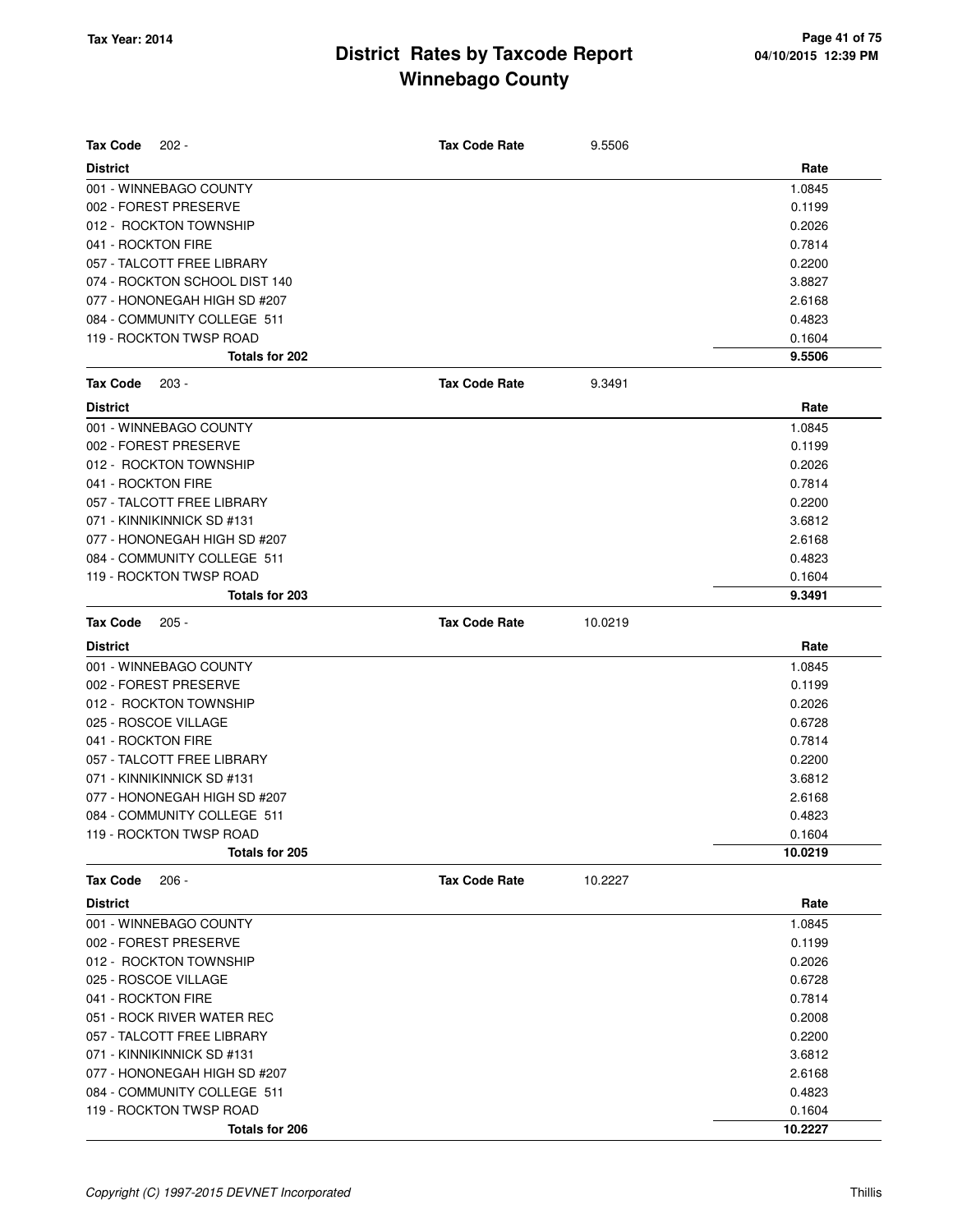| <b>Tax Code</b><br>$207 -$                 | <b>Tax Code Rate</b> | 10.1690 |                  |
|--------------------------------------------|----------------------|---------|------------------|
| <b>District</b>                            |                      |         | Rate             |
| 001 - WINNEBAGO COUNTY                     |                      |         | 1.0845           |
| 002 - FOREST PRESERVE                      |                      |         | 0.1199           |
| 013 - ROSCOE TOWNSHIP                      |                      |         | 0.1501           |
| 025 - ROSCOE VILLAGE                       |                      |         | 0.6728           |
| 035 - HARLEM-ROSCOE FIRE                   |                      |         | 0.7743           |
| 051 - ROCK RIVER WATER REC                 |                      |         | 0.2008           |
| 074 - ROCKTON SCHOOL DIST 140              |                      |         | 3.8827           |
| 077 - HONONEGAH HIGH SD #207               |                      |         | 2.6168           |
| 084 - COMMUNITY COLLEGE 511                |                      |         | 0.4823           |
| 120 - ROSCOE TWSP ROAD                     |                      |         | 0.1848           |
| <b>Totals for 207</b>                      |                      |         | 10.1690          |
| <b>Tax Code</b><br>$208 -$                 | <b>Tax Code Rate</b> | 11.0142 |                  |
| <b>District</b>                            |                      |         | Rate             |
| 001 - WINNEBAGO COUNTY                     |                      |         | 1.0845           |
| 002 - FOREST PRESERVE                      |                      |         | 0.1199           |
| 006 - HARLEM TOWNSHIP                      |                      |         | 0.1138           |
| 035 - HARLEM-ROSCOE FIRE                   |                      |         | 0.7743           |
| 051 - ROCK RIVER WATER REC                 |                      |         | 0.2008           |
| 055 - NORTH SUBURBAN LIBRARY               |                      |         | 0.3027           |
| 060 - GREATER RKFD AIRPORT                 |                      |         | 0.1063           |
| 076 - ROCKFORD SCHOOL DIST 205             |                      |         | 7.7810           |
| 084 - COMMUNITY COLLEGE 511                |                      |         | 0.4823           |
| 113 - HARLEM TWSP ROAD                     |                      |         | 0.0486           |
| Totals for 208                             |                      |         | 11.0142          |
|                                            |                      |         |                  |
| <b>Tax Code</b><br>$209 -$                 | <b>Tax Code Rate</b> | 10.4717 |                  |
| <b>District</b>                            |                      |         | Rate             |
| 001 - WINNEBAGO COUNTY                     |                      |         | 1.0845           |
| 002 - FOREST PRESERVE                      |                      |         | 0.1199           |
| 013 - ROSCOE TOWNSHIP                      |                      |         | 0.1501           |
| 025 - ROSCOE VILLAGE                       |                      |         | 0.6728           |
| 035 - HARLEM-ROSCOE FIRE                   |                      |         | 0.7743           |
| 051 - ROCK RIVER WATER REC                 |                      |         | 0.2008           |
| 055 - NORTH SUBURBAN LIBRARY               |                      |         | 0.3027           |
| 074 - ROCKTON SCHOOL DIST 140              |                      |         | 3.8827           |
| 077 - HONONEGAH HIGH SD #207               |                      |         | 2.6168           |
| 084 - COMMUNITY COLLEGE 511                |                      |         | 0.4823           |
| 120 - ROSCOE TWSP ROAD                     |                      |         | 0.1848           |
| Totals for 209                             |                      |         | 10.4717          |
| <b>Tax Code</b><br>$210 -$                 | <b>Tax Code Rate</b> | 9.5847  |                  |
| <b>District</b>                            |                      |         | Rate             |
| 001 - WINNEBAGO COUNTY                     |                      |         | 1.0845           |
| 002 - FOREST PRESERVE                      |                      |         | 0.1199           |
| 015 - SHIRLAND TOWNSHIP                    |                      |         | 0.2223           |
| 041 - ROCKTON FIRE                         |                      |         | 0.7814           |
| 073 - SHIRLAND SCHOOL DIST 134             |                      |         | 4.1559           |
| 077 - HONONEGAH HIGH SD #207               |                      |         | 2.6168           |
| 084 - COMMUNITY COLLEGE 511                |                      |         | 0.4823           |
| 122 - SHIRLAND TWSP ROAD<br>Totals for 210 |                      |         | 0.1216<br>9.5847 |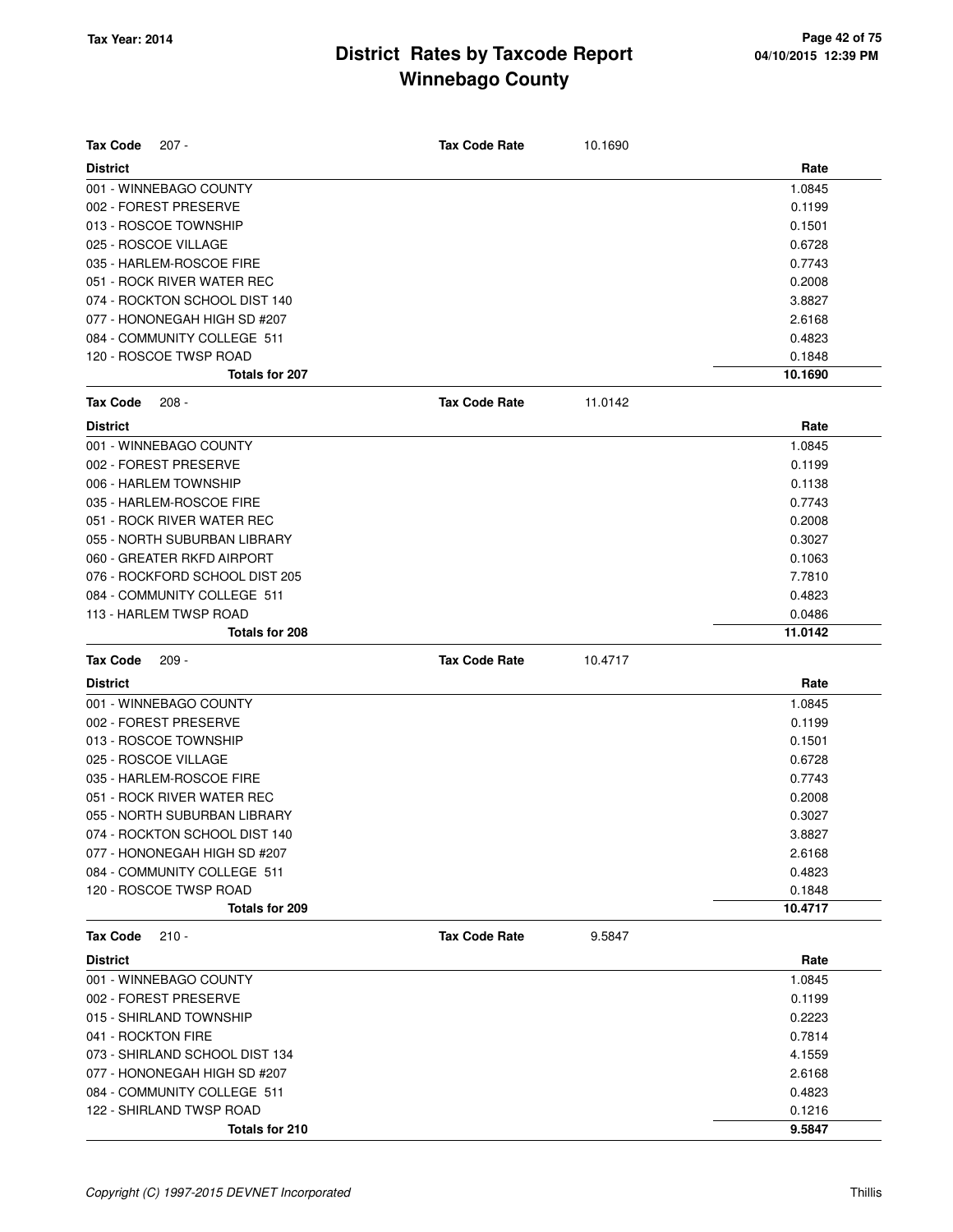| <b>Tax Code</b><br>$211 -$                        | <b>Tax Code Rate</b> | 9.5723  |         |
|---------------------------------------------------|----------------------|---------|---------|
| <b>District</b>                                   |                      |         | Rate    |
| 001 - WINNEBAGO COUNTY                            |                      |         | 1.0845  |
| 002 - FOREST PRESERVE                             |                      |         | 0.1199  |
| 015 - SHIRLAND TOWNSHIP                           |                      |         | 0.2223  |
| 033 - FIRE 1                                      |                      |         | 0.7690  |
| 073 - SHIRLAND SCHOOL DIST 134                    |                      |         | 4.1559  |
| 077 - HONONEGAH HIGH SD #207                      |                      |         | 2.6168  |
| 084 - COMMUNITY COLLEGE 511                       |                      |         | 0.4823  |
| 122 - SHIRLAND TWSP ROAD                          |                      |         | 0.1216  |
| Totals for 211                                    |                      |         | 9.5723  |
| <b>Tax Code</b><br>212                            | <b>Tax Code Rate</b> | 9.5540  |         |
| <b>District</b>                                   |                      |         | Rate    |
| 001 - WINNEBAGO COUNTY                            |                      |         | 1.0845  |
| 002 - FOREST PRESERVE                             |                      |         | 0.1199  |
| 008 - LAONA TOWNSHIP                              |                      |         | 0.1197  |
| 033 - FIRE 1                                      |                      |         | 0.7690  |
| 073 - SHIRLAND SCHOOL DIST 134                    |                      |         | 4.1559  |
| 077 - HONONEGAH HIGH SD #207                      |                      |         | 2.6168  |
| 084 - COMMUNITY COLLEGE 511                       |                      |         | 0.4823  |
| 115 - LAONA TWSP ROAD                             |                      |         | 0.2059  |
| Totals for 212                                    |                      |         | 9.5540  |
| <b>Tax Code</b><br>$220 -$                        | <b>Tax Code Rate</b> | 10.9672 |         |
| <b>District</b>                                   |                      |         | Rate    |
| 001 - WINNEBAGO COUNTY                            |                      |         | 1.0845  |
| 002 - FOREST PRESERVE                             |                      |         | 0.1199  |
| 008 - LAONA TOWNSHIP                              |                      |         | 0.1197  |
| 033 - FIRE 1                                      |                      |         | 0.7690  |
| 081 - DURAND UNIT SD #322                         |                      |         | 8.1458  |
| 084 - COMMUNITY COLLEGE 511                       |                      |         | 0.4823  |
| 102 - DU/LA MULTI TOWNSHIP                        |                      |         | 0.0401  |
| 115 - LAONA TWSP ROAD                             |                      |         | 0.2059  |
| <b>Totals for 220</b>                             |                      |         | 10.9672 |
| <b>Tax Code</b><br>223 - JACKSON SCHOOL TIF       | <b>Tax Code Rate</b> | 14.9820 |         |
| <b>District</b>                                   |                      |         | Rate    |
| 001 - WINNEBAGO COUNTY                            |                      |         | 1.0845  |
| 002 - FOREST PRESERVE                             |                      |         | 0.1199  |
| 011 - ROCKFORD TOWNSHIP                           |                      |         | 0.1394  |
| 023 - ROCKFORD CITY                               |                      |         | 3.2931  |
| 046 - ROCKFORD PARK DISTRICT                      |                      |         | 1.1286  |
| 051 - ROCK RIVER WATER REC                        |                      |         | 0.2008  |
| 059 - ROCKFORD CITY LIBRARY                       |                      |         | 0.5042  |
| 060 - GREATER RKFD AIRPORT                        |                      |         | 0.1063  |
| 076 - ROCKFORD SCHOOL DIST 205                    |                      |         | 7.7810  |
| 084 - COMMUNITY COLLEGE 511                       |                      |         | 0.4823  |
| 089 - JACKSON SCHOOL TIF                          |                      |         | 0.0000  |
| 118 - ROCKFORD TWSP ROAD                          |                      |         | 0.1419  |
| Totals for 223                                    |                      |         | 14.9820 |
| 226 - WEST STATE & KILBURN TIF<br><b>Tax Code</b> | <b>Tax Code Rate</b> | 14.9820 |         |
| <b>District</b>                                   |                      |         | Rate    |
| 001 - WINNEBAGO COUNTY                            |                      |         | 1.0845  |
| 002 - FOREST PRESERVE                             |                      |         | 0.1199  |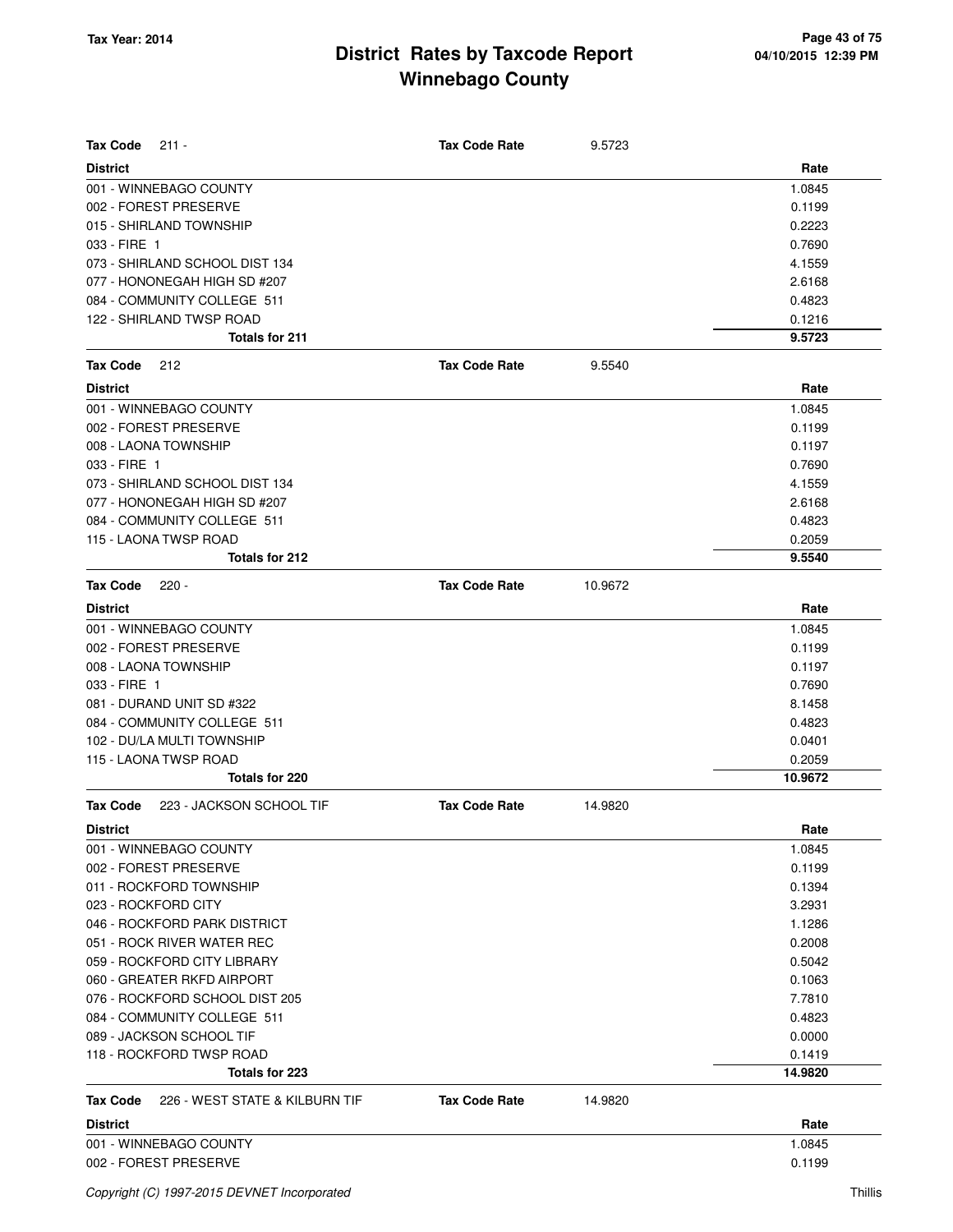| <b>Tax Code</b> | 226 - WEST STATE & KILBURN TIF | <b>Tax Code Rate</b> | 14.9820 |         |
|-----------------|--------------------------------|----------------------|---------|---------|
| <b>District</b> |                                |                      |         | Rate    |
|                 | 011 - ROCKFORD TOWNSHIP        |                      |         | 0.1394  |
|                 | 023 - ROCKFORD CITY            |                      |         | 3.2931  |
|                 | 046 - ROCKFORD PARK DISTRICT   |                      |         | 1.1286  |
|                 | 051 - ROCK RIVER WATER REC     |                      |         | 0.2008  |
|                 | 059 - ROCKFORD CITY LIBRARY    |                      |         | 0.5042  |
|                 | 060 - GREATER RKFD AIRPORT     |                      |         | 0.1063  |
|                 | 068 - WEST STATE & KILBURN TIF |                      |         | 0.0000  |
|                 | 076 - ROCKFORD SCHOOL DIST 205 |                      |         | 7.7810  |
|                 | 084 - COMMUNITY COLLEGE 511    |                      |         | 0.4823  |
|                 | 118 - ROCKFORD TWSP ROAD       |                      |         | 0.1419  |
|                 | Totals for 226                 |                      |         | 14.9820 |
| <b>Tax Code</b> | 228 - DURAND VILLAGE TIF       | <b>Tax Code Rate</b> | 11.4608 |         |
| <b>District</b> |                                |                      |         | Rate    |
|                 | 001 - WINNEBAGO COUNTY         |                      |         | 1.0845  |
|                 | 002 - FOREST PRESERVE          |                      |         | 0.1199  |
|                 | 005 - DURAND TOWNSHIP          |                      |         | 0.1758  |
|                 | 018 - DURAND VILLAGE           |                      |         | 0.3196  |
| 033 - FIRE 1    |                                |                      |         | 0.7690  |
|                 | 050 - DURAND SANITARY          |                      |         | 0.0429  |
|                 | 081 - DURAND UNIT SD #322      |                      |         | 8.1458  |
|                 | 084 - COMMUNITY COLLEGE 511    |                      |         | 0.4823  |
|                 | 102 - DU/LA MULTI TOWNSHIP     |                      |         | 0.0401  |
|                 | 106 - DURAND VILLAGE TIF       |                      |         | 0.0000  |
|                 | 112 - DURAND TWSP ROAD         |                      |         | 0.2809  |
|                 | Totals for 228                 |                      |         | 11.4608 |
| <b>Tax Code</b> | 229 -                          | <b>Tax Code Rate</b> | 11.4179 |         |
| <b>District</b> |                                |                      |         | Rate    |
|                 | 001 - WINNEBAGO COUNTY         |                      |         | 1.0845  |
|                 | 002 - FOREST PRESERVE          |                      |         | 0.1199  |
|                 | 005 - DURAND TOWNSHIP          |                      |         | 0.1758  |
|                 | 018 - DURAND VILLAGE           |                      |         | 0.3196  |
| 033 - FIRE 1    |                                |                      |         | 0.7690  |
|                 | 081 - DURAND UNIT SD #322      |                      |         | 8.1458  |
|                 | 084 - COMMUNITY COLLEGE 511    |                      |         | 0.4823  |
|                 | 102 - DU/LA MULTI TOWNSHIP     |                      |         | 0.0401  |
|                 | 112 - DURAND TWSP ROAD         |                      |         | 0.2809  |
|                 | <b>Totals for 229</b>          |                      |         | 11.4179 |
| <b>Tax Code</b> | $230 -$                        | <b>Tax Code Rate</b> | 11.0983 |         |
| <b>District</b> |                                |                      |         | Rate    |
|                 | 001 - WINNEBAGO COUNTY         |                      |         | 1.0845  |
|                 | 002 - FOREST PRESERVE          |                      |         | 0.1199  |
|                 | 005 - DURAND TOWNSHIP          |                      |         | 0.1758  |
| 033 - FIRE 1    |                                |                      |         | 0.7690  |
|                 | 081 - DURAND UNIT SD #322      |                      |         | 8.1458  |
|                 | 084 - COMMUNITY COLLEGE 511    |                      |         | 0.4823  |
|                 | 102 - DU/LA MULTI TOWNSHIP     |                      |         | 0.0401  |
|                 | 112 - DURAND TWSP ROAD         |                      |         | 0.2809  |
|                 | Totals for 230                 |                      |         | 11.0983 |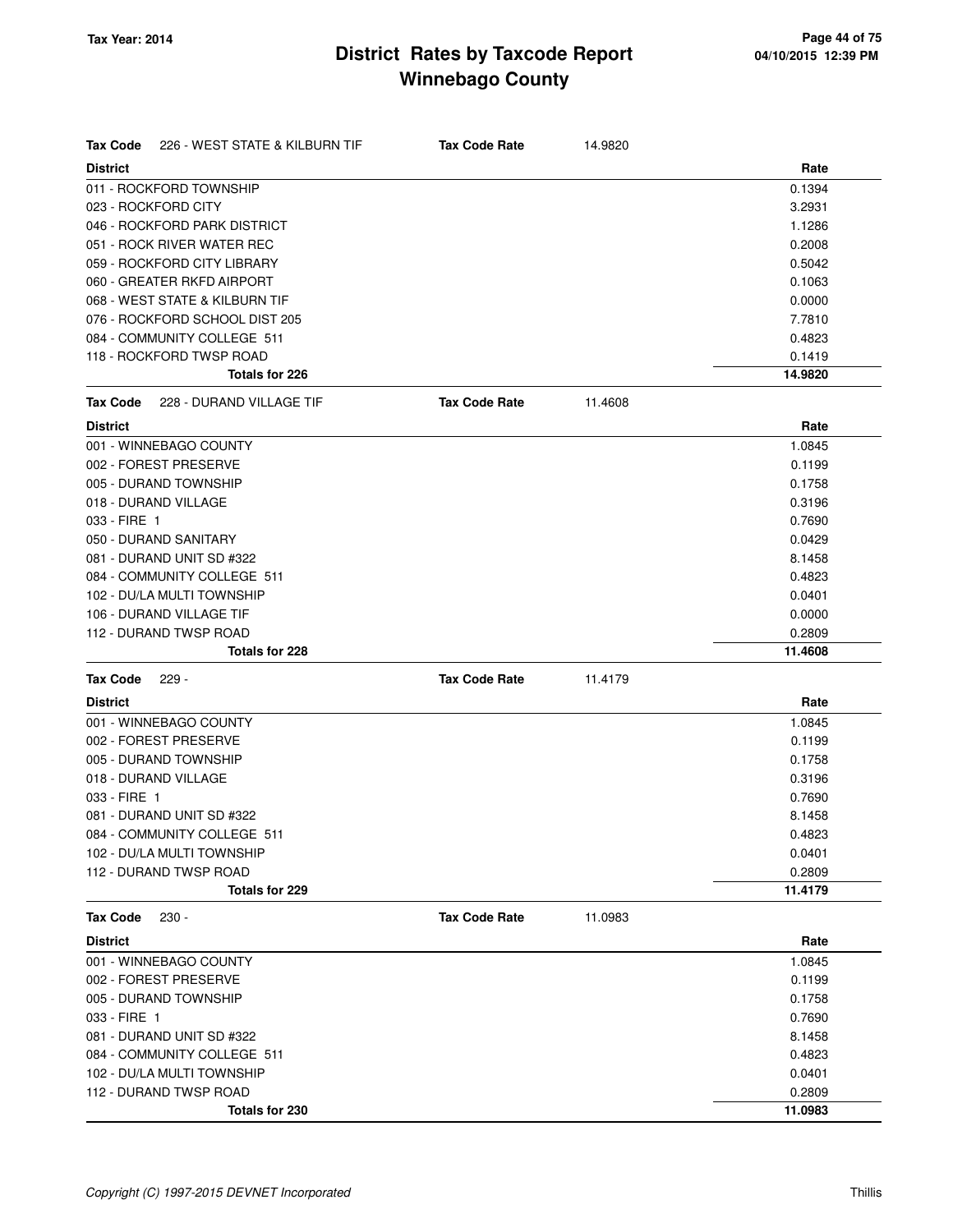| <b>Tax Code</b><br>231 -      | <b>Tax Code Rate</b> | 11.2939 |         |
|-------------------------------|----------------------|---------|---------|
| <b>District</b>               |                      |         | Rate    |
| 001 - WINNEBAGO COUNTY        |                      |         | 1.0845  |
| 002 - FOREST PRESERVE         |                      |         | 0.1199  |
| 005 - DURAND TOWNSHIP         |                      |         | 0.1758  |
| 033 - FIRE 1                  |                      |         | 0.7690  |
| 056 - PECATONICA LIBRARY      |                      |         | 0.1956  |
| 081 - DURAND UNIT SD #322     |                      |         | 8.1458  |
| 084 - COMMUNITY COLLEGE 511   |                      |         | 0.4823  |
| 102 - DU/LA MULTI TOWNSHIP    |                      |         | 0.0401  |
| 112 - DURAND TWSP ROAD        |                      |         | 0.2809  |
| Totals for 231                |                      |         | 11.2939 |
| <b>Tax Code</b><br>232 -      | <b>Tax Code Rate</b> | 10.1601 |         |
| <b>District</b>               |                      |         | Rate    |
| 001 - WINNEBAGO COUNTY        |                      |         | 1.0845  |
| 002 - FOREST PRESERVE         |                      |         | 0.1199  |
| 005 - DURAND TOWNSHIP         |                      |         | 0.1758  |
| 033 - FIRE 1                  |                      |         | 0.7690  |
| 056 - PECATONICA LIBRARY      |                      |         | 0.1956  |
| 080 - PECATONICA UNIT SD #321 |                      |         | 7.0120  |
| 084 - COMMUNITY COLLEGE 511   |                      |         | 0.4823  |
| 102 - DU/LA MULTI TOWNSHIP    |                      |         | 0.0401  |
| 112 - DURAND TWSP ROAD        |                      |         | 0.2809  |
| Totals for 232                |                      |         | 10.1601 |
| <b>Tax Code</b><br>233 -      | <b>Tax Code Rate</b> | 11.4608 |         |
| <b>District</b>               |                      |         | Rate    |
| 001 - WINNEBAGO COUNTY        |                      |         | 1.0845  |
| 002 - FOREST PRESERVE         |                      |         | 0.1199  |
| 005 - DURAND TOWNSHIP         |                      |         | 0.1758  |
| 018 - DURAND VILLAGE          |                      |         | 0.3196  |
| 033 - FIRE 1                  |                      |         | 0.7690  |
| 050 - DURAND SANITARY         |                      |         | 0.0429  |
| 081 - DURAND UNIT SD #322     |                      |         | 8.1458  |
| 084 - COMMUNITY COLLEGE 511   |                      |         | 0.4823  |
| 102 - DU/LA MULTI TOWNSHIP    |                      |         | 0.0401  |
| 112 - DURAND TWSP ROAD        |                      |         | 0.2809  |
| Totals for 233                |                      |         | 11.4608 |
| <b>Tax Code</b><br>234 -      | <b>Tax Code Rate</b> | 11.1412 |         |
| <b>District</b>               |                      |         | Rate    |
| 001 - WINNEBAGO COUNTY        |                      |         | 1.0845  |
| 002 - FOREST PRESERVE         |                      |         | 0.1199  |
| 005 - DURAND TOWNSHIP         |                      |         | 0.1758  |
| 033 - FIRE 1                  |                      |         | 0.7690  |
| 050 - DURAND SANITARY         |                      |         | 0.0429  |
| 081 - DURAND UNIT SD #322     |                      |         | 8.1458  |
| 084 - COMMUNITY COLLEGE 511   |                      |         | 0.4823  |
| 102 - DU/LA MULTI TOWNSHIP    |                      |         | 0.0401  |
| 112 - DURAND TWSP ROAD        |                      |         | 0.2809  |
| Totals for 234                |                      |         | 11.1412 |
| <b>Tax Code</b><br>246 -      | <b>Tax Code Rate</b> | 11.0092 |         |
| <b>District</b>               |                      |         | Rate    |
| 001 - WINNEBAGO COUNTY        |                      |         | 1.0845  |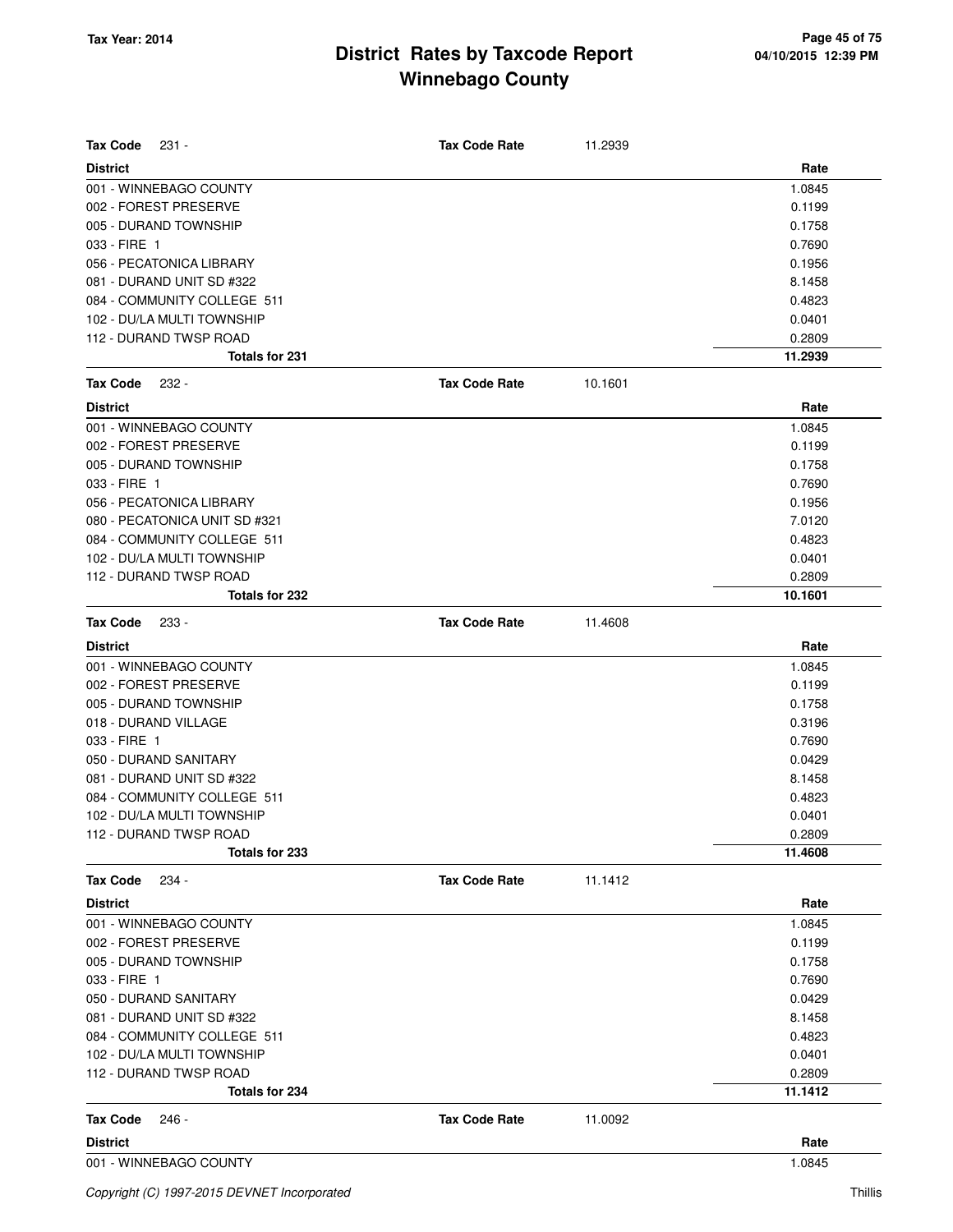| <b>Tax Code</b><br>246 -      | <b>Tax Code Rate</b> | 11.0092 |         |
|-------------------------------|----------------------|---------|---------|
| <b>District</b>               |                      |         | Rate    |
| 002 - FOREST PRESERVE         |                      |         | 0.1199  |
| 007 - HARRISON TOWNSHIP       |                      |         | 0.1333  |
| 033 - FIRE 1                  |                      |         | 0.7690  |
| 081 - DURAND UNIT SD #322     |                      |         | 8.1458  |
| 084 - COMMUNITY COLLEGE 511   |                      |         | 0.4823  |
| 101 - BU/HA MULTI TOWNSHIP    |                      |         | 0.0524  |
| 114 - HARRISON TWSP ROAD      |                      |         | 0.2220  |
| Totals for 246                |                      |         | 11.0092 |
| <b>Tax Code</b><br>$247 -$    | <b>Tax Code Rate</b> | 9.3629  |         |
| <b>District</b>               |                      |         | Rate    |
| 001 - WINNEBAGO COUNTY        |                      |         | 1.0845  |
| 002 - FOREST PRESERVE         |                      |         | 0.1199  |
| 007 - HARRISON TOWNSHIP       |                      |         | 0.1333  |
| 033 - FIRE 1                  |                      |         | 0.7690  |
| 074 - ROCKTON SCHOOL DIST 140 |                      |         | 3.8827  |
| 077 - HONONEGAH HIGH SD #207  |                      |         | 2.6168  |
| 084 - COMMUNITY COLLEGE 511   |                      |         | 0.4823  |
| 101 - BU/HA MULTI TOWNSHIP    |                      |         | 0.0524  |
| 114 - HARRISON TWSP ROAD      |                      |         | 0.2220  |
| Totals for 247                |                      |         | 9.3629  |
| <b>Tax Code</b><br>248 -      | <b>Tax Code Rate</b> | 10.2559 |         |
| <b>District</b>               |                      |         | Rate    |
| 001 - WINNEBAGO COUNTY        |                      |         | 1.0845  |
| 002 - FOREST PRESERVE         |                      |         | 0.1199  |
| 007 - HARRISON TOWNSHIP       |                      |         | 0.1333  |
| 033 - FIRE 1                  |                      |         | 0.7690  |
| 058 - WINNEBAGO LIBRARY       |                      |         | 0.2099  |
| 082 - WINNEBAGO UNIT SD #323  |                      |         | 7.1826  |
| 084 - COMMUNITY COLLEGE 511   |                      |         | 0.4823  |
| 101 - BU/HA MULTI TOWNSHIP    |                      |         | 0.0524  |
| 114 - HARRISON TWSP ROAD      |                      |         | 0.2220  |
| Totals for 248                |                      |         | 10.2559 |
| Tax Code<br>$254 -$           | <b>Tax Code Rate</b> | 10.2438 |         |
| <b>District</b>               |                      |         | Rate    |
| 001 - WINNEBAGO COUNTY        |                      |         | 1.0845  |
| 002 - FOREST PRESERVE         |                      |         | 0.1199  |
| 003 - BURRITT TOWNSHIP        |                      |         | 0.1899  |
| 044 - W B S FIRE              |                      |         | 0.6647  |
| 058 - WINNEBAGO LIBRARY       |                      |         | 0.2099  |
| 062 - RKFD - WINN DRAINAGE    |                      |         | 0.0408  |
| 082 - WINNEBAGO UNIT SD #323  |                      |         | 7.1826  |
| 084 - COMMUNITY COLLEGE 511   |                      |         | 0.4823  |
| 101 - BU/HA MULTI TOWNSHIP    |                      |         | 0.0524  |
| 110 - BURRITT TWSP ROAD       |                      |         | 0.2168  |
| Totals for 254                |                      |         | 10.2438 |
| <b>Tax Code</b><br>$258 -$    | <b>Tax Code Rate</b> | 13.1257 |         |
| <b>District</b>               |                      |         | Rate    |
| 001 - WINNEBAGO COUNTY        |                      |         | 1.0845  |
| 002 - FOREST PRESERVE         |                      |         | 0.1199  |
| 003 - BURRITT TOWNSHIP        |                      |         | 0.1899  |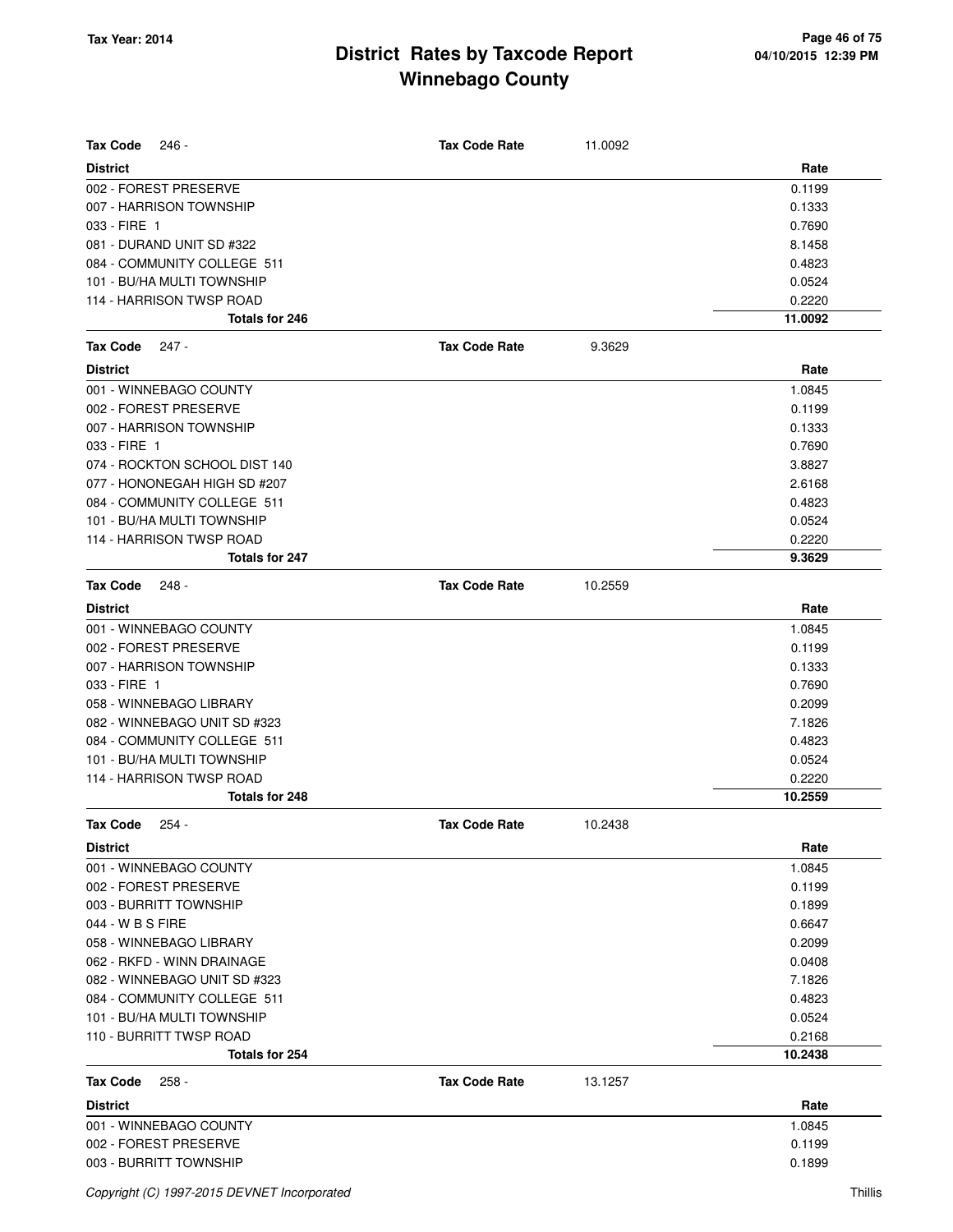| <b>Tax Code</b><br>$258 -$    | <b>Tax Code Rate</b> | 13.1257 |         |
|-------------------------------|----------------------|---------|---------|
| <b>District</b>               |                      |         | Rate    |
| 023 - ROCKFORD CITY           |                      |         | 3.2931  |
| 059 - ROCKFORD CITY LIBRARY   |                      |         | 0.5042  |
| 082 - WINNEBAGO UNIT SD #323  |                      |         | 7.1826  |
| 084 - COMMUNITY COLLEGE 511   |                      |         | 0.4823  |
| 101 - BU/HA MULTI TOWNSHIP    |                      |         | 0.0524  |
| 110 - BURRITT TWSP ROAD       |                      |         | 0.2168  |
| Totals for 258                |                      |         | 13.1257 |
| <b>Tax Code</b><br>$259 -$    | <b>Tax Code Rate</b> | 12.9551 |         |
| <b>District</b>               |                      |         | Rate    |
| 001 - WINNEBAGO COUNTY        |                      |         | 1.0845  |
| 002 - FOREST PRESERVE         |                      |         | 0.1199  |
| 003 - BURRITT TOWNSHIP        |                      |         | 0.1899  |
| 023 - ROCKFORD CITY           |                      |         | 3.2931  |
| 059 - ROCKFORD CITY LIBRARY   |                      |         | 0.5042  |
| 080 - PECATONICA UNIT SD #321 |                      |         | 7.0120  |
| 084 - COMMUNITY COLLEGE 511   |                      |         | 0.4823  |
| 101 - BU/HA MULTI TOWNSHIP    |                      |         | 0.0524  |
| 110 - BURRITT TWSP ROAD       |                      |         | 0.2168  |
| <b>Totals for 259</b>         |                      |         | 12.9551 |
| <b>Tax Code</b><br>$260 -$    | <b>Tax Code Rate</b> | 10.2030 |         |
| <b>District</b>               |                      |         | Rate    |
| 001 - WINNEBAGO COUNTY        |                      |         | 1.0845  |
| 002 - FOREST PRESERVE         |                      |         | 0.1199  |
| 003 - BURRITT TOWNSHIP        |                      |         | 0.1899  |
| 044 - W B S FIRE              |                      |         | 0.6647  |
| 058 - WINNEBAGO LIBRARY       |                      |         | 0.2099  |
| 082 - WINNEBAGO UNIT SD #323  |                      |         | 7.1826  |
| 084 - COMMUNITY COLLEGE 511   |                      |         | 0.4823  |
| 101 - BU/HA MULTI TOWNSHIP    |                      |         | 0.0524  |
| 110 - BURRITT TWSP ROAD       |                      |         | 0.2168  |
| Totals for 260                |                      |         | 10.2030 |
| <b>Tax Code</b><br>$262 -$    | <b>Tax Code Rate</b> | 9.9931  |         |
| <b>District</b>               |                      |         | Rate    |
| 001 - WINNEBAGO COUNTY        |                      |         | 1.0845  |
| 002 - FOREST PRESERVE         |                      |         | 0.1199  |
| 003 - BURRITT TOWNSHIP        |                      |         | 0.1899  |
| 044 - W B S FIRE              |                      |         | 0.6647  |
| 082 - WINNEBAGO UNIT SD #323  |                      |         | 7.1826  |
| 084 - COMMUNITY COLLEGE 511   |                      |         | 0.4823  |
| 101 - BU/HA MULTI TOWNSHIP    |                      |         | 0.0524  |
| 110 - BURRITT TWSP ROAD       |                      |         | 0.2168  |
| Totals for 262                |                      |         | 9.9931  |
| <b>Tax Code</b><br>$263 -$    | <b>Tax Code Rate</b> | 9.9919  |         |
| <b>District</b>               |                      |         | Rate    |
| 001 - WINNEBAGO COUNTY        |                      |         | 1.0845  |
| 002 - FOREST PRESERVE         |                      |         | 0.1199  |
| 003 - BURRITT TOWNSHIP        |                      |         | 0.1899  |
| 039 - PECATONICA FIRE         |                      |         | 0.4536  |
| 058 - WINNEBAGO LIBRARY       |                      |         | 0.2099  |
| 082 - WINNEBAGO UNIT SD #323  |                      |         | 7.1826  |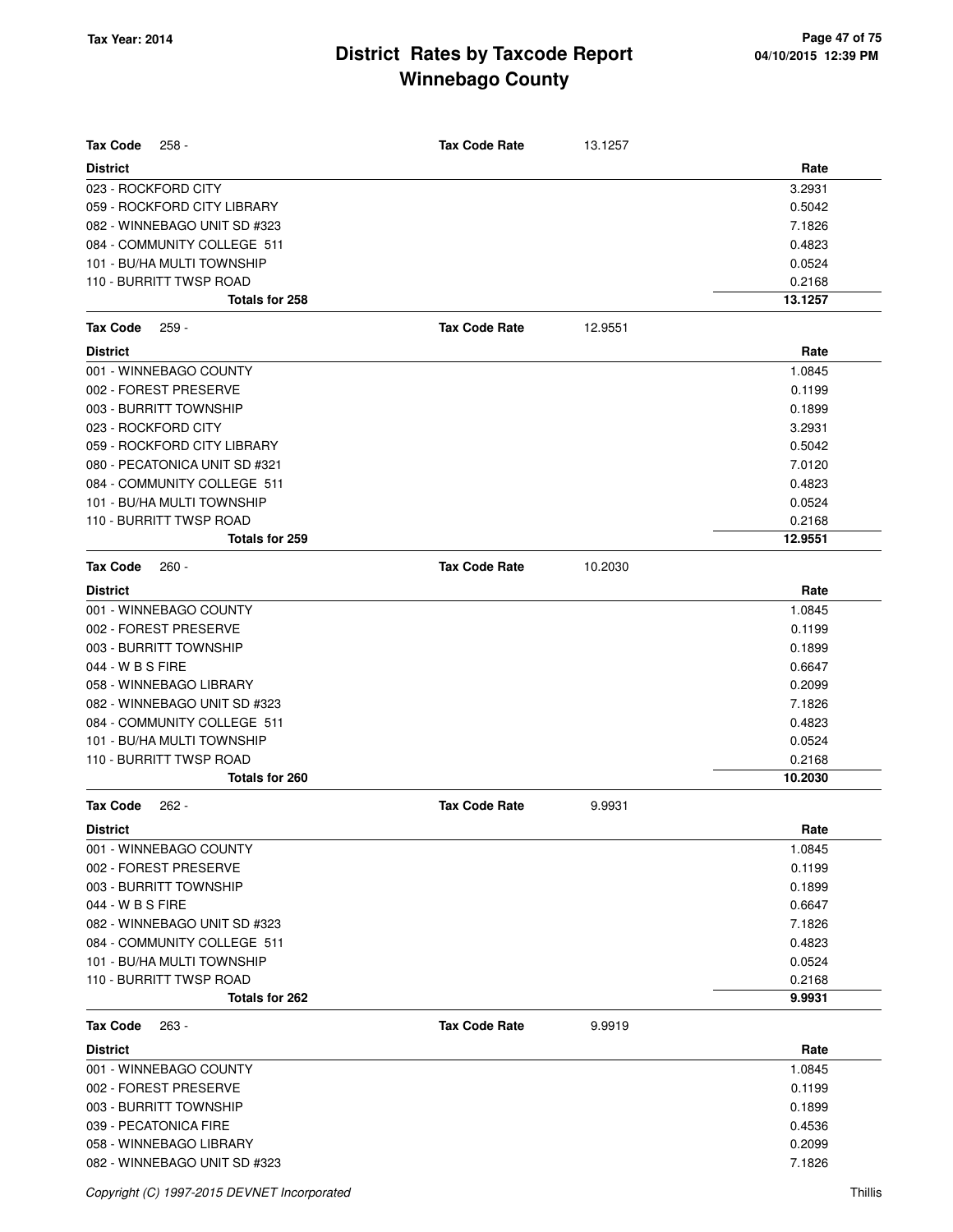| <b>Tax Code</b><br>263 -                                  | <b>Tax Code Rate</b> | 9.9919  |                  |
|-----------------------------------------------------------|----------------------|---------|------------------|
| <b>District</b>                                           |                      |         | Rate             |
| 084 - COMMUNITY COLLEGE 511<br>101 - BU/HA MULTI TOWNSHIP |                      |         | 0.4823<br>0.0524 |
| 110 - BURRITT TWSP ROAD                                   |                      |         | 0.2168           |
| Totals for 263                                            |                      |         | 9.9919           |
|                                                           |                      |         |                  |
| <b>Tax Code</b><br>$265 -$                                | <b>Tax Code Rate</b> | 10.1887 |                  |
| <b>District</b>                                           |                      |         | Rate             |
| 001 - WINNEBAGO COUNTY                                    |                      |         | 1.0845           |
| 002 - FOREST PRESERVE                                     |                      |         | 0.1199           |
| 003 - BURRITT TOWNSHIP                                    |                      |         | 0.1899           |
| 044 - W B S FIRE                                          |                      |         | 0.6647           |
| 056 - PECATONICA LIBRARY                                  |                      |         | 0.1956           |
| 082 - WINNEBAGO UNIT SD #323                              |                      |         | 7.1826           |
| 084 - COMMUNITY COLLEGE 511                               |                      |         | 0.4823           |
| 101 - BU/HA MULTI TOWNSHIP                                |                      |         | 0.0524           |
| 110 - BURRITT TWSP ROAD                                   |                      |         | 0.2168           |
| <b>Totals for 265</b>                                     |                      |         | 10.1887          |
| <b>Tax Code</b><br>$266 -$                                | <b>Tax Code Rate</b> | 10.0181 |                  |
| <b>District</b>                                           |                      |         | Rate             |
| 001 - WINNEBAGO COUNTY                                    |                      |         | 1.0845           |
| 002 - FOREST PRESERVE                                     |                      |         | 0.1199           |
| 003 - BURRITT TOWNSHIP                                    |                      |         | 0.1899           |
| 044 - W B S FIRE                                          |                      |         | 0.6647           |
| 056 - PECATONICA LIBRARY                                  |                      |         | 0.1956           |
| 080 - PECATONICA UNIT SD #321                             |                      |         | 7.0120           |
| 084 - COMMUNITY COLLEGE 511                               |                      |         | 0.4823           |
| 101 - BU/HA MULTI TOWNSHIP                                |                      |         | 0.0524           |
| 110 - BURRITT TWSP ROAD                                   |                      |         | 0.2168           |
| Totals for 266                                            |                      |         | 10.0181          |
| <b>Tax Code</b><br>$267 -$                                | <b>Tax Code Rate</b> | 9.9776  |                  |
| <b>District</b>                                           |                      |         | Rate             |
| 001 - WINNEBAGO COUNTY                                    |                      |         | 1.0845           |
| 002 - FOREST PRESERVE                                     |                      |         | 0.1199           |
| 003 - BURRITT TOWNSHIP                                    |                      |         | 0.1899           |
| 039 - PECATONICA FIRE                                     |                      |         | 0.4536           |
| 056 - PECATONICA LIBRARY                                  |                      |         | 0.1956           |
| 082 - WINNEBAGO UNIT SD #323                              |                      |         | 7.1826           |
| 084 - COMMUNITY COLLEGE 511                               |                      |         | 0.4823           |
| 101 - BU/HA MULTI TOWNSHIP                                |                      |         | 0.0524           |
| 110 - BURRITT TWSP ROAD                                   |                      |         | 0.2168           |
| Totals for 267                                            |                      |         | 9.9776           |
| Tax Code<br>$268 -$                                       | <b>Tax Code Rate</b> | 9.8070  |                  |
| <b>District</b>                                           |                      |         | Rate             |
| 001 - WINNEBAGO COUNTY                                    |                      |         | 1.0845           |
| 002 - FOREST PRESERVE                                     |                      |         | 0.1199           |
| 003 - BURRITT TOWNSHIP                                    |                      |         | 0.1899           |
| 039 - PECATONICA FIRE                                     |                      |         | 0.4536           |
| 056 - PECATONICA LIBRARY                                  |                      |         | 0.1956           |
| 080 - PECATONICA UNIT SD #321                             |                      |         | 7.0120           |
| 084 - COMMUNITY COLLEGE 511                               |                      |         | 0.4823           |
| 101 - BU/HA MULTI TOWNSHIP                                |                      |         | 0.0524           |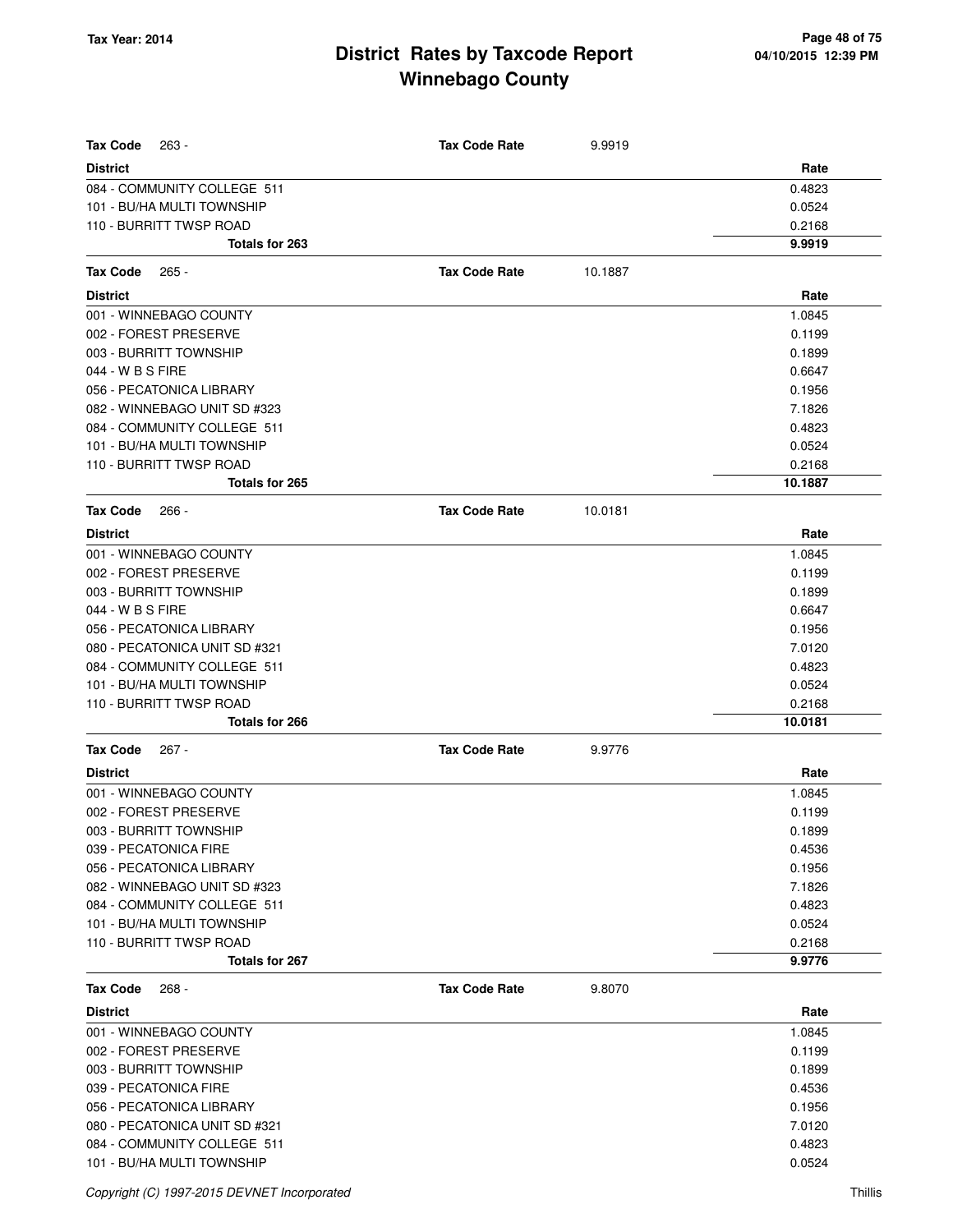| <b>Tax Code</b><br>268 -                      | <b>Tax Code Rate</b> | 9.8070  |                   |
|-----------------------------------------------|----------------------|---------|-------------------|
| <b>District</b>                               |                      |         | Rate              |
| 110 - BURRITT TWSP ROAD                       |                      |         | 0.2168            |
| Totals for 268                                |                      |         | 9.8070            |
|                                               |                      |         |                   |
| <b>Tax Code</b><br>281 -                      | <b>Tax Code Rate</b> | 9.9196  |                   |
| <b>District</b>                               |                      |         | Rate              |
| 001 - WINNEBAGO COUNTY                        |                      |         | 1.0845            |
| 002 - FOREST PRESERVE                         |                      |         | 0.1199            |
| 010 - PECATONICA TOWNSHIP                     |                      |         | 0.1814            |
| 039 - PECATONICA FIRE                         |                      |         | 0.4536            |
| 047 - SUMNER PARK                             |                      |         | 0.1504            |
| 056 - PECATONICA LIBRARY                      |                      |         | 0.1956            |
| 080 - PECATONICA UNIT SD #321                 |                      |         | 7.0120            |
| 084 - COMMUNITY COLLEGE 511                   |                      |         | 0.4823            |
| 117 - PECATONICA TWSP ROAD                    |                      |         | 0.1859            |
| 124 - PE/SE MULTI TOWNSHIP                    |                      |         | 0.0540            |
| <b>Totals for 281</b>                         |                      |         | 9.9196            |
| <b>Tax Code</b><br>$282 -$                    | <b>Tax Code Rate</b> | 10.0902 |                   |
| <b>District</b>                               |                      |         | Rate              |
| 001 - WINNEBAGO COUNTY                        |                      |         | 1.0845            |
| 002 - FOREST PRESERVE                         |                      |         | 0.1199            |
| 010 - PECATONICA TOWNSHIP                     |                      |         | 0.1814            |
| 039 - PECATONICA FIRE                         |                      |         | 0.4536            |
| 047 - SUMNER PARK                             |                      |         | 0.1504            |
| 056 - PECATONICA LIBRARY                      |                      |         | 0.1956            |
| 082 - WINNEBAGO UNIT SD #323                  |                      |         | 7.1826            |
| 084 - COMMUNITY COLLEGE 511                   |                      |         | 0.4823            |
| 117 - PECATONICA TWSP ROAD                    |                      |         | 0.1859            |
| 124 - PE/SE MULTI TOWNSHIP                    |                      |         | 0.0540            |
| <b>Totals for 282</b>                         |                      |         | 10.0902           |
| <b>Tax Code</b><br>283 -                      | <b>Tax Code Rate</b> | 10.3013 |                   |
| <b>District</b>                               |                      |         | Rate              |
| 001 - WINNEBAGO COUNTY                        |                      |         | 1.0845            |
| 002 - FOREST PRESERVE                         |                      |         | 0.1199            |
|                                               |                      |         | 0.1814            |
| 010 - PECATONICA TOWNSHIP<br>044 - W B S FIRE |                      |         | 0.6647            |
| 047 - SUMNER PARK                             |                      |         | 0.1504            |
|                                               |                      |         |                   |
| 056 - PECATONICA LIBRARY                      |                      |         | 0.1956            |
| 082 - WINNEBAGO UNIT SD #323                  |                      |         | 7.1826            |
| 084 - COMMUNITY COLLEGE 511                   |                      |         | 0.4823            |
| 117 - PECATONICA TWSP ROAD                    |                      |         | 0.1859            |
| 124 - PE/SE MULTI TOWNSHIP<br>Totals for 283  |                      |         | 0.0540<br>10.3013 |
|                                               |                      |         |                   |
| <b>Tax Code</b><br>284 -                      | <b>Tax Code Rate</b> | 10.1307 |                   |
| <b>District</b>                               |                      |         | Rate              |
| 001 - WINNEBAGO COUNTY                        |                      |         | 1.0845            |
| 002 - FOREST PRESERVE                         |                      |         | 0.1199            |
| 010 - PECATONICA TOWNSHIP                     |                      |         | 0.1814            |
| 044 - W B S FIRE                              |                      |         | 0.6647            |
| 047 - SUMNER PARK                             |                      |         | 0.1504            |
| 056 - PECATONICA LIBRARY                      |                      |         | 0.1956            |
| 080 - PECATONICA UNIT SD #321                 |                      |         | 7.0120            |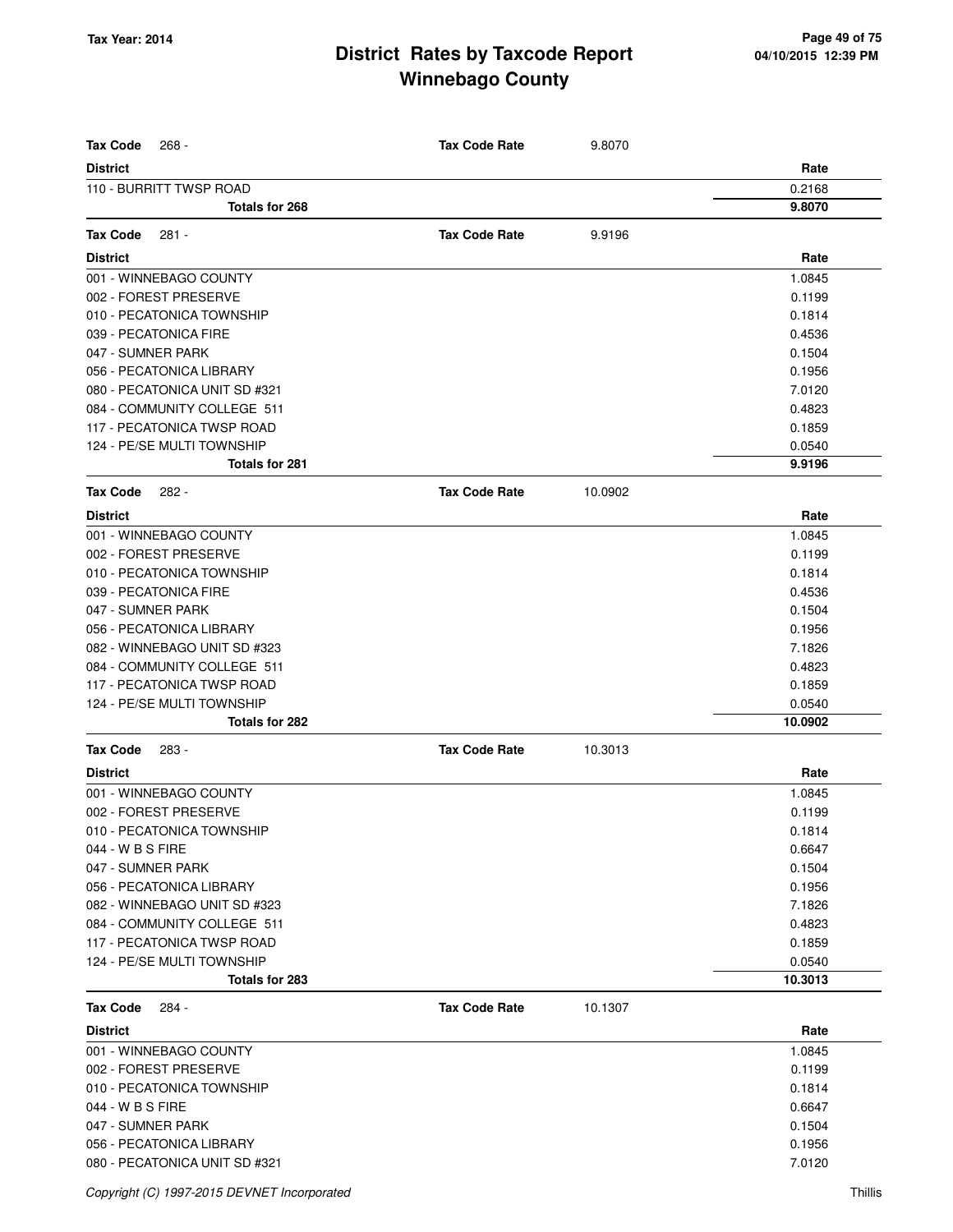| <b>Tax Code</b><br>284 -                    | <b>Tax Code Rate</b> | 10.1307 |         |
|---------------------------------------------|----------------------|---------|---------|
| <b>District</b>                             |                      |         | Rate    |
| 084 - COMMUNITY COLLEGE 511                 |                      |         | 0.4823  |
| 117 - PECATONICA TWSP ROAD                  |                      |         | 0.1859  |
| 124 - PE/SE MULTI TOWNSHIP                  |                      |         | 0.0540  |
| Totals for 284                              |                      |         | 10.1307 |
| <b>Tax Code</b><br>$286 -$                  | <b>Tax Code Rate</b> | 10.3187 |         |
| <b>District</b>                             |                      |         | Rate    |
| 001 - WINNEBAGO COUNTY                      |                      |         | 1.0845  |
| 002 - FOREST PRESERVE                       |                      |         | 0.1199  |
| 010 - PECATONICA TOWNSHIP                   |                      |         | 0.1814  |
| 022 - PECATONICA VILLAGE                    |                      |         | 0.3991  |
| 039 - PECATONICA FIRE                       |                      |         | 0.4536  |
| 047 - SUMNER PARK                           |                      |         | 0.1504  |
| 056 - PECATONICA LIBRARY                    |                      |         | 0.1956  |
| 080 - PECATONICA UNIT SD #321               |                      |         | 7.0120  |
| 084 - COMMUNITY COLLEGE 511                 |                      |         | 0.4823  |
| 117 - PECATONICA TWSP ROAD                  |                      |         | 0.1859  |
| 124 - PE/SE MULTI TOWNSHIP                  |                      |         | 0.0540  |
| <b>Totals for 286</b>                       |                      |         | 10.3187 |
| 290 - SOUTH BELOIT SSA 1<br><b>Tax Code</b> | <b>Tax Code Rate</b> | 10.6484 |         |
| <b>District</b>                             |                      |         | Rate    |
| 001 - WINNEBAGO COUNTY                      |                      |         | 1.0845  |
| 002 - FOREST PRESERVE                       |                      |         | 0.1199  |
| 012 - ROCKTON TOWNSHIP                      |                      |         | 0.2026  |
| 026 - SOUTH BELOIT CITY                     |                      |         | 1.1891  |
| 061 - SOUTH BELOIT CITY LIBRARY             |                      |         | 0.2136  |
| 079 - SOUTH BELOIT SD #320                  |                      |         | 7.1960  |
| 084 - COMMUNITY COLLEGE 511                 |                      |         | 0.4823  |
| 119 - ROCKTON TWSP ROAD                     |                      |         | 0.1604  |
| 160 - SOUTH BELOIT SSA 1                    |                      |         | 0.0000  |
| <b>Totals for 290</b>                       |                      |         | 10.6484 |
| <b>Tax Code</b><br>305                      | <b>Tax Code Rate</b> | 10.4826 |         |
| <b>District</b>                             |                      |         | Rate    |
| 001 - WINNEBAGO COUNTY                      |                      |         | 1.0845  |
| 002 - FOREST PRESERVE                       |                      |         | 0.1199  |
| 014 - SEWARD TOWNSHIP                       |                      |         | 0.4660  |
| 039 - PECATONICA FIRE                       |                      |         | 0.4536  |
| 049 - SEWARD PARK DISTRICT                  |                      |         | 0.1571  |
| 056 - PECATONICA LIBRARY                    |                      |         | 0.1956  |
| 080 - PECATONICA UNIT SD #321               |                      |         | 7.0120  |
| 084 - COMMUNITY COLLEGE 511                 |                      |         | 0.4823  |
| 121 - SEWARD TWSP ROAD                      |                      |         | 0.4576  |
| 124 - PE/SE MULTI TOWNSHIP                  |                      |         | 0.0540  |
| Totals for 305                              |                      |         | 10.4826 |
| Tax Code<br>306                             | <b>Tax Code Rate</b> | 10.8719 |         |
| <b>District</b>                             |                      |         | Rate    |
| 001 - WINNEBAGO COUNTY                      |                      |         | 1.0845  |
| 002 - FOREST PRESERVE                       |                      |         | 0.1199  |
| 014 - SEWARD TOWNSHIP                       |                      |         | 0.4660  |
| 044 - W B S FIRE                            |                      |         | 0.6647  |
| 047 - SUMNER PARK                           |                      |         | 0.1504  |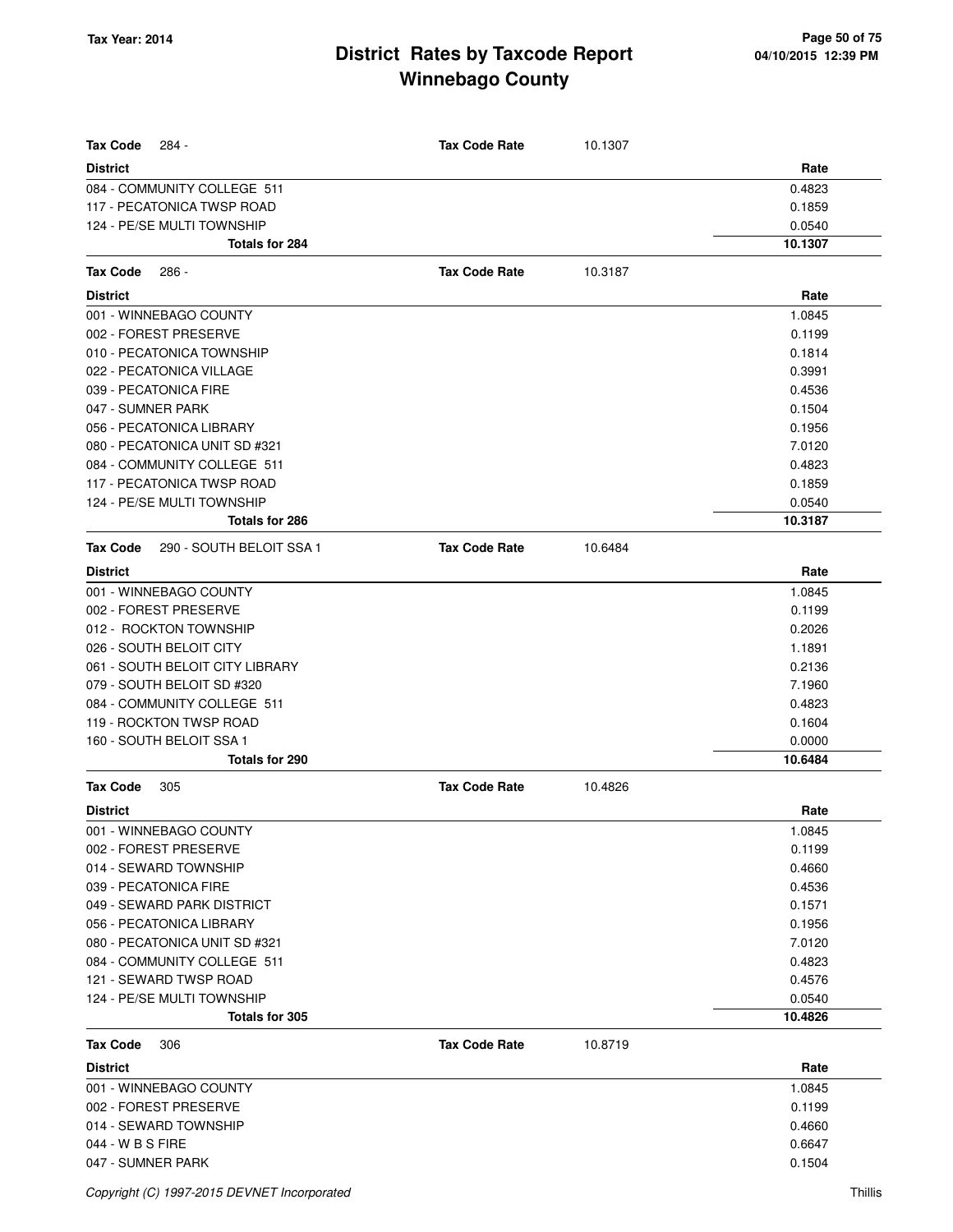| <b>Tax Code</b><br>306        | <b>Tax Code Rate</b> | 10.8719 |         |
|-------------------------------|----------------------|---------|---------|
| <b>District</b>               |                      |         | Rate    |
| 058 - WINNEBAGO LIBRARY       |                      |         | 0.2099  |
| 082 - WINNEBAGO UNIT SD #323  |                      |         | 7.1826  |
| 084 - COMMUNITY COLLEGE 511   |                      |         | 0.4823  |
| 121 - SEWARD TWSP ROAD        |                      |         | 0.4576  |
| 124 - PE/SE MULTI TOWNSHIP    |                      |         | 0.0540  |
| Totals for 306                |                      |         | 10.8719 |
| Tax Code<br>308               | <b>Tax Code Rate</b> | 10.6608 |         |
| <b>District</b>               |                      |         | Rate    |
| 001 - WINNEBAGO COUNTY        |                      |         | 1.0845  |
| 002 - FOREST PRESERVE         |                      |         | 0.1199  |
| 014 - SEWARD TOWNSHIP         |                      |         | 0.4660  |
| 039 - PECATONICA FIRE         |                      |         | 0.4536  |
| 047 - SUMNER PARK             |                      |         | 0.1504  |
| 058 - WINNEBAGO LIBRARY       |                      |         | 0.2099  |
| 082 - WINNEBAGO UNIT SD #323  |                      |         | 7.1826  |
| 084 - COMMUNITY COLLEGE 511   |                      |         | 0.4823  |
| 121 - SEWARD TWSP ROAD        |                      |         | 0.4576  |
| 124 - PE/SE MULTI TOWNSHIP    |                      |         | 0.0540  |
| <b>Totals for 308</b>         |                      |         | 10.6608 |
| <b>Tax Code</b><br>309        | <b>Tax Code Rate</b> | 10.4759 |         |
| <b>District</b>               |                      |         | Rate    |
| 001 - WINNEBAGO COUNTY        |                      |         | 1.0845  |
| 002 - FOREST PRESERVE         |                      |         | 0.1199  |
| 014 - SEWARD TOWNSHIP         |                      |         | 0.4660  |
| 039 - PECATONICA FIRE         |                      |         | 0.4536  |
| 047 - SUMNER PARK             |                      |         | 0.1504  |
| 056 - PECATONICA LIBRARY      |                      |         | 0.1956  |
| 080 - PECATONICA UNIT SD #321 |                      |         | 7.0120  |
| 084 - COMMUNITY COLLEGE 511   |                      |         | 0.4823  |
| 121 - SEWARD TWSP ROAD        |                      |         | 0.4576  |
| 124 - PE/SE MULTI TOWNSHIP    |                      |         | 0.0540  |
| Totals for 309                |                      |         | 10.4759 |
| Tax Code<br>$310 -$           | Tax Code Rate        | 10.6675 |         |
| District                      |                      |         | Rate    |
| 001 - WINNEBAGO COUNTY        |                      |         | 1.0845  |
| 002 - FOREST PRESERVE         |                      |         | 0.1199  |
| 014 - SEWARD TOWNSHIP         |                      |         | 0.4660  |
| 039 - PECATONICA FIRE         |                      |         | 0.4536  |
| 049 - SEWARD PARK DISTRICT    |                      |         | 0.1571  |
| 058 - WINNEBAGO LIBRARY       |                      |         | 0.2099  |
| 082 - WINNEBAGO UNIT SD #323  |                      |         | 7.1826  |
| 084 - COMMUNITY COLLEGE 511   |                      |         | 0.4823  |
| 121 - SEWARD TWSP ROAD        |                      |         | 0.4576  |
| 124 - PE/SE MULTI TOWNSHIP    |                      |         | 0.0540  |
| <b>Totals for 310</b>         |                      |         | 10.6675 |
| Tax Code<br>$311 -$           | <b>Tax Code Rate</b> | 10.8786 |         |
| <b>District</b>               |                      |         | Rate    |
| 001 - WINNEBAGO COUNTY        |                      |         | 1.0845  |
| 002 - FOREST PRESERVE         |                      |         | 0.1199  |
| 014 - SEWARD TOWNSHIP         |                      |         | 0.4660  |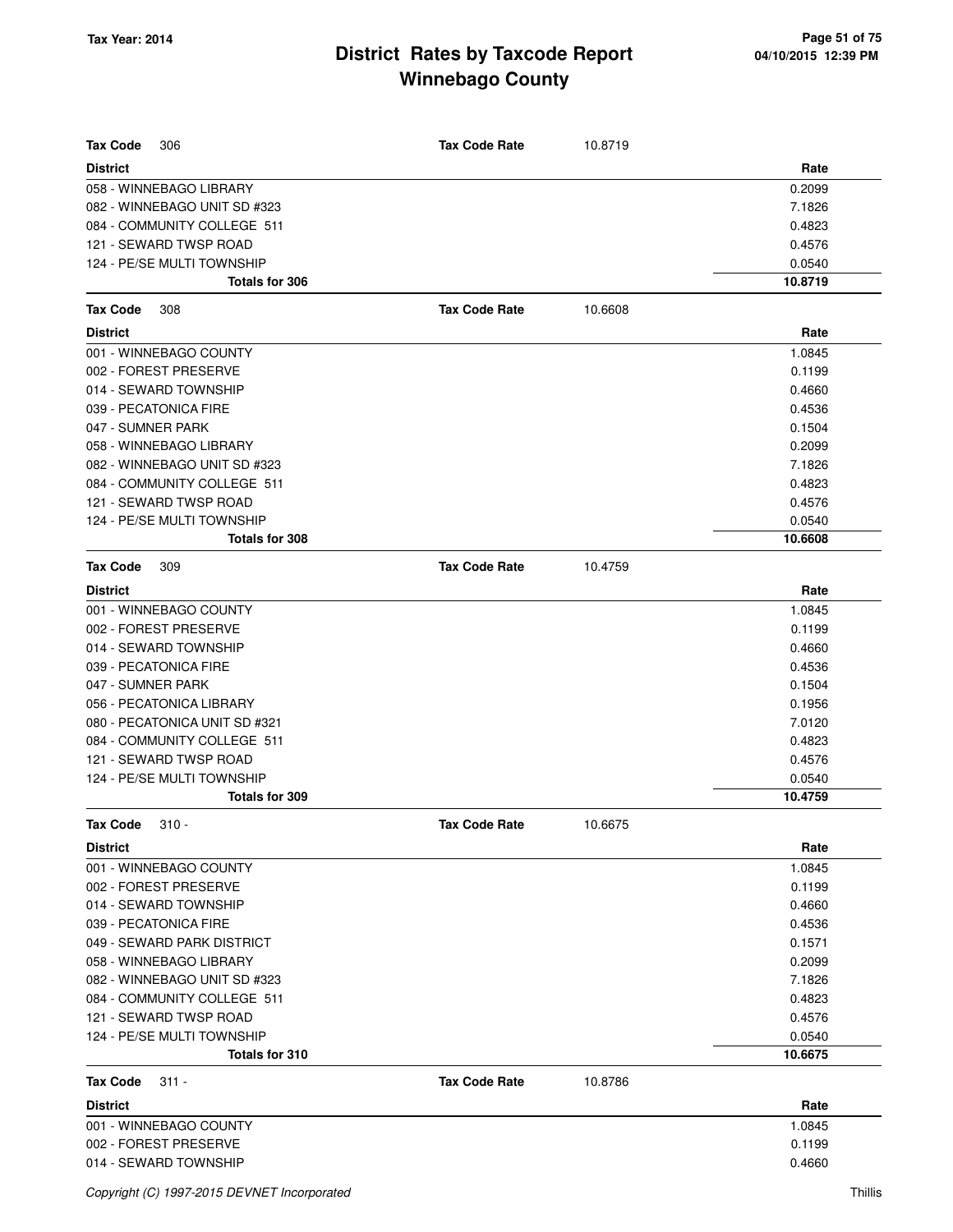| <b>Tax Code</b><br>$311 -$   | <b>Tax Code Rate</b> | 10.8786 |         |
|------------------------------|----------------------|---------|---------|
| <b>District</b>              |                      |         | Rate    |
| 044 - W B S FIRE             |                      |         | 0.6647  |
| 049 - SEWARD PARK DISTRICT   |                      |         | 0.1571  |
| 058 - WINNEBAGO LIBRARY      |                      |         | 0.2099  |
| 082 - WINNEBAGO UNIT SD #323 |                      |         | 7.1826  |
| 084 - COMMUNITY COLLEGE 511  |                      |         | 0.4823  |
| 121 - SEWARD TWSP ROAD       |                      |         | 0.4576  |
| 124 - PE/SE MULTI TOWNSHIP   |                      |         | 0.0540  |
| <b>Totals for 311</b>        |                      |         | 10.8786 |
| Tax Code<br>312              | <b>Tax Code Rate</b> | 10.6465 |         |
| <b>District</b>              |                      |         | Rate    |
| 001 - WINNEBAGO COUNTY       |                      |         | 1.0845  |
| 002 - FOREST PRESERVE        |                      |         | 0.1199  |
| 014 - SEWARD TOWNSHIP        |                      |         | 0.4660  |
| 039 - PECATONICA FIRE        |                      |         | 0.4536  |
| 047 - SUMNER PARK            |                      |         | 0.1504  |
| 056 - PECATONICA LIBRARY     |                      |         | 0.1956  |
| 082 - WINNEBAGO UNIT SD #323 |                      |         | 7.1826  |
| 084 - COMMUNITY COLLEGE 511  |                      |         | 0.4823  |
| 121 - SEWARD TWSP ROAD       |                      |         | 0.4576  |
| 124 - PE/SE MULTI TOWNSHIP   |                      |         | 0.0540  |
| Totals for 312               |                      |         | 10.6465 |
| <b>Tax Code</b><br>$313 -$   | <b>Tax Code Rate</b> | 10.9903 |         |
| <b>District</b>              |                      |         | Rate    |
| 001 - WINNEBAGO COUNTY       |                      |         | 1.0845  |
| 002 - FOREST PRESERVE        |                      |         | 0.1199  |
| 014 - SEWARD TOWNSHIP        |                      |         | 0.4660  |
| 034 - GERMAN VALLEY FIRE     |                      |         | 0.7764  |
| 049 - SEWARD PARK DISTRICT   |                      |         | 0.1571  |
| 058 - WINNEBAGO LIBRARY      |                      |         | 0.2099  |
| 082 - WINNEBAGO UNIT SD #323 |                      |         | 7.1826  |
| 084 - COMMUNITY COLLEGE 511  |                      |         | 0.4823  |
| 121 - SEWARD TWSP ROAD       |                      |         | 0.4576  |
| 124 - PE/SE MULTI TOWNSHIP   |                      |         | 0.0540  |
| Totals for 313               |                      |         | 10.9903 |
| <b>Tax Code</b><br>$314 -$   | <b>Tax Code Rate</b> | 10.7600 |         |
| <b>District</b>              |                      |         | Rate    |
| 001 - WINNEBAGO COUNTY       |                      |         | 1.0845  |
| 002 - FOREST PRESERVE        |                      |         | 0.1199  |
| 014 - SEWARD TOWNSHIP        |                      |         | 0.4660  |
| 039 - PECATONICA FIRE        |                      |         | 0.4536  |
| 049 - SEWARD PARK DISTRICT   |                      |         | 0.1571  |
| 053 - SEWARD SANITARY        |                      |         | 0.0925  |
| 058 - WINNEBAGO LIBRARY      |                      |         | 0.2099  |
| 082 - WINNEBAGO UNIT SD #323 |                      |         | 7.1826  |
| 084 - COMMUNITY COLLEGE 511  |                      |         | 0.4823  |
| 121 - SEWARD TWSP ROAD       |                      |         | 0.4576  |
| 124 - PE/SE MULTI TOWNSHIP   |                      |         | 0.0540  |
| Totals for 314               |                      |         | 10.7600 |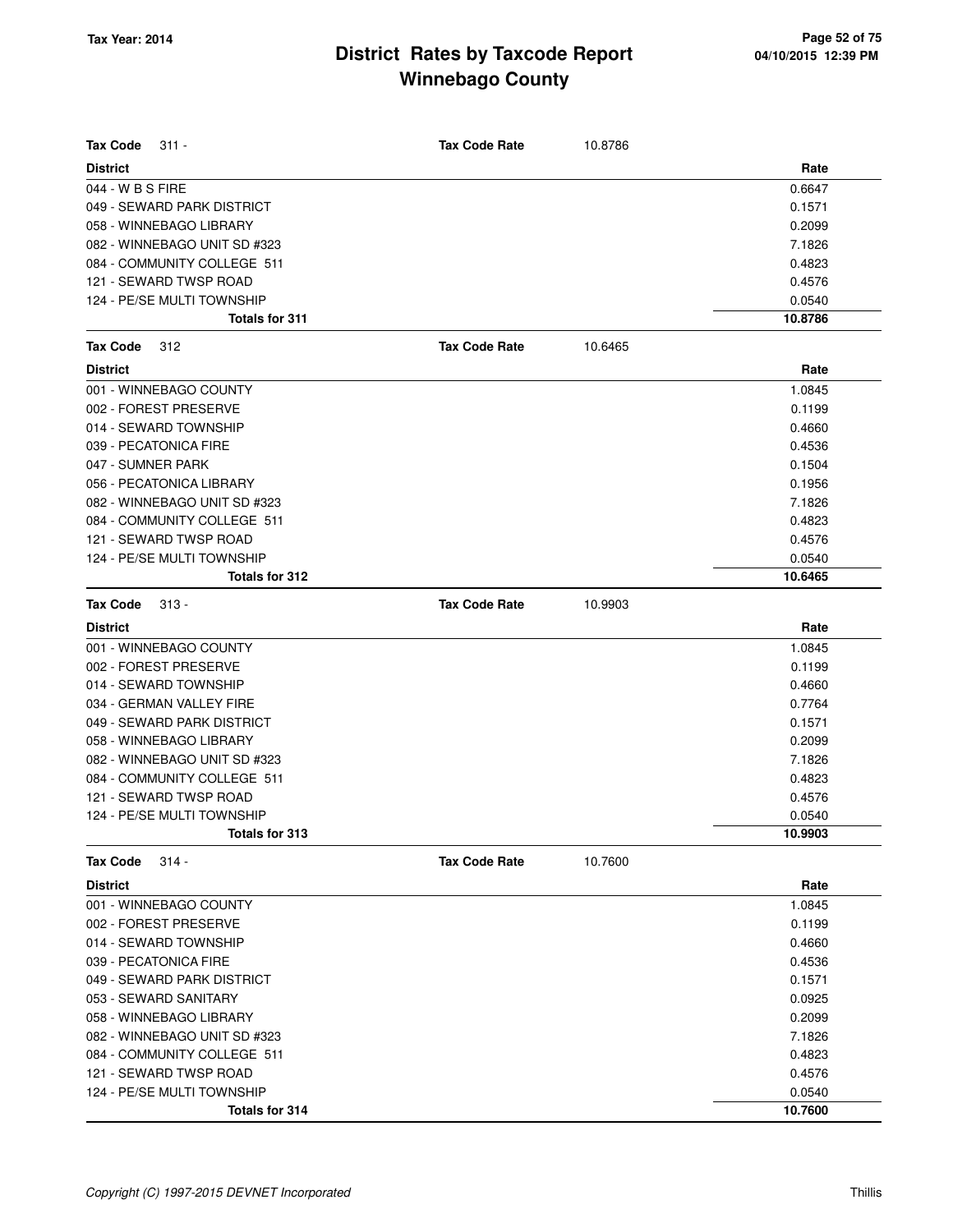| <b>Tax Code</b><br>315        | <b>Tax Code Rate</b> | 13.1867 |         |
|-------------------------------|----------------------|---------|---------|
| <b>District</b>               |                      |         | Rate    |
| 001 - WINNEBAGO COUNTY        |                      |         | 1.0845  |
| 002 - FOREST PRESERVE         |                      |         | 0.1199  |
| 016 - WINNEBAGO TOWNSHIP      |                      |         | 0.1626  |
| 023 - ROCKFORD CITY           |                      |         | 3.2931  |
| 048 - WINNEBAGO PARK DISTRICT |                      |         | 0.1263  |
| 059 - ROCKFORD CITY LIBRARY   |                      |         | 0.5042  |
| 062 - RKFD - WINN DRAINAGE    |                      |         | 0.0408  |
| 082 - WINNEBAGO UNIT SD #323  |                      |         | 7.1826  |
| 084 - COMMUNITY COLLEGE 511   |                      |         | 0.4823  |
| 123 - WINNEBAGO TWSP ROAD     |                      |         | 0.1904  |
| Totals for 315                |                      |         | 13.1867 |
| <b>Tax Code</b><br>324 -      | <b>Tax Code Rate</b> | 10.2640 |         |
| <b>District</b>               |                      |         | Rate    |
| 001 - WINNEBAGO COUNTY        |                      |         | 1.0845  |
| 002 - FOREST PRESERVE         |                      |         | 0.1199  |
| 016 - WINNEBAGO TOWNSHIP      |                      |         | 0.1626  |
| 044 - W B S FIRE              |                      |         | 0.6647  |
| 048 - WINNEBAGO PARK DISTRICT |                      |         | 0.1263  |
| 058 - WINNEBAGO LIBRARY       |                      |         | 0.2099  |
| 062 - RKFD - WINN DRAINAGE    |                      |         | 0.0408  |
| 082 - WINNEBAGO UNIT SD #323  |                      |         | 7.1826  |
| 084 - COMMUNITY COLLEGE 511   |                      |         | 0.4823  |
| 123 - WINNEBAGO TWSP ROAD     |                      |         | 0.1904  |
| Totals for 324                |                      |         | 10.2640 |
|                               |                      |         |         |
| <b>Tax Code</b><br>$325 -$    | <b>Tax Code Rate</b> | 11.1185 |         |
| <b>District</b>               |                      |         | Rate    |
| 001 - WINNEBAGO COUNTY        |                      |         | 1.0845  |
| 002 - FOREST PRESERVE         |                      |         | 0.1199  |
| 016 - WINNEBAGO TOWNSHIP      |                      |         | 0.1626  |
| 027 - WINNEBAGO VILLAGE       |                      |         | 0.8953  |
| 044 - W B S FIRE              |                      |         | 0.6647  |
| 048 - WINNEBAGO PARK DISTRICT |                      |         | 0.1263  |
| 058 - WINNEBAGO LIBRARY       |                      |         | 0.2099  |
| 082 - WINNEBAGO UNIT SD #323  |                      |         | 7.1826  |
| 084 - COMMUNITY COLLEGE 511   |                      |         | 0.4823  |
| 123 - WINNEBAGO TWSP ROAD     |                      |         | 0.1904  |
| Totals for 325                |                      |         | 11.1185 |
| <b>Tax Code</b><br>$326 -$    | <b>Tax Code Rate</b> | 10.2232 |         |
| <b>District</b>               |                      |         | Rate    |
| 001 - WINNEBAGO COUNTY        |                      |         | 1.0845  |
| 002 - FOREST PRESERVE         |                      |         | 0.1199  |
| 016 - WINNEBAGO TOWNSHIP      |                      |         | 0.1626  |
| 044 - W B S FIRE              |                      |         | 0.6647  |
| 048 - WINNEBAGO PARK DISTRICT |                      |         | 0.1263  |
| 058 - WINNEBAGO LIBRARY       |                      |         | 0.2099  |
| 082 - WINNEBAGO UNIT SD #323  |                      |         | 7.1826  |
| 084 - COMMUNITY COLLEGE 511   |                      |         | 0.4823  |
| 123 - WINNEBAGO TWSP ROAD     |                      |         | 0.1904  |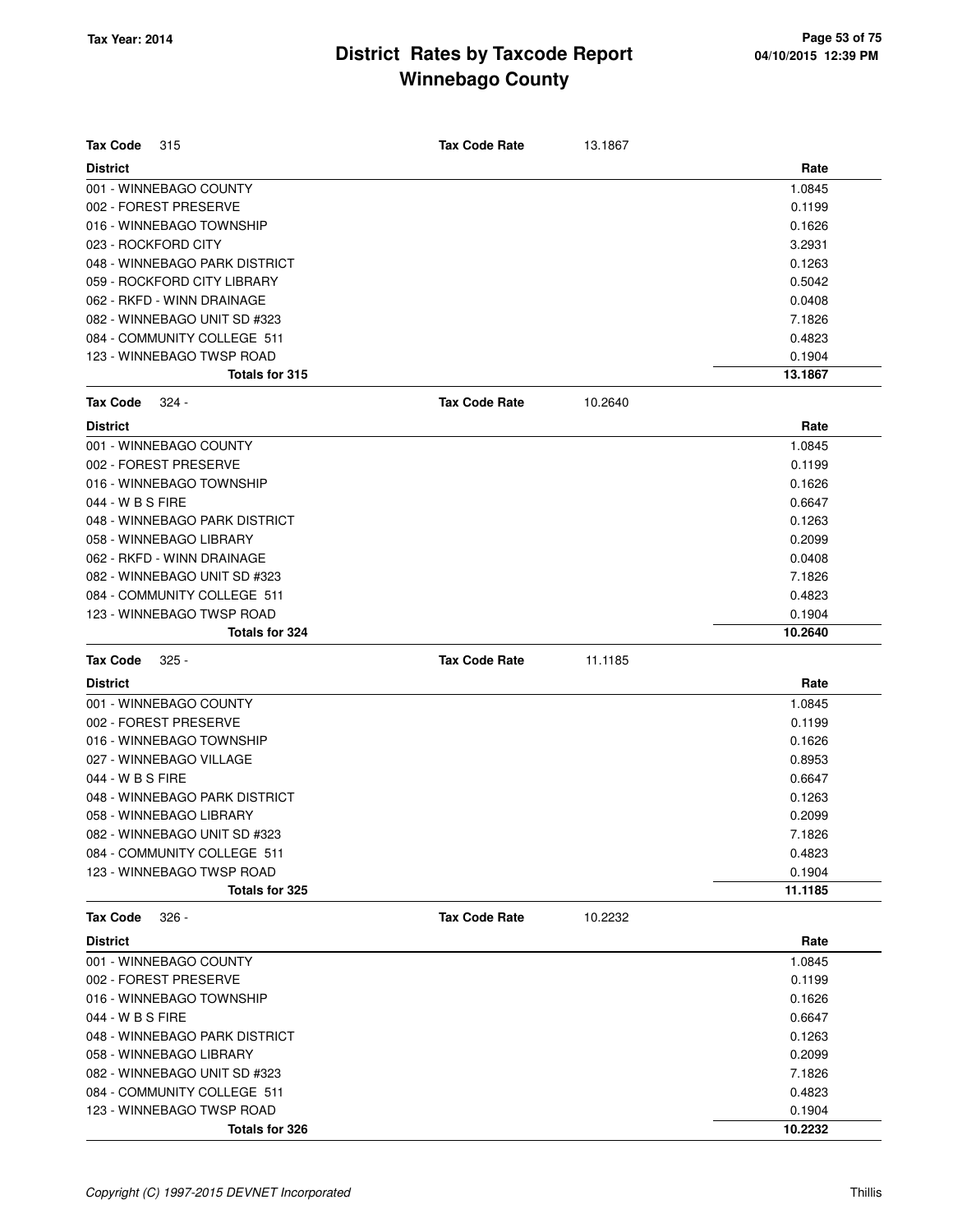| <b>Tax Code</b><br>343 -                             | <b>Tax Code Rate</b> | 12.2874 |                  |
|------------------------------------------------------|----------------------|---------|------------------|
| <b>District</b>                                      |                      |         | Rate             |
| 001 - WINNEBAGO COUNTY                               |                      |         | 1.0845           |
| 002 - FOREST PRESERVE                                |                      |         | 0.1199           |
| 004 - CHERRY VALLEY TOWNSHIP                         |                      |         | 0.1382           |
| 031 - CHERRY VALLEY FIRE                             |                      |         | 0.9765           |
| 046 - ROCKFORD PARK DISTRICT                         |                      |         | 1.1286           |
| 051 - ROCK RIVER WATER REC                           |                      |         | 0.2008           |
| 060 - GREATER RKFD AIRPORT                           |                      |         | 0.1063           |
| 076 - ROCKFORD SCHOOL DIST 205                       |                      |         | 7.7810           |
| 084 - COMMUNITY COLLEGE 511                          |                      |         | 0.4823           |
| 111 - CHERRY VALLEY TWSP ROAD                        |                      |         | 0.2693           |
| Totals for 343                                       |                      |         | 12.2874          |
| <b>Tax Code</b><br>$351 -$                           | <b>Tax Code Rate</b> | 8.8931  |                  |
| <b>District</b>                                      |                      |         | Rate             |
| 001 - WINNEBAGO COUNTY                               |                      |         | 1.0845           |
| 002 - FOREST PRESERVE                                |                      |         | 0.1199           |
| 011 - ROCKFORD TOWNSHIP                              |                      |         | 0.1394           |
| 036 - NEW MILFORD FIRE                               |                      |         | 0.8302           |
|                                                      |                      |         |                  |
| 060 - GREATER RKFD AIRPORT                           |                      |         | 0.1063           |
| 078 - MERIDIAN SCHOOL DIST 223                       |                      |         | 5.9886           |
| 084 - COMMUNITY COLLEGE 511                          |                      |         | 0.4823           |
| 118 - ROCKFORD TWSP ROAD<br><b>Totals for 351</b>    |                      |         | 0.1419<br>8.8931 |
|                                                      |                      |         |                  |
| 358 - OLDE RIVER RIDGE PLAT 6 SSA<br><b>Tax Code</b> | <b>Tax Code Rate</b> | 10.6835 |                  |
| <b>District</b>                                      |                      |         | Rate             |
| 001 - WINNEBAGO COUNTY                               |                      |         | 1.0845           |
| 002 - FOREST PRESERVE                                |                      |         | 0.1199           |
| 009 - OWEN TOWNSHIP                                  |                      |         | 0.1484           |
| 020 - MACHESNEY PARK VILLAGE                         |                      |         | 0.0000           |
| 038 - NORTHWEST FIRE                                 |                      |         | 0.4503           |
| 055 - NORTH SUBURBAN LIBRARY                         |                      |         | 0.3027           |
| 060 - GREATER RKFD AIRPORT                           |                      |         | 0.1063           |
| 076 - ROCKFORD SCHOOL DIST 205                       |                      |         | 7.7810           |
| 084 - COMMUNITY COLLEGE 511                          |                      |         | 0.4823           |
| 116 - OWEN TWSP ROAD                                 |                      |         | 0.2081           |
| 156 - OLDE RIVER RIDGE PLAT 6 SSA                    |                      |         | 0.0000           |
| Totals for 358                                       |                      |         | 10.6835          |
| <b>Tax Code</b><br>$360 -$                           | <b>Tax Code Rate</b> | 10.2745 |                  |
| <b>District</b>                                      |                      |         | Rate             |
| 001 - WINNEBAGO COUNTY                               |                      |         | 1.0845           |
| 002 - FOREST PRESERVE                                |                      |         | 0.1199           |
| 009 - OWEN TOWNSHIP                                  |                      |         | 0.1484           |
| 038 - NORTHWEST FIRE                                 |                      |         | 0.4503           |
| 076 - ROCKFORD SCHOOL DIST 205                       |                      |         | 7.7810           |
| 084 - COMMUNITY COLLEGE 511                          |                      |         | 0.4823           |
| 116 - OWEN TWSP ROAD                                 |                      |         | 0.2081           |
| <b>Totals for 360</b>                                |                      |         | 10.2745          |
| <b>Tax Code</b><br>$361 -$                           | <b>Tax Code Rate</b> | 13.9286 |                  |
| <b>District</b>                                      |                      |         | Rate             |
| 001 - WINNEBAGO COUNTY                               |                      |         | 1.0845           |
| 002 - FOREST PRESERVE                                |                      |         | 0.1199           |
|                                                      |                      |         |                  |
| Copyright (C) 1997-2015 DEVNET Incorporated          |                      |         | Thillis          |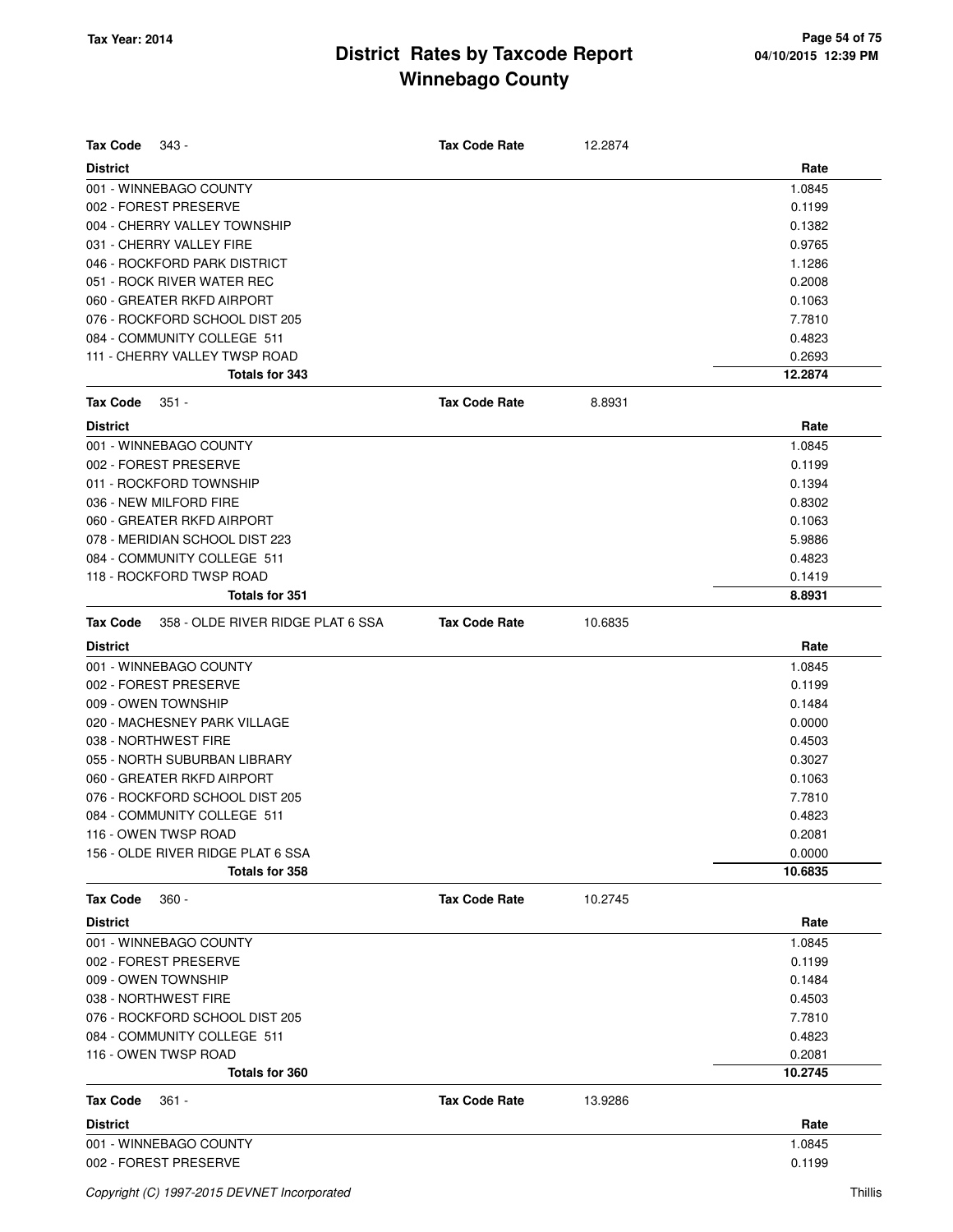| <b>Tax Code</b><br>$361 -$     | <b>Tax Code Rate</b> | 13.9286 |         |
|--------------------------------|----------------------|---------|---------|
| <b>District</b>                |                      |         | Rate    |
| 009 - OWEN TOWNSHIP            |                      |         | 0.1484  |
| 023 - ROCKFORD CITY            |                      |         | 3.2931  |
| 051 - ROCK RIVER WATER REC     |                      |         | 0.2008  |
| 059 - ROCKFORD CITY LIBRARY    |                      |         | 0.5042  |
| 060 - GREATER RKFD AIRPORT     |                      |         | 0.1063  |
| 076 - ROCKFORD SCHOOL DIST 205 |                      |         | 7.7810  |
| 084 - COMMUNITY COLLEGE 511    |                      |         | 0.4823  |
| 116 - OWEN TWSP ROAD           |                      |         | 0.2081  |
| <b>Totals for 361</b>          |                      |         | 13.9286 |
| <b>Tax Code</b><br>$362 -$     | <b>Tax Code Rate</b> | 8.9930  |         |
| <b>District</b>                |                      |         | Rate    |
| 001 - WINNEBAGO COUNTY         |                      |         | 1.0845  |
| 002 - FOREST PRESERVE          |                      |         | 0.1199  |
| 009 - OWEN TOWNSHIP            |                      |         | 0.1484  |
| 038 - NORTHWEST FIRE           |                      |         | 0.4503  |
| 074 - ROCKTON SCHOOL DIST 140  |                      |         | 3.8827  |
| 077 - HONONEGAH HIGH SD #207   |                      |         | 2.6168  |
| 084 - COMMUNITY COLLEGE 511    |                      |         | 0.4823  |
| 116 - OWEN TWSP ROAD           |                      |         | 0.2081  |
| Totals for 362                 |                      |         | 8.9930  |
| <b>Tax Code</b><br>$363 -$     | <b>Tax Code Rate</b> | 9.8860  |         |
| <b>District</b>                |                      |         | Rate    |
| 001 - WINNEBAGO COUNTY         |                      |         | 1.0845  |
| 002 - FOREST PRESERVE          |                      |         | 0.1199  |
| 009 - OWEN TOWNSHIP            |                      |         | 0.1484  |
| 038 - NORTHWEST FIRE           |                      |         | 0.4503  |
| 058 - WINNEBAGO LIBRARY        |                      |         | 0.2099  |
| 082 - WINNEBAGO UNIT SD #323   |                      |         | 7.1826  |
| 084 - COMMUNITY COLLEGE 511    |                      |         | 0.4823  |
| 116 - OWEN TWSP ROAD           |                      |         | 0.2081  |
| <b>Totals for 363</b>          |                      |         | 9.8860  |
| <b>Tax Code</b><br>- 364       | <b>Tax Code Rate</b> | 9.3241  |         |
| <b>District</b>                |                      |         | Rate    |
| 001 - WINNEBAGO COUNTY         |                      |         | 1.0845  |
| 002 - FOREST PRESERVE          |                      |         | 0.1199  |
| 009 - OWEN TOWNSHIP            |                      |         | 0.1484  |
| 041 - ROCKTON FIRE             |                      |         | 0.7814  |
| 074 - ROCKTON SCHOOL DIST 140  |                      |         | 3.8827  |
| 077 - HONONEGAH HIGH SD #207   |                      |         | 2.6168  |
| 084 - COMMUNITY COLLEGE 511    |                      |         | 0.4823  |
| 116 - OWEN TWSP ROAD           |                      |         | 0.2081  |
| Totals for 364                 |                      |         | 9.3241  |
| <b>Tax Code</b><br>$365 -$     | <b>Tax Code Rate</b> | 10.8843 |         |
| <b>District</b>                |                      |         | Rate    |
| 001 - WINNEBAGO COUNTY         |                      |         | 1.0845  |
| 002 - FOREST PRESERVE          |                      |         | 0.1199  |
| 009 - OWEN TOWNSHIP            |                      |         | 0.1484  |
| 020 - MACHESNEY PARK VILLAGE   |                      |         | 0.0000  |
| 038 - NORTHWEST FIRE           |                      |         | 0.4503  |
| 051 - ROCK RIVER WATER REC     |                      |         | 0.2008  |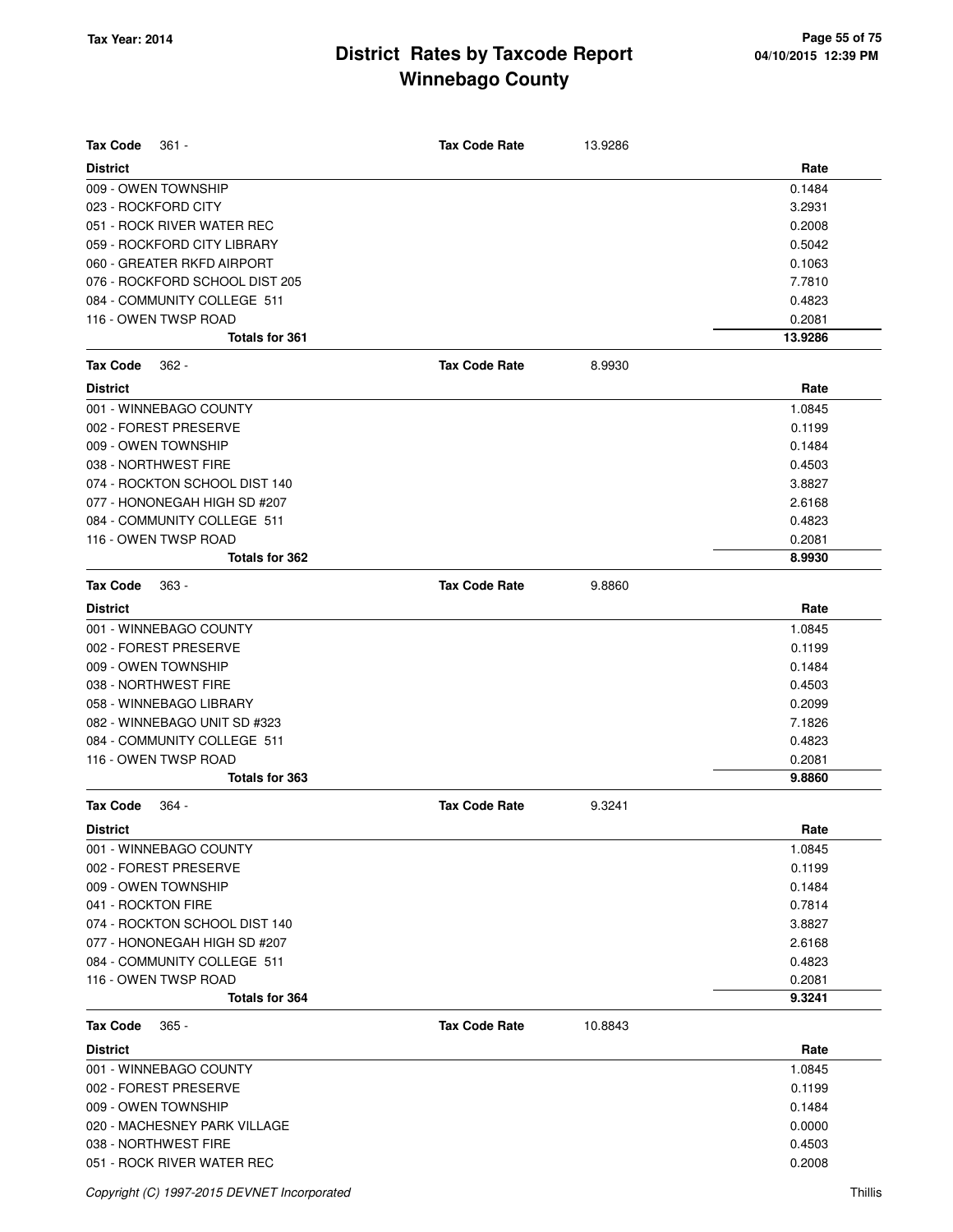| <b>Tax Code</b><br>$365 -$     | <b>Tax Code Rate</b> | 10.8843 |         |
|--------------------------------|----------------------|---------|---------|
| <b>District</b>                |                      |         | Rate    |
| 055 - NORTH SUBURBAN LIBRARY   |                      |         | 0.3027  |
| 060 - GREATER RKFD AIRPORT     |                      |         | 0.1063  |
| 076 - ROCKFORD SCHOOL DIST 205 |                      |         | 7.7810  |
| 084 - COMMUNITY COLLEGE 511    |                      |         | 0.4823  |
| 116 - OWEN TWSP ROAD           |                      |         | 0.2081  |
| <b>Totals for 365</b>          |                      |         | 10.8843 |
| <b>Tax Code</b><br>$366 -$     | <b>Tax Code Rate</b> | 11.2469 |         |
| <b>District</b>                |                      |         | Rate    |
| 001 - WINNEBAGO COUNTY         |                      |         | 1.0845  |
| 002 - FOREST PRESERVE          |                      |         | 0.1199  |
| 004 - CHERRY VALLEY TOWNSHIP   |                      |         | 0.1382  |
| 031 - CHERRY VALLEY FIRE       |                      |         | 0.9765  |
| 054 - CHERRY VALLEY LIBRARY    |                      |         | 0.3952  |
| 076 - ROCKFORD SCHOOL DIST 205 |                      |         | 7.7810  |
| 084 - COMMUNITY COLLEGE 511    |                      |         | 0.4823  |
| 111 - CHERRY VALLEY TWSP ROAD  |                      |         | 0.2693  |
| <b>Totals for 366</b>          |                      |         | 11.2469 |
| <b>Tax Code</b><br>$367 -$     | <b>Tax Code Rate</b> | 9.6987  |         |
| <b>District</b>                |                      |         | Rate    |
| 001 - WINNEBAGO COUNTY         |                      |         | 1.0845  |
| 002 - FOREST PRESERVE          |                      |         | 0.1199  |
| 004 - CHERRY VALLEY TOWNSHIP   |                      |         | 0.1382  |
| 031 - CHERRY VALLEY FIRE       |                      |         | 0.9765  |
| 054 - CHERRY VALLEY LIBRARY    |                      |         | 0.3952  |
| 083 - HIAWATHA SCHOOL DIST 426 |                      |         | 6.0032  |
| 085 - COMMUNITY COLLEGE 523    |                      |         | 0.7119  |
| 111 - CHERRY VALLEY TWSP ROAD  |                      |         | 0.2693  |
| <b>Totals for 367</b>          |                      |         | 9.6987  |
| <b>Tax Code</b><br>$368 -$     | <b>Tax Code Rate</b> | 10.6835 |         |
| <b>District</b>                |                      |         | Rate    |
| 001 - WINNEBAGO COUNTY         |                      |         | 1.0845  |
| 002 - FOREST PRESERVE          |                      |         | 0.1199  |
| 009 - OWEN TOWNSHIP            |                      |         | 0.1484  |
| 020 - MACHESNEY PARK VILLAGE   |                      |         | 0.0000  |
| 038 - NORTHWEST FIRE           |                      |         | 0.4503  |
| 055 - NORTH SUBURBAN LIBRARY   |                      |         | 0.3027  |
| 060 - GREATER RKFD AIRPORT     |                      |         | 0.1063  |
| 076 - ROCKFORD SCHOOL DIST 205 |                      |         | 7.7810  |
| 084 - COMMUNITY COLLEGE 511    |                      |         | 0.4823  |
| 116 - OWEN TWSP ROAD           |                      |         | 0.2081  |
| Totals for 368                 |                      |         | 10.6835 |
| <b>Tax Code</b><br>$369 -$     | <b>Tax Code Rate</b> | 10.8843 |         |
| <b>District</b>                |                      |         | Rate    |
| 001 - WINNEBAGO COUNTY         |                      |         | 1.0845  |
| 002 - FOREST PRESERVE          |                      |         | 0.1199  |
| 009 - OWEN TOWNSHIP            |                      |         | 0.1484  |
| 038 - NORTHWEST FIRE           |                      |         | 0.4503  |
| 051 - ROCK RIVER WATER REC     |                      |         | 0.2008  |
| 055 - NORTH SUBURBAN LIBRARY   |                      |         | 0.3027  |
| 060 - GREATER RKFD AIRPORT     |                      |         | 0.1063  |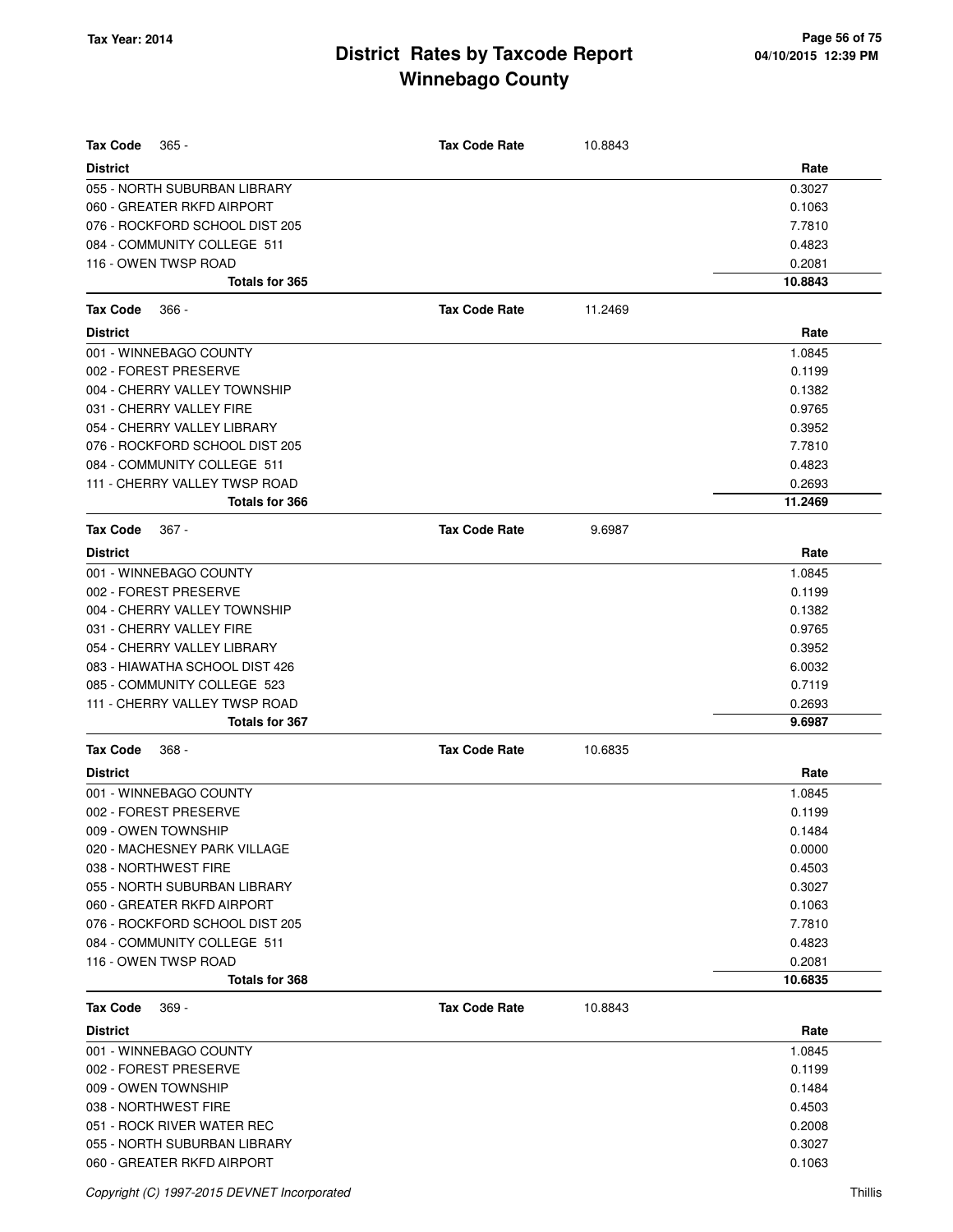| <b>Tax Code</b><br>369 -       | <b>Tax Code Rate</b> | 10.8843 |         |
|--------------------------------|----------------------|---------|---------|
| <b>District</b>                |                      |         | Rate    |
| 076 - ROCKFORD SCHOOL DIST 205 |                      |         | 7.7810  |
| 084 - COMMUNITY COLLEGE 511    |                      |         | 0.4823  |
| 116 - OWEN TWSP ROAD           |                      |         | 0.2081  |
| Totals for 369                 |                      |         | 10.8843 |
| <b>Tax Code</b><br>370         | <b>Tax Code Rate</b> | 12.2093 |         |
| <b>District</b>                |                      |         | Rate    |
| 001 - WINNEBAGO COUNTY         |                      |         | 1.0845  |
| 002 - FOREST PRESERVE          |                      |         | 0.1199  |
| 011 - ROCKFORD TOWNSHIP        |                      |         | 0.1394  |
| 021 - NEW MILFORD VILLAGE      |                      |         | 0.0000  |
| 036 - NEW MILFORD FIRE         |                      |         | 0.8302  |
| 046 - ROCKFORD PARK DISTRICT   |                      |         | 1.1286  |
| 054 - CHERRY VALLEY LIBRARY    |                      |         | 0.3952  |
| 060 - GREATER RKFD AIRPORT     |                      |         | 0.1063  |
| 076 - ROCKFORD SCHOOL DIST 205 |                      |         | 7.7810  |
| 084 - COMMUNITY COLLEGE 511    |                      |         | 0.4823  |
| 118 - ROCKFORD TWSP ROAD       |                      |         | 0.1419  |
| Totals for 370                 |                      |         | 12.2093 |
| <b>Tax Code</b><br>372         | <b>Tax Code Rate</b> | 12.4101 |         |
| <b>District</b>                |                      |         | Rate    |
| 001 - WINNEBAGO COUNTY         |                      |         | 1.0845  |
| 002 - FOREST PRESERVE          |                      |         | 0.1199  |
| 011 - ROCKFORD TOWNSHIP        |                      |         | 0.1394  |
| 021 - NEW MILFORD VILLAGE      |                      |         | 0.0000  |
| 036 - NEW MILFORD FIRE         |                      |         | 0.8302  |
| 046 - ROCKFORD PARK DISTRICT   |                      |         | 1.1286  |
| 051 - ROCK RIVER WATER REC     |                      |         | 0.2008  |
| 054 - CHERRY VALLEY LIBRARY    |                      |         | 0.3952  |
| 060 - GREATER RKFD AIRPORT     |                      |         | 0.1063  |
| 076 - ROCKFORD SCHOOL DIST 205 |                      |         | 7.7810  |
| 084 - COMMUNITY COLLEGE 511    |                      |         | 0.4823  |
| 118 - ROCKFORD TWSP ROAD       |                      |         | 0.1419  |
| Totals for 372                 |                      |         | 12.4101 |
| <b>Tax Code</b><br>373 -       | <b>Tax Code Rate</b> | 10.8863 |         |
| <b>District</b>                |                      |         | Rate    |
| 001 - WINNEBAGO COUNTY         |                      |         | 1.0845  |
| 002 - FOREST PRESERVE          |                      |         | 0.1199  |
| 011 - ROCKFORD TOWNSHIP        |                      |         | 0.1394  |
| 021 - NEW MILFORD VILLAGE      |                      |         | 0.0000  |
| 036 - NEW MILFORD FIRE         |                      |         | 0.8302  |
| 051 - ROCK RIVER WATER REC     |                      |         | 0.2008  |
| 060 - GREATER RKFD AIRPORT     |                      |         | 0.1063  |
| 076 - ROCKFORD SCHOOL DIST 205 |                      |         | 7.7810  |
| 084 - COMMUNITY COLLEGE 511    |                      |         | 0.4823  |
| 118 - ROCKFORD TWSP ROAD       |                      |         | 0.1419  |
| Totals for 373                 |                      |         | 10.8863 |
| <b>Tax Code</b><br>374 -       | <b>Tax Code Rate</b> | 12.3556 |         |
| <b>District</b>                |                      |         | Rate    |
| 001 - WINNEBAGO COUNTY         |                      |         | 1.0845  |
| 002 - FOREST PRESERVE          |                      |         | 0.1199  |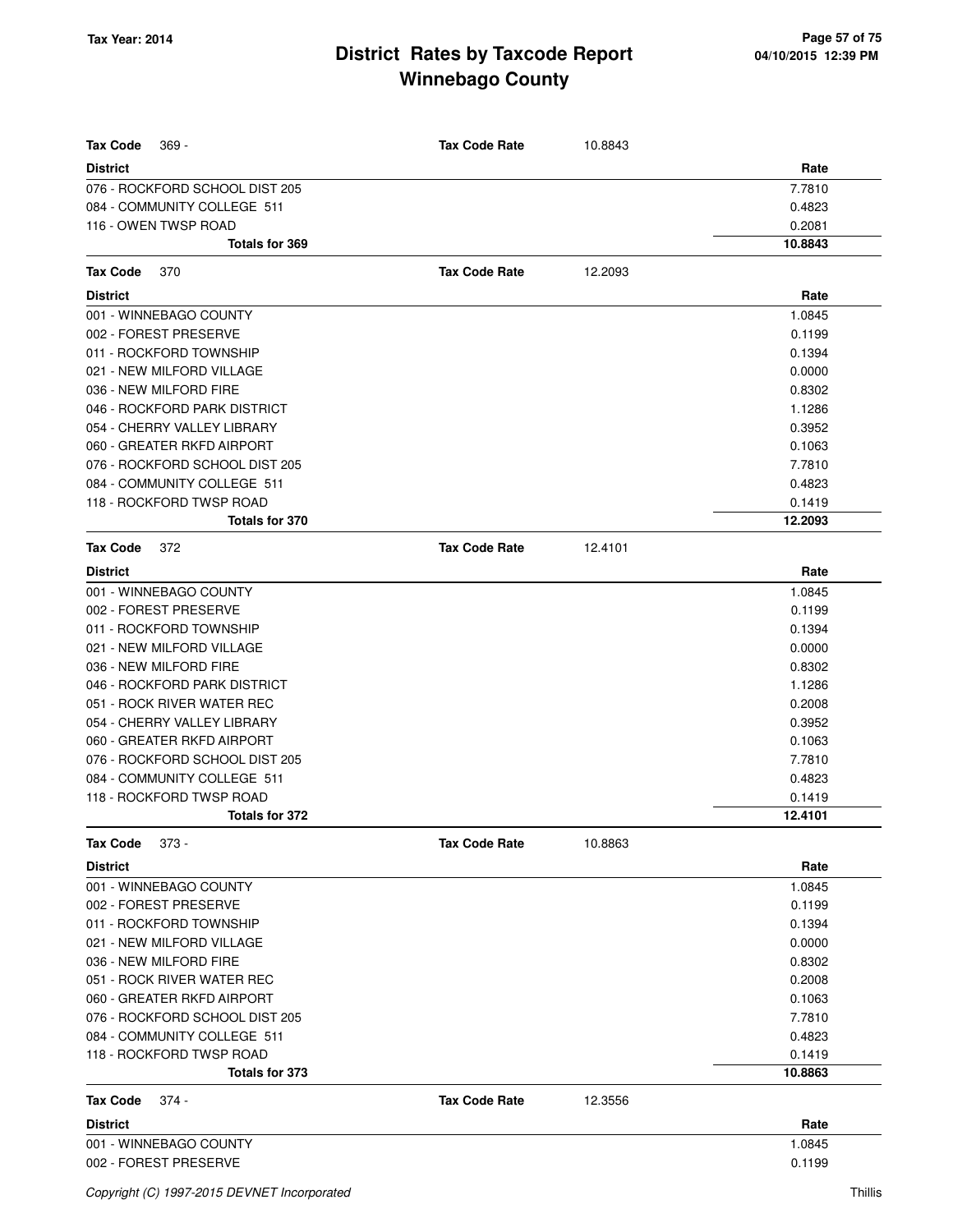| <b>Tax Code</b><br>374 -                          | <b>Tax Code Rate</b> | 12.3556 |                   |
|---------------------------------------------------|----------------------|---------|-------------------|
| <b>District</b>                                   |                      |         | Rate              |
| 011 - ROCKFORD TOWNSHIP                           |                      |         | 0.1394            |
| 017 - CHERRY VALLEY VILLAGE                       |                      |         | 0.0000            |
| 031 - CHERRY VALLEY FIRE                          |                      |         | 0.9765            |
| 046 - ROCKFORD PARK DISTRICT                      |                      |         | 1.1286            |
| 054 - CHERRY VALLEY LIBRARY                       |                      |         | 0.3952            |
| 060 - GREATER RKFD AIRPORT                        |                      |         | 0.1063            |
| 076 - ROCKFORD SCHOOL DIST 205                    |                      |         | 7.7810            |
| 084 - COMMUNITY COLLEGE 511                       |                      |         | 0.4823            |
| 118 - ROCKFORD TWSP ROAD                          |                      |         | 0.1419            |
| Totals for 374                                    |                      |         | 12.3556           |
| <b>Tax Code</b><br>$378 -$                        | <b>Tax Code Rate</b> | 12.5564 |                   |
| <b>District</b>                                   |                      |         | Rate              |
| 001 - WINNEBAGO COUNTY                            |                      |         | 1.0845            |
| 002 - FOREST PRESERVE                             |                      |         | 0.1199            |
| 011 - ROCKFORD TOWNSHIP                           |                      |         | 0.1394            |
| 017 - CHERRY VALLEY VILLAGE                       |                      |         | 0.0000            |
| 031 - CHERRY VALLEY FIRE                          |                      |         | 0.9765            |
| 046 - ROCKFORD PARK DISTRICT                      |                      |         | 1.1286            |
| 051 - ROCK RIVER WATER REC                        |                      |         | 0.2008            |
| 054 - CHERRY VALLEY LIBRARY                       |                      |         | 0.3952            |
| 060 - GREATER RKFD AIRPORT                        |                      |         | 0.1063            |
| 076 - ROCKFORD SCHOOL DIST 205                    |                      |         | 7.7810            |
| 084 - COMMUNITY COLLEGE 511                       |                      |         | 0.4823            |
| 118 - ROCKFORD TWSP ROAD                          |                      |         | 0.1419            |
| <b>Totals for 378</b>                             |                      |         | 12.5564           |
|                                                   |                      |         |                   |
| <b>Tax Code</b><br>$379 -$                        | <b>Tax Code Rate</b> | 10.6855 |                   |
| <b>District</b>                                   |                      |         | Rate              |
| 001 - WINNEBAGO COUNTY                            |                      |         | 1.0845            |
| 002 - FOREST PRESERVE                             |                      |         | 0.1199            |
| 011 - ROCKFORD TOWNSHIP                           |                      |         | 0.1394            |
| 021 - NEW MILFORD VILLAGE                         |                      |         | 0.0000            |
| 036 - NEW MILFORD FIRE                            |                      |         | 0.8302            |
| 060 - GREATER RKFD AIRPORT                        |                      |         | 0.1063            |
| 076 - ROCKFORD SCHOOL DIST 205                    |                      |         | 7.7810            |
| 084 - COMMUNITY COLLEGE 511                       |                      |         | 0.4823            |
| 118 - ROCKFORD TWSP ROAD                          |                      |         | 0.1419            |
| Totals for 379                                    |                      |         | 10.6855           |
| <b>Tax Code</b><br>$380 -$                        | <b>Tax Code Rate</b> | 11.8141 |                   |
| <b>District</b>                                   |                      |         | Rate              |
| 001 - WINNEBAGO COUNTY                            |                      |         | 1.0845            |
| 002 - FOREST PRESERVE                             |                      |         | 0.1199            |
| 011 - ROCKFORD TOWNSHIP                           |                      |         | 0.1394            |
| 021 - NEW MILFORD VILLAGE                         |                      |         | 0.0000            |
| 036 - NEW MILFORD FIRE                            |                      |         | 0.8302            |
| 046 - ROCKFORD PARK DISTRICT                      |                      |         | 1.1286            |
| 060 - GREATER RKFD AIRPORT                        |                      |         | 0.1063            |
| 076 - ROCKFORD SCHOOL DIST 205                    |                      |         | 7.7810            |
| 084 - COMMUNITY COLLEGE 511                       |                      |         | 0.4823            |
| 118 - ROCKFORD TWSP ROAD<br><b>Totals for 380</b> |                      |         | 0.1419<br>11.8141 |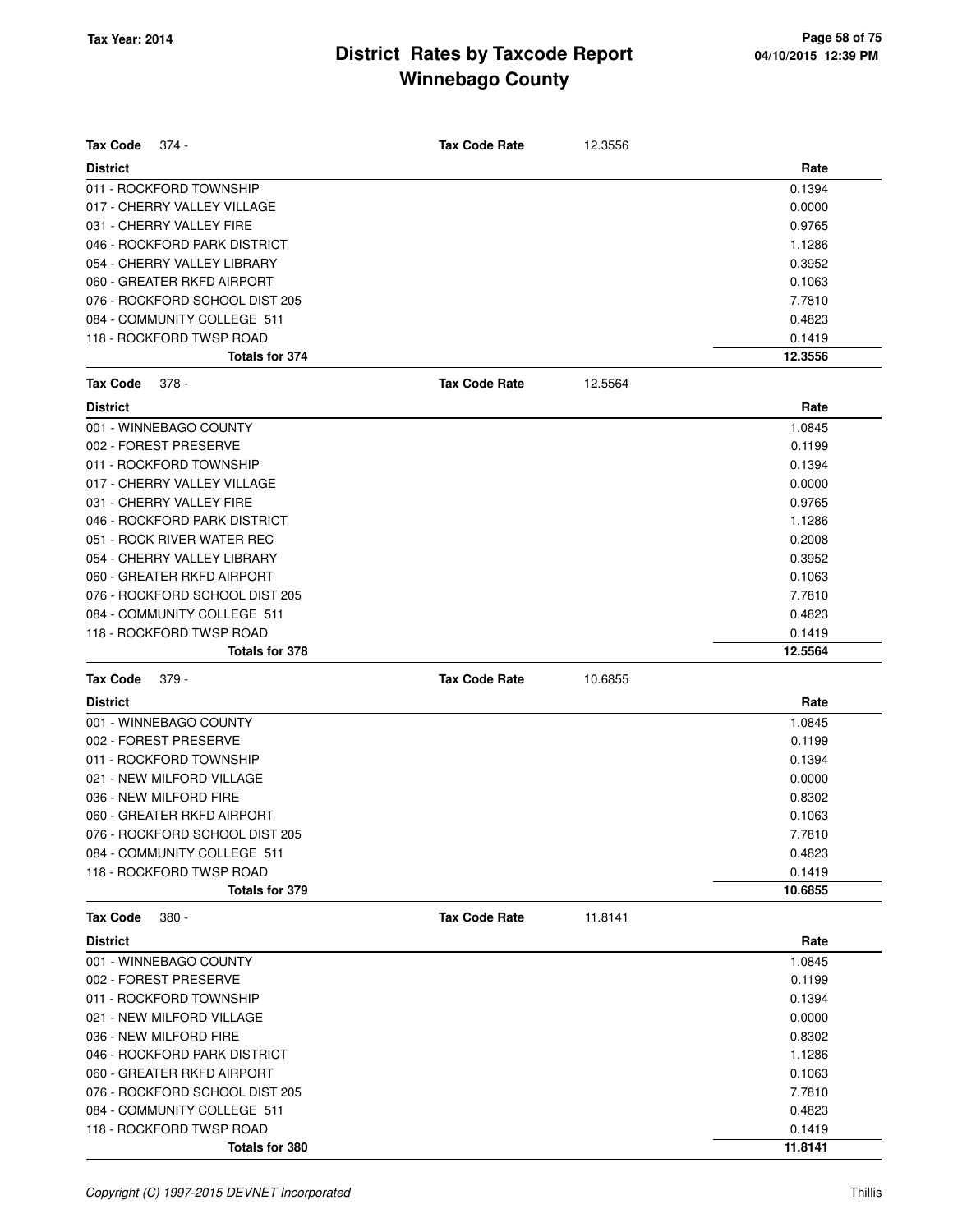| <b>Tax Code</b><br>381 -       | <b>Tax Code Rate</b> | 14.3836 |         |
|--------------------------------|----------------------|---------|---------|
| <b>District</b>                |                      |         | Rate    |
| 001 - WINNEBAGO COUNTY         |                      |         | 1.0845  |
| 002 - FOREST PRESERVE          |                      |         | 0.1199  |
| 011 - ROCKFORD TOWNSHIP        |                      |         | 0.1394  |
| 023 - ROCKFORD CITY            |                      |         | 3.2931  |
| 046 - ROCKFORD PARK DISTRICT   |                      |         | 1.1286  |
| 051 - ROCK RIVER WATER REC     |                      |         | 0.2008  |
| 059 - ROCKFORD CITY LIBRARY    |                      |         | 0.5042  |
| 060 - GREATER RKFD AIRPORT     |                      |         | 0.1063  |
| 082 - WINNEBAGO UNIT SD #323   |                      |         | 7.1826  |
| 084 - COMMUNITY COLLEGE 511    |                      |         | 0.4823  |
| 118 - ROCKFORD TWSP ROAD       |                      |         | 0.1419  |
| Totals for 381                 |                      |         | 14.3836 |
| <b>Tax Code</b><br>382 -       | <b>Tax Code Rate</b> | 14.1828 |         |
| <b>District</b>                |                      |         | Rate    |
| 001 - WINNEBAGO COUNTY         |                      |         | 1.0845  |
| 002 - FOREST PRESERVE          |                      |         | 0.1199  |
| 011 - ROCKFORD TOWNSHIP        |                      |         | 0.1394  |
| 023 - ROCKFORD CITY            |                      |         | 3.2931  |
| 046 - ROCKFORD PARK DISTRICT   |                      |         | 1.1286  |
| 059 - ROCKFORD CITY LIBRARY    |                      |         | 0.5042  |
| 060 - GREATER RKFD AIRPORT     |                      |         | 0.1063  |
| 082 - WINNEBAGO UNIT SD #323   |                      |         | 7.1826  |
| 084 - COMMUNITY COLLEGE 511    |                      |         | 0.4823  |
| 118 - ROCKFORD TWSP ROAD       |                      |         | 0.1419  |
| Totals for 382                 |                      |         | 14.1828 |
| <b>Tax Code</b><br>383 -       | <b>Tax Code Rate</b> | 14.9074 |         |
| <b>District</b>                |                      |         | Rate    |
| 001 - WINNEBAGO COUNTY         |                      |         | 1.0845  |
| 002 - FOREST PRESERVE          |                      |         | 0.1199  |
| 004 - CHERRY VALLEY TOWNSHIP   |                      |         | 0.1382  |
| 023 - ROCKFORD CITY            |                      |         | 3.2931  |
| 046 - ROCKFORD PARK DISTRICT   |                      |         | 1.1286  |
| 059 - ROCKFORD CITY LIBRARY    |                      |         | 0.5042  |
|                                |                      |         |         |
| 060 - GREATER RKFD AIRPORT     |                      |         | 0.1063  |
| 076 - ROCKFORD SCHOOL DIST 205 |                      |         | 7.7810  |
| 084 - COMMUNITY COLLEGE 511    |                      |         | 0.4823  |
| 111 - CHERRY VALLEY TWSP ROAD  |                      |         | 0.2693  |
| Totals for 383                 |                      |         | 14.9074 |
| <b>Tax Code</b><br>$385 -$     | <b>Tax Code Rate</b> | 12.0149 |         |
| <b>District</b>                |                      |         | Rate    |
| 001 - WINNEBAGO COUNTY         |                      |         | 1.0845  |
| 002 - FOREST PRESERVE          |                      |         | 0.1199  |
| 011 - ROCKFORD TOWNSHIP        |                      |         | 0.1394  |
| 021 - NEW MILFORD VILLAGE      |                      |         | 0.0000  |
| 036 - NEW MILFORD FIRE         |                      |         | 0.8302  |
| 046 - ROCKFORD PARK DISTRICT   |                      |         | 1.1286  |
| 051 - ROCK RIVER WATER REC     |                      |         | 0.2008  |
| 060 - GREATER RKFD AIRPORT     |                      |         | 0.1063  |
| 076 - ROCKFORD SCHOOL DIST 205 |                      |         | 7.7810  |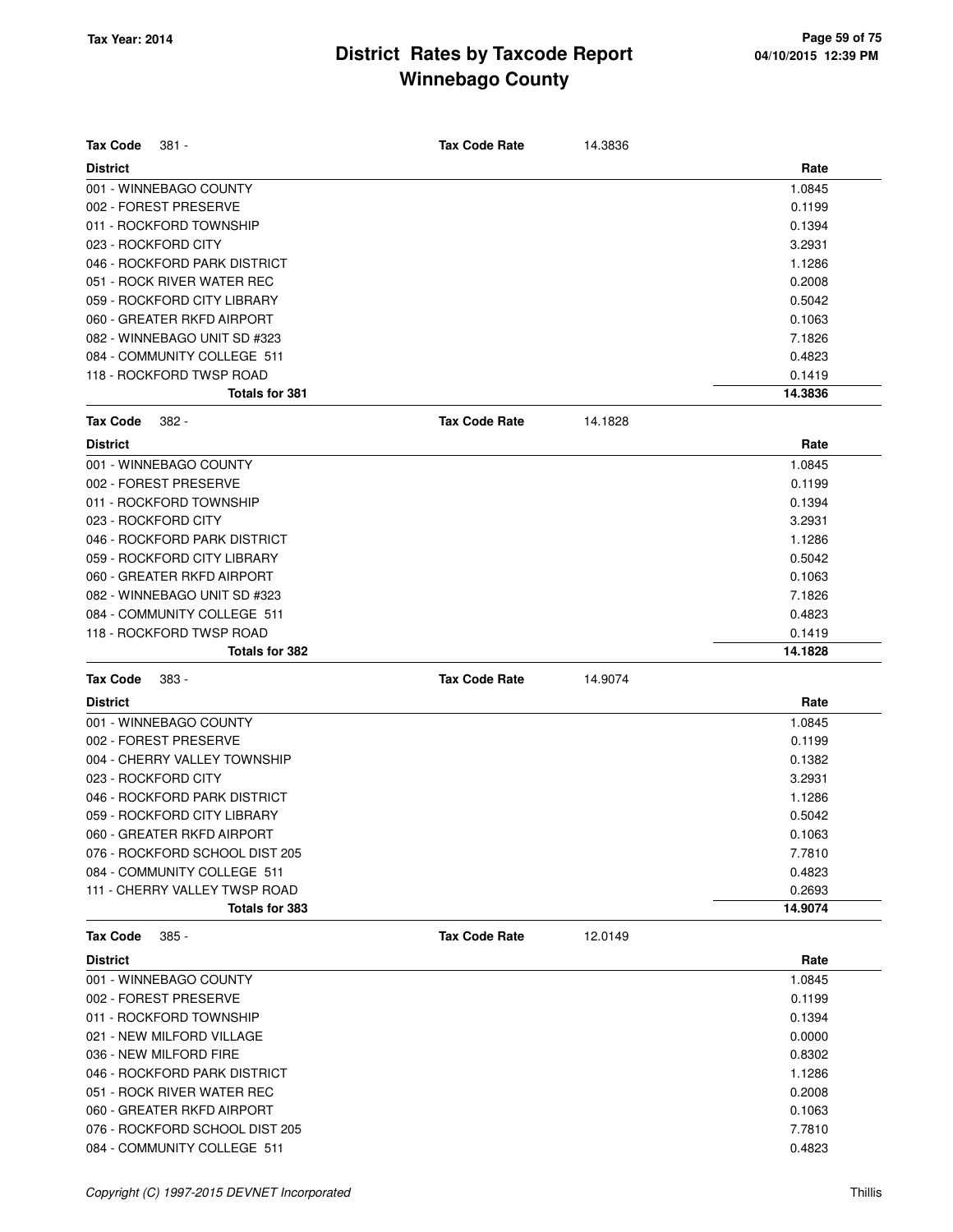| $385 -$<br>Tax Code                   | <b>Tax Code Rate</b> | 12.0149 |         |
|---------------------------------------|----------------------|---------|---------|
| <b>District</b>                       |                      |         | Rate    |
| 118 - ROCKFORD TWSP ROAD              |                      |         | 0.1419  |
| <b>Totals for 385</b>                 |                      |         | 12.0149 |
| <b>Tax Code</b><br>$386 -$            | <b>Tax Code Rate</b> | 12.4818 |         |
| <b>District</b>                       |                      |         | Rate    |
| 001 - WINNEBAGO COUNTY                |                      |         | 1.0845  |
| 002 - FOREST PRESERVE                 |                      |         | 0.1199  |
| 004 - CHERRY VALLEY TOWNSHIP          |                      |         | 0.1382  |
| 021 - NEW MILFORD VILLAGE             |                      |         | 0.0000  |
| 031 - CHERRY VALLEY FIRE              |                      |         | 0.9765  |
| 046 - ROCKFORD PARK DISTRICT          |                      |         | 1.1286  |
| 054 - CHERRY VALLEY LIBRARY           |                      |         | 0.3952  |
| 060 - GREATER RKFD AIRPORT            |                      |         | 0.1063  |
| 076 - ROCKFORD SCHOOL DIST 205        |                      |         | 7.7810  |
| 084 - COMMUNITY COLLEGE 511           |                      |         | 0.4823  |
| 111 - CHERRY VALLEY TWSP ROAD         |                      |         | 0.2693  |
| <b>Totals for 386</b>                 |                      |         | 12.4818 |
|                                       |                      |         |         |
| Tax Code<br>391 - NORTH MAIN TIF      | <b>Tax Code Rate</b> | 14.9820 |         |
| <b>District</b>                       |                      |         | Rate    |
| 001 - WINNEBAGO COUNTY                |                      |         | 1.0845  |
| 002 - FOREST PRESERVE                 |                      |         | 0.1199  |
| 011 - ROCKFORD TOWNSHIP               |                      |         | 0.1394  |
| 023 - ROCKFORD CITY                   |                      |         | 3.2931  |
| 046 - ROCKFORD PARK DISTRICT          |                      |         | 1.1286  |
| 051 - ROCK RIVER WATER REC            |                      |         | 0.2008  |
| 059 - ROCKFORD CITY LIBRARY           |                      |         | 0.5042  |
| 060 - GREATER RKFD AIRPORT            |                      |         | 0.1063  |
| 076 - ROCKFORD SCHOOL DIST 205        |                      |         | 7.7810  |
| 084 - COMMUNITY COLLEGE 511           |                      |         | 0.4823  |
| 093 - NORTH MAIN TIF                  |                      |         | 0.0000  |
| 118 - ROCKFORD TWSP ROAD              |                      |         | 0.1419  |
| <b>Totals for 391</b>                 |                      |         | 14.9820 |
| 392 - GLOBAL TRADE TIF #1<br>Tax Code | <b>Tax Code Rate</b> | 14.9820 |         |
| <b>District</b>                       |                      |         | Rate    |
| 001 - WINNEBAGO COUNTY                |                      |         | 1.0845  |
| 002 - FOREST PRESERVE                 |                      |         | 0.1199  |
| 011 - ROCKFORD TOWNSHIP               |                      |         | 0.1394  |
| 023 - ROCKFORD CITY                   |                      |         | 3.2931  |
| 046 - ROCKFORD PARK DISTRICT          |                      |         | 1.1286  |
| 051 - ROCK RIVER WATER REC            |                      |         | 0.2008  |
| 059 - ROCKFORD CITY LIBRARY           |                      |         | 0.5042  |
| 060 - GREATER RKFD AIRPORT            |                      |         | 0.1063  |
| 076 - ROCKFORD SCHOOL DIST 205        |                      |         | 7.7810  |
| 084 - COMMUNITY COLLEGE 511           |                      |         | 0.4823  |
| 094 - GLOBAL TRADE TIF #1             |                      |         | 0.0000  |
| 118 - ROCKFORD TWSP ROAD              |                      |         | 0.1419  |
| Totals for 392                        |                      |         | 14.9820 |
| 393 -<br>Tax Code                     | <b>Tax Code Rate</b> | 11.0807 |         |
| <b>District</b>                       |                      |         | Rate    |
| 001 - WINNEBAGO COUNTY                |                      |         | 1.0845  |
| 002 - FOREST PRESERVE                 |                      |         | 0.1199  |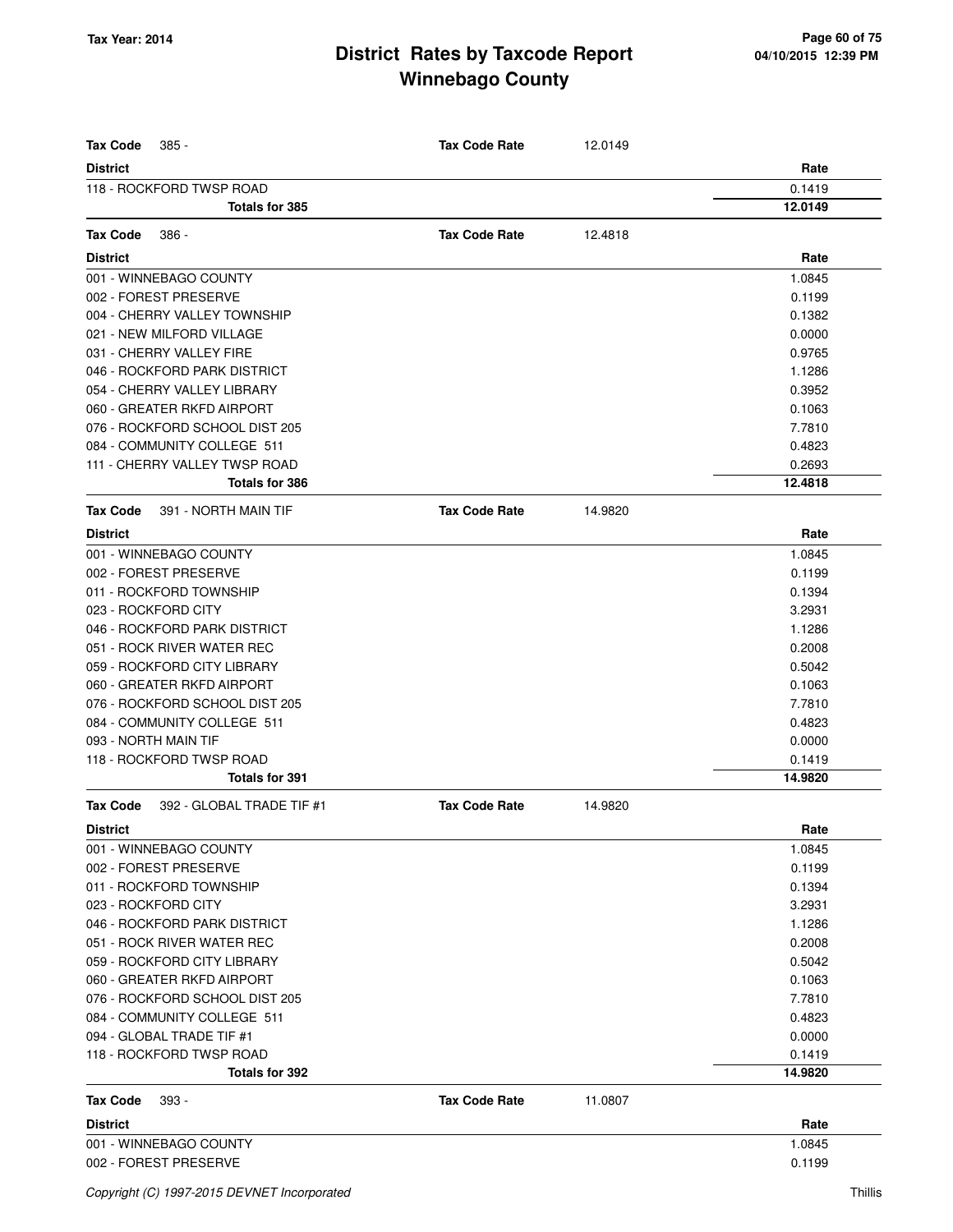| <b>Tax Code</b><br>$393 -$     | <b>Tax Code Rate</b> | 11.0807 |         |
|--------------------------------|----------------------|---------|---------|
| <b>District</b>                |                      |         | Rate    |
| 011 - ROCKFORD TOWNSHIP        |                      |         | 0.1394  |
| 021 - NEW MILFORD VILLAGE      |                      |         | 0.0000  |
| 036 - NEW MILFORD FIRE         |                      |         | 0.8302  |
| 054 - CHERRY VALLEY LIBRARY    |                      |         | 0.3952  |
| 060 - GREATER RKFD AIRPORT     |                      |         | 0.1063  |
| 076 - ROCKFORD SCHOOL DIST 205 |                      |         | 7.7810  |
| 084 - COMMUNITY COLLEGE 511    |                      |         | 0.4823  |
| 118 - ROCKFORD TWSP ROAD       |                      |         | 0.1419  |
| <b>Totals for 393</b>          |                      |         | 11.0807 |
| <b>Tax Code</b><br>394         | <b>Tax Code Rate</b> | 11.0807 |         |
| <b>District</b>                |                      |         | Rate    |
| 001 - WINNEBAGO COUNTY         |                      |         | 1.0845  |
| 002 - FOREST PRESERVE          |                      |         | 0.1199  |
| 011 - ROCKFORD TOWNSHIP        |                      |         | 0.1394  |
| 017 - CHERRY VALLEY VILLAGE    |                      |         | 0.0000  |
| 036 - NEW MILFORD FIRE         |                      |         | 0.8302  |
| 054 - CHERRY VALLEY LIBRARY    |                      |         | 0.3952  |
| 060 - GREATER RKFD AIRPORT     |                      |         | 0.1063  |
| 076 - ROCKFORD SCHOOL DIST 205 |                      |         | 7.7810  |
| 084 - COMMUNITY COLLEGE 511    |                      |         | 0.4823  |
| 118 - ROCKFORD TWSP ROAD       |                      |         | 0.1419  |
| Totals for 394                 |                      |         | 11.0807 |
| <b>Tax Code</b><br>396         | <b>Tax Code Rate</b> | 11.2469 |         |
| <b>District</b>                |                      |         | Rate    |
| 001 - WINNEBAGO COUNTY         |                      |         | 1.0845  |
| 002 - FOREST PRESERVE          |                      |         | 0.1199  |
| 004 - CHERRY VALLEY TOWNSHIP   |                      |         | 0.1382  |
| 017 - CHERRY VALLEY VILLAGE    |                      |         | 0.0000  |
| 031 - CHERRY VALLEY FIRE       |                      |         | 0.9765  |
| 054 - CHERRY VALLEY LIBRARY    |                      |         | 0.3952  |
| 076 - ROCKFORD SCHOOL DIST 205 |                      |         | 7.7810  |
| 084 - COMMUNITY COLLEGE 511    |                      |         | 0.4823  |
| 111 - CHERRY VALLEY TWSP ROAD  |                      |         | 0.2693  |
| <b>Totals for 396</b>          |                      |         | 11.2469 |
| 397<br><b>Tax Code</b>         | <b>Tax Code Rate</b> | 10.8318 |         |
| <b>District</b>                |                      |         | Rate    |
| 001 - WINNEBAGO COUNTY         |                      |         | 1.0845  |
| 002 - FOREST PRESERVE          |                      |         | 0.1199  |
| 011 - ROCKFORD TOWNSHIP        |                      |         | 0.1394  |
| 017 - CHERRY VALLEY VILLAGE    |                      |         | 0.0000  |
| 031 - CHERRY VALLEY FIRE       |                      |         | 0.9765  |
| 060 - GREATER RKFD AIRPORT     |                      |         | 0.1063  |
| 076 - ROCKFORD SCHOOL DIST 205 |                      |         | 7.7810  |
| 084 - COMMUNITY COLLEGE 511    |                      |         | 0.4823  |
| 118 - ROCKFORD TWSP ROAD       |                      |         | 0.1419  |
| Totals for 397                 |                      |         | 10.8318 |
| <b>Tax Code</b><br>$400 -$     | <b>Tax Code Rate</b> | 14.9820 |         |
| <b>District</b>                |                      |         | Rate    |
| 001 - WINNEBAGO COUNTY         |                      |         | 1.0845  |
| 002 - FOREST PRESERVE          |                      |         | 0.1199  |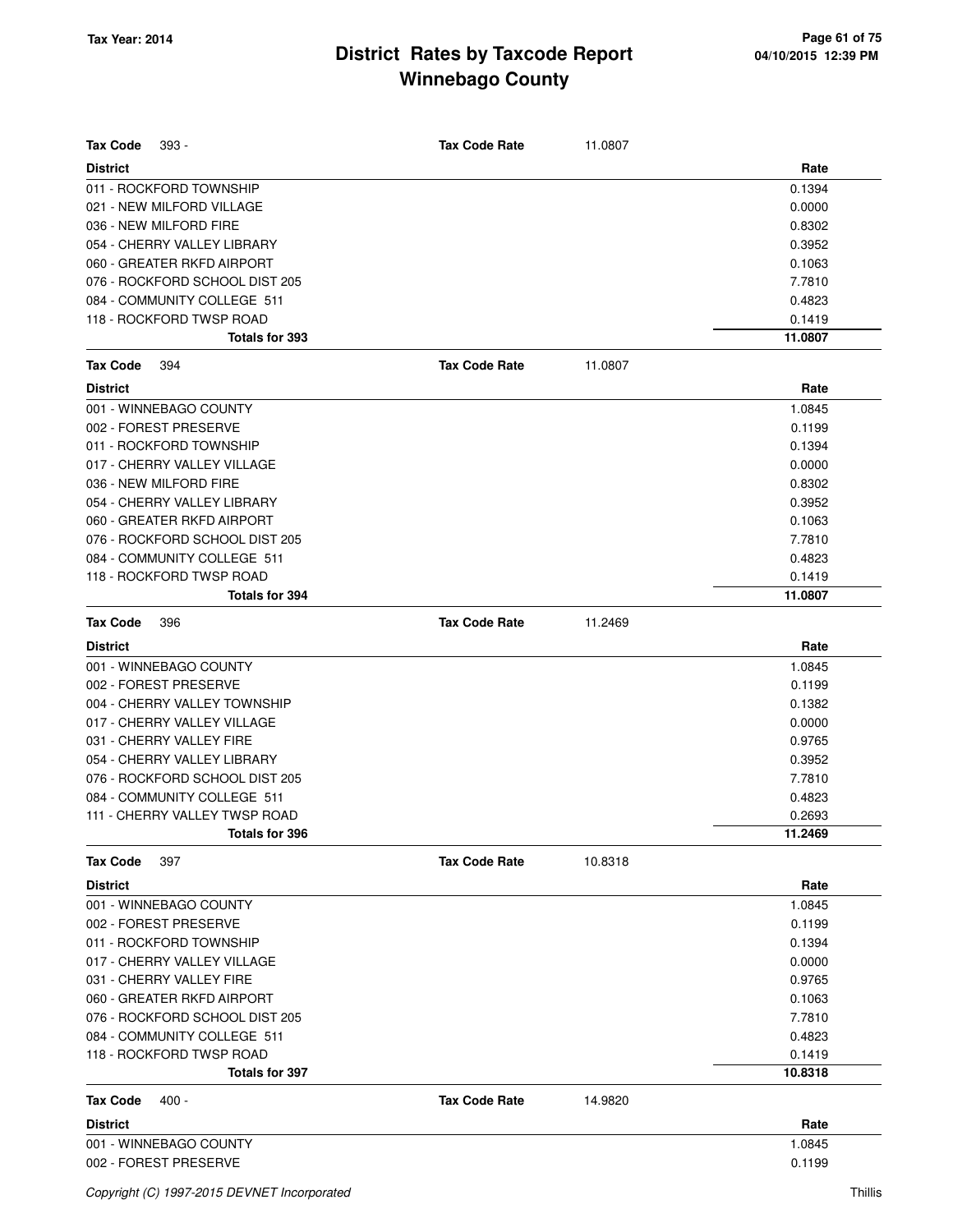| <b>Tax Code</b>                                            |                      |         |                  |
|------------------------------------------------------------|----------------------|---------|------------------|
| 400 -                                                      | <b>Tax Code Rate</b> | 14.9820 |                  |
| <b>District</b>                                            |                      |         | Rate             |
| 011 - ROCKFORD TOWNSHIP                                    |                      |         | 0.1394           |
| 023 - ROCKFORD CITY                                        |                      |         | 3.2931           |
| 046 - ROCKFORD PARK DISTRICT<br>051 - ROCK RIVER WATER REC |                      |         | 1.1286<br>0.2008 |
| 059 - ROCKFORD CITY LIBRARY                                |                      |         | 0.5042           |
| 060 - GREATER RKFD AIRPORT                                 |                      |         | 0.1063           |
| 076 - ROCKFORD SCHOOL DIST 205                             |                      |         | 7.7810           |
| 084 - COMMUNITY COLLEGE 511                                |                      |         | 0.4823           |
| 118 - ROCKFORD TWSP ROAD                                   |                      |         | 0.1419           |
| Totals for 400                                             |                      |         | 14.9820          |
| <b>Tax Code</b><br>402 - WAGON WHEEL TIF                   | <b>Tax Code Rate</b> | 10.2372 |                  |
| <b>District</b>                                            |                      |         | Rate             |
|                                                            |                      |         | 1.0845           |
| 001 - WINNEBAGO COUNTY                                     |                      |         |                  |
| 002 - FOREST PRESERVE                                      |                      |         | 0.1199           |
| 012 - ROCKTON TOWNSHIP                                     |                      |         | 0.2026           |
| 024 - ROCKTON VILLAGE                                      |                      |         | 0.6866           |
| 041 - ROCKTON FIRE                                         |                      |         | 0.7814           |
| 057 - TALCOTT FREE LIBRARY                                 |                      |         | 0.2200           |
| 074 - ROCKTON SCHOOL DIST 140                              |                      |         | 3.8827           |
| 077 - HONONEGAH HIGH SD #207                               |                      |         | 2.6168           |
| 084 - COMMUNITY COLLEGE 511                                |                      |         | 0.4823           |
| 119 - ROCKTON TWSP ROAD                                    |                      |         | 0.1604           |
| 125 - WAGON WHEEL TIF                                      |                      |         | 0.0000           |
| Totals for 402                                             |                      |         | 10.2372          |
| 403 - RIVER OAKS TIF<br><b>Tax Code</b>                    | <b>Tax Code Rate</b> | 14.9820 |                  |
| <b>District</b>                                            |                      |         | Rate             |
| 001 - WINNEBAGO COUNTY                                     |                      |         | 1.0845           |
| 002 - FOREST PRESERVE                                      |                      |         | 0.1199           |
| 011 - ROCKFORD TOWNSHIP                                    |                      |         | 0.1394           |
| 023 - ROCKFORD CITY                                        |                      |         | 3.2931           |
| 046 - ROCKFORD PARK DISTRICT                               |                      |         | 1.1286           |
| 051 - ROCK RIVER WATER REC                                 |                      |         | 0.2008           |
| 059 - ROCKFORD CITY LIBRARY                                |                      |         | 0.5042           |
| 060 - GREATER RKFD AIRPORT                                 |                      |         | 0.1063           |
| 076 - ROCKFORD SCHOOL DIST 205                             |                      |         | 7.7810           |
| 084 - COMMUNITY COLLEGE 511                                |                      |         | 0.4823           |
| 118 - ROCKFORD TWSP ROAD                                   |                      |         | 0.1419           |
| 126 - RIVER OAKS TIF                                       |                      |         | 0.0000           |
| Totals for 403                                             |                      |         | 14.9820          |
| 404 - GARRISON SCHOOL TIF<br><b>Tax Code</b>               | <b>Tax Code Rate</b> | 14.9820 |                  |
| <b>District</b>                                            |                      |         | Rate             |
| 001 - WINNEBAGO COUNTY                                     |                      |         | 1.0845           |
| 002 - FOREST PRESERVE                                      |                      |         | 0.1199           |
| 011 - ROCKFORD TOWNSHIP                                    |                      |         | 0.1394           |
| 023 - ROCKFORD CITY                                        |                      |         | 3.2931           |
| 046 - ROCKFORD PARK DISTRICT                               |                      |         | 1.1286           |
| 051 - ROCK RIVER WATER REC                                 |                      |         | 0.2008           |
| 059 - ROCKFORD CITY LIBRARY                                |                      |         | 0.5042           |
| 060 - GREATER RKFD AIRPORT                                 |                      |         | 0.1063           |
| 076 - ROCKFORD SCHOOL DIST 205                             |                      |         | 7.7810           |
| 084 - COMMUNITY COLLEGE 511                                |                      |         | 0.4823           |

Copyright (C) 1997-2015 DEVNET Incorporated Thillis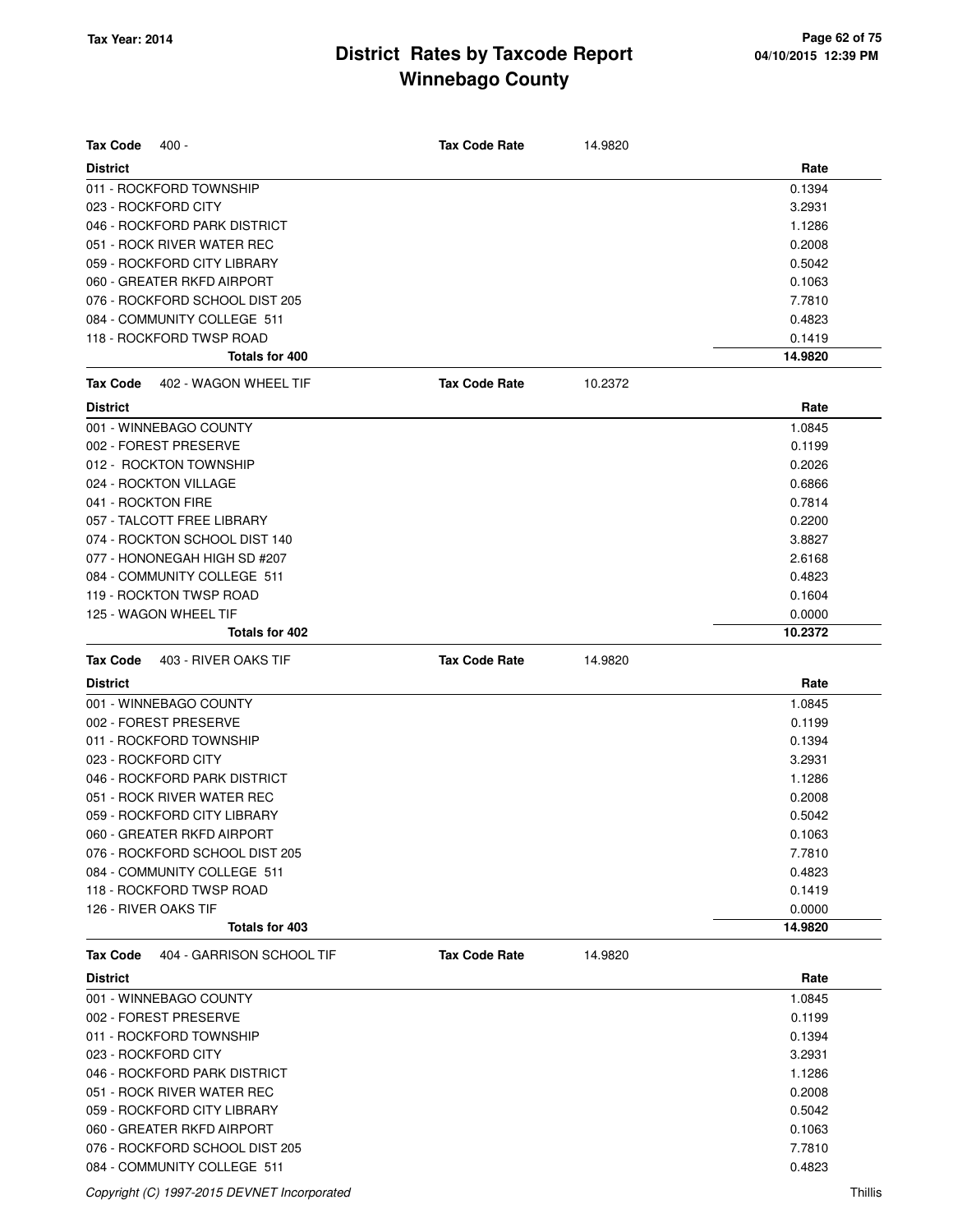| Tax Code          | 404 - GARRISON SCHOOL TIF       | <b>Tax Code Rate</b> | 14.9820 |         |
|-------------------|---------------------------------|----------------------|---------|---------|
| <b>District</b>   |                                 |                      |         | Rate    |
|                   | 118 - ROCKFORD TWSP ROAD        |                      |         | 0.1419  |
|                   | 127 - GARRISON SCHOOL TIF       |                      |         | 0.0000  |
|                   | Totals for 404                  |                      |         | 14.9820 |
| Tax Code          | 405 - KISHWAUKEE & HARRISON TIF | <b>Tax Code Rate</b> | 14.9820 |         |
| <b>District</b>   |                                 |                      |         | Rate    |
|                   | 001 - WINNEBAGO COUNTY          |                      |         | 1.0845  |
|                   | 002 - FOREST PRESERVE           |                      |         | 0.1199  |
|                   | 011 - ROCKFORD TOWNSHIP         |                      |         | 0.1394  |
|                   | 023 - ROCKFORD CITY             |                      |         | 3.2931  |
|                   | 046 - ROCKFORD PARK DISTRICT    |                      |         | 1.1286  |
|                   | 051 - ROCK RIVER WATER REC      |                      |         | 0.2008  |
|                   | 059 - ROCKFORD CITY LIBRARY     |                      |         | 0.5042  |
|                   | 060 - GREATER RKFD AIRPORT      |                      |         | 0.1063  |
|                   | 076 - ROCKFORD SCHOOL DIST 205  |                      |         | 7.7810  |
|                   | 084 - COMMUNITY COLLEGE 511     |                      |         | 0.4823  |
|                   | 118 - ROCKFORD TWSP ROAD        |                      |         | 0.1419  |
|                   | 128 - KISHWAUKEE & HARRISON TIF |                      |         | 0.0000  |
|                   | Totals for 405                  |                      |         | 14.9820 |
| Tax Code          | 406 - LINCOLNWOOD TIF #2        | <b>Tax Code Rate</b> | 14.9820 |         |
| <b>District</b>   |                                 |                      |         | Rate    |
|                   | 001 - WINNEBAGO COUNTY          |                      |         | 1.0845  |
|                   | 002 - FOREST PRESERVE           |                      |         | 0.1199  |
|                   | 011 - ROCKFORD TOWNSHIP         |                      |         | 0.1394  |
|                   | 023 - ROCKFORD CITY             |                      |         | 3.2931  |
|                   | 046 - ROCKFORD PARK DISTRICT    |                      |         | 1.1286  |
|                   | 051 - ROCK RIVER WATER REC      |                      |         | 0.2008  |
|                   | 059 - ROCKFORD CITY LIBRARY     |                      |         | 0.5042  |
|                   | 060 - GREATER RKFD AIRPORT      |                      |         | 0.1063  |
|                   | 076 - ROCKFORD SCHOOL DIST 205  |                      |         | 7.7810  |
|                   | 084 - COMMUNITY COLLEGE 511     |                      |         | 0.4823  |
|                   | 118 - ROCKFORD TWSP ROAD        |                      |         | 0.1419  |
|                   | 129 - LINCOLNWOOD TIF #2        |                      |         | 0.0000  |
|                   | Totals for 406                  |                      |         | 14.9820 |
| <b>Tax Code</b>   | 407 - HOPE VI TIF               | <b>Tax Code Rate</b> | 14.9820 |         |
| District          |                                 |                      |         | Rate    |
|                   | 001 - WINNEBAGO COUNTY          |                      |         | 1.0845  |
|                   | 002 - FOREST PRESERVE           |                      |         | 0.1199  |
|                   | 011 - ROCKFORD TOWNSHIP         |                      |         | 0.1394  |
|                   | 023 - ROCKFORD CITY             |                      |         | 3.2931  |
|                   | 046 - ROCKFORD PARK DISTRICT    |                      |         | 1.1286  |
|                   | 051 - ROCK RIVER WATER REC      |                      |         | 0.2008  |
|                   | 059 - ROCKFORD CITY LIBRARY     |                      |         | 0.5042  |
|                   | 060 - GREATER RKFD AIRPORT      |                      |         | 0.1063  |
|                   | 076 - ROCKFORD SCHOOL DIST 205  |                      |         | 7.7810  |
|                   | 084 - COMMUNITY COLLEGE 511     |                      |         | 0.4823  |
|                   | 118 - ROCKFORD TWSP ROAD        |                      |         | 0.1419  |
| 130 - HOPE VI TIF |                                 |                      |         | 0.0000  |
|                   | Totals for 407                  |                      |         | 14.9820 |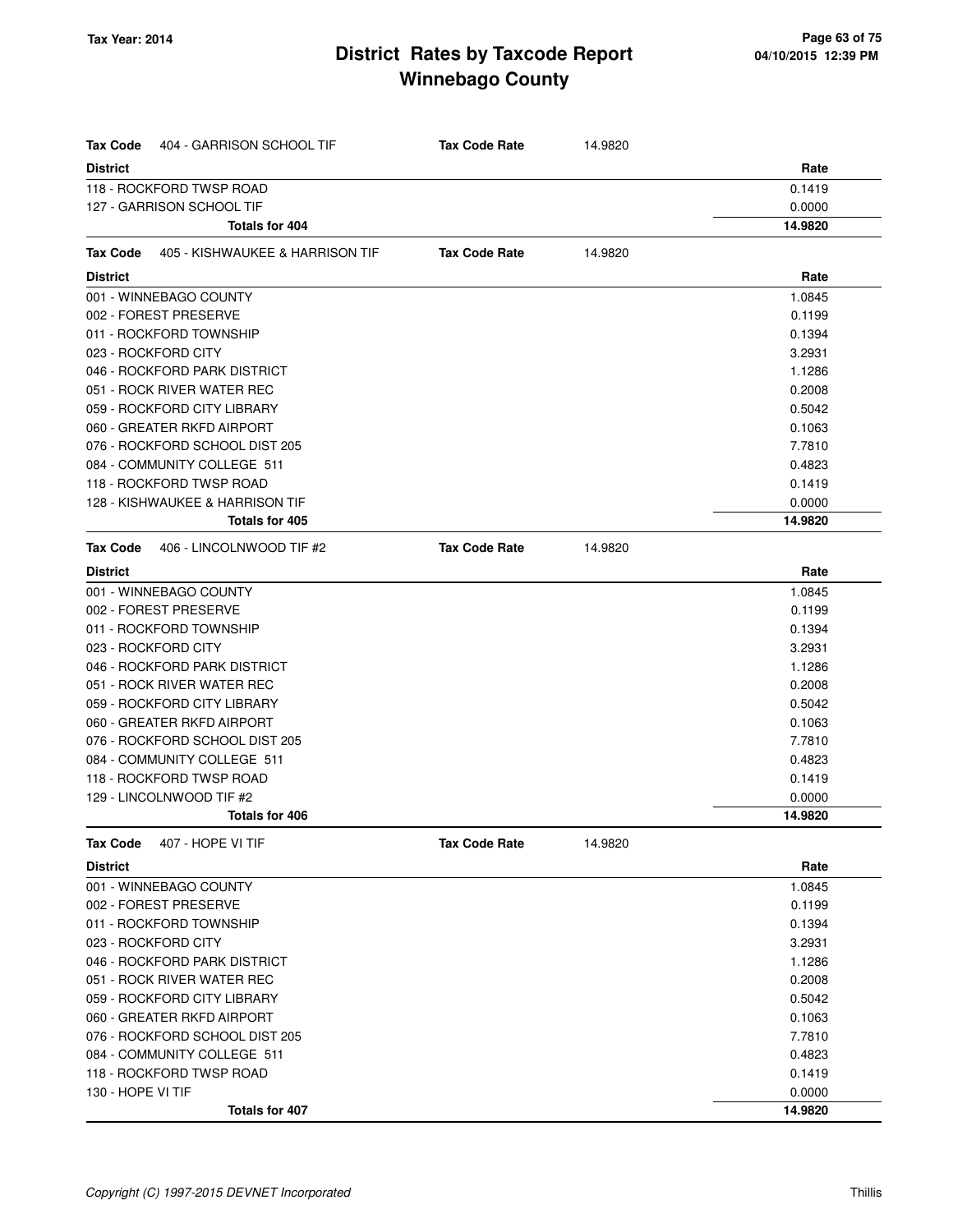| <b>Tax Code</b><br>409 - NORTH 2ND / LOVES PARK TIF      | <b>Tax Code Rate</b> | 12.0261 |         |
|----------------------------------------------------------|----------------------|---------|---------|
| <b>District</b>                                          |                      |         | Rate    |
| 001 - WINNEBAGO COUNTY                                   |                      |         | 1.0845  |
| 002 - FOREST PRESERVE                                    |                      |         | 0.1199  |
| 011 - ROCKFORD TOWNSHIP                                  |                      |         | 0.1394  |
| 019 - LOVES PARK CITY                                    |                      |         | 0.0000  |
| 046 - ROCKFORD PARK DISTRICT                             |                      |         | 1.1286  |
| 051 - ROCK RIVER WATER REC                               |                      |         | 0.2008  |
| 055 - NORTH SUBURBAN LIBRARY                             |                      |         | 0.3027  |
| 060 - GREATER RKFD AIRPORT                               |                      |         | 0.1063  |
| 070 - HARLEM SCHOOL DIST 122                             |                      |         | 8.3197  |
| 084 - COMMUNITY COLLEGE 511                              |                      |         | 0.4823  |
| 118 - ROCKFORD TWSP ROAD                                 |                      |         | 0.1419  |
| 132 - NORTH 2ND TIF LOVES PARK                           |                      |         | 0.0000  |
| Totals for 409                                           |                      |         | 12.0261 |
| <b>Tax Code</b><br>410 - GLOBAL TRADE TIF #2             | <b>Tax Code Rate</b> | 14.9820 |         |
| <b>District</b>                                          |                      |         | Rate    |
| 001 - WINNEBAGO COUNTY                                   |                      |         | 1.0845  |
| 002 - FOREST PRESERVE                                    |                      |         | 0.1199  |
| 011 - ROCKFORD TOWNSHIP                                  |                      |         | 0.1394  |
| 023 - ROCKFORD CITY                                      |                      |         | 3.2931  |
| 046 - ROCKFORD PARK DISTRICT                             |                      |         | 1.1286  |
| 051 - ROCK RIVER WATER REC                               |                      |         | 0.2008  |
| 059 - ROCKFORD CITY LIBRARY                              |                      |         | 0.5042  |
| 060 - GREATER RKFD AIRPORT                               |                      |         | 0.1063  |
| 076 - ROCKFORD SCHOOL DIST 205                           |                      |         | 7.7810  |
| 084 - COMMUNITY COLLEGE 511                              |                      |         | 0.4823  |
| 118 - ROCKFORD TWSP ROAD                                 |                      |         | 0.1419  |
| 133 - GLOBAL TRADE TIF #2                                |                      |         | 0.0000  |
| Totals for 410                                           |                      |         | 14.9820 |
| 411 - GLOBAL TRADE TIF #2<br><b>Tax Code</b>             | <b>Tax Code Rate</b> | 14.7812 |         |
| <b>District</b>                                          |                      |         | Rate    |
| 001 - WINNEBAGO COUNTY                                   |                      |         | 1.0845  |
| 002 - FOREST PRESERVE                                    |                      |         | 0.1199  |
| 011 - ROCKFORD TOWNSHIP                                  |                      |         | 0.1394  |
| 023 - ROCKFORD CITY                                      |                      |         | 3.2931  |
| 046 - ROCKFORD PARK DISTRICT                             |                      |         | 1.1286  |
| 059 - ROCKFORD CITY LIBRARY                              |                      |         | 0.5042  |
| 060 - GREATER RKFD AIRPORT                               |                      |         | 0.1063  |
| 076 - ROCKFORD SCHOOL DIST 205                           |                      |         | 7.7810  |
| 084 - COMMUNITY COLLEGE 511                              |                      |         | 0.4823  |
| 118 - ROCKFORD TWSP ROAD                                 |                      |         | 0.1419  |
| 133 - GLOBAL TRADE TIF #2                                |                      |         | 0.0000  |
| <b>Totals for 411</b>                                    |                      |         | 14.7812 |
| 412 - ASSISTED LIVING / RIVER HOUSING<br><b>Tax Code</b> | <b>Tax Code Rate</b> | 14.9820 |         |
| <b>District</b>                                          |                      |         | Rate    |
| 001 - WINNEBAGO COUNTY                                   |                      |         | 1.0845  |
|                                                          |                      |         |         |
| 002 - FOREST PRESERVE                                    |                      |         | 0.1199  |
| 011 - ROCKFORD TOWNSHIP                                  |                      |         | 0.1394  |
| 023 - ROCKFORD CITY                                      |                      |         | 3.2931  |
| 046 - ROCKFORD PARK DISTRICT                             |                      |         | 1.1286  |
| 051 - ROCK RIVER WATER REC                               |                      |         | 0.2008  |
| 059 - ROCKFORD CITY LIBRARY                              |                      |         | 0.5042  |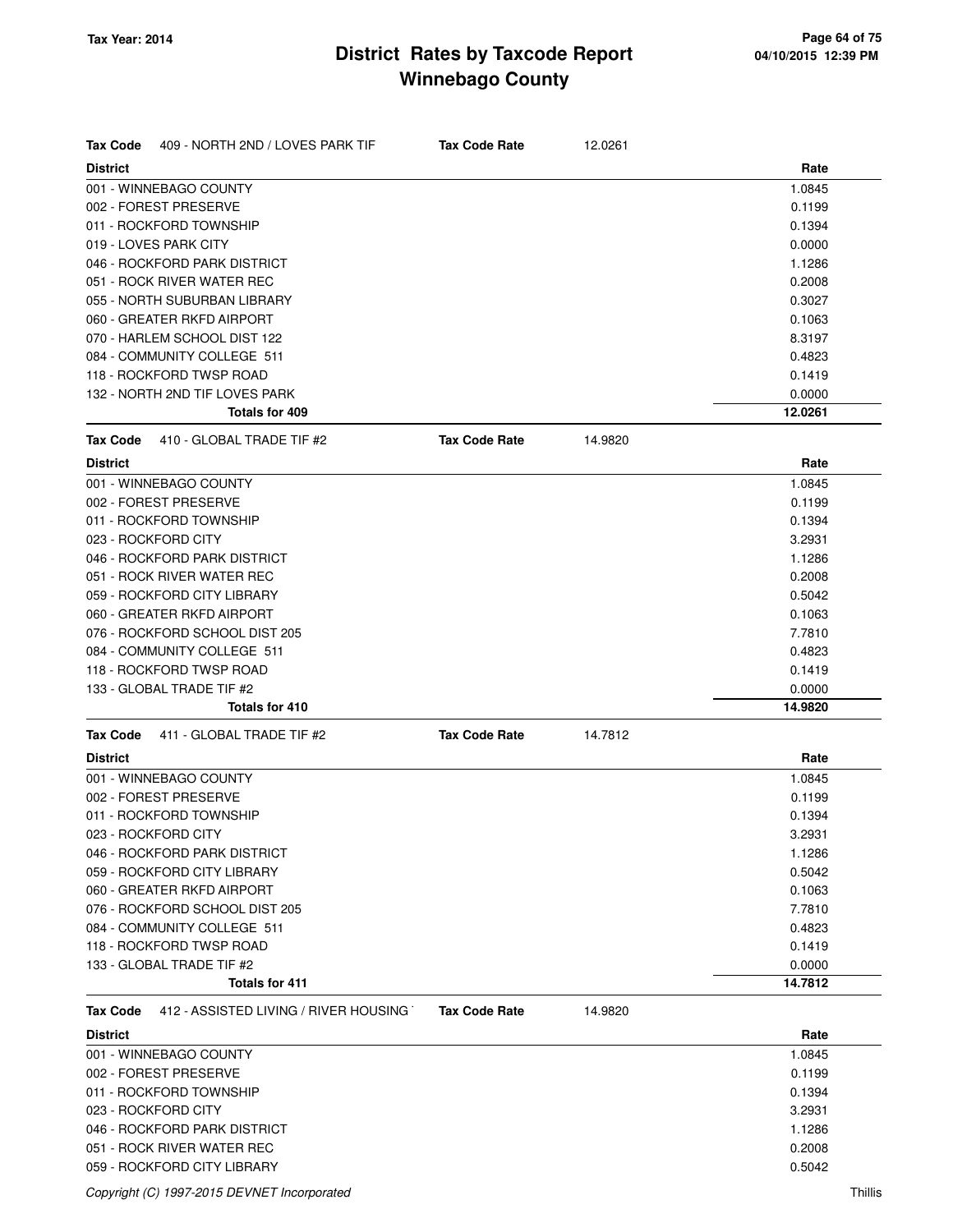| 412 - ASSISTED LIVING / RIVER HOUSING<br><b>Tax Code</b> | <b>Tax Code Rate</b> | 14.9820 |         |
|----------------------------------------------------------|----------------------|---------|---------|
| <b>District</b>                                          |                      |         | Rate    |
| 060 - GREATER RKFD AIRPORT                               |                      |         | 0.1063  |
| 076 - ROCKFORD SCHOOL DIST 205                           |                      |         | 7.7810  |
| 084 - COMMUNITY COLLEGE 511                              |                      |         | 0.4823  |
| 118 - ROCKFORD TWSP ROAD                                 |                      |         | 0.1419  |
| 134 - ASSISTED LIVING/ RIVER HOUSING TIF                 |                      |         | 0.0000  |
| Totals for 412                                           |                      |         | 14.9820 |
| 413 - NORTH 2ND / MACHESNEY PARK TIF<br>Tax Code         | <b>Tax Code Rate</b> | 11.3521 |         |
| <b>District</b>                                          |                      |         | Rate    |
| 001 - WINNEBAGO COUNTY                                   |                      |         | 1.0845  |
| 002 - FOREST PRESERVE                                    |                      |         | 0.1199  |
| 006 - HARLEM TOWNSHIP                                    |                      |         | 0.1138  |
| 020 - MACHESNEY PARK VILLAGE                             |                      |         | 0.0000  |
| 035 - HARLEM-ROSCOE FIRE                                 |                      |         | 0.7743  |
| 055 - NORTH SUBURBAN LIBRARY                             |                      |         | 0.3027  |
| 060 - GREATER RKFD AIRPORT                               |                      |         | 0.1063  |
| 070 - HARLEM SCHOOL DIST 122                             |                      |         | 8.3197  |
| 084 - COMMUNITY COLLEGE 511                              |                      |         | 0.4823  |
| 113 - HARLEM TWSP ROAD                                   |                      |         | 0.0486  |
| 135 - NORTH 2ND TIF MACHESNEY PARK                       |                      |         | 0.0000  |
| <b>Totals for 413</b>                                    |                      |         | 11.3521 |
| 414 - NORTH 2ND / MACHESNEY PARK TIF<br><b>Tax Code</b>  | <b>Tax Code Rate</b> | 11.5529 |         |
| <b>District</b>                                          |                      |         | Rate    |
| 001 - WINNEBAGO COUNTY                                   |                      |         | 1.0845  |
| 002 - FOREST PRESERVE                                    |                      |         | 0.1199  |
| 006 - HARLEM TOWNSHIP                                    |                      |         | 0.1138  |
| 020 - MACHESNEY PARK VILLAGE                             |                      |         | 0.0000  |
| 035 - HARLEM-ROSCOE FIRE                                 |                      |         | 0.7743  |
| 051 - ROCK RIVER WATER REC                               |                      |         | 0.2008  |
| 055 - NORTH SUBURBAN LIBRARY                             |                      |         | 0.3027  |
| 060 - GREATER RKFD AIRPORT                               |                      |         | 0.1063  |
| 070 - HARLEM SCHOOL DIST 122                             |                      |         | 8.3197  |
| 084 - COMMUNITY COLLEGE 511                              |                      |         | 0.4823  |
| 113 - HARLEM TWSP ROAD                                   |                      |         | 0.0486  |
| 135 - NORTH 2ND TIF MACHESNEY PARK                       |                      |         | 0.0000  |
| Totals for 414                                           |                      |         | 11.5529 |
| 416 - NORTH 2ND / MACHESNEY PARK TIF<br>Tax Code         | <b>Tax Code Rate</b> | 11.2241 |         |
| <b>District</b>                                          |                      |         | Rate    |
| 001 - WINNEBAGO COUNTY                                   |                      |         | 1.0845  |
| 002 - FOREST PRESERVE                                    |                      |         | 0.1199  |
| 006 - HARLEM TOWNSHIP                                    |                      |         | 0.1138  |
| 020 - MACHESNEY PARK VILLAGE                             |                      |         | 0.0000  |
| 037 - NORTH PARK FIRE                                    |                      |         | 0.4455  |
| 051 - ROCK RIVER WATER REC                               |                      |         | 0.2008  |
| 055 - NORTH SUBURBAN LIBRARY                             |                      |         | 0.3027  |
| 060 - GREATER RKFD AIRPORT                               |                      |         | 0.1063  |
| 070 - HARLEM SCHOOL DIST 122                             |                      |         | 8.3197  |
| 084 - COMMUNITY COLLEGE 511                              |                      |         | 0.4823  |
| 113 - HARLEM TWSP ROAD                                   |                      |         | 0.0486  |
| 135 - NORTH 2ND TIF MACHESNEY PARK                       |                      |         | 0.0000  |
| Totals for 416                                           |                      |         | 11.2241 |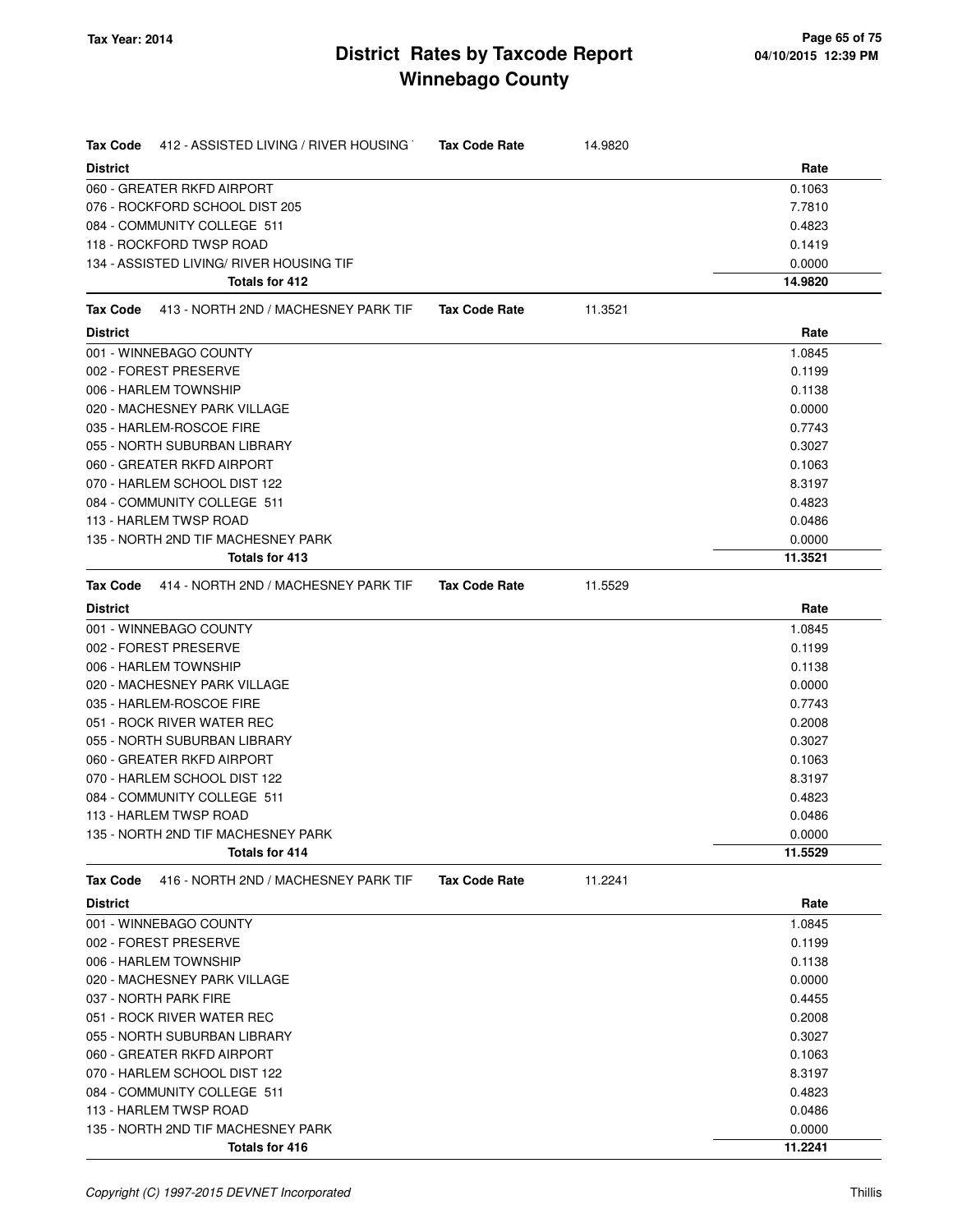| <b>Tax Code</b><br>417 - MAIN/WHITMAN TIF | <b>Tax Code Rate</b> | 14.9820 |         |
|-------------------------------------------|----------------------|---------|---------|
| <b>District</b>                           |                      |         | Rate    |
| 001 - WINNEBAGO COUNTY                    |                      |         | 1.0845  |
| 002 - FOREST PRESERVE                     |                      |         | 0.1199  |
| 011 - ROCKFORD TOWNSHIP                   |                      |         | 0.1394  |
| 023 - ROCKFORD CITY                       |                      |         | 3.2931  |
| 046 - ROCKFORD PARK DISTRICT              |                      |         | 1.1286  |
| 051 - ROCK RIVER WATER REC                |                      |         | 0.2008  |
| 059 - ROCKFORD CITY LIBRARY               |                      |         | 0.5042  |
| 060 - GREATER RKFD AIRPORT                |                      |         | 0.1063  |
| 076 - ROCKFORD SCHOOL DIST 205            |                      |         | 7.7810  |
| 084 - COMMUNITY COLLEGE 511               |                      |         | 0.4823  |
| 118 - ROCKFORD TWSP ROAD                  |                      |         | 0.1419  |
| 137 - MAIN & WHITMAN TIF                  |                      |         | 0.0000  |
| <b>Totals for 417</b>                     |                      |         | 14.9820 |
| <b>Tax Code</b><br>418 - MIDTOWN TIF      | <b>Tax Code Rate</b> | 14.9820 |         |
| <b>District</b>                           |                      |         | Rate    |
| 001 - WINNEBAGO COUNTY                    |                      |         | 1.0845  |
| 002 - FOREST PRESERVE                     |                      |         | 0.1199  |
| 011 - ROCKFORD TOWNSHIP                   |                      |         | 0.1394  |
| 023 - ROCKFORD CITY                       |                      |         | 3.2931  |
| 046 - ROCKFORD PARK DISTRICT              |                      |         | 1.1286  |
| 051 - ROCK RIVER WATER REC                |                      |         | 0.2008  |
| 059 - ROCKFORD CITY LIBRARY               |                      |         | 0.5042  |
| 060 - GREATER RKFD AIRPORT                |                      |         | 0.1063  |
| 076 - ROCKFORD SCHOOL DIST 205            |                      |         | 7.7810  |
| 084 - COMMUNITY COLLEGE 511               |                      |         | 0.4823  |
| 118 - ROCKFORD TWSP ROAD                  |                      |         | 0.1419  |
| 138 - MIDTOWN TIF                         |                      |         | 0.0000  |
| <b>Totals for 418</b>                     |                      |         | 14.9820 |
| Tax Code<br>419 - KISH/HAR TIF #2         | <b>Tax Code Rate</b> | 14.9820 |         |
| <b>District</b>                           |                      |         | Rate    |
| 001 - WINNEBAGO COUNTY                    |                      |         | 1.0845  |
| 002 - FOREST PRESERVE                     |                      |         | 0.1199  |
| 011 - ROCKFORD TOWNSHIP                   |                      |         | 0.1394  |
| 023 - ROCKFORD CITY                       |                      |         | 3.2931  |
| 046 - ROCKFORD PARK DISTRICT              |                      |         | 1.1286  |
| 051 - ROCK RIVER WATER REC                |                      |         | 0.2008  |
| 059 - ROCKFORD CITY LIBRARY               |                      |         | 0.5042  |
| 060 - GREATER RKFD AIRPORT                |                      |         | 0.1063  |
| 076 - ROCKFORD SCHOOL DIST 205            |                      |         | 7.7810  |
| 084 - COMMUNITY COLLEGE 511               |                      |         | 0.4823  |
| 118 - ROCKFORD TWSP ROAD                  |                      |         | 0.1419  |
| 139 - KISHWAUKEE & HARRISON TIF #2        |                      |         | 0.0000  |
| <b>Totals for 419</b>                     |                      |         | 14.9820 |
| 420 - FORMER BELOIT CORP TIF<br>Tax Code  | <b>Tax Code Rate</b> | 10.2372 |         |
| <b>District</b>                           |                      |         | Rate    |
| 001 - WINNEBAGO COUNTY                    |                      |         | 1.0845  |
| 002 - FOREST PRESERVE                     |                      |         | 0.1199  |
| 012 - ROCKTON TOWNSHIP                    |                      |         | 0.2026  |
| 024 - ROCKTON VILLAGE                     |                      |         | 0.6866  |
| 041 - ROCKTON FIRE                        |                      |         | 0.7814  |
| 057 - TALCOTT FREE LIBRARY                |                      |         | 0.2200  |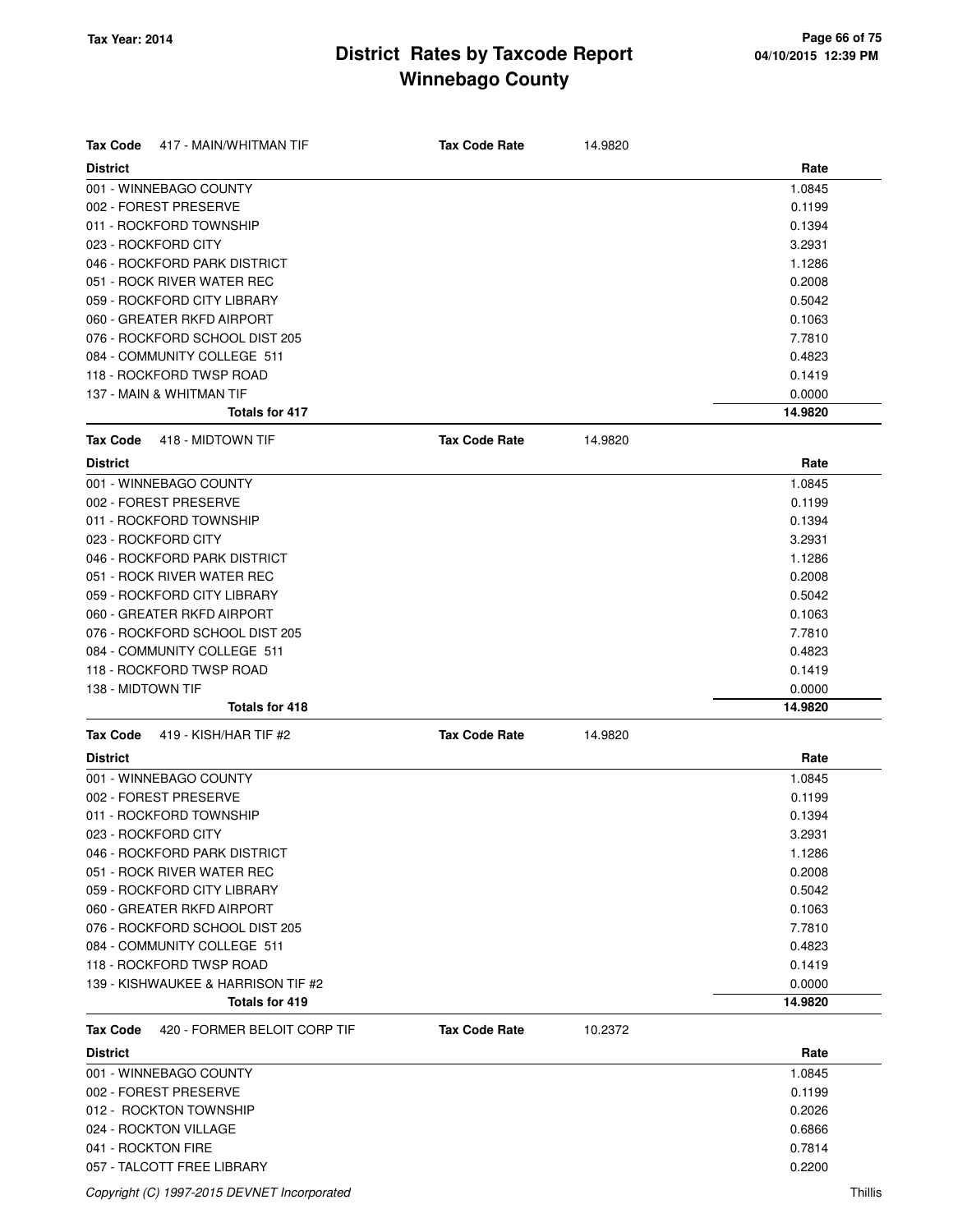| Tax Code<br>420 - FORMER BELOIT CORP TIF | <b>Tax Code Rate</b> | 10.2372 |         |
|------------------------------------------|----------------------|---------|---------|
| <b>District</b>                          |                      |         | Rate    |
| 074 - ROCKTON SCHOOL DIST 140            |                      |         | 3.8827  |
| 077 - HONONEGAH HIGH SD #207             |                      |         | 2.6168  |
| 084 - COMMUNITY COLLEGE 511              |                      |         | 0.4823  |
| 119 - ROCKTON TWSP ROAD                  |                      |         | 0.1604  |
| 140 - FORMER BELOIT CORP TIF             |                      |         | 0.0000  |
| Totals for 420                           |                      |         | 10.2372 |
| 421 - GLOBAL TRADE TIF #3<br>Tax Code    | <b>Tax Code Rate</b> | 14.9820 |         |
| <b>District</b>                          |                      |         | Rate    |
| 001 - WINNEBAGO COUNTY                   |                      |         | 1.0845  |
| 002 - FOREST PRESERVE                    |                      |         | 0.1199  |
| 011 - ROCKFORD TOWNSHIP                  |                      |         | 0.1394  |
| 023 - ROCKFORD CITY                      |                      |         | 3.2931  |
| 046 - ROCKFORD PARK DISTRICT             |                      |         | 1.1286  |
| 051 - ROCK RIVER WATER REC               |                      |         | 0.2008  |
| 059 - ROCKFORD CITY LIBRARY              |                      |         | 0.5042  |
| 060 - GREATER RKFD AIRPORT               |                      |         | 0.1063  |
| 076 - ROCKFORD SCHOOL DIST 205           |                      |         | 7.7810  |
| 084 - COMMUNITY COLLEGE 511              |                      |         | 0.4823  |
| 118 - ROCKFORD TWSP ROAD                 |                      |         | 0.1419  |
| 141 - GLOBAL TRADE TIF #3                |                      |         | 0.0000  |
| <b>Totals for 421</b>                    |                      |         | 14.9820 |
| Tax Code 422 - RIVER DISTRICT NORTH TIF  | <b>Tax Code Rate</b> | 14.9820 |         |
| <b>District</b>                          |                      |         | Rate    |
| 001 - WINNEBAGO COUNTY                   |                      |         | 1.0845  |
| 002 - FOREST PRESERVE                    |                      |         | 0.1199  |
| 011 - ROCKFORD TOWNSHIP                  |                      |         | 0.1394  |
| 023 - ROCKFORD CITY                      |                      |         | 3.2931  |
| 046 - ROCKFORD PARK DISTRICT             |                      |         | 1.1286  |
| 051 - ROCK RIVER WATER REC               |                      |         | 0.2008  |
| 059 - ROCKFORD CITY LIBRARY              |                      |         | 0.5042  |
| 060 - GREATER RKFD AIRPORT               |                      |         | 0.1063  |
| 076 - ROCKFORD SCHOOL DIST 205           |                      |         | 7.7810  |
| 084 - COMMUNITY COLLEGE 511              |                      |         | 0.4823  |
| 118 - ROCKFORD TWSP ROAD                 |                      |         | 0.1419  |
| 142 - RIVER DISTRICT NORTH TIF           |                      |         | 0.0000  |
| Totals for 422                           |                      |         | 14.9820 |
| 423 - BROADWAY TIF<br><b>Tax Code</b>    | <b>Tax Code Rate</b> | 14.9820 |         |
| <b>District</b>                          |                      |         | Rate    |
| 001 - WINNEBAGO COUNTY                   |                      |         | 1.0845  |
| 002 - FOREST PRESERVE                    |                      |         | 0.1199  |
| 011 - ROCKFORD TOWNSHIP                  |                      |         | 0.1394  |
| 023 - ROCKFORD CITY                      |                      |         | 3.2931  |
| 046 - ROCKFORD PARK DISTRICT             |                      |         | 1.1286  |
| 051 - ROCK RIVER WATER REC               |                      |         | 0.2008  |
| 059 - ROCKFORD CITY LIBRARY              |                      |         | 0.5042  |
| 060 - GREATER RKFD AIRPORT               |                      |         | 0.1063  |
| 076 - ROCKFORD SCHOOL DIST 205           |                      |         | 7.7810  |
| 084 - COMMUNITY COLLEGE 511              |                      |         | 0.4823  |
| 118 - ROCKFORD TWSP ROAD                 |                      |         | 0.1419  |
| 143 - BROADWAY TIF                       |                      |         | 0.0000  |
| Totals for 423                           |                      |         | 14.9820 |

Copyright (C) 1997-2015 DEVNET Incorporated Thillis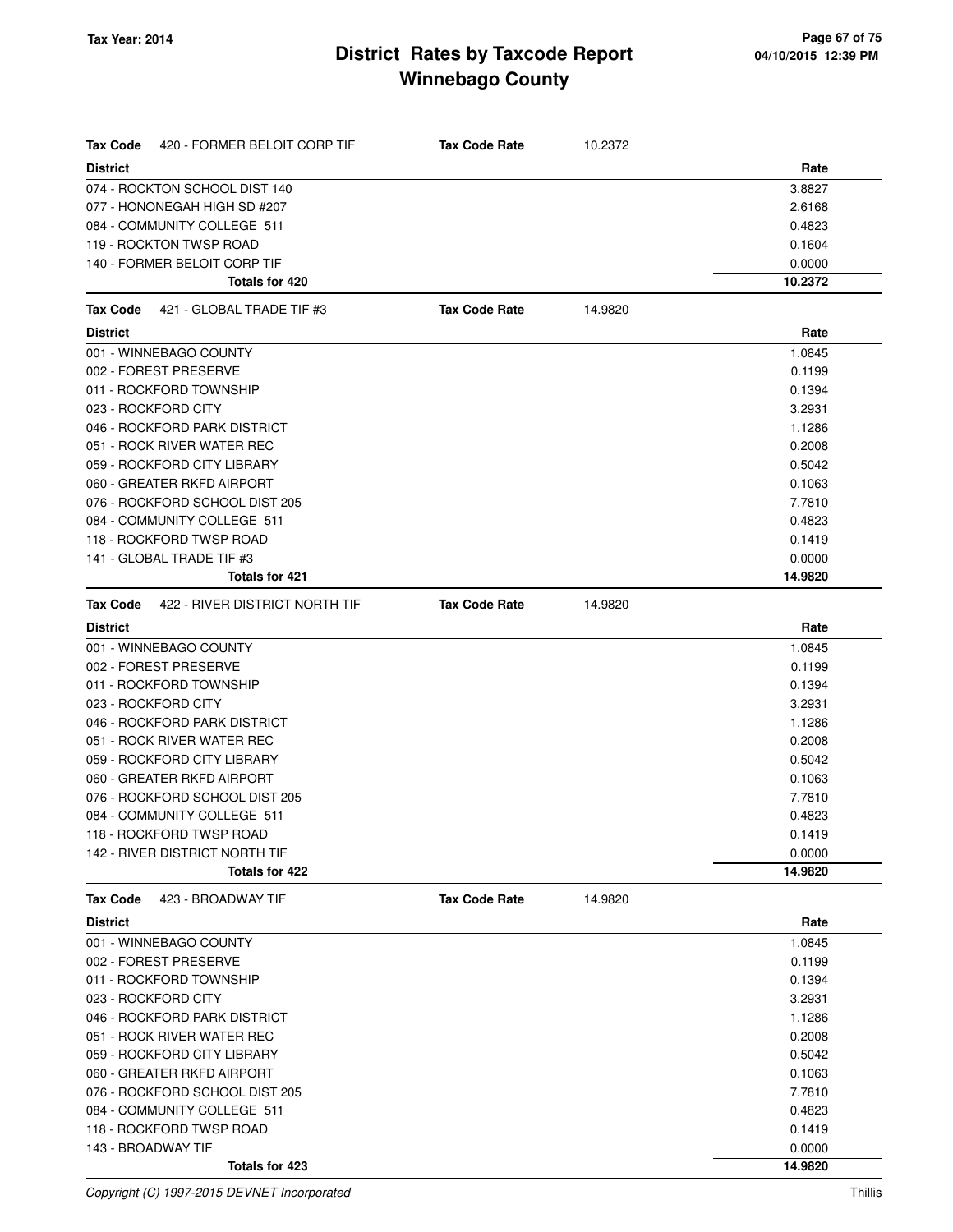| <b>Tax Code</b><br>424 - EAST RIVER TIF                 | <b>Tax Code Rate</b> | 14.9820 |         |
|---------------------------------------------------------|----------------------|---------|---------|
| <b>District</b>                                         |                      |         | Rate    |
| 001 - WINNEBAGO COUNTY                                  |                      |         | 1.0845  |
| 002 - FOREST PRESERVE                                   |                      |         | 0.1199  |
| 011 - ROCKFORD TOWNSHIP                                 |                      |         | 0.1394  |
| 023 - ROCKFORD CITY                                     |                      |         | 3.2931  |
| 046 - ROCKFORD PARK DISTRICT                            |                      |         | 1.1286  |
| 051 - ROCK RIVER WATER REC                              |                      |         | 0.2008  |
| 059 - ROCKFORD CITY LIBRARY                             |                      |         | 0.5042  |
| 060 - GREATER RKFD AIRPORT                              |                      |         | 0.1063  |
| 076 - ROCKFORD SCHOOL DIST 205                          |                      |         | 7.7810  |
| 084 - COMMUNITY COLLEGE 511                             |                      |         | 0.4823  |
| 118 - ROCKFORD TWSP ROAD                                |                      |         | 0.1419  |
| 144 - EAST RIVER TIF                                    |                      |         | 0.0000  |
| <b>Totals for 424</b>                                   |                      |         | 14.9820 |
| 425 - SUMNER ROAD / GROVE STREET TIF<br><b>Tax Code</b> | <b>Tax Code Rate</b> | 10.3187 |         |
| <b>District</b>                                         |                      |         | Rate    |
| 001 - WINNEBAGO COUNTY                                  |                      |         | 1.0845  |
| 002 - FOREST PRESERVE                                   |                      |         | 0.1199  |
| 010 - PECATONICA TOWNSHIP                               |                      |         | 0.1814  |
| 022 - PECATONICA VILLAGE                                |                      |         | 0.3991  |
| 039 - PECATONICA FIRE                                   |                      |         | 0.4536  |
| 047 - SUMNER PARK                                       |                      |         | 0.1504  |
| 056 - PECATONICA LIBRARY                                |                      |         | 0.1956  |
| 080 - PECATONICA UNIT SD #321                           |                      |         | 7.0120  |
| 084 - COMMUNITY COLLEGE 511                             |                      |         | 0.4823  |
| 117 - PECATONICA TWSP ROAD                              |                      |         | 0.1859  |
| 124 - PE/SE MULTI TOWNSHIP                              |                      |         | 0.0540  |
| 145 - SUMNER ROAD / GROVE ST TIF                        |                      |         | 0.0000  |
| Totals for 425                                          |                      |         | 10.3187 |
| 426 - LOVES PARK CORPORATE CENTER T<br><b>Tax Code</b>  | <b>Tax Code Rate</b> | 11.4874 |         |
| <b>District</b>                                         |                      |         | Rate    |
| 001 - WINNEBAGO COUNTY                                  |                      |         | 1.0845  |
| 002 - FOREST PRESERVE                                   |                      |         | 0.1199  |
| 011 - ROCKFORD TOWNSHIP                                 |                      |         | 0.1394  |
| 019 - LOVES PARK CITY                                   |                      |         | 0.0000  |
| 046 - ROCKFORD PARK DISTRICT                            |                      |         | 1.1286  |
| 051 - ROCK RIVER WATER REC                              |                      |         | 0.2008  |
| 055 - NORTH SUBURBAN LIBRARY                            |                      |         | 0.3027  |
| 060 - GREATER RKFD AIRPORT                              |                      |         | 0.1063  |
| 076 - ROCKFORD SCHOOL DIST 205                          |                      |         | 7.7810  |
| 084 - COMMUNITY COLLEGE 511                             |                      |         | 0.4823  |
| 118 - ROCKFORD TWSP ROAD                                |                      |         | 0.1419  |
| 146 - LOVES PARK CORP CENTER TIF                        |                      |         | 0.0000  |
| Totals for 426                                          |                      |         | 11.4874 |
| 427 - LOVES PARK CORPORATE CENTER<br><b>Tax Code</b>    | <b>Tax Code Rate</b> | 11.1677 |         |
| <b>District</b>                                         |                      |         | Rate    |
| 001 - WINNEBAGO COUNTY                                  |                      |         | 1.0845  |
| 002 - FOREST PRESERVE                                   |                      |         | 0.1199  |
| 006 - HARLEM TOWNSHIP                                   |                      |         | 0.1138  |
| 019 - LOVES PARK CITY                                   |                      |         | 0.0000  |
| 046 - ROCKFORD PARK DISTRICT                            |                      |         | 1.1286  |
| 055 - NORTH SUBURBAN LIBRARY                            |                      |         | 0.3027  |
|                                                         |                      |         |         |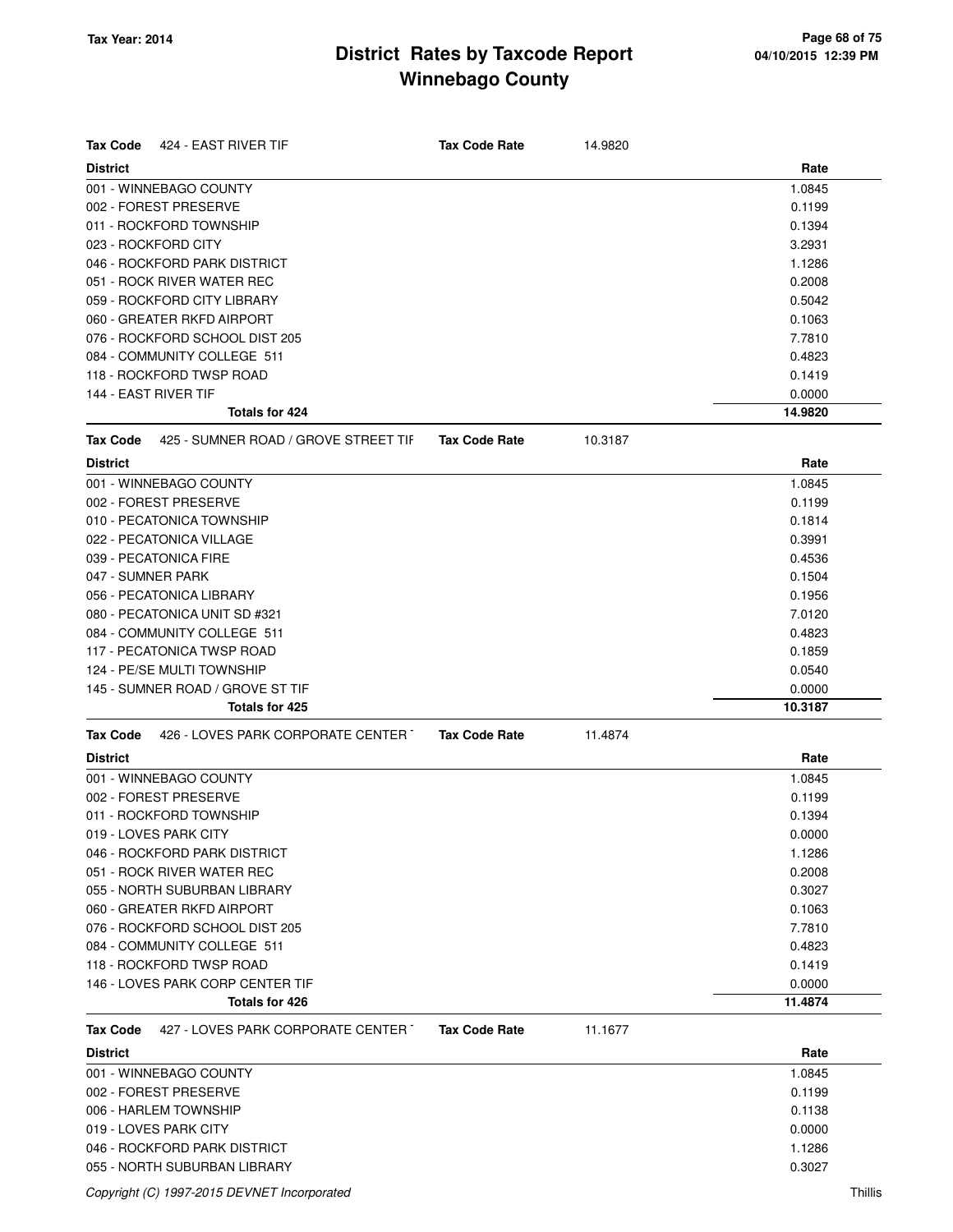| 427 - LOVES PARK CORPORATE CENTER T<br>Tax Code          | <b>Tax Code Rate</b> | 11.1677 |         |
|----------------------------------------------------------|----------------------|---------|---------|
| <b>District</b>                                          |                      |         | Rate    |
| 060 - GREATER RKFD AIRPORT                               |                      |         | 0.1063  |
| 076 - ROCKFORD SCHOOL DIST 205                           |                      |         | 7.7810  |
| 084 - COMMUNITY COLLEGE 511                              |                      |         | 0.4823  |
| 113 - HARLEM TWSP ROAD                                   |                      |         | 0.0486  |
| 146 - LOVES PARK CORP CENTER TIF                         |                      |         | 0.0000  |
| <b>Totals for 427</b>                                    |                      |         | 11.1677 |
| 428 - LOVES PARK CORPORATE CENTER T<br>Tax Code          | <b>Tax Code Rate</b> | 11.3685 |         |
| <b>District</b>                                          |                      |         | Rate    |
| 001 - WINNEBAGO COUNTY                                   |                      |         | 1.0845  |
| 002 - FOREST PRESERVE                                    |                      |         | 0.1199  |
| 006 - HARLEM TOWNSHIP                                    |                      |         | 0.1138  |
| 019 - LOVES PARK CITY                                    |                      |         | 0.0000  |
| 046 - ROCKFORD PARK DISTRICT                             |                      |         | 1.1286  |
| 051 - ROCK RIVER WATER REC                               |                      |         | 0.2008  |
| 055 - NORTH SUBURBAN LIBRARY                             |                      |         | 0.3027  |
| 060 - GREATER RKFD AIRPORT                               |                      |         | 0.1063  |
| 076 - ROCKFORD SCHOOL DIST 205                           |                      |         | 7.7810  |
| 084 - COMMUNITY COLLEGE 511                              |                      |         | 0.4823  |
| 113 - HARLEM TWSP ROAD                                   |                      |         | 0.0486  |
| 146 - LOVES PARK CORP CENTER TIF                         |                      |         | 0.0000  |
| <b>Totals for 428</b>                                    |                      |         | 11.3685 |
| 429 - Weststone Industrial Business Park TIF<br>Tax Code | <b>Tax Code Rate</b> | 10.8134 |         |
| <b>District</b>                                          |                      |         | Rate    |
| 001 - WINNEBAGO COUNTY                                   |                      |         | 1.0845  |
| 002 - FOREST PRESERVE                                    |                      |         | 0.1199  |
| 006 - HARLEM TOWNSHIP                                    |                      |         | 0.1138  |
| 020 - MACHESNEY PARK VILLAGE                             |                      |         | 0.0000  |
| 035 - HARLEM-ROSCOE FIRE                                 |                      |         | 0.7743  |
| 055 - NORTH SUBURBAN LIBRARY                             |                      |         | 0.3027  |
| 060 - GREATER RKFD AIRPORT                               |                      |         | 0.1063  |
| 076 - ROCKFORD SCHOOL DIST 205                           |                      |         | 7.7810  |
| 084 - COMMUNITY COLLEGE 511                              |                      |         | 0.4823  |
| 113 - HARLEM TWSP ROAD                                   |                      |         | 0.0486  |
| 147 - WESTSTONE TIF                                      |                      |         | 0.0000  |
| Totals for 429                                           |                      |         | 10.8134 |
| 430 - Weststone Industrial Business Park TIF<br>Tax Code | <b>Tax Code Rate</b> | 11.0142 |         |
| <b>District</b>                                          |                      |         | Rate    |
| 001 - WINNEBAGO COUNTY                                   |                      |         | 1.0845  |
| 002 - FOREST PRESERVE                                    |                      |         | 0.1199  |
| 006 - HARLEM TOWNSHIP                                    |                      |         | 0.1138  |
| 020 - MACHESNEY PARK VILLAGE                             |                      |         | 0.0000  |
| 035 - HARLEM-ROSCOE FIRE                                 |                      |         | 0.7743  |
| 051 - ROCK RIVER WATER REC                               |                      |         | 0.2008  |
| 055 - NORTH SUBURBAN LIBRARY                             |                      |         | 0.3027  |
| 060 - GREATER RKFD AIRPORT                               |                      |         | 0.1063  |
| 076 - ROCKFORD SCHOOL DIST 205                           |                      |         | 7.7810  |
| 084 - COMMUNITY COLLEGE 511                              |                      |         | 0.4823  |
| 113 - HARLEM TWSP ROAD                                   |                      |         | 0.0486  |
| 147 - WESTSTONE TIF                                      |                      |         | 0.0000  |
| Totals for 430                                           |                      |         | 11.0142 |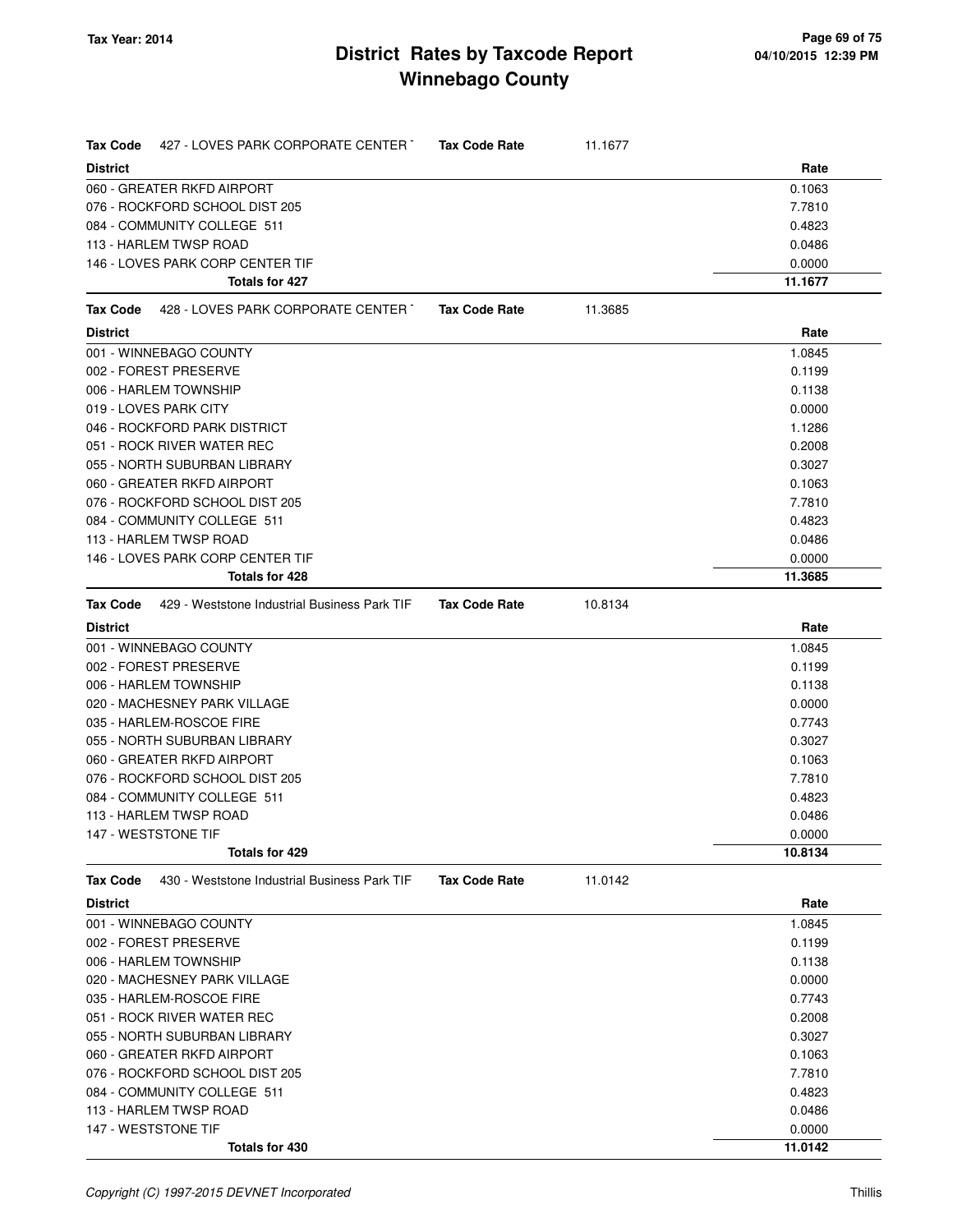| Tax Code<br>431 - Weststone Industrial Business Park TIF | <b>Tax Code Rate</b> | 11.0142 |         |
|----------------------------------------------------------|----------------------|---------|---------|
| <b>District</b>                                          |                      |         | Rate    |
| 001 - WINNEBAGO COUNTY                                   |                      |         | 1.0845  |
| 002 - FOREST PRESERVE                                    |                      |         | 0.1199  |
| 006 - HARLEM TOWNSHIP                                    |                      |         | 0.1138  |
| 035 - HARLEM-ROSCOE FIRE                                 |                      |         | 0.7743  |
| 051 - ROCK RIVER WATER REC                               |                      |         | 0.2008  |
| 055 - NORTH SUBURBAN LIBRARY                             |                      |         | 0.3027  |
| 060 - GREATER RKFD AIRPORT                               |                      |         | 0.1063  |
| 076 - ROCKFORD SCHOOL DIST 205                           |                      |         | 7.7810  |
| 084 - COMMUNITY COLLEGE 511                              |                      |         | 0.4823  |
| 113 - HARLEM TWSP ROAD                                   |                      |         | 0.0486  |
| 147 - WESTSTONE TIF                                      |                      |         | 0.0000  |
| <b>Totals for 431</b>                                    |                      |         | 11.0142 |
| 432 - Weststone Industrial Business Park TIF<br>Tax Code | <b>Tax Code Rate</b> | 10.8134 |         |
| <b>District</b>                                          |                      |         | Rate    |
| 001 - WINNEBAGO COUNTY                                   |                      |         | 1.0845  |
| 002 - FOREST PRESERVE                                    |                      |         | 0.1199  |
| 006 - HARLEM TOWNSHIP                                    |                      |         | 0.1138  |
| 035 - HARLEM-ROSCOE FIRE                                 |                      |         | 0.7743  |
| 055 - NORTH SUBURBAN LIBRARY                             |                      |         | 0.3027  |
| 060 - GREATER RKFD AIRPORT                               |                      |         | 0.1063  |
| 076 - ROCKFORD SCHOOL DIST 205                           |                      |         | 7.7810  |
| 084 - COMMUNITY COLLEGE 511                              |                      |         | 0.4823  |
| 113 - HARLEM TWSP ROAD                                   |                      |         | 0.0486  |
| 147 - WESTSTONE TIF                                      |                      |         | 0.0000  |
| <b>Totals for 432</b>                                    |                      |         | 10.8134 |
| Tax Code<br>433 - North Willow Creek Ind Business Park T | <b>Tax Code Rate</b> | 11.5529 |         |
| <b>District</b>                                          |                      |         | Rate    |
| 001 - WINNEBAGO COUNTY                                   |                      |         | 1.0845  |
| 002 - FOREST PRESERVE                                    |                      |         | 0.1199  |
| 006 - HARLEM TOWNSHIP                                    |                      |         | 0.1138  |
| 020 - MACHESNEY PARK VILLAGE                             |                      |         | 0.0000  |
| 035 - HARLEM-ROSCOE FIRE                                 |                      |         | 0.7743  |
| 051 - ROCK RIVER WATER REC                               |                      |         | 0.2008  |
| 055 - NORTH SUBURBAN LIBRARY                             |                      |         | 0.3027  |
| 060 - GREATER RKFD AIRPORT                               |                      |         | 0.1063  |
| 070 - HARLEM SCHOOL DIST 122                             |                      |         | 8.3197  |
| 084 - COMMUNITY COLLEGE 511                              |                      |         | 0.4823  |
| 113 - HARLEM TWSP ROAD                                   |                      |         | 0.0486  |
| 148 - NORTH WILLOW CREEK TIF                             |                      |         | 0.0000  |
| Totals for 433                                           |                      |         | 11.5529 |
| 434 - South Willow Creek Ind Business Park 1<br>Tax Code | <b>Tax Code Rate</b> | 11.5529 |         |
| <b>District</b>                                          |                      |         | Rate    |
| 001 - WINNEBAGO COUNTY                                   |                      |         | 1.0845  |
| 002 - FOREST PRESERVE                                    |                      |         | 0.1199  |
| 006 - HARLEM TOWNSHIP                                    |                      |         | 0.1138  |
| 035 - HARLEM-ROSCOE FIRE                                 |                      |         | 0.7743  |
| 051 - ROCK RIVER WATER REC                               |                      |         | 0.2008  |
| 055 - NORTH SUBURBAN LIBRARY                             |                      |         | 0.3027  |
| 060 - GREATER RKFD AIRPORT                               |                      |         | 0.1063  |
| 070 - HARLEM SCHOOL DIST 122                             |                      |         | 8.3197  |
| 084 - COMMUNITY COLLEGE 511                              |                      |         | 0.4823  |
|                                                          |                      |         |         |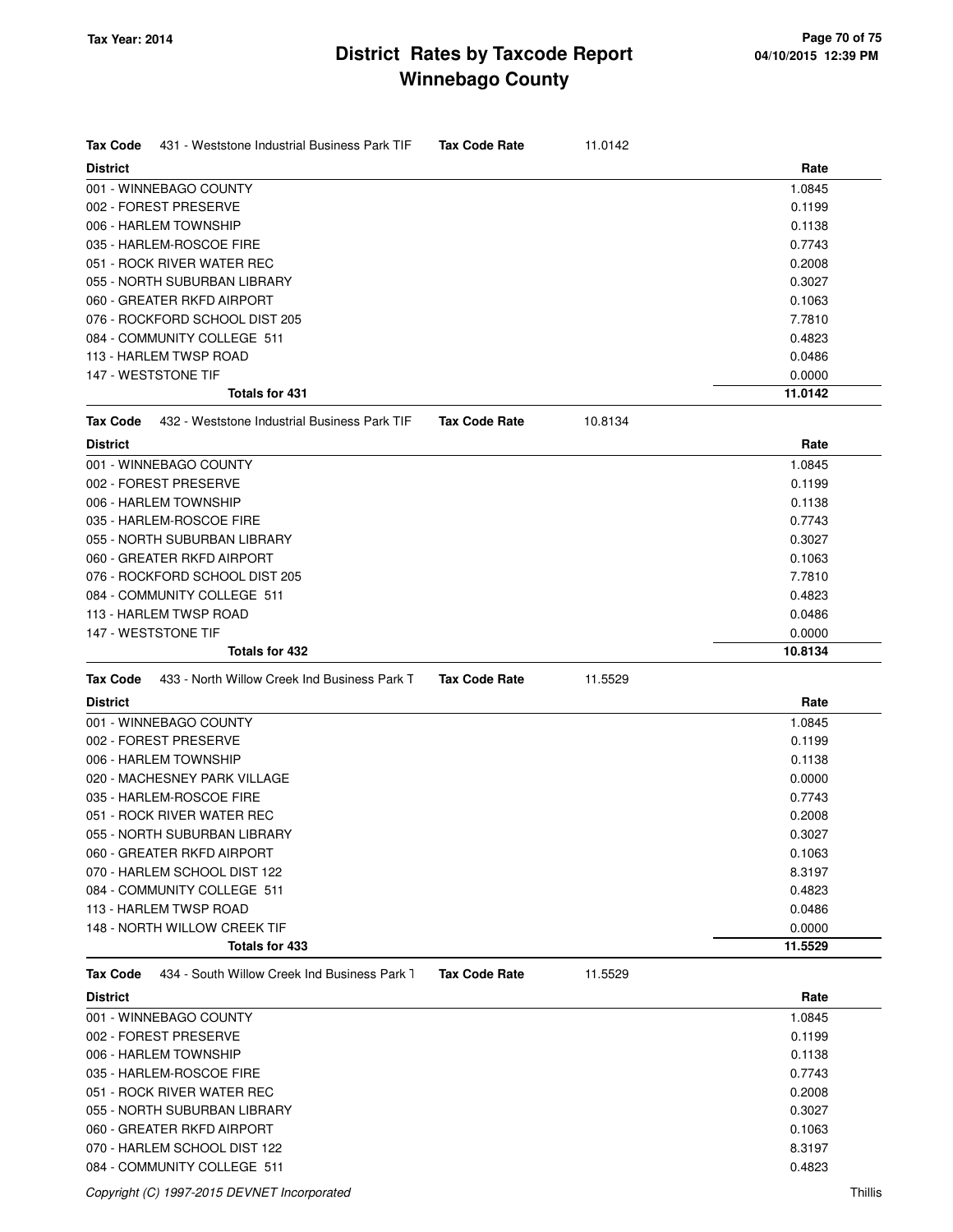| <b>District</b><br>Rate<br>113 - HARLEM TWSP ROAD<br>0.0486<br>149 - SOUTH WILLOW CREEK TIF<br>0.0000<br>Totals for 434<br>11.5529<br><b>Tax Code</b><br>435 - South Willow Creek Ind Business Park 1<br><b>Tax Code Rate</b><br>11.5529<br><b>District</b><br>Rate<br>001 - WINNEBAGO COUNTY<br>1.0845<br>002 - FOREST PRESERVE<br>0.1199<br>006 - HARLEM TOWNSHIP<br>0.1138<br>020 - MACHESNEY PARK VILLAGE<br>0.0000<br>035 - HARLEM-ROSCOE FIRE<br>0.7743<br>051 - ROCK RIVER WATER REC<br>0.2008<br>055 - NORTH SUBURBAN LIBRARY<br>0.3027<br>060 - GREATER RKFD AIRPORT<br>0.1063<br>070 - HARLEM SCHOOL DIST 122<br>8.3197<br>084 - COMMUNITY COLLEGE 511<br>0.4823<br>113 - HARLEM TWSP ROAD<br>0.0486<br>149 - SOUTH WILLOW CREEK TIF<br>0.0000<br>11.5529<br>Totals for 435<br>438 - I-39 / BAXTER ROAD TIF<br><b>Tax Code Rate</b><br>11.0807<br><b>Tax Code</b><br><b>District</b><br>Rate<br>1.0845<br>001 - WINNEBAGO COUNTY<br>002 - FOREST PRESERVE<br>0.1199<br>011 - ROCKFORD TOWNSHIP<br>0.1394<br>036 - NEW MILFORD FIRE<br>0.8302<br>054 - CHERRY VALLEY LIBRARY<br>0.3952<br>060 - GREATER RKFD AIRPORT<br>0.1063<br>076 - ROCKFORD SCHOOL DIST 205<br>7.7810<br>084 - COMMUNITY COLLEGE 511<br>0.4823<br>118 - ROCKFORD TWSP ROAD<br>0.1419<br>151 - I-39 / BAXTER ROAD TIF<br>0.0000<br>11.0807<br>Totals for 438<br><b>Tax Code Rate</b><br>439 - I-39 / BAXTER ROAD TIF<br>11.2270<br><b>Tax Code</b><br><b>District</b><br>Rate<br>001 - WINNEBAGO COUNTY<br>1.0845<br>002 - FOREST PRESERVE<br>0.1199<br>011 - ROCKFORD TOWNSHIP<br>0.1394<br>017 - CHERRY VALLEY VILLAGE<br>0.0000<br>031 - CHERRY VALLEY FIRE<br>0.9765<br>054 - CHERRY VALLEY LIBRARY<br>0.3952<br>060 - GREATER RKFD AIRPORT<br>0.1063<br>076 - ROCKFORD SCHOOL DIST 205<br>7.7810<br>084 - COMMUNITY COLLEGE 511<br>0.4823<br>118 - ROCKFORD TWSP ROAD<br>0.1419<br>151 - I-39 / BAXTER ROAD TIF<br>0.0000<br>11.2270<br>Totals for 439<br><b>Tax Code Rate</b><br><b>Tax Code</b><br>440 - I-39 / BAXTER ROAD TIF<br>11.3532<br><b>District</b><br>Rate<br>001 - WINNEBAGO COUNTY<br>1.0845<br>002 - FOREST PRESERVE<br>0.1199<br>004 - CHERRY VALLEY TOWNSHIP<br>0.1382 | <b>Tax Code</b><br>434 - South Willow Creek Ind Business Park 1 | <b>Tax Code Rate</b> | 11.5529 |  |
|----------------------------------------------------------------------------------------------------------------------------------------------------------------------------------------------------------------------------------------------------------------------------------------------------------------------------------------------------------------------------------------------------------------------------------------------------------------------------------------------------------------------------------------------------------------------------------------------------------------------------------------------------------------------------------------------------------------------------------------------------------------------------------------------------------------------------------------------------------------------------------------------------------------------------------------------------------------------------------------------------------------------------------------------------------------------------------------------------------------------------------------------------------------------------------------------------------------------------------------------------------------------------------------------------------------------------------------------------------------------------------------------------------------------------------------------------------------------------------------------------------------------------------------------------------------------------------------------------------------------------------------------------------------------------------------------------------------------------------------------------------------------------------------------------------------------------------------------------------------------------------------------------------------------------------------------------------------------------------------------------------------------------------------------------------------------------------------------------------------------------------------------------------------------------|-----------------------------------------------------------------|----------------------|---------|--|
|                                                                                                                                                                                                                                                                                                                                                                                                                                                                                                                                                                                                                                                                                                                                                                                                                                                                                                                                                                                                                                                                                                                                                                                                                                                                                                                                                                                                                                                                                                                                                                                                                                                                                                                                                                                                                                                                                                                                                                                                                                                                                                                                                                            |                                                                 |                      |         |  |
|                                                                                                                                                                                                                                                                                                                                                                                                                                                                                                                                                                                                                                                                                                                                                                                                                                                                                                                                                                                                                                                                                                                                                                                                                                                                                                                                                                                                                                                                                                                                                                                                                                                                                                                                                                                                                                                                                                                                                                                                                                                                                                                                                                            |                                                                 |                      |         |  |
|                                                                                                                                                                                                                                                                                                                                                                                                                                                                                                                                                                                                                                                                                                                                                                                                                                                                                                                                                                                                                                                                                                                                                                                                                                                                                                                                                                                                                                                                                                                                                                                                                                                                                                                                                                                                                                                                                                                                                                                                                                                                                                                                                                            |                                                                 |                      |         |  |
|                                                                                                                                                                                                                                                                                                                                                                                                                                                                                                                                                                                                                                                                                                                                                                                                                                                                                                                                                                                                                                                                                                                                                                                                                                                                                                                                                                                                                                                                                                                                                                                                                                                                                                                                                                                                                                                                                                                                                                                                                                                                                                                                                                            |                                                                 |                      |         |  |
|                                                                                                                                                                                                                                                                                                                                                                                                                                                                                                                                                                                                                                                                                                                                                                                                                                                                                                                                                                                                                                                                                                                                                                                                                                                                                                                                                                                                                                                                                                                                                                                                                                                                                                                                                                                                                                                                                                                                                                                                                                                                                                                                                                            |                                                                 |                      |         |  |
|                                                                                                                                                                                                                                                                                                                                                                                                                                                                                                                                                                                                                                                                                                                                                                                                                                                                                                                                                                                                                                                                                                                                                                                                                                                                                                                                                                                                                                                                                                                                                                                                                                                                                                                                                                                                                                                                                                                                                                                                                                                                                                                                                                            |                                                                 |                      |         |  |
|                                                                                                                                                                                                                                                                                                                                                                                                                                                                                                                                                                                                                                                                                                                                                                                                                                                                                                                                                                                                                                                                                                                                                                                                                                                                                                                                                                                                                                                                                                                                                                                                                                                                                                                                                                                                                                                                                                                                                                                                                                                                                                                                                                            |                                                                 |                      |         |  |
|                                                                                                                                                                                                                                                                                                                                                                                                                                                                                                                                                                                                                                                                                                                                                                                                                                                                                                                                                                                                                                                                                                                                                                                                                                                                                                                                                                                                                                                                                                                                                                                                                                                                                                                                                                                                                                                                                                                                                                                                                                                                                                                                                                            |                                                                 |                      |         |  |
|                                                                                                                                                                                                                                                                                                                                                                                                                                                                                                                                                                                                                                                                                                                                                                                                                                                                                                                                                                                                                                                                                                                                                                                                                                                                                                                                                                                                                                                                                                                                                                                                                                                                                                                                                                                                                                                                                                                                                                                                                                                                                                                                                                            |                                                                 |                      |         |  |
|                                                                                                                                                                                                                                                                                                                                                                                                                                                                                                                                                                                                                                                                                                                                                                                                                                                                                                                                                                                                                                                                                                                                                                                                                                                                                                                                                                                                                                                                                                                                                                                                                                                                                                                                                                                                                                                                                                                                                                                                                                                                                                                                                                            |                                                                 |                      |         |  |
|                                                                                                                                                                                                                                                                                                                                                                                                                                                                                                                                                                                                                                                                                                                                                                                                                                                                                                                                                                                                                                                                                                                                                                                                                                                                                                                                                                                                                                                                                                                                                                                                                                                                                                                                                                                                                                                                                                                                                                                                                                                                                                                                                                            |                                                                 |                      |         |  |
|                                                                                                                                                                                                                                                                                                                                                                                                                                                                                                                                                                                                                                                                                                                                                                                                                                                                                                                                                                                                                                                                                                                                                                                                                                                                                                                                                                                                                                                                                                                                                                                                                                                                                                                                                                                                                                                                                                                                                                                                                                                                                                                                                                            |                                                                 |                      |         |  |
|                                                                                                                                                                                                                                                                                                                                                                                                                                                                                                                                                                                                                                                                                                                                                                                                                                                                                                                                                                                                                                                                                                                                                                                                                                                                                                                                                                                                                                                                                                                                                                                                                                                                                                                                                                                                                                                                                                                                                                                                                                                                                                                                                                            |                                                                 |                      |         |  |
|                                                                                                                                                                                                                                                                                                                                                                                                                                                                                                                                                                                                                                                                                                                                                                                                                                                                                                                                                                                                                                                                                                                                                                                                                                                                                                                                                                                                                                                                                                                                                                                                                                                                                                                                                                                                                                                                                                                                                                                                                                                                                                                                                                            |                                                                 |                      |         |  |
|                                                                                                                                                                                                                                                                                                                                                                                                                                                                                                                                                                                                                                                                                                                                                                                                                                                                                                                                                                                                                                                                                                                                                                                                                                                                                                                                                                                                                                                                                                                                                                                                                                                                                                                                                                                                                                                                                                                                                                                                                                                                                                                                                                            |                                                                 |                      |         |  |
|                                                                                                                                                                                                                                                                                                                                                                                                                                                                                                                                                                                                                                                                                                                                                                                                                                                                                                                                                                                                                                                                                                                                                                                                                                                                                                                                                                                                                                                                                                                                                                                                                                                                                                                                                                                                                                                                                                                                                                                                                                                                                                                                                                            |                                                                 |                      |         |  |
|                                                                                                                                                                                                                                                                                                                                                                                                                                                                                                                                                                                                                                                                                                                                                                                                                                                                                                                                                                                                                                                                                                                                                                                                                                                                                                                                                                                                                                                                                                                                                                                                                                                                                                                                                                                                                                                                                                                                                                                                                                                                                                                                                                            |                                                                 |                      |         |  |
|                                                                                                                                                                                                                                                                                                                                                                                                                                                                                                                                                                                                                                                                                                                                                                                                                                                                                                                                                                                                                                                                                                                                                                                                                                                                                                                                                                                                                                                                                                                                                                                                                                                                                                                                                                                                                                                                                                                                                                                                                                                                                                                                                                            |                                                                 |                      |         |  |
|                                                                                                                                                                                                                                                                                                                                                                                                                                                                                                                                                                                                                                                                                                                                                                                                                                                                                                                                                                                                                                                                                                                                                                                                                                                                                                                                                                                                                                                                                                                                                                                                                                                                                                                                                                                                                                                                                                                                                                                                                                                                                                                                                                            |                                                                 |                      |         |  |
|                                                                                                                                                                                                                                                                                                                                                                                                                                                                                                                                                                                                                                                                                                                                                                                                                                                                                                                                                                                                                                                                                                                                                                                                                                                                                                                                                                                                                                                                                                                                                                                                                                                                                                                                                                                                                                                                                                                                                                                                                                                                                                                                                                            |                                                                 |                      |         |  |
|                                                                                                                                                                                                                                                                                                                                                                                                                                                                                                                                                                                                                                                                                                                                                                                                                                                                                                                                                                                                                                                                                                                                                                                                                                                                                                                                                                                                                                                                                                                                                                                                                                                                                                                                                                                                                                                                                                                                                                                                                                                                                                                                                                            |                                                                 |                      |         |  |
|                                                                                                                                                                                                                                                                                                                                                                                                                                                                                                                                                                                                                                                                                                                                                                                                                                                                                                                                                                                                                                                                                                                                                                                                                                                                                                                                                                                                                                                                                                                                                                                                                                                                                                                                                                                                                                                                                                                                                                                                                                                                                                                                                                            |                                                                 |                      |         |  |
|                                                                                                                                                                                                                                                                                                                                                                                                                                                                                                                                                                                                                                                                                                                                                                                                                                                                                                                                                                                                                                                                                                                                                                                                                                                                                                                                                                                                                                                                                                                                                                                                                                                                                                                                                                                                                                                                                                                                                                                                                                                                                                                                                                            |                                                                 |                      |         |  |
|                                                                                                                                                                                                                                                                                                                                                                                                                                                                                                                                                                                                                                                                                                                                                                                                                                                                                                                                                                                                                                                                                                                                                                                                                                                                                                                                                                                                                                                                                                                                                                                                                                                                                                                                                                                                                                                                                                                                                                                                                                                                                                                                                                            |                                                                 |                      |         |  |
|                                                                                                                                                                                                                                                                                                                                                                                                                                                                                                                                                                                                                                                                                                                                                                                                                                                                                                                                                                                                                                                                                                                                                                                                                                                                                                                                                                                                                                                                                                                                                                                                                                                                                                                                                                                                                                                                                                                                                                                                                                                                                                                                                                            |                                                                 |                      |         |  |
|                                                                                                                                                                                                                                                                                                                                                                                                                                                                                                                                                                                                                                                                                                                                                                                                                                                                                                                                                                                                                                                                                                                                                                                                                                                                                                                                                                                                                                                                                                                                                                                                                                                                                                                                                                                                                                                                                                                                                                                                                                                                                                                                                                            |                                                                 |                      |         |  |
|                                                                                                                                                                                                                                                                                                                                                                                                                                                                                                                                                                                                                                                                                                                                                                                                                                                                                                                                                                                                                                                                                                                                                                                                                                                                                                                                                                                                                                                                                                                                                                                                                                                                                                                                                                                                                                                                                                                                                                                                                                                                                                                                                                            |                                                                 |                      |         |  |
|                                                                                                                                                                                                                                                                                                                                                                                                                                                                                                                                                                                                                                                                                                                                                                                                                                                                                                                                                                                                                                                                                                                                                                                                                                                                                                                                                                                                                                                                                                                                                                                                                                                                                                                                                                                                                                                                                                                                                                                                                                                                                                                                                                            |                                                                 |                      |         |  |
|                                                                                                                                                                                                                                                                                                                                                                                                                                                                                                                                                                                                                                                                                                                                                                                                                                                                                                                                                                                                                                                                                                                                                                                                                                                                                                                                                                                                                                                                                                                                                                                                                                                                                                                                                                                                                                                                                                                                                                                                                                                                                                                                                                            |                                                                 |                      |         |  |
|                                                                                                                                                                                                                                                                                                                                                                                                                                                                                                                                                                                                                                                                                                                                                                                                                                                                                                                                                                                                                                                                                                                                                                                                                                                                                                                                                                                                                                                                                                                                                                                                                                                                                                                                                                                                                                                                                                                                                                                                                                                                                                                                                                            |                                                                 |                      |         |  |
|                                                                                                                                                                                                                                                                                                                                                                                                                                                                                                                                                                                                                                                                                                                                                                                                                                                                                                                                                                                                                                                                                                                                                                                                                                                                                                                                                                                                                                                                                                                                                                                                                                                                                                                                                                                                                                                                                                                                                                                                                                                                                                                                                                            |                                                                 |                      |         |  |
|                                                                                                                                                                                                                                                                                                                                                                                                                                                                                                                                                                                                                                                                                                                                                                                                                                                                                                                                                                                                                                                                                                                                                                                                                                                                                                                                                                                                                                                                                                                                                                                                                                                                                                                                                                                                                                                                                                                                                                                                                                                                                                                                                                            |                                                                 |                      |         |  |
|                                                                                                                                                                                                                                                                                                                                                                                                                                                                                                                                                                                                                                                                                                                                                                                                                                                                                                                                                                                                                                                                                                                                                                                                                                                                                                                                                                                                                                                                                                                                                                                                                                                                                                                                                                                                                                                                                                                                                                                                                                                                                                                                                                            |                                                                 |                      |         |  |
|                                                                                                                                                                                                                                                                                                                                                                                                                                                                                                                                                                                                                                                                                                                                                                                                                                                                                                                                                                                                                                                                                                                                                                                                                                                                                                                                                                                                                                                                                                                                                                                                                                                                                                                                                                                                                                                                                                                                                                                                                                                                                                                                                                            |                                                                 |                      |         |  |
|                                                                                                                                                                                                                                                                                                                                                                                                                                                                                                                                                                                                                                                                                                                                                                                                                                                                                                                                                                                                                                                                                                                                                                                                                                                                                                                                                                                                                                                                                                                                                                                                                                                                                                                                                                                                                                                                                                                                                                                                                                                                                                                                                                            |                                                                 |                      |         |  |
|                                                                                                                                                                                                                                                                                                                                                                                                                                                                                                                                                                                                                                                                                                                                                                                                                                                                                                                                                                                                                                                                                                                                                                                                                                                                                                                                                                                                                                                                                                                                                                                                                                                                                                                                                                                                                                                                                                                                                                                                                                                                                                                                                                            |                                                                 |                      |         |  |
|                                                                                                                                                                                                                                                                                                                                                                                                                                                                                                                                                                                                                                                                                                                                                                                                                                                                                                                                                                                                                                                                                                                                                                                                                                                                                                                                                                                                                                                                                                                                                                                                                                                                                                                                                                                                                                                                                                                                                                                                                                                                                                                                                                            |                                                                 |                      |         |  |
|                                                                                                                                                                                                                                                                                                                                                                                                                                                                                                                                                                                                                                                                                                                                                                                                                                                                                                                                                                                                                                                                                                                                                                                                                                                                                                                                                                                                                                                                                                                                                                                                                                                                                                                                                                                                                                                                                                                                                                                                                                                                                                                                                                            |                                                                 |                      |         |  |
|                                                                                                                                                                                                                                                                                                                                                                                                                                                                                                                                                                                                                                                                                                                                                                                                                                                                                                                                                                                                                                                                                                                                                                                                                                                                                                                                                                                                                                                                                                                                                                                                                                                                                                                                                                                                                                                                                                                                                                                                                                                                                                                                                                            |                                                                 |                      |         |  |
|                                                                                                                                                                                                                                                                                                                                                                                                                                                                                                                                                                                                                                                                                                                                                                                                                                                                                                                                                                                                                                                                                                                                                                                                                                                                                                                                                                                                                                                                                                                                                                                                                                                                                                                                                                                                                                                                                                                                                                                                                                                                                                                                                                            |                                                                 |                      |         |  |
|                                                                                                                                                                                                                                                                                                                                                                                                                                                                                                                                                                                                                                                                                                                                                                                                                                                                                                                                                                                                                                                                                                                                                                                                                                                                                                                                                                                                                                                                                                                                                                                                                                                                                                                                                                                                                                                                                                                                                                                                                                                                                                                                                                            |                                                                 |                      |         |  |
|                                                                                                                                                                                                                                                                                                                                                                                                                                                                                                                                                                                                                                                                                                                                                                                                                                                                                                                                                                                                                                                                                                                                                                                                                                                                                                                                                                                                                                                                                                                                                                                                                                                                                                                                                                                                                                                                                                                                                                                                                                                                                                                                                                            |                                                                 |                      |         |  |
|                                                                                                                                                                                                                                                                                                                                                                                                                                                                                                                                                                                                                                                                                                                                                                                                                                                                                                                                                                                                                                                                                                                                                                                                                                                                                                                                                                                                                                                                                                                                                                                                                                                                                                                                                                                                                                                                                                                                                                                                                                                                                                                                                                            |                                                                 |                      |         |  |
|                                                                                                                                                                                                                                                                                                                                                                                                                                                                                                                                                                                                                                                                                                                                                                                                                                                                                                                                                                                                                                                                                                                                                                                                                                                                                                                                                                                                                                                                                                                                                                                                                                                                                                                                                                                                                                                                                                                                                                                                                                                                                                                                                                            |                                                                 |                      |         |  |
|                                                                                                                                                                                                                                                                                                                                                                                                                                                                                                                                                                                                                                                                                                                                                                                                                                                                                                                                                                                                                                                                                                                                                                                                                                                                                                                                                                                                                                                                                                                                                                                                                                                                                                                                                                                                                                                                                                                                                                                                                                                                                                                                                                            |                                                                 |                      |         |  |
|                                                                                                                                                                                                                                                                                                                                                                                                                                                                                                                                                                                                                                                                                                                                                                                                                                                                                                                                                                                                                                                                                                                                                                                                                                                                                                                                                                                                                                                                                                                                                                                                                                                                                                                                                                                                                                                                                                                                                                                                                                                                                                                                                                            |                                                                 |                      |         |  |
|                                                                                                                                                                                                                                                                                                                                                                                                                                                                                                                                                                                                                                                                                                                                                                                                                                                                                                                                                                                                                                                                                                                                                                                                                                                                                                                                                                                                                                                                                                                                                                                                                                                                                                                                                                                                                                                                                                                                                                                                                                                                                                                                                                            |                                                                 |                      |         |  |
|                                                                                                                                                                                                                                                                                                                                                                                                                                                                                                                                                                                                                                                                                                                                                                                                                                                                                                                                                                                                                                                                                                                                                                                                                                                                                                                                                                                                                                                                                                                                                                                                                                                                                                                                                                                                                                                                                                                                                                                                                                                                                                                                                                            |                                                                 |                      |         |  |
|                                                                                                                                                                                                                                                                                                                                                                                                                                                                                                                                                                                                                                                                                                                                                                                                                                                                                                                                                                                                                                                                                                                                                                                                                                                                                                                                                                                                                                                                                                                                                                                                                                                                                                                                                                                                                                                                                                                                                                                                                                                                                                                                                                            |                                                                 |                      |         |  |
|                                                                                                                                                                                                                                                                                                                                                                                                                                                                                                                                                                                                                                                                                                                                                                                                                                                                                                                                                                                                                                                                                                                                                                                                                                                                                                                                                                                                                                                                                                                                                                                                                                                                                                                                                                                                                                                                                                                                                                                                                                                                                                                                                                            |                                                                 |                      |         |  |
|                                                                                                                                                                                                                                                                                                                                                                                                                                                                                                                                                                                                                                                                                                                                                                                                                                                                                                                                                                                                                                                                                                                                                                                                                                                                                                                                                                                                                                                                                                                                                                                                                                                                                                                                                                                                                                                                                                                                                                                                                                                                                                                                                                            |                                                                 |                      |         |  |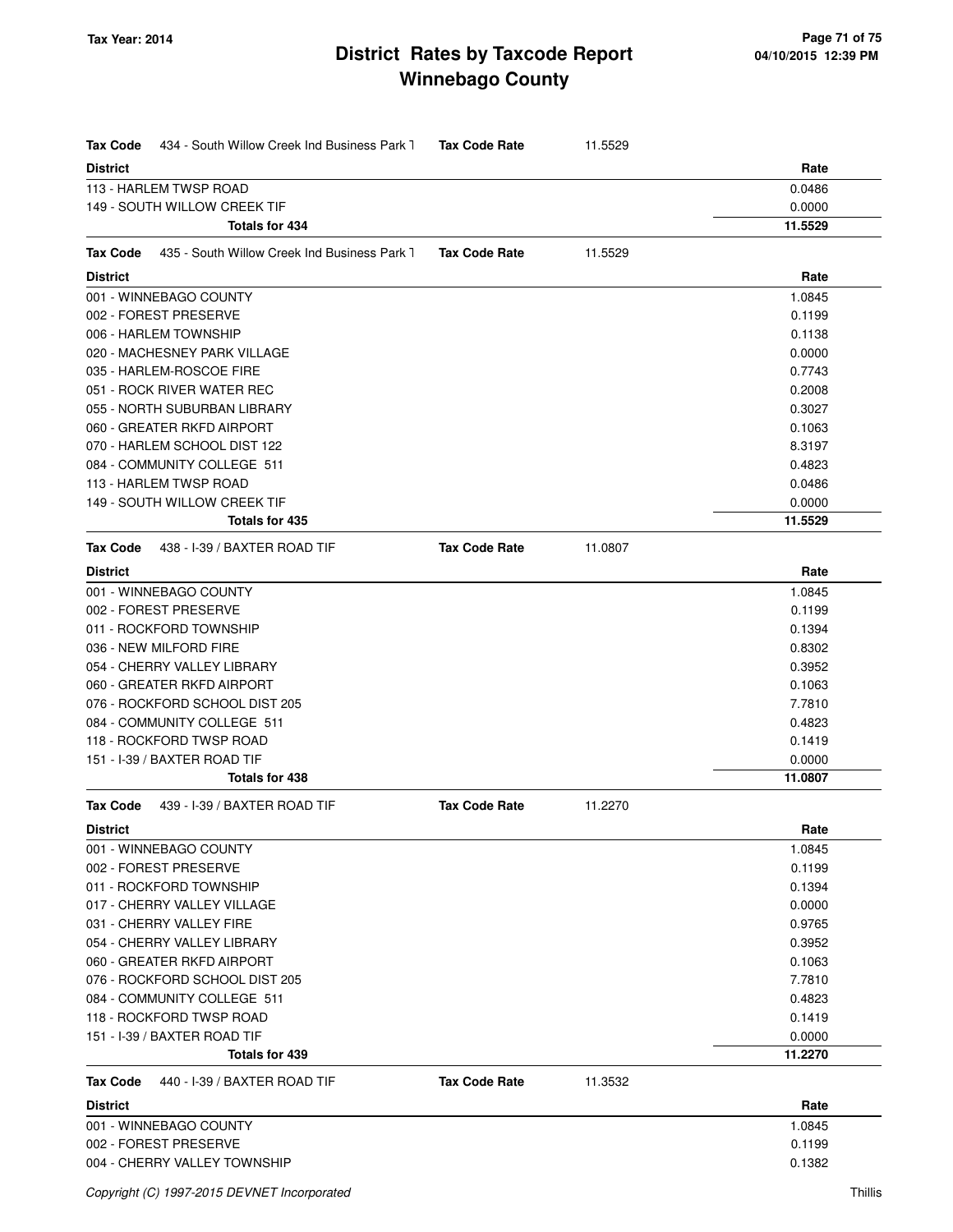| <b>Tax Code</b><br>440 - I-39 / BAXTER ROAD TIF | <b>Tax Code Rate</b> | 11.3532 |         |
|-------------------------------------------------|----------------------|---------|---------|
| <b>District</b>                                 |                      |         | Rate    |
| 017 - CHERRY VALLEY VILLAGE                     |                      |         | 0.0000  |
| 031 - CHERRY VALLEY FIRE                        |                      |         | 0.9765  |
| 054 - CHERRY VALLEY LIBRARY                     |                      |         | 0.3952  |
| 060 - GREATER RKFD AIRPORT                      |                      |         | 0.1063  |
| 076 - ROCKFORD SCHOOL DIST 205                  |                      |         | 7.7810  |
| 084 - COMMUNITY COLLEGE 511                     |                      |         | 0.4823  |
| 111 - CHERRY VALLEY TWSP ROAD                   |                      |         | 0.2693  |
| 151 - I-39 / BAXTER ROAD TIF                    |                      |         | 0.0000  |
| Totals for 440                                  |                      |         | 11.3532 |
| 441 - I-39 / BAXTER ROAD TIF<br><b>Tax Code</b> | <b>Tax Code Rate</b> | 11.0807 |         |
| <b>District</b>                                 |                      |         | Rate    |
| 001 - WINNEBAGO COUNTY                          |                      |         | 1.0845  |
| 002 - FOREST PRESERVE                           |                      |         | 0.1199  |
| 011 - ROCKFORD TOWNSHIP                         |                      |         | 0.1394  |
| 021 - NEW MILFORD VILLAGE                       |                      |         | 0.0000  |
| 036 - NEW MILFORD FIRE                          |                      |         | 0.8302  |
| 054 - CHERRY VALLEY LIBRARY                     |                      |         | 0.3952  |
| 060 - GREATER RKFD AIRPORT                      |                      |         | 0.1063  |
| 076 - ROCKFORD SCHOOL DIST 205                  |                      |         | 7.7810  |
| 084 - COMMUNITY COLLEGE 511                     |                      |         | 0.4823  |
| 118 - ROCKFORD TWSP ROAD                        |                      |         | 0.1419  |
| 151 - I-39 / BAXTER ROAD TIF                    |                      |         | 0.0000  |
| Totals for 441                                  |                      |         | 11.0807 |
| 442 - ZENITH CUTTER TIF<br><b>Tax Code</b>      | <b>Tax Code Rate</b> | 11.9072 |         |
| <b>District</b>                                 |                      |         | Rate    |
|                                                 |                      |         |         |
| 001 - WINNEBAGO COUNTY                          |                      |         | 1.0845  |
| 002 - FOREST PRESERVE                           |                      |         | 0.1199  |
| 006 - HARLEM TOWNSHIP                           |                      |         | 0.1138  |
| 019 - LOVES PARK CITY                           |                      |         | 0.0000  |
| 046 - ROCKFORD PARK DISTRICT                    |                      |         | 1.1286  |
| 051 - ROCK RIVER WATER REC                      |                      |         | 0.2008  |
| 055 - NORTH SUBURBAN LIBRARY                    |                      |         | 0.3027  |
| 060 - GREATER RKFD AIRPORT                      |                      |         | 0.1063  |
| 070 - HARLEM SCHOOL DIST 122                    |                      |         | 8.3197  |
| 084 - COMMUNITY COLLEGE 511                     |                      |         | 0.4823  |
| 113 - HARLEM TWSP ROAD                          |                      |         | 0.0486  |
| 152 - ZENITH CUTTER TIF                         |                      |         | 0.0000  |
| <b>Totals for 442</b>                           |                      |         | 11.9072 |
| 443 - SPRING CREEK LAKES TIF<br><b>Tax Code</b> | <b>Tax Code Rate</b> | 10.0391 |         |
| <b>District</b>                                 |                      |         | Rate    |
| 001 - WINNEBAGO COUNTY                          |                      |         | 1.0845  |
| 002 - FOREST PRESERVE                           |                      |         | 0.1199  |
| 006 - HARLEM TOWNSHIP                           |                      |         | 0.1138  |
| 019 - LOVES PARK CITY                           |                      |         | 0.0000  |
| 055 - NORTH SUBURBAN LIBRARY                    |                      |         | 0.3027  |
| 060 - GREATER RKFD AIRPORT                      |                      |         | 0.1063  |
| 076 - ROCKFORD SCHOOL DIST 205                  |                      |         | 7.7810  |
| 084 - COMMUNITY COLLEGE 511                     |                      |         | 0.4823  |
| 113 - HARLEM TWSP ROAD                          |                      |         | 0.0486  |
| 153 - SPRING CREEK LAKES TIF                    |                      |         | 0.0000  |

Copyright (C) 1997-2015 DEVNET Incorporated Thillis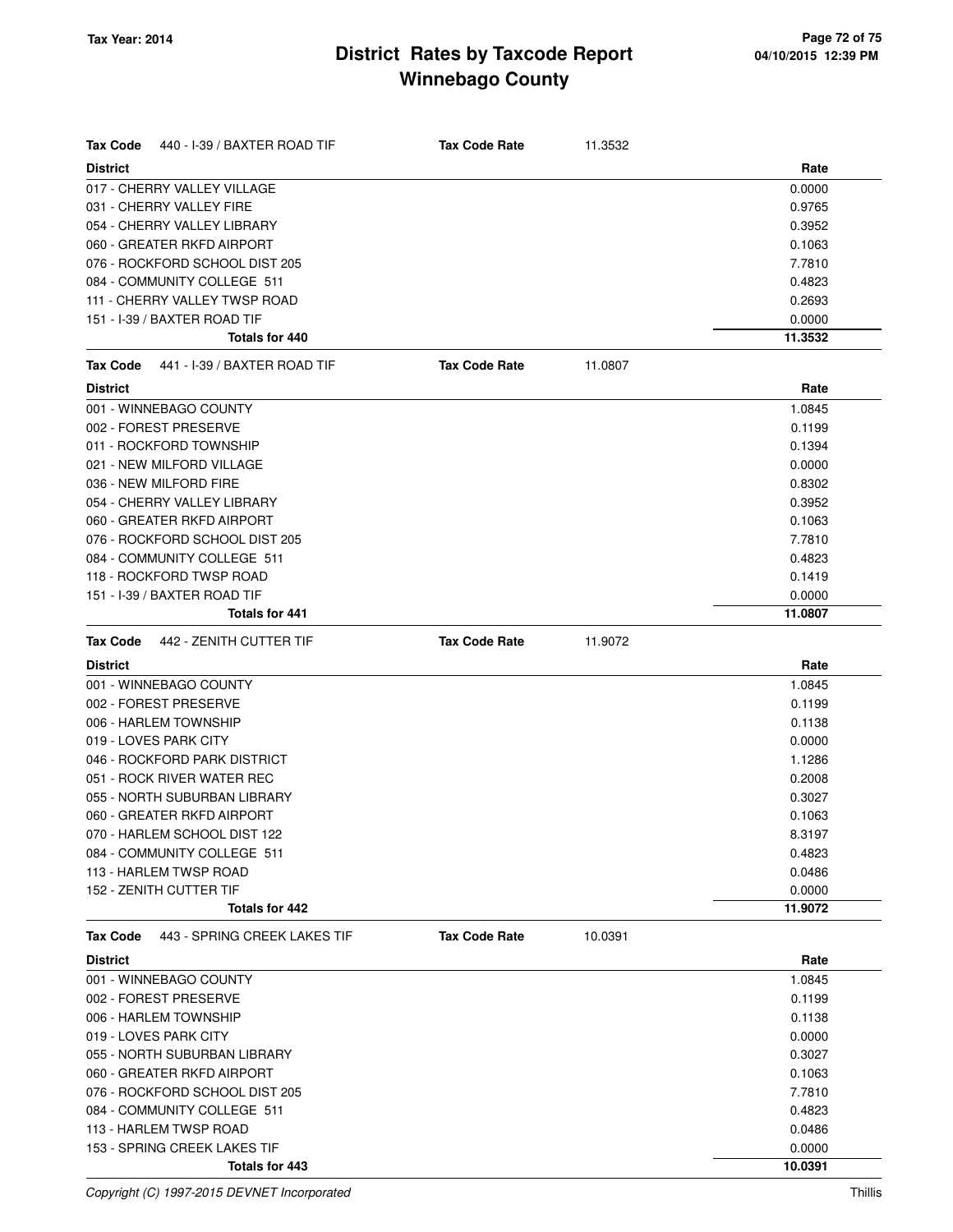## **District Rates by Taxcode Report Winnebago County**

| <b>Tax Code</b><br>444 - SPRING CREEK LAKES TIF                | <b>Tax Code Rate</b> | 11.3685 |         |
|----------------------------------------------------------------|----------------------|---------|---------|
| <b>District</b>                                                |                      |         | Rate    |
| 001 - WINNEBAGO COUNTY                                         |                      |         | 1.0845  |
| 002 - FOREST PRESERVE                                          |                      |         | 0.1199  |
| 006 - HARLEM TOWNSHIP                                          |                      |         | 0.1138  |
| 019 - LOVES PARK CITY                                          |                      |         | 0.0000  |
| 046 - ROCKFORD PARK DISTRICT                                   |                      |         | 1.1286  |
| 051 - ROCK RIVER WATER REC                                     |                      |         | 0.2008  |
| 055 - NORTH SUBURBAN LIBRARY                                   |                      |         | 0.3027  |
| 060 - GREATER RKFD AIRPORT                                     |                      |         | 0.1063  |
| 076 - ROCKFORD SCHOOL DIST 205                                 |                      |         | 7.7810  |
| 084 - COMMUNITY COLLEGE 511                                    |                      |         | 0.4823  |
| 113 - HARLEM TWSP ROAD                                         |                      |         | 0.0486  |
| 153 - SPRING CREEK LAKES TIF                                   |                      |         | 0.0000  |
| Totals for 444                                                 |                      |         | 11.3685 |
| 447 - Former Warner Electric Brake & Clutch<br><b>Tax Code</b> | <b>Tax Code Rate</b> | 10.0694 |         |
| <b>District</b>                                                |                      |         | Rate    |
| 001 - WINNEBAGO COUNTY                                         |                      |         | 1.0845  |
| 002 - FOREST PRESERVE                                          |                      |         | 0.1199  |
| 013 - ROSCOE TOWNSHIP                                          |                      |         | 0.1501  |
| 025 - ROSCOE VILLAGE                                           |                      |         | 0.6728  |
| 035 - HARLEM-ROSCOE FIRE                                       |                      |         | 0.7743  |
| 055 - NORTH SUBURBAN LIBRARY                                   |                      |         | 0.3027  |
| 071 - KINNIKINNICK SD #131                                     |                      |         | 3.6812  |
| 077 - HONONEGAH HIGH SD #207                                   |                      |         | 2.6168  |
| 084 - COMMUNITY COLLEGE 511                                    |                      |         | 0.4823  |
| 120 - ROSCOE TWSP ROAD                                         |                      |         | 0.1848  |
| 154 - FORMER WARNER ELECTRIC TIF                               |                      |         | 0.0000  |
| <b>Totals for 447</b>                                          |                      |         | 10.0694 |
| 448 - SPRING CREEK LAKES TIF<br><b>Tax Code</b>                | <b>Tax Code Rate</b> | 11.4874 |         |
| <b>District</b>                                                |                      |         | Rate    |
| 001 - WINNEBAGO COUNTY                                         |                      |         | 1.0845  |
| 002 - FOREST PRESERVE                                          |                      |         | 0.1199  |
| 011 - ROCKFORD TOWNSHIP                                        |                      |         | 0.1394  |
| 019 - LOVES PARK CITY                                          |                      |         | 0.0000  |
| 046 - ROCKFORD PARK DISTRICT                                   |                      |         | 1.1286  |
| 051 - ROCK RIVER WATER REC                                     |                      |         | 0.2008  |
| 055 - NORTH SUBURBAN LIBRARY                                   |                      |         | 0.3027  |
| 060 - GREATER RKFD AIRPORT                                     |                      |         | 0.1063  |
| 076 - ROCKFORD SCHOOL DIST 205                                 |                      |         | 7.7810  |
| 084 - COMMUNITY COLLEGE 511                                    |                      |         | 0.4823  |
| 118 - ROCKFORD TWSP ROAD                                       |                      |         | 0.1419  |
| 153 - SPRING CREEK LAKES TIF                                   |                      |         | 0.0000  |
| <b>Totals for 448</b>                                          |                      |         | 11.4874 |
| 450 - JEFFERSON / NORTH 3RD ST TIF<br><b>Tax Code</b>          | <b>Tax Code Rate</b> | 14.9820 |         |
| <b>District</b>                                                |                      |         | Rate    |
| 001 - WINNEBAGO COUNTY                                         |                      |         | 1.0845  |
| 002 - FOREST PRESERVE                                          |                      |         | 0.1199  |
| 011 - ROCKFORD TOWNSHIP                                        |                      |         | 0.1394  |
| 023 - ROCKFORD CITY                                            |                      |         | 3.2931  |
| 046 - ROCKFORD PARK DISTRICT                                   |                      |         | 1.1286  |
| 051 - ROCK RIVER WATER REC                                     |                      |         | 0.2008  |
| 059 - ROCKFORD CITY LIBRARY                                    |                      |         | 0.5042  |
|                                                                |                      |         |         |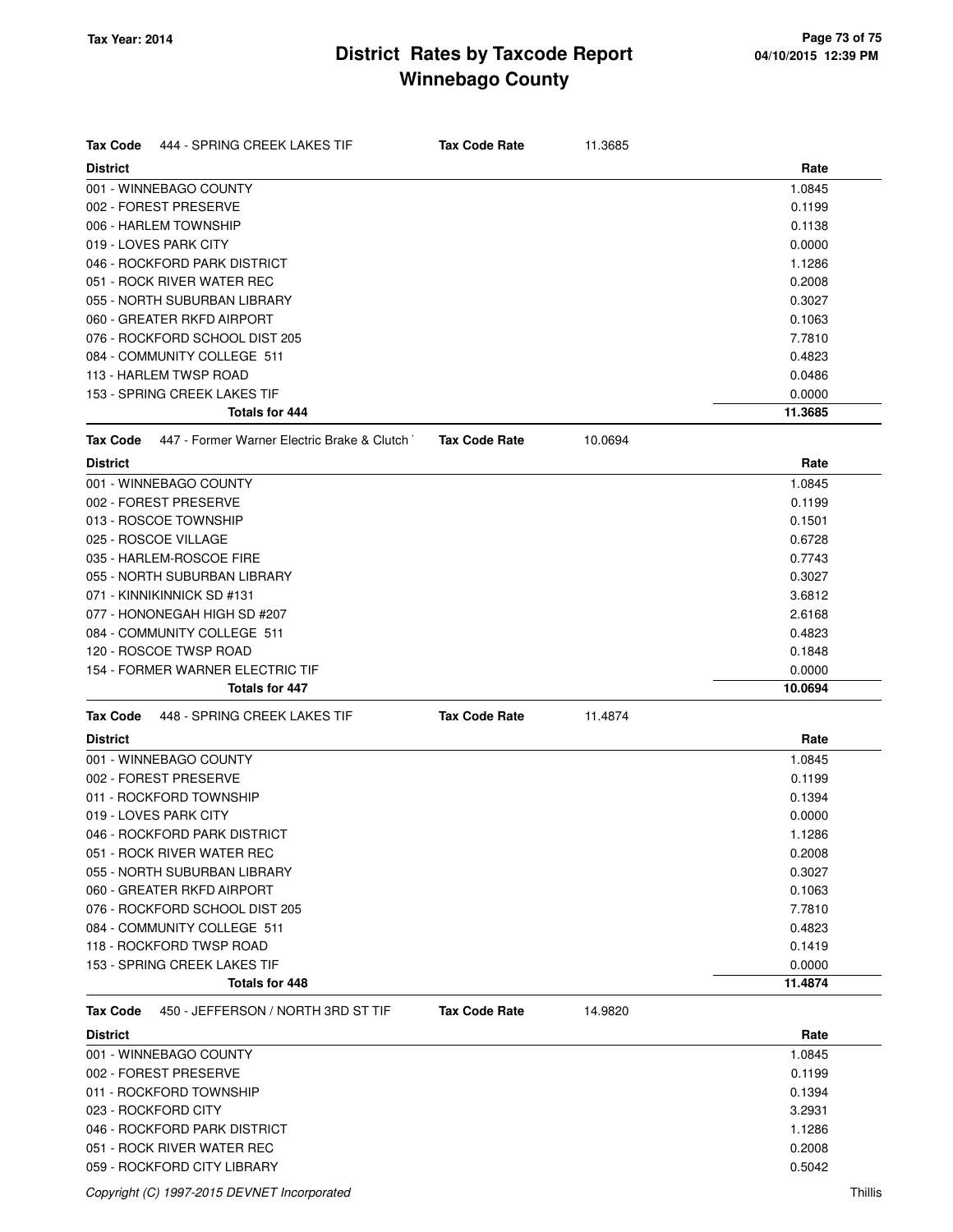## **District Rates by Taxcode Report Winnebago County**

| <b>Tax Code</b> | 450 - JEFFERSON / NORTH 3RD ST TIF    | <b>Tax Code Rate</b> | 14.9820 |         |
|-----------------|---------------------------------------|----------------------|---------|---------|
| <b>District</b> |                                       |                      |         | Rate    |
|                 | 060 - GREATER RKFD AIRPORT            |                      |         | 0.1063  |
|                 | 076 - ROCKFORD SCHOOL DIST 205        |                      |         | 7.7810  |
|                 | 084 - COMMUNITY COLLEGE 511           |                      |         | 0.4823  |
|                 | 118 - ROCKFORD TWSP ROAD              |                      |         | 0.1419  |
|                 | 157 - JEFFERSON / NORTH 3RD ST TIF    |                      |         | 0.0000  |
|                 | Totals for 450                        |                      |         | 14.9820 |
| <b>Tax Code</b> | 451 - MULFORD & EAST STATE ST TIF     | <b>Tax Code Rate</b> | 14.9820 |         |
| <b>District</b> |                                       |                      |         | Rate    |
|                 | 001 - WINNEBAGO COUNTY                |                      |         | 1.0845  |
|                 | 002 - FOREST PRESERVE                 |                      |         | 0.1199  |
|                 | 011 - ROCKFORD TOWNSHIP               |                      |         | 0.1394  |
|                 | 023 - ROCKFORD CITY                   |                      |         | 3.2931  |
|                 | 046 - ROCKFORD PARK DISTRICT          |                      |         | 1.1286  |
|                 | 051 - ROCK RIVER WATER REC            |                      |         | 0.2008  |
|                 | 059 - ROCKFORD CITY LIBRARY           |                      |         | 0.5042  |
|                 | 060 - GREATER RKFD AIRPORT            |                      |         | 0.1063  |
|                 | 076 - ROCKFORD SCHOOL DIST 205        |                      |         | 7.7810  |
|                 | 084 - COMMUNITY COLLEGE 511           |                      |         | 0.4823  |
|                 | 118 - ROCKFORD TWSP ROAD              |                      |         | 0.1419  |
|                 | 159 - MULFORD & EAST STATE STREET TIF |                      |         | 0.0000  |
|                 | <b>Totals for 451</b>                 |                      |         | 14.9820 |
| Tax Code        | 452 - I-39 / BAXTER ROAD TIF          | <b>Tax Code Rate</b> | 11.0807 |         |
| <b>District</b> |                                       |                      |         | Rate    |
|                 | 001 - WINNEBAGO COUNTY                |                      |         | 1.0845  |
|                 | 002 - FOREST PRESERVE                 |                      |         | 0.1199  |
|                 | 011 - ROCKFORD TOWNSHIP               |                      |         | 0.1394  |
|                 | 017 - CHERRY VALLEY VILLAGE           |                      |         | 0.0000  |
|                 | 036 - NEW MILFORD FIRE                |                      |         | 0.8302  |
|                 | 054 - CHERRY VALLEY LIBRARY           |                      |         | 0.3952  |
|                 | 060 - GREATER RKFD AIRPORT            |                      |         | 0.1063  |
|                 | 076 - ROCKFORD SCHOOL DIST 205        |                      |         | 7.7810  |
|                 | 084 - COMMUNITY COLLEGE 511           |                      |         | 0.4823  |
|                 | 118 - ROCKFORD TWSP ROAD              |                      |         | 0.1419  |
|                 | 151 - I-39 / BAXTER ROAD TIF          |                      |         | 0.0000  |
|                 | Totals for 452                        |                      |         | 11.0807 |
| <b>Tax Code</b> | 453 - GLOBAL TRADEPARK SOUTH TIF      | <b>Tax Code Rate</b> | 12.9888 |         |
| <b>District</b> |                                       |                      |         | Rate    |
|                 | 001 - WINNEBAGO COUNTY                |                      |         | 1.0845  |
|                 | 002 - FOREST PRESERVE                 |                      |         | 0.1199  |
|                 | 011 - ROCKFORD TOWNSHIP               |                      |         | 0.1394  |
|                 | 023 - ROCKFORD CITY                   |                      |         | 3.2931  |
|                 | 046 - ROCKFORD PARK DISTRICT          |                      |         | 1.1286  |
|                 | 059 - ROCKFORD CITY LIBRARY           |                      |         | 0.5042  |
|                 | 060 - GREATER RKFD AIRPORT            |                      |         | 0.1063  |
|                 | 078 - MERIDIAN SCHOOL DIST 223        |                      |         | 5.9886  |
|                 | 084 - COMMUNITY COLLEGE 511           |                      |         | 0.4823  |
|                 | 118 - ROCKFORD TWSP ROAD              |                      |         | 0.1419  |
|                 | 150 - GLOBAL TRADEPARK SOUTH TIF      |                      |         | 0.0000  |
|                 | Totals for 453                        |                      |         | 12.9888 |